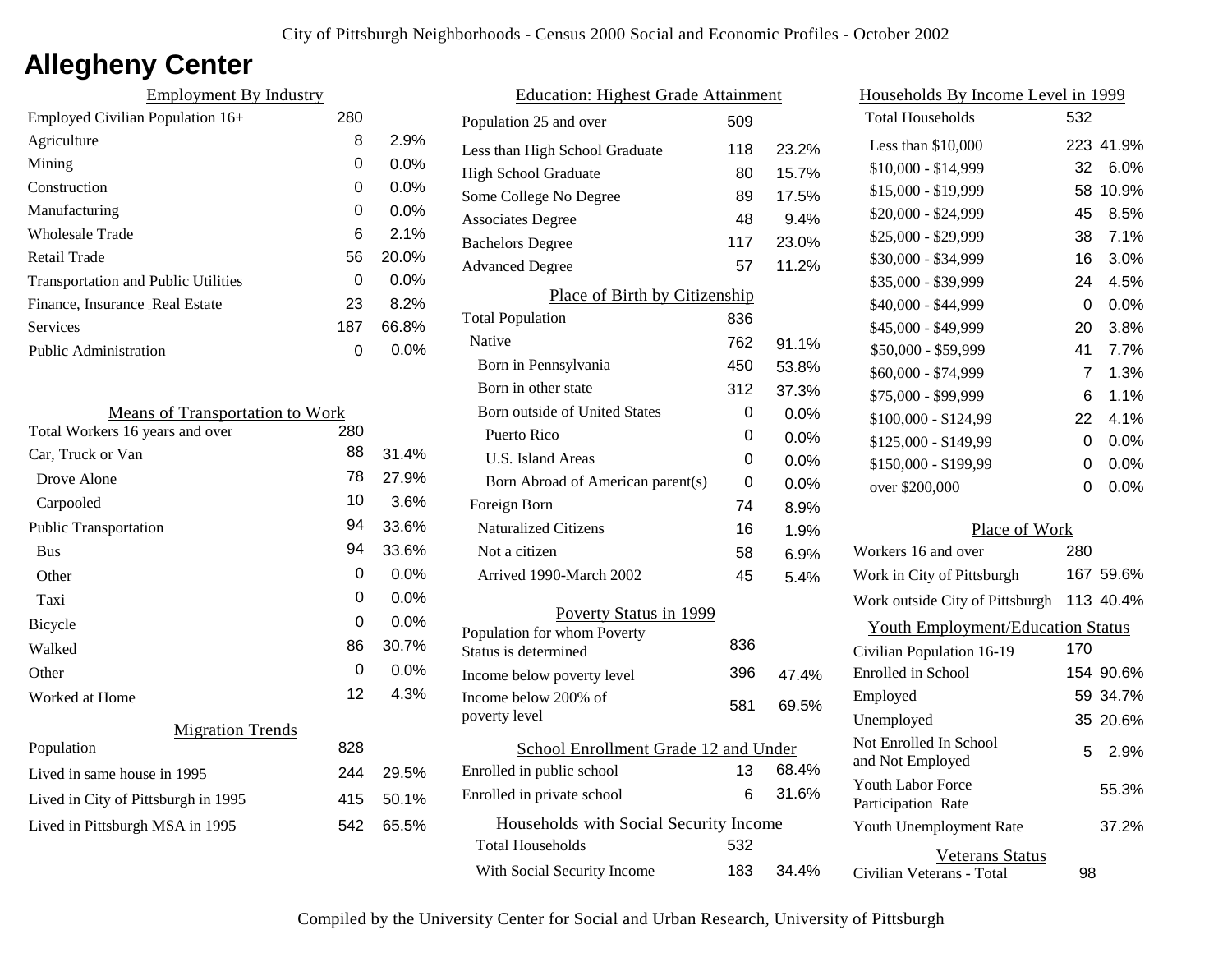## **Allegheny West**

| 332 |         |
|-----|---------|
| 0   | $0.0\%$ |
| 6   | 1.8%    |
| 15  | 4.5%    |
| 24  | 7.2%    |
| 15  | 4.5%    |
| 62  | 18.7%   |
| 0   | $0.0\%$ |
| 27  | 8.1%    |
| 183 | 55.1%   |
| O   | $0.0\%$ |
|     |         |

| <b>Means of Transportation to Work</b> |     |         |
|----------------------------------------|-----|---------|
| Total Workers 16 years and over        | 332 |         |
| Car, Truck or Van                      | 214 | 64.5%   |
| Drove Alone                            | 193 | 58.1%   |
| Carpooled                              | 21  | 6.3%    |
| <b>Public Transportation</b>           | 36  | 10.8%   |
| <b>Bus</b>                             | 36  | 10.8%   |
| Other                                  | 0   | $0.0\%$ |
| Taxi                                   | 0   | 0.0%    |
| Bicycle                                | 21  | 6.3%    |
| Walked                                 | 46  | 13.9%   |
| Other                                  | 0   | $0.0\%$ |
| Worked at Home                         | 15  | 4.5%    |
| <b>Migration Trends</b>                |     |         |
| Population                             | 502 |         |
| Lived in same house in 1995            | 264 | 52.6%   |
| Lived in City of Pittsburgh in 1995    | 357 | 71.1%   |
| Lived in Pittsburgh MSA in 1995        | 443 | 88.2%   |
|                                        |     |         |

| <b>Education: Highest Grade Attainment</b> |     |         |
|--------------------------------------------|-----|---------|
| Population 25 and over                     | 403 |         |
| Less than High School Graduate             | 45  | 11.2%   |
| High School Graduate                       | 46  | 11.4%   |
| Some College No Degree                     | 68  | 16.9%   |
| <b>Associates Degree</b>                   | 21  | 5.2%    |
| <b>Bachelors Degree</b>                    | 139 | 34.5%   |
| <b>Advanced Degree</b>                     | 84  | 20.8%   |
| Place of Birth by Citizenship              |     |         |
| <b>Total Population</b>                    | 502 |         |
| Native                                     | 453 | 90.2%   |
| Born in Pennsylvania                       | 300 | 59.8%   |
| Born in other state                        | 153 | 30.5%   |
| Born outside of United States              | 0   | 0.0%    |
| Puerto Rico                                | 0   | 0.0%    |
| U.S. Island Areas                          | 0   | 0.0%    |
| Born Abroad of American parent(s)          | 0   | 0.0%    |
| Foreign Born                               | 49  | 9.8%    |
| <b>Naturalized Citizens</b>                | 23  | 4.6%    |
| Not a citizen                              | 26  | 5.2%    |
| Arrived 1990-March 2002                    | 39  | 7.8%    |
| Poverty Status in 1999                     |     |         |
| Population for whom Poverty                | 502 |         |
| Status is determined                       |     |         |
| Income below poverty level                 | 97  | 19.3%   |
| Income below 200% of<br>poverty level      | 166 | 33.1%   |
| School Enrollment Grade 12 and Under       |     |         |
| Enrolled in public school                  | 39  | 100.0%  |
| Enrolled in private school                 | 0   | $0.0\%$ |
| Households with Social Security Income     |     |         |
| <b>Total Households</b>                    | 288 |         |
| With Social Security Income                | 55  | 19.1%   |

| Households By Income Level in 1999                  |     |           |
|-----------------------------------------------------|-----|-----------|
| <b>Total Households</b>                             | 288 |           |
| Less than \$10,000                                  | 48  | 16.7%     |
| \$10,000 - \$14,999                                 | 35  | 12.2%     |
| \$15,000 - \$19,999                                 | 20  | 6.9%      |
| \$20,000 - \$24,999                                 | 22  | 7.6%      |
| \$25,000 - \$29,999                                 | 29  | 10.1%     |
| \$30,000 - \$34,999                                 | 11  | 3.8%      |
| \$35,000 - \$39,999                                 | 0   | 0.0%      |
| \$40,000 - \$44,999                                 | 8   | 2.8%      |
| \$45,000 - \$49,999                                 | 0   | 0.0%      |
| \$50,000 - \$59,999                                 | 24  | 8.3%      |
| \$60,000 - \$74,999                                 | 15  | 5.2%      |
| \$75,000 - \$99,999                                 | 28  | 9.7%      |
| \$100,000 - \$124,99                                | 28  | 9.7%      |
| \$125,000 - \$149,99                                | 13  | 4.5%      |
| \$150,000 - \$199,99                                | 7   | 2.4%      |
| over \$200,000                                      | 0   | 0.0%      |
| Place of Work                                       |     |           |
| Workers 16 and over                                 | 332 |           |
| Work in City of Pittsburgh                          |     | 213 64.2% |
| Work outside City of Pittsburgh                     |     | 119 35.8% |
| <b>Youth Employment/Education Status</b>            |     |           |
| Civilian Population 16-19                           | 31  |           |
| Enrolled in School                                  |     | 24 77.4%  |
| Employed                                            |     | 20 64.5%  |
| Unemployed                                          | 0   | $0.0\%$   |
| Not Enrolled In School<br>and Not Employed          |     | 7 22.6%   |
| <b>Youth Labor Force</b><br>Participation Rate      |     | 64.5%     |
| Youth Unemployment Rate                             |     | 0.0%      |
| <b>Veterans Status</b><br>Civilian Veterans - Total | 55  |           |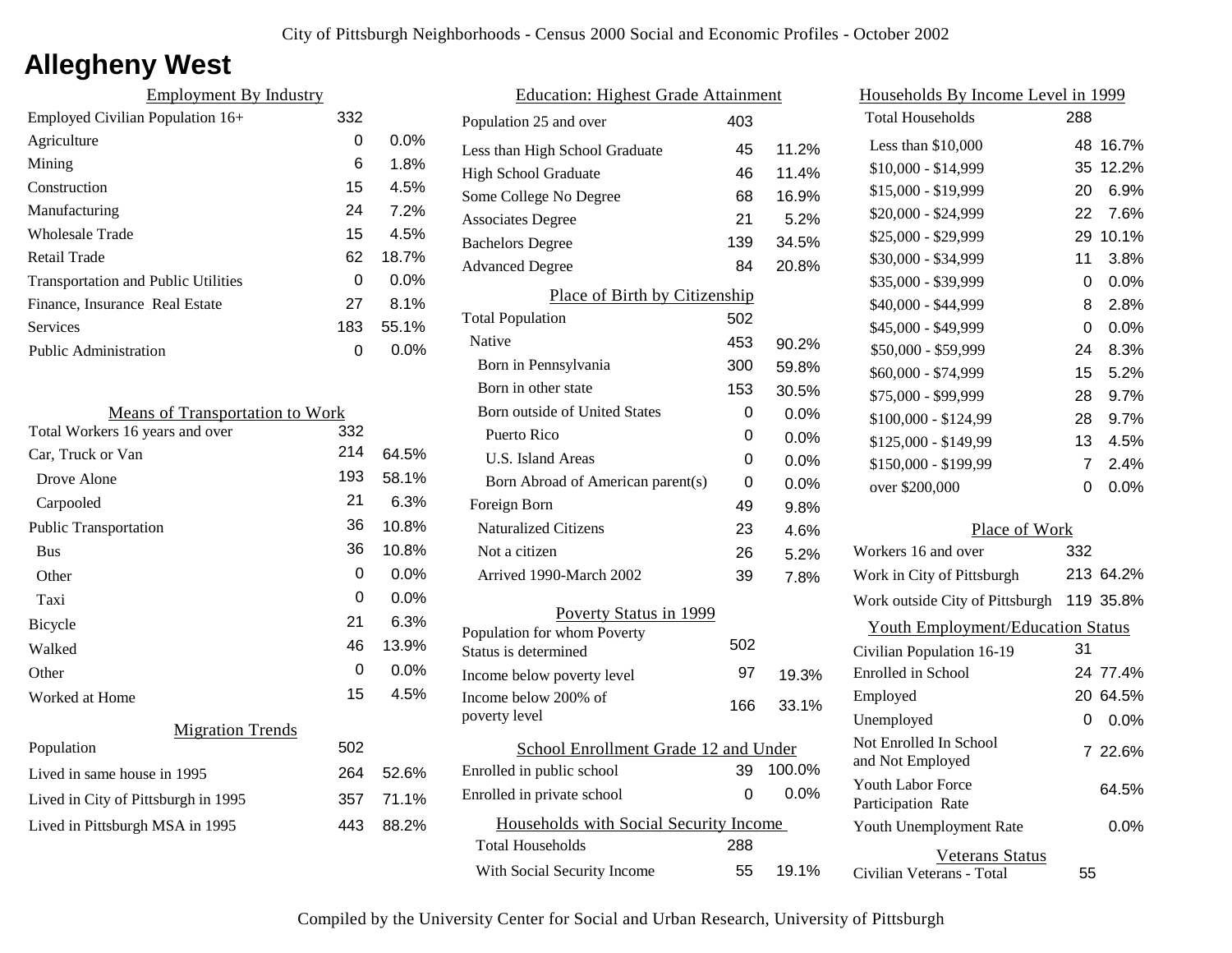### **Allentown**

| <b>Employment By Industry</b>              |       |         |
|--------------------------------------------|-------|---------|
| Employed Civilian Population 16+           | 1,263 |         |
| Agriculture                                | 43    | 3.4%    |
| Mining                                     | 0     | $0.0\%$ |
| Construction                               | 76    | $6.0\%$ |
| Manufacturing                              | 64    | 5.1%    |
| Wholesale Trade                            | 20    | 1.6%    |
| Retail Trade                               | 170   | 13.5%   |
| <b>Transportation and Public Utilities</b> | 71    | 5.6%    |
| Finance, Insurance Real Estate             | 83    | 6.6%    |
| Services                                   | 709   | 56.1%   |
| <b>Public Administration</b>               | 27    | 2.1%    |

| <b>Means of Transportation to Work</b> |       |       |
|----------------------------------------|-------|-------|
| Total Workers 16 years and over        | 1,263 |       |
| Car, Truck or Van                      | 795   | 62.9% |
| Drove Alone                            | 659   | 52.2% |
| Carpooled                              | 136   | 10.8% |
| <b>Public Transportation</b>           | 379   | 30.0% |
| <b>Bus</b>                             | 344   | 27.2% |
| Other                                  | 35    | 2.8%  |
| Taxi                                   | 0     | 0.0%  |
| Bicycle                                | 0     | 0.0%  |
| Walked                                 | 75    | 5.9%  |
| Other                                  | 0     | 0.0%  |
| Worked at Home                         | 14    | 1.1%  |
| <b>Migration Trends</b>                |       |       |
| Population                             | 3,012 |       |
| Lived in same house in 1995            | 1,889 | 62.7% |
| Lived in City of Pittsburgh in 1995    | 2,629 | 87.3% |
| Lived in Pittsburgh MSA in 1995        | 2,838 | 94.2% |
|                                        |       |       |

| <b>Education: Highest Grade Attainment</b>          |       |       |
|-----------------------------------------------------|-------|-------|
| Population 25 and over                              | 1.993 |       |
| Less than High School Graduate                      | 615   | 30.9% |
| <b>High School Graduate</b>                         | 732   | 36.7% |
| Some College No Degree                              | 256   | 12.8% |
| <b>Associates Degree</b>                            | 180   | 9.0%  |
| <b>Bachelors Degree</b>                             | 140   | 7.0%  |
| <b>Advanced Degree</b>                              | 70    | 3.5%  |
| Place of Birth by Citizenship                       |       |       |
| <b>Total Population</b>                             | 3,220 |       |
| Native                                              | 3,083 | 95.7% |
| Born in Pennsylvania                                | 2,878 | 89.4% |
| Born in other state                                 | 158   | 4.9%  |
| Born outside of United States                       | 47    | 1.5%  |
| Puerto Rico                                         | 23    | 0.7%  |
| U.S. Island Areas                                   | 9     | 0.3%  |
| Born Abroad of American parent(s)                   | 15    | 0.5%  |
| Foreign Born                                        | 137   | 4.3%  |
| <b>Naturalized Citizens</b>                         | 40    | 1.2%  |
| Not a citizen                                       | 97    | 3.0%  |
| Arrived 1990-March 2002                             | 76    | 2.4%  |
| Poverty Status in 1999                              |       |       |
| Population for whom Poverty<br>Status is determined | 3,177 |       |
| Income below poverty level                          | 768   | 24.2% |
| Income below 200% of<br>poverty level               | 1,765 | 55.6% |
| School Enrollment Grade 12 and Under                |       |       |
| Enrolled in public school                           | 673   | 88.3% |
| Enrolled in private school                          | 89    | 11.7% |
| Households with Social Security Income              |       |       |
| <b>Total Households</b>                             | 1,310 |       |
| With Social Security Income                         | 406   | 31.0% |

| Households By Income Level in 1999                  |       |           |
|-----------------------------------------------------|-------|-----------|
| <b>Total Households</b>                             | 1,310 |           |
| Less than \$10,000                                  |       | 295 22.5% |
| \$10,000 - \$14,999                                 | 85    | 6.5%      |
| \$15,000 - \$19,999                                 | 174   | 13.3%     |
| \$20,000 - \$24,999                                 | 164   | 12.5%     |
| \$25,000 - \$29,999                                 | 123   | 9.4%      |
| \$30,000 - \$34,999                                 | 60    | 4.6%      |
| \$35,000 - \$39,999                                 | 75    | 5.7%      |
| \$40,000 - \$44,999                                 | 43    | 3.3%      |
| \$45,000 - \$49,999                                 | 30    | 2.3%      |
| \$50,000 - \$59,999                                 | 114   | 8.7%      |
| \$60,000 - \$74,999                                 | 64    | 4.9%      |
| \$75,000 - \$99,999                                 | 49    | 3.7%      |
| \$100,000 - \$124,99                                | 13    | 1.0%      |
| \$125,000 - \$149,99                                | 0     | 0.0%      |
| \$150,000 - \$199,99                                | 9     | 0.7%      |
| over \$200,000                                      | 12    | 0.9%      |
| Place of Work                                       |       |           |
| Workers 16 and over                                 | 1,263 |           |
| Work in City of Pittsburgh                          |       | 856 67.8% |
| Work outside City of Pittsburgh                     |       | 407 32.2% |
| <b>Youth Employment/Education Status</b>            |       |           |
| Civilian Population 16-19                           | 248   |           |
| <b>Enrolled</b> in School                           |       | 176 71.0% |
| Employed                                            |       | 57 23.0%  |
| Unemployed                                          | 16    | 6.5%      |
| Not Enrolled In School<br>and Not Employed          |       | 25 10.1%  |
| <b>Youth Labor Force</b><br>Participation Rate      |       | 29.4%     |
| Youth Unemployment Rate                             |       | 21.9%     |
| <b>Veterans Status</b><br>Civilian Veterans - Total | 296   |           |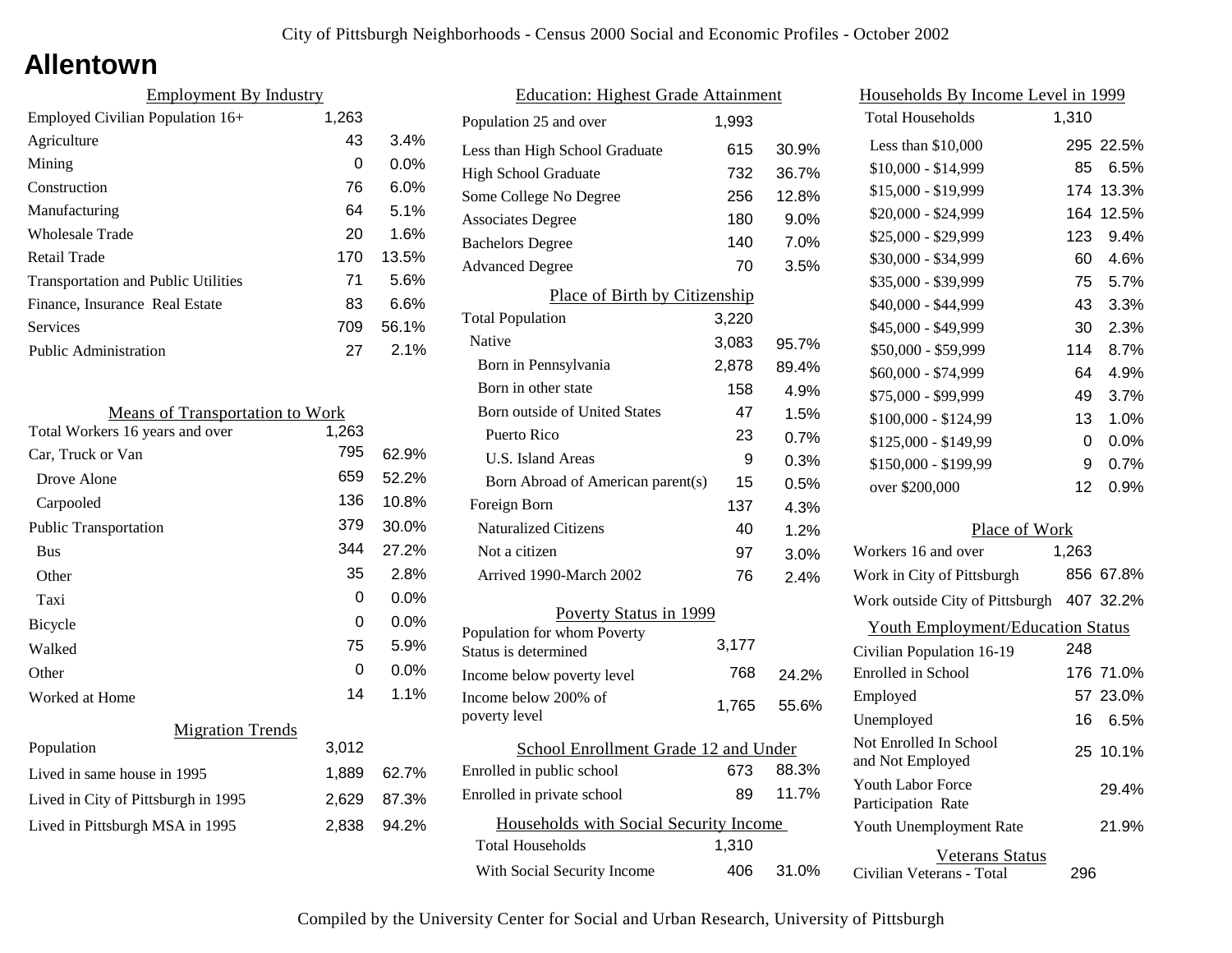## **Arlington**

| <b>Employment By Industry</b>              |     |         |
|--------------------------------------------|-----|---------|
| Employed Civilian Population 16+           | 851 |         |
| Agriculture                                | 0   | $0.0\%$ |
| Mining                                     | 8   | 0.9%    |
| Construction                               | 76  | 8.9%    |
| Manufacturing                              | 84  | 9.9%    |
| <b>Wholesale Trade</b>                     | 16  | 1.9%    |
| Retail Trade                               | 99  | 11.6%   |
| <b>Transportation and Public Utilities</b> | 53  | 6.2%    |
| Finance, Insurance Real Estate             | 92  | 10.8%   |
| Services                                   | 391 | 45.9%   |
| Public Administration                      | 32  | 3.8%    |

| <b>Means of Transportation to Work</b> |       |         |
|----------------------------------------|-------|---------|
| Total Workers 16 years and over        | 840   |         |
| Car, Truck or Van                      | 674   | 80.2%   |
| Drove Alone                            | 522   | 62.1%   |
| Carpooled                              | 152   | 18.1%   |
| <b>Public Transportation</b>           | 117   | 13.9%   |
| <b>Bus</b>                             | 117   | 13.9%   |
| Other                                  | 0     | $0.0\%$ |
| Taxi                                   | 0     | $0.0\%$ |
| <b>Bicycle</b>                         | 4     | 0.5%    |
| Walked                                 | 13    | 1.5%    |
| Other                                  | 8     | 1.0%    |
| Worked at Home                         | 24    | 2.9%    |
| <b>Migration Trends</b>                |       |         |
| Population                             | 1,853 |         |
| Lived in same house in 1995            | 1,197 | 64.6%   |
| Lived in City of Pittsburgh in 1995    | 1,521 | 82.1%   |
| Lived in Pittsburgh MSA in 1995        | 1,714 | 92.5%   |
|                                        |       |         |

| <b>Education: Highest Grade Attainment</b> |       |         |
|--------------------------------------------|-------|---------|
| Population 25 and over                     | 1,216 |         |
| Less than High School Graduate             | 313   | 25.7%   |
| <b>High School Graduate</b>                | 547   | 45.0%   |
| Some College No Degree                     | 217   | 17.8%   |
| <b>Associates Degree</b>                   | 43    | 3.5%    |
| <b>Bachelors Degree</b>                    | 69    | 5.7%    |
| <b>Advanced Degree</b>                     | 27    | 2.2%    |
| Place of Birth by Citizenship              |       |         |
| <b>Total Population</b>                    | 1,965 |         |
| Native                                     | 1,938 | 98.6%   |
| Born in Pennsylvania                       | 1,655 | 84.2%   |
| Born in other state                        | 283   | 14.4%   |
| <b>Born outside of United States</b>       | 0     | 0.0%    |
| Puerto Rico                                | 0     | $0.0\%$ |
| U.S. Island Areas                          | 0     | $0.0\%$ |
| Born Abroad of American parent(s)          | 0     | $0.0\%$ |
| Foreign Born                               | 27    | 1.4%    |
| <b>Naturalized Citizens</b>                | 27    | 1.4%    |
| Not a citizen                              | 0     | 0.0%    |
| Arrived 1990-March 2002                    | 0     | $0.0\%$ |
| <b>Poverty Status in 1999</b>              |       |         |
| Population for whom Poverty                | 1,958 |         |
| Status is determined                       |       |         |
| Income below poverty level                 | 509   | 26.0%   |
| Income below 200% of<br>poverty level      | 843   | 43.1%   |
|                                            |       |         |
| School Enrollment Grade 12 and Under       | 389   | 92.6%   |
| Enrolled in public school                  | 31    | 7.4%    |
| Enrolled in private school                 |       |         |
| Households with Social Security Income     |       |         |
| Total Households                           | 750   |         |
| With Social Security Income                | 296   | 39.5%   |

| <u>Households By Income Level in 1999</u>           |     |           |
|-----------------------------------------------------|-----|-----------|
| <b>Total Households</b>                             | 750 |           |
| Less than $$10,000$                                 | 140 | 18.7%     |
| $$10,000 - $14,999$                                 | 32  | 4.3%      |
| \$15,000 - \$19,999                                 | 85  | 11.3%     |
| \$20,000 - \$24,999                                 | 66  | 8.8%      |
| \$25,000 - \$29,999                                 | 87  | 11.6%     |
| \$30,000 - \$34,999                                 | 36  | 4.8%      |
| \$35,000 - \$39,999                                 | 68  | 9.1%      |
| \$40,000 - \$44,999                                 | 16  | 2.1%      |
| \$45,000 - \$49,999                                 | 36  | 4.8%      |
| \$50,000 - \$59,999                                 | 38  | 5.1%      |
| \$60,000 - \$74,999                                 | 49  | 6.5%      |
| \$75,000 - \$99,999                                 | 74  | 9.9%      |
| \$100,000 - \$124,99                                | 0   | 0.0%      |
| \$125,000 - \$149,99                                | 15  | 2.0%      |
| \$150,000 - \$199,99                                | 0   | $0.0\%$   |
| over \$200,000                                      | 8   | 1.1%      |
| Place of Work                                       |     |           |
| Workers 16 and over                                 | 840 |           |
| Work in City of Pittsburgh                          |     | 592 70.5% |
| Work outside City of Pittsburgh                     |     | 248 29.5% |
| <b>Youth Employment/Education Status</b>            |     |           |
| Civilian Population 16-19                           | 138 |           |
| Enrolled in School                                  | 106 | 76.8%     |
| Employed                                            | 51  | 37.0%     |
| Unemployed                                          | 0   | 0.0%      |
| Not Enrolled In School<br>and Not Employed          | 11  | 8.0%      |
| <b>Youth Labor Force</b><br>Participation Rate      |     | 37.0%     |
| Youth Unemployment Rate                             |     | 0.0%      |
| <b>Veterans Status</b><br>Civilian Veterans - Total | 216 |           |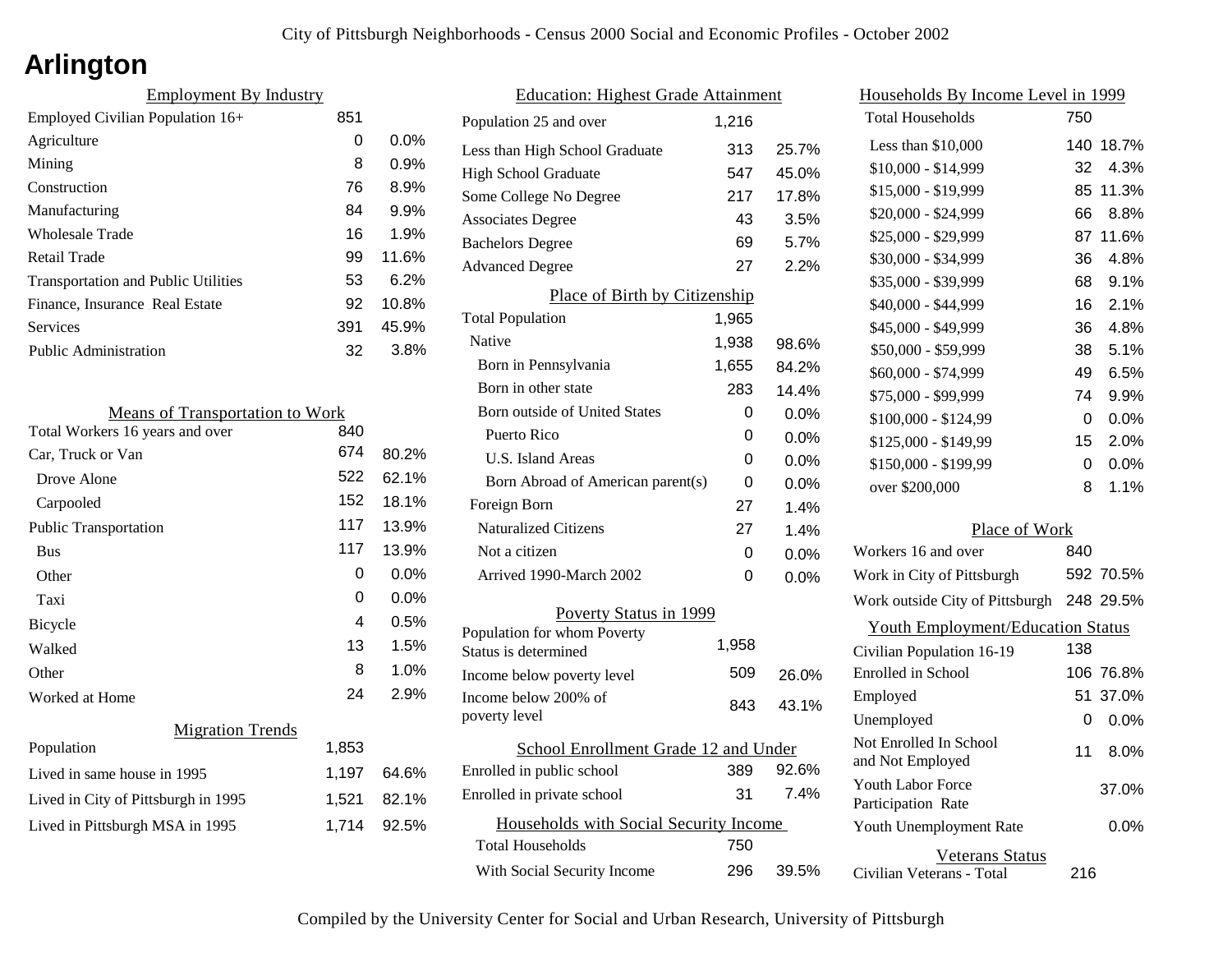# **Arlington Heights**

| <b>Employment By Industry</b>              |    |         |
|--------------------------------------------|----|---------|
| Employed Civilian Population 16+           | 51 |         |
| Agriculture                                | 0  | 0.0%    |
| Mining                                     | 0  | $0.0\%$ |
| Construction                               | 0  | $0.0\%$ |
| Manufacturing                              | 7  | 13.7%   |
| Wholesale Trade                            | 0  | $0.0\%$ |
| Retail Trade                               | 0  | $0.0\%$ |
| <b>Transportation and Public Utilities</b> | 0  | $0.0\%$ |
| Finance, Insurance Real Estate             | 0  | 0.0%    |
| <b>Services</b>                            | 44 | 86.3%   |
| Public Administration                      | ი  | $0.0\%$ |
|                                            |    |         |

| <b>Means of Transportation to Work</b> |     |         |
|----------------------------------------|-----|---------|
| Total Workers 16 years and over        | 51  |         |
| Car, Truck or Van                      | 21  | 41.2%   |
| Drove Alone                            | 21  | 41.2%   |
| Carpooled                              | 0   | 0.0%    |
| <b>Public Transportation</b>           | 30  | 58.8%   |
| <b>Bus</b>                             | 30  | 58.8%   |
| Other                                  | 0   | 0.0%    |
| Taxi                                   | 0   | 0.0%    |
| Bicycle                                | 0   | 0.0%    |
| Walked                                 | 0   | $0.0\%$ |
| Other                                  | 0   | $0.0\%$ |
| Worked at Home                         | 0   | $0.0\%$ |
| <b>Migration Trends</b>                |     |         |
| Population                             | 245 |         |
| Lived in same house in 1995            | 156 | 63.7%   |
| Lived in City of Pittsburgh in 1995    | 219 | 89.4%   |
| Lived in Pittsburgh MSA in 1995        | 219 | 89.4%   |
|                                        |     |         |

| <b>Education: Highest Grade Attainment</b>          |     |         |
|-----------------------------------------------------|-----|---------|
| Population 25 and over                              | 118 |         |
| Less than High School Graduate                      | 28  | 23.7%   |
| <b>High School Graduate</b>                         | 75  | 63.6%   |
| Some College No Degree                              | 0   | 0.0%    |
| <b>Associates Degree</b>                            | 15  | 12.7%   |
| <b>Bachelors Degree</b>                             | 0   | 0.0%    |
| <b>Advanced Degree</b>                              | 0   | 0.0%    |
| Place of Birth by Citizenship                       |     |         |
| <b>Total Population</b>                             | 290 |         |
| Native                                              | 290 | 100.0%  |
| Born in Pennsylvania                                | 264 | 91.0%   |
| Born in other state                                 | 26  | 9.0%    |
| <b>Born outside of United States</b>                | 0   | 0.0%    |
| <b>Puerto Rico</b>                                  | 0   | 0.0%    |
| <b>U.S. Island Areas</b>                            | 0   | 0.0%    |
| Born Abroad of American parent(s)                   | 0   | 0.0%    |
| Foreign Born                                        | 0   | 0.0%    |
| <b>Naturalized Citizens</b>                         | 0   | 0.0%    |
| Not a citizen                                       | 0   | $0.0\%$ |
| Arrived 1990-March 2002                             | 0   | 0.0%    |
| Poverty Status in 1999                              |     |         |
| Population for whom Poverty<br>Status is determined | 290 |         |
| Income below poverty level                          | 60  | 20.7%   |
| Income below 200% of<br>poverty level               | 259 | 89.3%   |
| School Enrollment Grade 12 and Under                |     |         |
| Enrolled in public school                           | 111 | 100.0%  |
| Enrolled in private school                          | 0   | $0.0\%$ |
| Households with Social Security Income              |     |         |
| <b>Total Households</b>                             | 101 |         |
| With Social Security Income                         | 25  | 24.8%   |

| Households By Income Level in 1999                  |     |          |
|-----------------------------------------------------|-----|----------|
| <b>Total Households</b>                             | 101 |          |
| Less than \$10,000                                  |     | 30 29.7% |
| \$10,000 - \$14,999                                 | 15  | 14.9%    |
| \$15,000 - \$19,999                                 | 12  | 11.9%    |
| \$20,000 - \$24,999                                 | 14  | 13.9%    |
| \$25,000 - \$29,999                                 | 23  | 22.8%    |
| \$30,000 - \$34,999                                 | 0   | 0.0%     |
| \$35,000 - \$39,999                                 | 7   | 6.9%     |
| \$40,000 - \$44,999                                 | 0   | 0.0%     |
| \$45,000 - \$49,999                                 | 0   | $0.0\%$  |
| \$50,000 - \$59,999                                 | 0   | 0.0%     |
| \$60,000 - \$74,999                                 | 0   | 0.0%     |
| \$75,000 - \$99,999                                 | 0   | 0.0%     |
| \$100,000 - \$124,99                                | 0   | 0.0%     |
| \$125,000 - \$149,99                                | 0   | $0.0\%$  |
| \$150,000 - \$199,99                                | 0   | 0.0%     |
| over \$200,000                                      | 0   | $0.0\%$  |
| Place of Work                                       |     |          |
| Workers 16 and over                                 | 51  |          |
| Work in City of Pittsburgh                          | 41  | 80.4%    |
| Work outside City of Pittsburgh                     | 10  | 19.6%    |
| <b>Youth Employment/Education Status</b>            |     |          |
| Civilian Population 16-19                           | 15  |          |
| <b>Enrolled</b> in School                           | 0   | $0.0\%$  |
| Employed                                            | 0   | 0.0%     |
| Unemployed                                          | 0   | $0.0\%$  |
| Not Enrolled In School<br>and Not Employed          |     | 10 66.7% |
| Youth Labor Force<br>Participation Rate             |     | 0.0%     |
| Youth Unemployment Rate                             |     | #Num!    |
| <b>Veterans Status</b><br>Civilian Veterans - Total | 0   |          |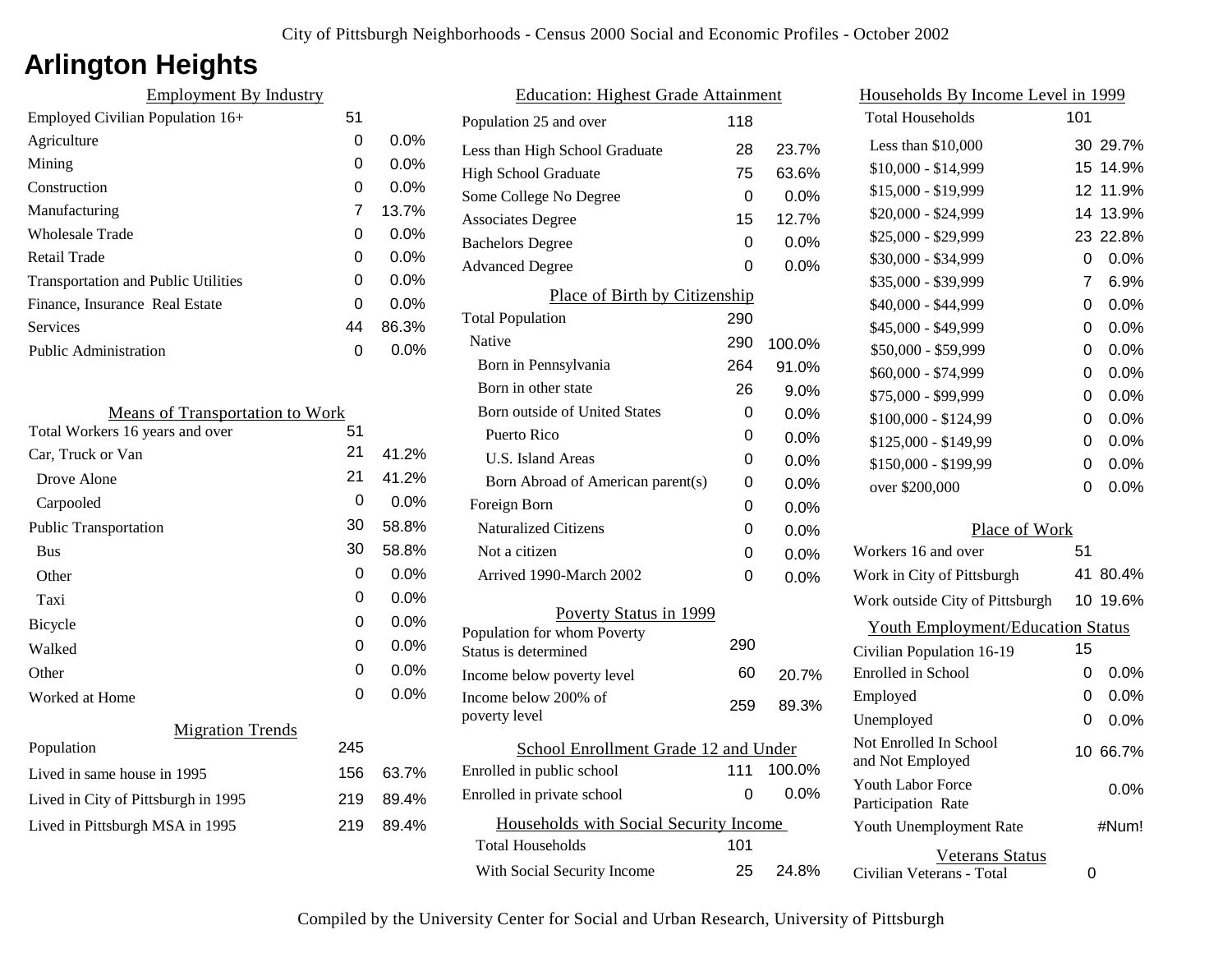## **Banksville**

| <b>Employment By Industry</b>              |       |         |
|--------------------------------------------|-------|---------|
| Employed Civilian Population 16+           | 2,257 |         |
| Agriculture                                | 0     | $0.0\%$ |
| Mining                                     | 0     | $0.0\%$ |
| Construction                               | 68    | $3.0\%$ |
| Manufacturing                              | 112   | 5.0%    |
| Wholesale Trade                            | 59    | 2.6%    |
| Retail Trade                               | 239   | 10.6%   |
| <b>Transportation and Public Utilities</b> | 99    | 4.4%    |
| Finance, Insurance Real Estate             | 329   | 14.6%   |
| Services                                   | 1,218 | 54.0%   |
| <b>Public Administration</b>               | 133   | 5.9%    |

| <b>Means of Transportation to Work</b> |       |       |
|----------------------------------------|-------|-------|
| Total Workers 16 years and over        | 2,245 |       |
| Car, Truck or Van                      | 1,886 | 84.0% |
| Drove Alone                            | 1,609 | 71.7% |
| Carpooled                              | 277   | 12.3% |
| <b>Public Transportation</b>           | 188   | 8.4%  |
| <b>Bus</b>                             | 188   | 8.4%  |
| Other                                  | 0     | 0.0%  |
| Taxi                                   | 0     | 0.0%  |
| Bicycle                                | 0     | 0.0%  |
| Walked                                 | 45    | 2.0%  |
| Other                                  | 20    | 0.9%  |
| Worked at Home                         | 106   | 4.7%  |
| <b>Migration Trends</b>                |       |       |
| Population                             | 4,371 |       |
| Lived in same house in 1995            | 2,589 | 59.2% |
| Lived in City of Pittsburgh in 1995    | 3,173 | 72.6% |
| Lived in Pittsburgh MSA in 1995        | 4,027 | 92.1% |
|                                        |       |       |

| <b>Education: Highest Grade Attainment</b>          |       |       |
|-----------------------------------------------------|-------|-------|
| Population 25 and over                              | 3.447 |       |
| Less than High School Graduate                      | 352   | 10.2% |
| <b>High School Graduate</b>                         | 1,176 | 34.1% |
| Some College No Degree                              | 585   | 17.0% |
| <b>Associates Degree</b>                            | 199   | 5.8%  |
| <b>Bachelors Degree</b>                             | 801   | 23.2% |
| <b>Advanced Degree</b>                              | 334   | 9.7%  |
| Place of Birth by Citizenship                       |       |       |
| <b>Total Population</b>                             | 4,611 |       |
| Native                                              | 4,230 | 91.7% |
| Born in Pennsylvania                                | 3,570 | 77.4% |
| Born in other state                                 | 632   | 13.7% |
| <b>Born outside of United States</b>                | 28    | 0.6%  |
| Puerto Rico                                         | 0     | 0.0%  |
| U.S. Island Areas                                   | 0     | 0.0%  |
| Born Abroad of American parent(s)                   | 28    | 0.6%  |
| Foreign Born                                        | 381   | 8.3%  |
| <b>Naturalized Citizens</b>                         | 136   | 2.9%  |
| Not a citizen                                       | 245   | 5.3%  |
| Arrived 1990-March 2002                             | 247   | 5.4%  |
| Poverty Status in 1999                              |       |       |
| Population for whom Poverty<br>Status is determined | 4,322 |       |
| Income below poverty level                          | 318   | 7.4%  |
| Income below 200% of<br>poverty level               | 1,155 | 26.7% |
| School Enrollment Grade 12 and Under                |       |       |
| Enrolled in public school                           | 266   | 59.9% |
| Enrolled in private school                          | 178   | 40.1% |
| Households with Social Security Income              |       |       |
| <b>Total Households</b>                             | 2,040 |       |
| With Social Security Income                         | 539   | 26.4% |

| Households By Income Level in 1999                  |                |             |
|-----------------------------------------------------|----------------|-------------|
| <b>Total Households</b>                             | 2,040          |             |
| Less than \$10,000                                  | 168            | 8.2%        |
| \$10,000 - \$14,999                                 | 148            | 7.3%        |
| \$15,000 - \$19,999                                 | 132            | 6.5%        |
| \$20,000 - \$24,999                                 | 138            | 6.8%        |
| \$25,000 - \$29,999                                 | 157            | 7.7%        |
| \$30,000 - \$34,999                                 | 121            | 5.9%        |
| \$35,000 - \$39,999                                 | 193            | 9.5%        |
| \$40,000 - \$44,999                                 | 103            | 5.0%        |
| \$45,000 - \$49,999                                 | 114            | 5.6%        |
| \$50,000 - \$59,999                                 | 231            | 11.3%       |
| \$60,000 - \$74,999                                 | 169            | 8.3%        |
| \$75,000 - \$99,999                                 | 140            | 6.9%        |
| \$100,000 - \$124,99                                | 137            | 6.7%        |
| \$125,000 - \$149,99                                | 40             | 2.0%        |
| \$150,000 - \$199,99                                | 37             | 1.8%        |
| over \$200,000                                      | 12             | 0.6%        |
| Place of Work                                       |                |             |
| Workers 16 and over                                 | 2,245          |             |
| Work in City of Pittsburgh                          |                | 1,318 58.7% |
| Work outside City of Pittsburgh                     |                | 927 41.3%   |
| <b>Youth Employment/Education Status</b>            |                |             |
| Civilian Population 16-19                           | 183            |             |
| Enrolled in School                                  | 161            | 88.0%       |
| Employed                                            |                | 52 28.4%    |
| Unemployed                                          |                | 53 29.0%    |
| Not Enrolled In School<br>and Not Employed          | $\overline{7}$ | 3.8%        |
| <b>Youth Labor Force</b><br>Participation Rate      |                | 57.4%       |
| Youth Unemployment Rate                             |                | 50.5%       |
| <b>Veterans Status</b><br>Civilian Veterans - Total | 493            |             |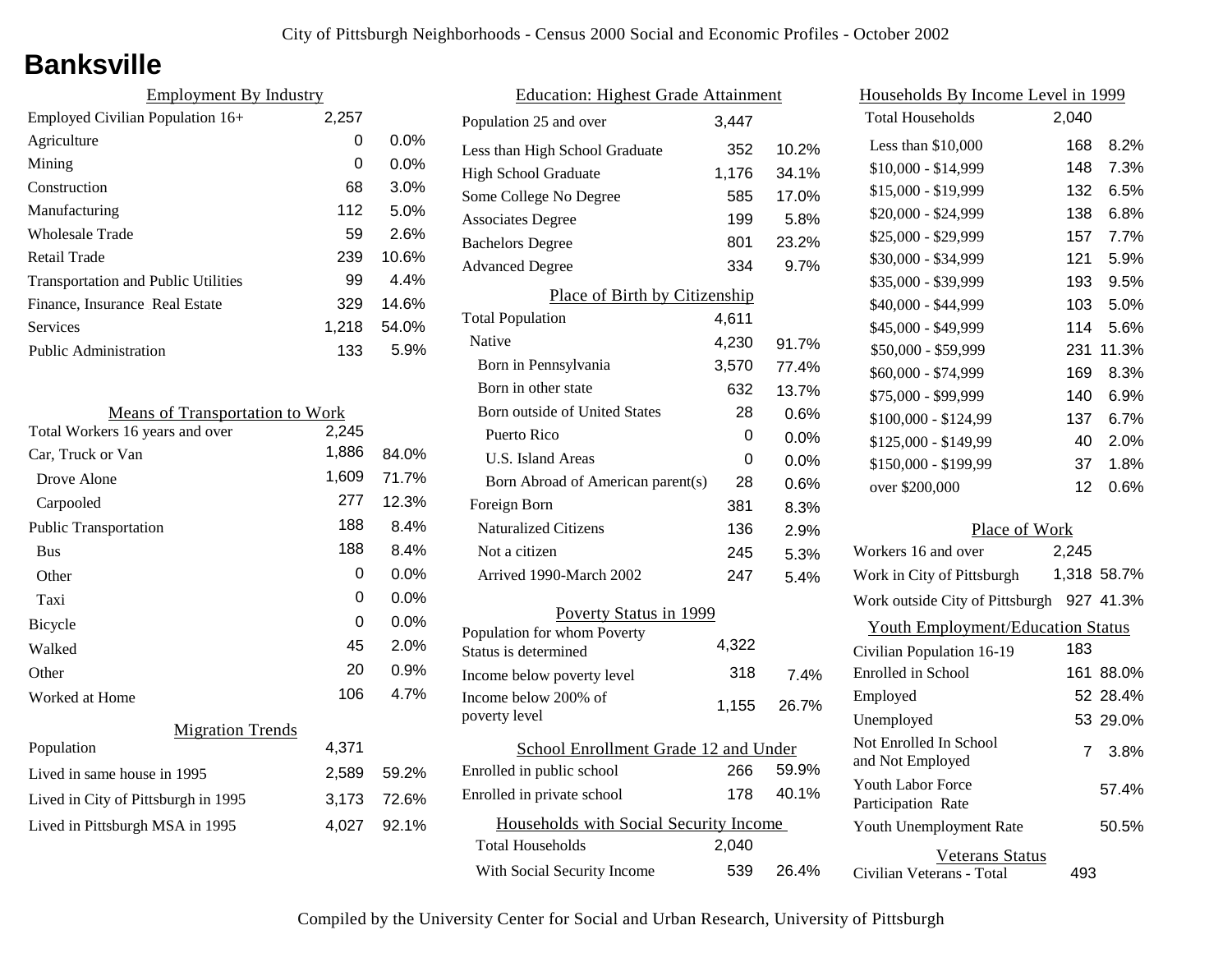## **Bedford Dwellngs**

| <b>Employment By Industry</b>              |     |         |
|--------------------------------------------|-----|---------|
| Employed Civilian Population 16+           | 455 |         |
| Agriculture                                | 0   | $0.0\%$ |
| Mining                                     | 0   | $0.0\%$ |
| Construction                               | 14  | 3.1%    |
| Manufacturing                              | 22  | 4.8%    |
| Wholesale Trade                            | 6   | 1.3%    |
| Retail Trade                               | 35  | 7.7%    |
| <b>Transportation and Public Utilities</b> | 38  | 8.4%    |
| Finance, Insurance Real Estate             | 54  | 11.9%   |
| Services                                   | 277 | 60.9%   |
| <b>Public Administration</b>               | 9   | 2.0%    |
|                                            |     |         |

| <b>Means of Transportation to Work</b> |       |         |
|----------------------------------------|-------|---------|
| Total Workers 16 years and over        | 446   |         |
| Car, Truck or Van                      | 105   | 23.5%   |
| Drove Alone                            | 95    | 21.3%   |
| Carpooled                              | 10    | 2.2%    |
| <b>Public Transportation</b>           | 319   | 71.5%   |
| <b>Bus</b>                             | 319   | 71.5%   |
| Other                                  | 0     | 0.0%    |
| Taxi                                   | 0     | $0.0\%$ |
| Bicycle                                | 0     | $0.0\%$ |
| Walked                                 | 11    | 2.5%    |
| Other                                  | 6     | 1.3%    |
| Worked at Home                         | 5     | 1.1%    |
| <b>Migration Trends</b>                |       |         |
| Population                             | 1,806 |         |
| Lived in same house in 1995            | 804   | 44.5%   |
| Lived in City of Pittsburgh in 1995    | 1,688 | 93.5%   |
| Lived in Pittsburgh MSA in 1995        | 1,762 | 97.6%   |
|                                        |       |         |

| <b>Education: Highest Grade Attainment</b> |       |         |
|--------------------------------------------|-------|---------|
| Population 25 and over                     | 960   |         |
| Less than High School Graduate             | 482   | 50.2%   |
| <b>High School Graduate</b>                | 210   | 21.9%   |
| Some College No Degree                     | 198   | 20.6%   |
| <b>Associates Degree</b>                   | 31    | 3.2%    |
| <b>Bachelors Degree</b>                    | 17    | 1.8%    |
| <b>Advanced Degree</b>                     | 22    | 2.3%    |
| Place of Birth by Citizenship              |       |         |
| <b>Total Population</b>                    | 2,137 |         |
| Native                                     | 2,125 | 99.4%   |
| Born in Pennsylvania                       | 1,923 | 90.0%   |
| Born in other state                        | 202   | 9.5%    |
| <b>Born outside of United States</b>       | 0     | $0.0\%$ |
| Puerto Rico                                | 0     | 0.0%    |
| U.S. Island Areas                          | 0     | 0.0%    |
| Born Abroad of American parent(s)          | 0     | 0.0%    |
| Foreign Born                               | 12    | 0.6%    |
| <b>Naturalized Citizens</b>                | 7     | 0.3%    |
| Not a citizen                              | 5     | 0.2%    |
| Arrived 1990-March 2002                    | 0     | 0.0%    |
| Poverty Status in 1999                     |       |         |
| Population for whom Poverty                |       |         |
| Status is determined                       | 2,137 |         |
| Income below poverty level                 | 1,332 | 62.3%   |
| Income below 200% of<br>poverty level      | 1,832 | 85.7%   |
| School Enrollment Grade 12 and Under       |       |         |
| Enrolled in public school                  | 639   | 99.2%   |
| Enrolled in private school                 | 5     | $0.8\%$ |
| Households with Social Security Income     |       |         |
| <b>Total Households</b>                    | 944   |         |
| With Social Security Income                | 278   | 29.4%   |

| Households By Income Level in 1999                  |     |           |
|-----------------------------------------------------|-----|-----------|
| <b>Total Households</b>                             | 944 |           |
| Less than $$10,000$                                 |     | 518 54.9% |
| \$10,000 - \$14,999                                 | 154 | 16.3%     |
| \$15,000 - \$19,999                                 | 59  | 6.3%      |
| \$20,000 - \$24,999                                 | 43  | 4.6%      |
| \$25,000 - \$29,999                                 | 68  | 7.2%      |
| \$30,000 - \$34,999                                 | 5   | 0.5%      |
| \$35,000 - \$39,999                                 | 22  | 2.3%      |
| \$40,000 - \$44,999                                 | 17  | 1.8%      |
| \$45,000 - \$49,999                                 | 7   | 0.7%      |
| \$50,000 - \$59,999                                 | 13  | 1.4%      |
| \$60,000 - \$74,999                                 | 19  | 2.0%      |
| \$75,000 - \$99,999                                 | 0   | $0.0\%$   |
| \$100,000 - \$124,99                                | 11  | 1.2%      |
| \$125,000 - \$149,99                                | 0   | 0.0%      |
| \$150,000 - \$199,99                                | 0   | $0.0\%$   |
| over \$200,000                                      | 8   | 0.8%      |
|                                                     |     |           |
| Place of Work                                       |     |           |
| Workers 16 and over                                 | 446 |           |
| Work in City of Pittsburgh                          |     | 376 84.3% |
| Work outside City of Pittsburgh                     |     | 70 15.7%  |
| <b>Youth Employment/Education Status</b>            |     |           |
| Civilian Population 16-19                           | 169 |           |
| Enrolled in School                                  |     | 100 59.2% |
| Employed                                            | 10  | 5.9%      |
| Unemployed                                          | 21  | 12.4%     |
| Not Enrolled In School<br>and Not Employed          | 23  | 13.6%     |
| <b>Youth Labor Force</b><br>Participation Rate      |     | 18.3%     |
| Youth Unemployment Rate                             |     | 67.7%     |
| <b>Veterans Status</b><br>Civilian Veterans - Total | 134 |           |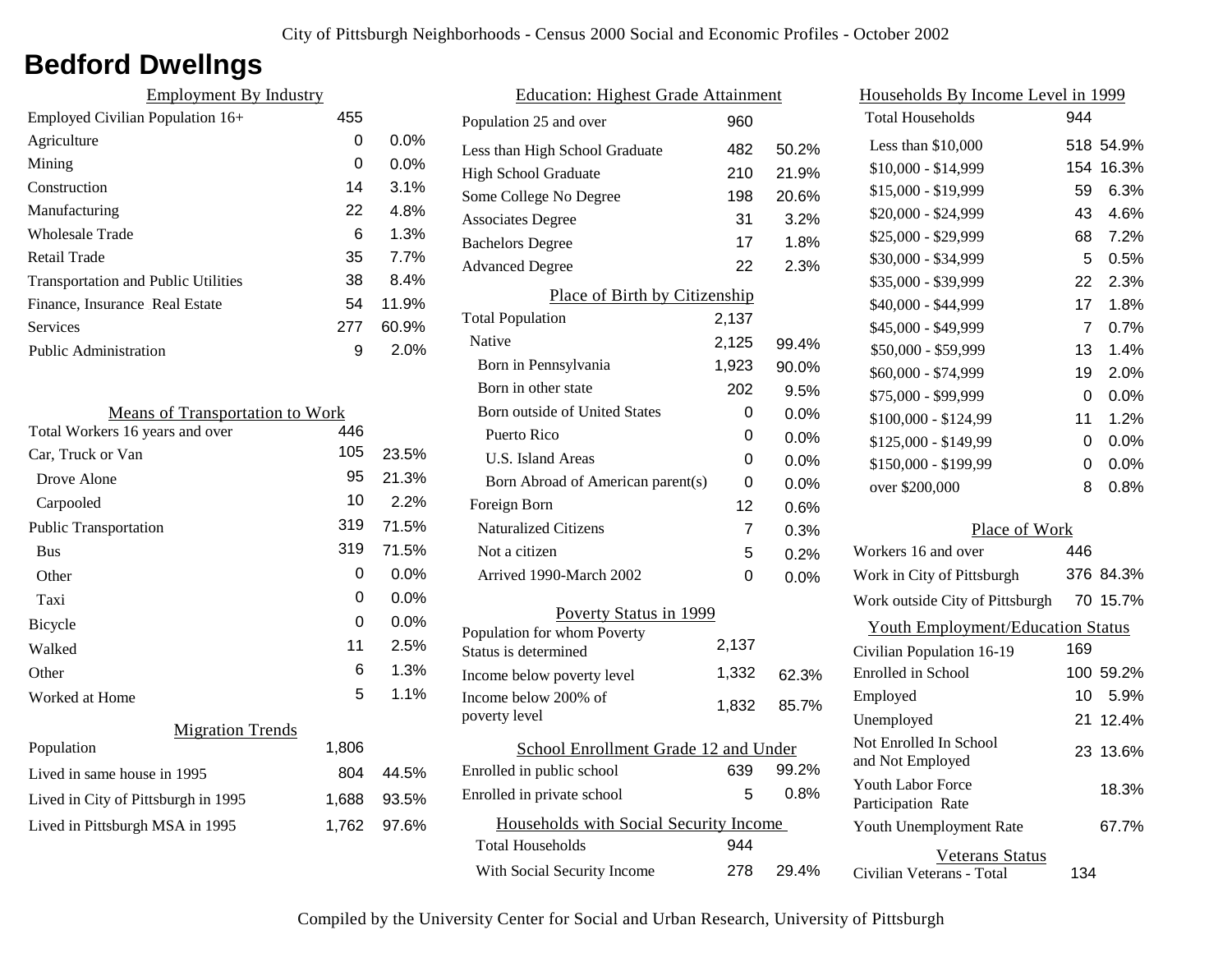### **Beechview**

| <b>Employment By Industry</b>              |       |         |
|--------------------------------------------|-------|---------|
| Employed Civilian Population 16+           | 4,384 |         |
| Agriculture                                | 0     | $0.0\%$ |
| Mining                                     | 0     | $0.0\%$ |
| Construction                               | 258   | 5.9%    |
| Manufacturing                              | 272   | 6.2%    |
| Wholesale Trade                            | 97    | 2.2%    |
| Retail Trade                               | 546   | 12.5%   |
| <b>Transportation and Public Utilities</b> | 212   | 4.8%    |
| Finance, Insurance Real Estate             | 365   | 8.3%    |
| Services                                   | 2,390 | 54.5%   |
| Public Administration                      | 244   | 5.6%    |

| <b>Means of Transportation to Work</b> |       |         |
|----------------------------------------|-------|---------|
| Total Workers 16 years and over        | 4,360 |         |
| Car, Truck or Van                      | 3,146 | 72.2%   |
| Drove Alone                            | 2,751 | 63.1%   |
| Carpooled                              | 395   | 9.1%    |
| <b>Public Transportation</b>           | 922   | 21.1%   |
| <b>Bus</b>                             | 510   | 11.7%   |
| Other                                  | 412   | 9.4%    |
| Taxi                                   | 0     | $0.0\%$ |
| Bicycle                                | 31    | 0.7%    |
| Walked                                 | 215   | 4.9%    |
| Other                                  | 11    | 0.3%    |
| Worked at Home                         | 35    | 0.8%    |
| <b>Migration Trends</b>                |       |         |
| Population                             | 8,346 |         |
| Lived in same house in 1995            | 5,528 | 66.2%   |
| Lived in City of Pittsburgh in 1995    | 7,094 | 85.0%   |
| Lived in Pittsburgh MSA in 1995        | 8,123 | 97.3%   |

| <b>Education: Highest Grade Attainment</b>         |       |         |
|----------------------------------------------------|-------|---------|
| Population 25 and over                             | 6,193 |         |
| Less than High School Graduate                     | 1,079 | 17.4%   |
| <b>High School Graduate</b>                        | 2,519 | 40.7%   |
| Some College No Degree                             | 1,175 | 19.0%   |
| <b>Associates Degree</b>                           | 490   | 7.9%    |
| <b>Bachelors Degree</b>                            | 663   | 10.7%   |
| <b>Advanced Degree</b>                             | 267   | 4.3%    |
| Place of Birth by Citizenship                      |       |         |
| <b>Total Population</b>                            | 8,772 |         |
| Native                                             | 8,397 | 95.7%   |
| Born in Pennsylvania                               | 7,404 | 84.4%   |
| Born in other state                                | 949   | 10.8%   |
| <b>Born outside of United States</b>               | 44    | 0.5%    |
| Puerto Rico                                        | 7     | 0.1%    |
| U.S. Island Areas                                  | 0     | $0.0\%$ |
| Born Abroad of American parent(s)                  | 37    | $0.4\%$ |
| Foreign Born                                       | 375   | 4.3%    |
| <b>Naturalized Citizens</b>                        | 247   | 2.8%    |
| Not a citizen                                      | 128   | 1.5%    |
| Arrived 1990-March 2002                            | 177   | 2.0%    |
| Poverty Status in 1999                             |       |         |
| Population for whom Poverty                        | 8,727 |         |
| Status is determined                               | 892   |         |
| Income below poverty level<br>Income below 200% of |       | 10.2%   |
| poverty level                                      | 2,679 | 30.7%   |
| School Enrollment Grade 12 and Under               |       |         |
| Enrolled in public school                          | 1,232 | 83.0%   |
| Enrolled in private school                         | 253   | 17.0%   |
| Households with Social Security Income             |       |         |
| <b>Total Households</b>                            | 3,776 |         |
| With Social Security Income                        | 1,176 | 31.1%   |

| Households By Income Level in 1999                  |       |             |
|-----------------------------------------------------|-------|-------------|
| <b>Total Households</b>                             | 3,776 |             |
| Less than $$10,000$                                 | 374   | 9.9%        |
| \$10,000 - \$14,999                                 | 274   | 7.3%        |
| \$15,000 - \$19,999                                 | 334   | 8.8%        |
| \$20,000 - \$24,999                                 | 350   | 9.3%        |
| \$25,000 - \$29,999                                 | 292   | 7.7%        |
| \$30,000 - \$34,999                                 | 303   | 8.0%        |
| \$35,000 - \$39,999                                 | 262   | 6.9%        |
| \$40,000 - \$44,999                                 | 233   | 6.2%        |
| \$45,000 - \$49,999                                 | 250   | 6.6%        |
| \$50,000 - \$59,999                                 | 325   | 8.6%        |
| \$60,000 - \$74,999                                 | 361   | 9.6%        |
| \$75,000 - \$99,999                                 | 260   | 6.9%        |
| \$100,000 - \$124,99                                | 102   | 2.7%        |
| \$125,000 - \$149,99                                | 22    | 0.6%        |
| \$150,000 - \$199,99                                | 14    | 0.4%        |
| over \$200,000                                      | 20    | 0.5%        |
| Place of Work                                       |       |             |
| Workers 16 and over                                 | 4,360 |             |
| Work in City of Pittsburgh                          |       | 2,711 64.9% |
| Work outside City of Pittsburgh 1,649 35.1%         |       |             |
| <b>Youth Employment/Education Status</b>            |       |             |
| Civilian Population 16-19                           | 414   |             |
| Enrolled in School                                  |       | 282 68.1%   |
| Employed                                            |       | 102 24.6%   |
| Unemployed                                          | 29    | 7.0%        |
| Not Enrolled In School<br>and Not Employed          | 32    | 7.7%        |
| <b>Youth Labor Force</b><br>Participation Rate      |       | 31.6%       |
| Youth Unemployment Rate                             |       | 22.1%       |
| <b>Veterans Status</b><br>Civilian Veterans - Total | 1086  |             |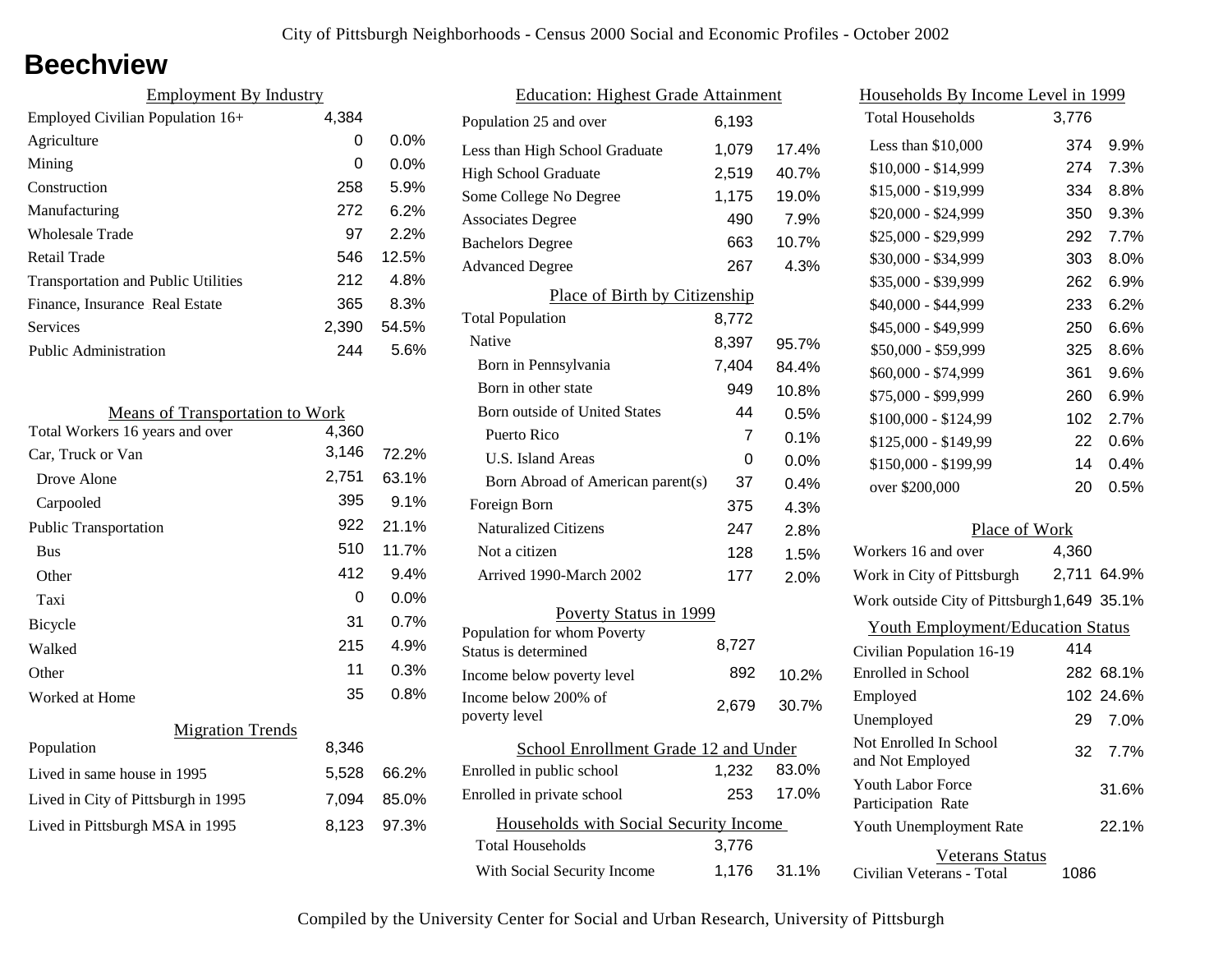### **Beltzhoover**

| <b>Employment By Industry</b>              |     |         |
|--------------------------------------------|-----|---------|
| Employed Civilian Population 16+           | 985 |         |
| Agriculture                                | 0   | $0.0\%$ |
| Mining                                     | 0   | $0.0\%$ |
| Construction                               | 15  | 1.5%    |
| Manufacturing                              | 57  | 5.8%    |
| <b>Wholesale Trade</b>                     | 26  | 2.6%    |
| Retail Trade                               | 84  | 8.5%    |
| <b>Transportation and Public Utilities</b> | 53  | 5.4%    |
| Finance, Insurance Real Estate             | 105 | 10.7%   |
| Services                                   | 599 | 60.8%   |
| Public Administration                      | 46  | 4.7%    |
|                                            |     |         |

| <b>Means of Transportation to Work</b> |       |       |
|----------------------------------------|-------|-------|
| Total Workers 16 years and over        | 970   |       |
| Car, Truck or Van                      | 571   | 58.9% |
| Drove Alone                            | 439   | 45.3% |
| Carpooled                              | 132   | 13.6% |
| <b>Public Transportation</b>           | 364   | 37.5% |
| <b>Bus</b>                             | 349   | 36.0% |
| Other                                  | 15    | 1.5%  |
| Taxi                                   | 0     | 0.0%  |
| Bicycle                                | 0     | 0.0%  |
| Walked                                 | 13    | 1.3%  |
| Other                                  | 0     | 0.0%  |
| Worked at Home                         | 22    | 2.3%  |
| <b>Migration Trends</b>                |       |       |
| Population                             | 2,643 |       |
| Lived in same house in 1995            | 1,741 | 65.9% |
| Lived in City of Pittsburgh in 1995    | 2,341 | 88.6% |
| Lived in Pittsburgh MSA in 1995        | 2,596 | 98.2% |

| <b>Education: Highest Grade Attainment</b> |       |       |
|--------------------------------------------|-------|-------|
| Population 25 and over                     | 1,781 |       |
| Less than High School Graduate             | 379   | 21.3% |
| <b>High School Graduate</b>                | 776   | 43.6% |
| Some College No Degree                     | 315   | 17.7% |
| <b>Associates Degree</b>                   | 109   | 6.1%  |
| <b>Bachelors Degree</b>                    | 139   | 7.8%  |
| <b>Advanced Degree</b>                     | 63    | 3.5%  |
| Place of Birth by Citizenship              |       |       |
| <b>Total Population</b>                    | 2,831 |       |
| Native                                     | 2,776 | 98.1% |
| Born in Pennsylvania                       | 2,476 | 87.5% |
| Born in other state                        | 293   | 10.3% |
| <b>Born outside of United States</b>       | 7     | 0.2%  |
| Puerto Rico                                | 0     | 0.0%  |
| U.S. Island Areas                          | 0     | 0.0%  |
| Born Abroad of American parent(s)          | 7     | 0.2%  |
| Foreign Born                               | 55    | 1.9%  |
| <b>Naturalized Citizens</b>                | 25    | 0.9%  |
| Not a citizen                              | 30    | 1.1%  |
| Arrived 1990-March 2002                    | 26    | 0.9%  |
| Poverty Status in 1999                     |       |       |
| Population for whom Poverty                | 2,824 |       |
| Status is determined                       | 734   |       |
| Income below poverty level                 |       | 26.0% |
| Income below 200% of<br>poverty level      | 1,321 | 46.8% |
|                                            |       |       |
| School Enrollment Grade 12 and Under       |       |       |
| Enrolled in public school                  | 715   | 96.6% |
| Enrolled in private school                 | 25    | 3.4%  |
| Households with Social Security Income     |       |       |
| <b>Total Households</b>                    | 1,005 |       |
| With Social Security Income                | 382   | 38.0% |

| Households By Income Level in 1999             |       |           |
|------------------------------------------------|-------|-----------|
| <b>Total Households</b>                        | 1,005 |           |
| Less than \$10,000                             | 198   | 19.7%     |
| $$10,000 - $14,999$                            | 76    | 7.6%      |
| \$15,000 - \$19,999                            | 95    | 9.5%      |
| \$20,000 - \$24,999                            | 88    | 8.8%      |
| \$25,000 - \$29,999                            | 103   | 10.2%     |
| \$30,000 - \$34,999                            | 69    | $6.9\%$   |
| \$35,000 - \$39,999                            | 42    | 4.2%      |
| \$40,000 - \$44,999                            | 54    | 5.4%      |
| \$45,000 - \$49,999                            | 51    | 5.1%      |
| \$50,000 - \$59,999                            | 68    | 6.8%      |
| \$60,000 - \$74,999                            | 64    | 6.4%      |
| \$75,000 - \$99,999                            | 37    | 3.7%      |
| \$100,000 - \$124,99                           | 23    | 2.3%      |
| \$125,000 - \$149,99                           | 0     | 0.0%      |
| \$150,000 - \$199,99                           | 0     | 0.0%      |
| over \$200,000                                 | 37    | 3.7%      |
| Place of Work                                  |       |           |
| Workers 16 and over                            | 970   |           |
| Work in City of Pittsburgh                     |       | 692 71.3% |
| Work outside City of Pittsburgh                |       | 278 28.7% |
| <b>Youth Employment/Education Status</b>       |       |           |
| Civilian Population 16-19                      | 182   |           |
| Enrolled in School                             |       | 137 75.3% |
| Employed                                       |       | 23 12.6%  |
| Unemployed                                     | 15    | 8.2%      |
| Not Enrolled In School<br>and Not Employed     | 31    | 17.0%     |
| <b>Youth Labor Force</b><br>Participation Rate |       | 20.9%     |
| Youth Unemployment Rate                        |       | 39.5%     |
| Veterans Status                                |       |           |

Civilian Veterans - Total

319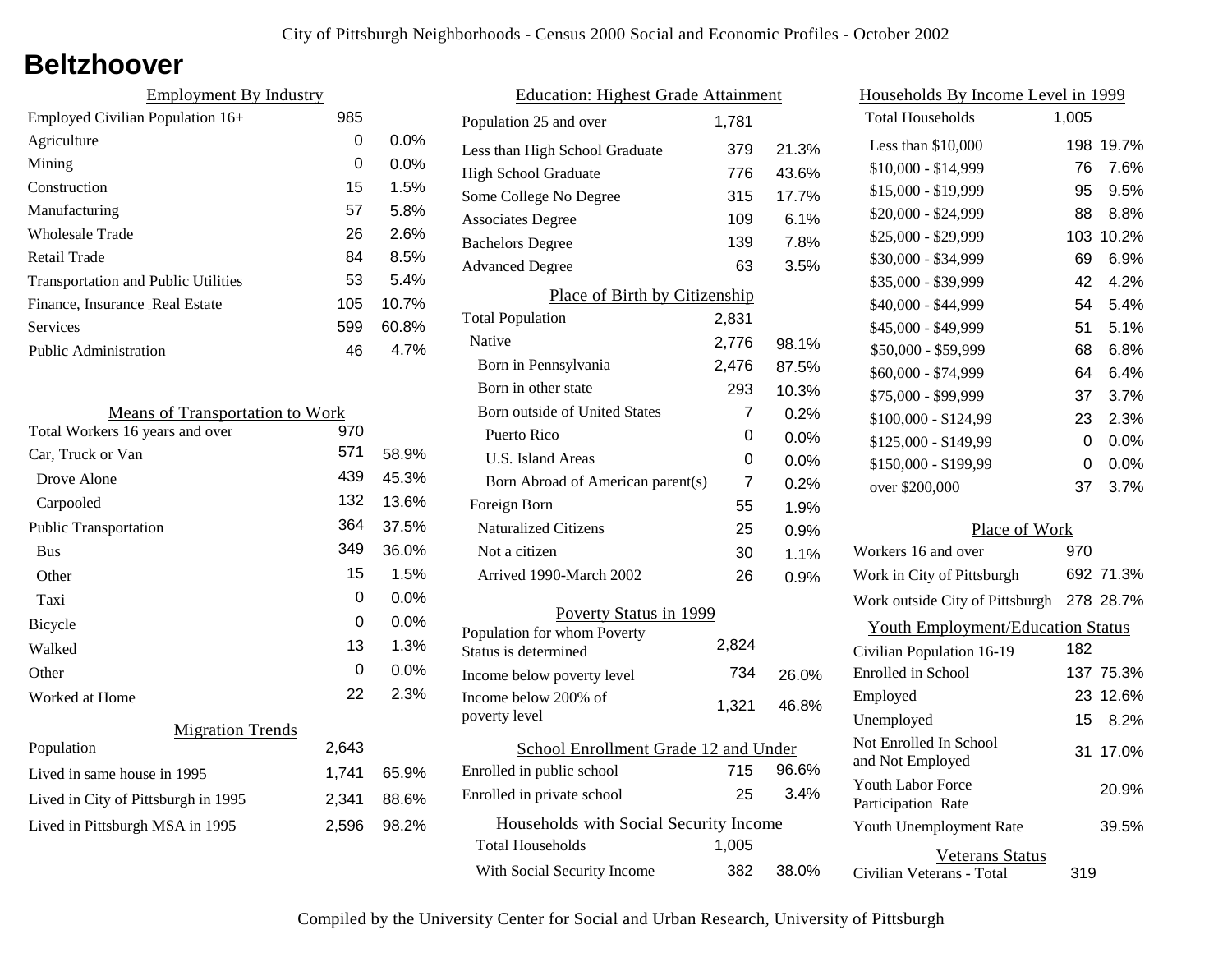## **Bloomfield**

| <b>Employment By Industry</b>              |       |         |
|--------------------------------------------|-------|---------|
| Employed Civilian Population 16+           | 4,638 |         |
| Agriculture                                | 23    | 0.5%    |
| Mining                                     | 0     | $0.0\%$ |
| Construction                               | 165   | 3.6%    |
| Manufacturing                              | 262   | 5.6%    |
| Wholesale Trade                            | 42    | 0.9%    |
| Retail Trade                               | 431   | 9.3%    |
| <b>Transportation and Public Utilities</b> | 125   | 2.7%    |
| Finance, Insurance Real Estate             | 336   | 7.2%    |
| Services                                   | 3,105 | 66.9%   |
| Public Administration                      | 149   | 3.2%    |

| <b>Means of Transportation to Work</b> |       |         |
|----------------------------------------|-------|---------|
| Total Workers 16 years and over        | 4,568 |         |
| Car, Truck or Van                      | 2,481 | 54.3%   |
| Drove Alone                            | 2,000 | 43.8%   |
| Carpooled                              | 481   | 10.5%   |
| <b>Public Transportation</b>           | 990   | 21.7%   |
| <b>Bus</b>                             | 983   | 21.5%   |
| Other                                  | 0     | $0.0\%$ |
| Taxi                                   | 7     | 0.2%    |
| Bicycle                                | 16    | 0.4%    |
| Walked                                 | 994   | 21.8%   |
| Other                                  | 14    | 0.3%    |
| Worked at Home                         | 73    | 1.6%    |
| <b>Migration Trends</b>                |       |         |
| Population                             | 8,832 |         |
| Lived in same house in 1995            | 4,778 | 54.1%   |
| Lived in City of Pittsburgh in 1995    | 6,666 | 75.5%   |
| Lived in Pittsburgh MSA in 1995        | 7,845 | 88.8%   |
|                                        |       |         |

| <b>Education: Highest Grade Attainment</b> |       |         |
|--------------------------------------------|-------|---------|
| Population 25 and over                     | 6,793 |         |
| Less than High School Graduate             | 1,411 | 20.8%   |
| <b>High School Graduate</b>                | 1,983 | 29.2%   |
| Some College No Degree                     | 1,103 | 16.2%   |
| <b>Associates Degree</b>                   | 424   | 6.2%    |
| <b>Bachelors Degree</b>                    | 964   | 14.2%   |
| <b>Advanced Degree</b>                     | 908   | 13.4%   |
| Place of Birth by Citizenship              |       |         |
| <b>Total Population</b>                    | 9,197 |         |
| Native                                     | 8,237 | 89.6%   |
| Born in Pennsylvania                       | 6,940 | 75.5%   |
| Born in other state                        | 1,228 | 13.4%   |
| <b>Born outside of United States</b>       | 69    | 0.8%    |
| Puerto Rico                                | 0     | 0.0%    |
| <b>U.S. Island Areas</b>                   | 0     | $0.0\%$ |
| Born Abroad of American parent(s)          | 69    | $0.8\%$ |
| Foreign Born                               | 960   | 10.4%   |
| <b>Naturalized Citizens</b>                | 387   | 4.2%    |
| Not a citizen                              | 573   | 6.2%    |
| Arrived 1990-March 2002                    | 487   | 5.3%    |
| Poverty Status in 1999                     |       |         |
| Population for whom Poverty                | 9,070 |         |
| Status is determined                       |       |         |
| Income below poverty level                 | 1,601 | 17.7%   |
| Income below 200% of<br>poverty level      | 3,801 | 41.9%   |
| School Enrollment Grade 12 and Under       |       |         |
| Enrolled in public school                  | 462   | 46.6%   |
| Enrolled in private school                 | 530   | 53.4%   |
| Households with Social Security Income     |       |         |
| <b>Total Households</b>                    | 4,819 |         |
| With Social Security Income                | 1,352 | 28.1%   |

| Households By Income Level in 1999             |       |             |
|------------------------------------------------|-------|-------------|
| <b>Total Households</b>                        | 4,819 |             |
| Less than \$10,000                             | 874   | 18.1%       |
| \$10,000 - \$14,999                            | 581   | 12.1%       |
| \$15,000 - \$19,999                            | 571   | 11.8%       |
| \$20,000 - \$24,999                            | 481   | 10.0%       |
| \$25,000 - \$29,999                            | 313   | 6.5%        |
| \$30,000 - \$34,999                            | 339   | 7.0%        |
| \$35,000 - \$39,999                            | 313   | 6.5%        |
| \$40,000 - \$44,999                            | 212   | 4.4%        |
| \$45,000 - \$49,999                            | 188   | 3.9%        |
| \$50,000 - \$59,999                            | 298   | 6.2%        |
| \$60,000 - \$74,999                            | 276   | 5.7%        |
| \$75,000 - \$99,999                            | 185   | 3.8%        |
| $$100,000 - $124,99$                           | 76    | 1.6%        |
| \$125,000 - \$149,99                           | 30    | 0.6%        |
| \$150,000 - \$199,99                           | 52    | 1.1%        |
| over \$200,000                                 | 30    | 0.6%        |
| Place of Work                                  |       |             |
| Workers 16 and over                            | 4,568 |             |
| Work in City of Pittsburgh                     |       | 3,553 73.9% |
| Work outside City of Pittsburgh 1,015 26.1%    |       |             |
| <b>Youth Employment/Education Status</b>       |       |             |
| Civilian Population 16-19                      | 360   |             |
| Enrolled in School                             |       | 282 78.3%   |
| Employed                                       |       | 171 47.5%   |
| Unemployed                                     | 30    | 8.3%        |
| Not Enrolled In School<br>and Not Employed     | 24    | 6.7%        |
| <b>Youth Labor Force</b><br>Participation Rate |       | 55.8%       |

Civilian Veterans - Total

Youth Unemployment Rate

Veterans Status

912

14.9%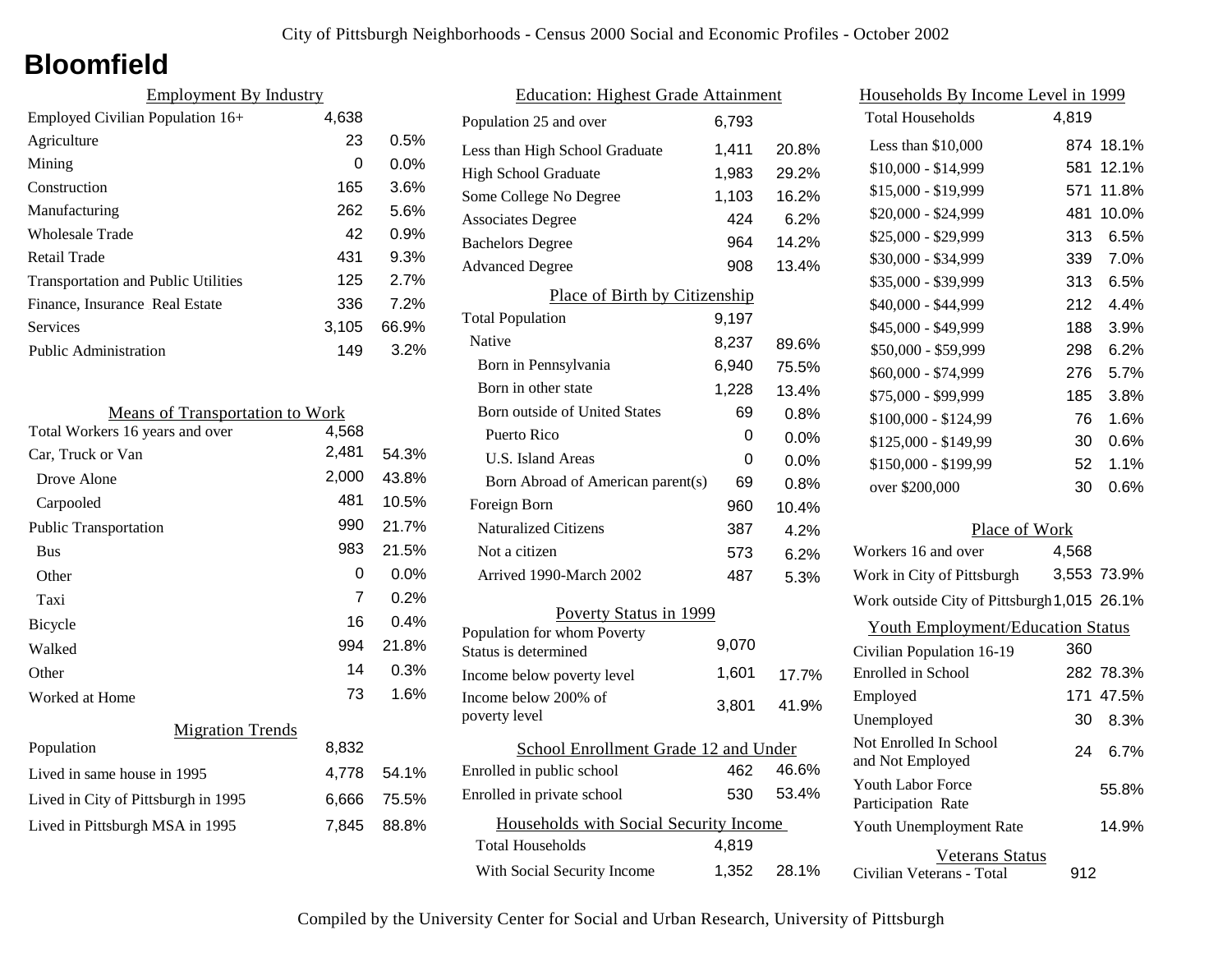# **Bluff**

| <b>Employment By Industry</b>              |       |         |
|--------------------------------------------|-------|---------|
| Employed Civilian Population 16+           | 1,531 |         |
| Agriculture                                | 0     | $0.0\%$ |
| Mining                                     | 0     | $0.0\%$ |
| Construction                               | 0     | 0.0%    |
| Manufacturing                              | 80    | 5.2%    |
| Wholesale Trade                            | 0     | $0.0\%$ |
| Retail Trade                               | 181   | 11.8%   |
| <b>Transportation and Public Utilities</b> | 11    | 0.7%    |
| Finance, Insurance Real Estate             | 91    | 5.9%    |
| Services                                   | 1,162 | 75.9%   |
| Public Administration                      | 6     | 0.4%    |

| <b>Means of Transportation to Work</b> |       |         |
|----------------------------------------|-------|---------|
| Total Workers 16 years and over        | 1,401 |         |
| Car, Truck or Van                      | 333   | 23.8%   |
| Drove Alone                            | 268   | 19.1%   |
| Carpooled                              | 65    | 4.6%    |
| <b>Public Transportation</b>           | 156   | 11.1%   |
| <b>Bus</b>                             | 133   | 9.5%    |
| Other                                  | 23    | 1.6%    |
| Taxi                                   | 0     | 0.0%    |
| <b>Bicycle</b>                         | 0     | $0.0\%$ |
| Walked                                 | 855   | 61.0%   |
| Other                                  | 0     | $0.0\%$ |
| Worked at Home                         | 57    | $4.1\%$ |
| <b>Migration Trends</b>                |       |         |
| Population                             | 4,183 |         |
| Lived in same house in 1995            | 1,230 | 29.4%   |
| Lived in City of Pittsburgh in 1995    | 1,544 | 36.9%   |
| Lived in Pittsburgh MSA in 1995        | 2,855 | 68.3%   |

| <b>Education: Highest Grade Attainment</b>          |       |         |
|-----------------------------------------------------|-------|---------|
| Population 25 and over                              | 638   |         |
| Less than High School Graduate                      | 210   | 32.9%   |
| <b>High School Graduate</b>                         | 246   | 38.6%   |
| Some College No Degree                              | 67    | 10.5%   |
| <b>Associates Degree</b>                            | 21    | 3.3%    |
| <b>Bachelors Degree</b>                             | 26    | 4.1%    |
| <b>Advanced Degree</b>                              | 68    | 10.7%   |
| Place of Birth by Citizenship                       |       |         |
| <b>Total Population</b>                             | 4,221 |         |
| Native                                              | 4,033 | 95.5%   |
| Born in Pennsylvania                                | 2,572 | 60.9%   |
| Born in other state                                 | 1,395 | 33.0%   |
| Born outside of United States                       | 66    | 1.6%    |
| Puerto Rico                                         | 51    | 1.2%    |
| <b>U.S. Island Areas</b>                            | 0     | $0.0\%$ |
| Born Abroad of American parent(s)                   | 15    | 0.4%    |
| Foreign Born                                        | 188   | 4.5%    |
| <b>Naturalized Citizens</b>                         | 71    | 1.7%    |
| Not a citizen                                       | 117   | 2.8%    |
| Arrived 1990-March 2002                             | 91    | 2.2%    |
| Poverty Status in 1999                              |       |         |
| Population for whom Poverty<br>Status is determined | 1,083 |         |
| Income below poverty level                          | 635   | 58.6%   |
| Income below 200% of<br>poverty level               | 815   | 75.3%   |
| School Enrollment Grade 12 and Under                |       |         |
| Enrolled in public school                           | 55    | 88.7%   |
| Enrolled in private school                          | 7     | 11.3%   |
| Households with Social Security Income              |       |         |
| <b>Total Households</b>                             | 490   |         |
| With Social Security Income                         | 95    | 19.4%   |

| <u>Households By Income Level in 1999</u>           |       |             |
|-----------------------------------------------------|-------|-------------|
| <b>Total Households</b>                             | 490   |             |
| Less than $$10,000$                                 |       | 225 45.9%   |
| $$10,000 - $14,999$                                 | 77    | 15.7%       |
| \$15,000 - \$19,999                                 | 48    | 9.8%        |
| \$20,000 - \$24,999                                 | 21    | 4.3%        |
| \$25,000 - \$29,999                                 | 26    | 5.3%        |
| \$30,000 - \$34,999                                 | 23    | 4.7%        |
| \$35,000 - \$39,999                                 | 8     | 1.6%        |
| \$40,000 - \$44,999                                 | 14    | 2.9%        |
| \$45,000 - \$49,999                                 | 9     | 1.8%        |
| \$50,000 - \$59,999                                 | 14    | 2.9%        |
| \$60,000 - \$74,999                                 | 15    | 3.1%        |
| \$75,000 - \$99,999                                 | 4     | 0.8%        |
| \$100,000 - \$124,99                                | 0     | 0.0%        |
| \$125,000 - \$149,99                                | 0     | $0.0\%$     |
| \$150,000 - \$199,99                                | 6     | 1.2%        |
| over \$200,000                                      | 0     | 0.0%        |
| Place of Work                                       |       |             |
| Workers 16 and over                                 | 1,401 |             |
| Work in City of Pittsburgh                          |       | 1,125 80.3% |
| Work outside City of Pittsburgh 276                 |       | 19.7%       |
| <b>Youth Employment/Education Status</b>            |       |             |
| Civilian Population 16-19                           | 1,864 |             |
| <b>Enrolled</b> in School                           |       | 1,850 99.2% |
| Employed                                            | 641   | 34.4%       |
| Unemployed                                          | 93    | 5.0%        |
| Not Enrolled In School<br>and Not Employed          | 0     | 0.0%        |
| <b>Youth Labor Force</b><br>Participation Rate      |       | 39.4%       |
| Youth Unemployment Rate                             |       | 12.7%       |
| <b>Veterans Status</b><br>Civilian Veterans - Total | 94    |             |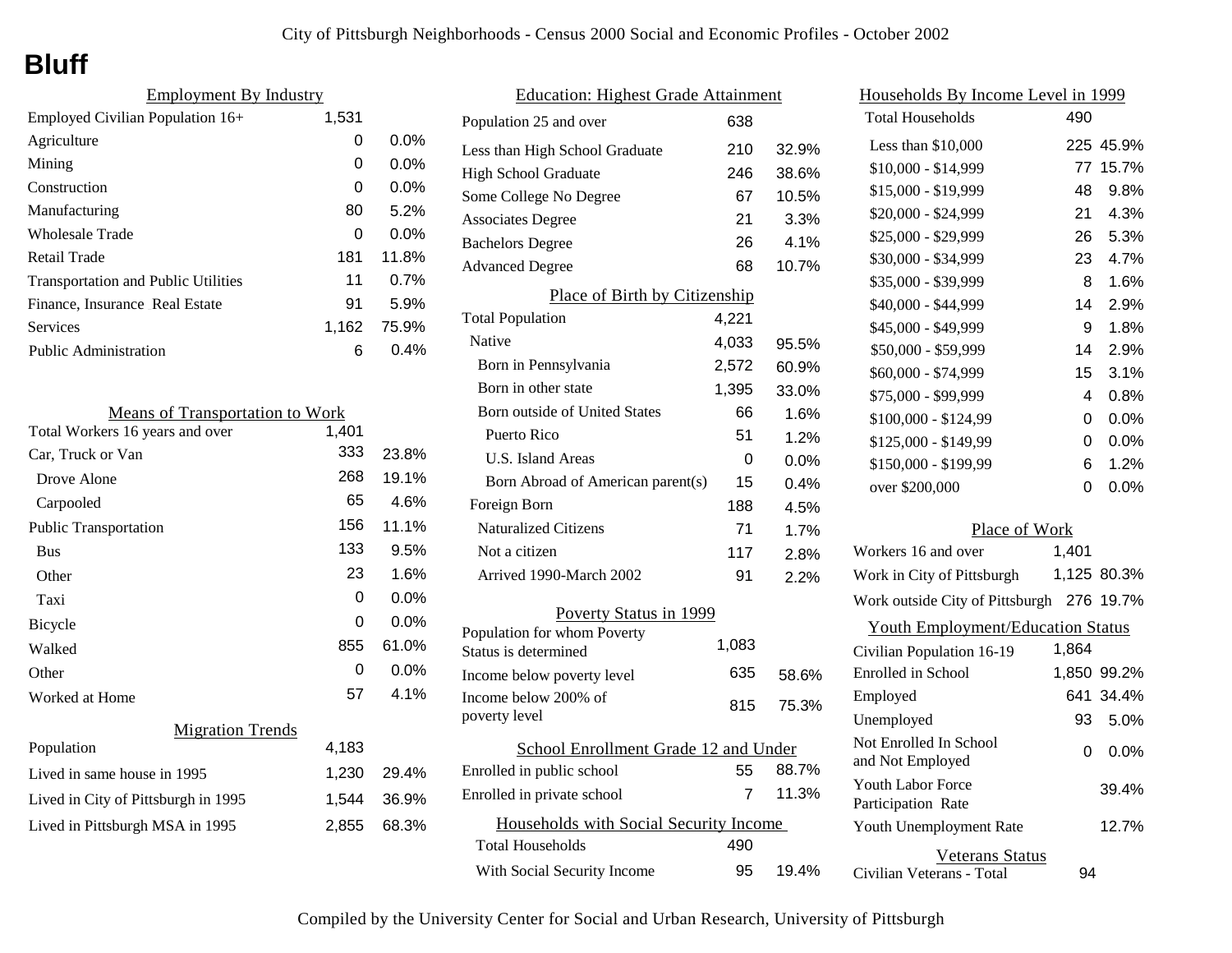# **Bon Air**

| <b>Employment By Industry</b>              |     |         |
|--------------------------------------------|-----|---------|
| Employed Civilian Population 16+           | 404 |         |
| Agriculture                                | 0   | $0.0\%$ |
| Mining                                     | 0   | $0.0\%$ |
| Construction                               | 51  | 12.6%   |
| Manufacturing                              | 25  | 6.2%    |
| Wholesale Trade                            | 0   | $0.0\%$ |
| Retail Trade                               | 42  | 10.4%   |
| <b>Transportation and Public Utilities</b> | 48  | 11.9%   |
| Finance, Insurance Real Estate             | 23  | 5.7%    |
| Services                                   | 162 | 40.1%   |
| Public Administration                      | 53  | 13.1%   |

| <b>Means of Transportation to Work</b> |                |         |
|----------------------------------------|----------------|---------|
| Total Workers 16 years and over        | 391            |         |
| Car, Truck or Van                      | 318            | 81.3%   |
| Drove Alone                            | 249            | 63.7%   |
| Carpooled                              | 69             | 17.6%   |
| <b>Public Transportation</b>           | 59             | 15.1%   |
| <b>Bus</b>                             | 54             | 13.8%   |
| Other                                  | 5              | 1.3%    |
| Taxi                                   | 0              | $0.0\%$ |
| <b>Bicycle</b>                         | 0              | $0.0\%$ |
| Walked                                 | 0              | $0.0\%$ |
| Other                                  | $\overline{7}$ | 1.8%    |
| Worked at Home                         | 7              | 1.8%    |
| <b>Migration Trends</b>                |                |         |
| Population                             | 845            |         |
| Lived in same house in 1995            | 680            | 80.5%   |
| Lived in City of Pittsburgh in 1995    | 808            | 95.6%   |
| Lived in Pittsburgh MSA in 1995        | 827            | 97.9%   |
|                                        |                |         |

| <b>Education: Highest Grade Attainment</b>          |     |         |
|-----------------------------------------------------|-----|---------|
| Population 25 and over                              | 667 |         |
| Less than High School Graduate                      | 92  | 13.8%   |
| <b>High School Graduate</b>                         | 281 | 42.1%   |
| Some College No Degree                              | 146 | 21.9%   |
| <b>Associates Degree</b>                            | 67  | 10.0%   |
| <b>Bachelors Degree</b>                             | 62  | 9.3%    |
| <b>Advanced Degree</b>                              | 19  | 2.8%    |
| Place of Birth by Citizenship                       |     |         |
| <b>Total Population</b>                             | 878 |         |
| Native                                              | 864 | 98.4%   |
| Born in Pennsylvania                                | 811 | 92.4%   |
| Born in other state                                 | 53  | 6.0%    |
| Born outside of United States                       | 0   | 0.0%    |
| Puerto Rico                                         | 0   | 0.0%    |
| U.S. Island Areas                                   | 0   | 0.0%    |
| Born Abroad of American parent(s)                   | 0   | 0.0%    |
| Foreign Born                                        | 14  | 1.6%    |
| <b>Naturalized Citizens</b>                         | 14  | 1.6%    |
| Not a citizen                                       | 0   | $0.0\%$ |
| Arrived 1990-March 2002                             | 7   | 0.8%    |
| Poverty Status in 1999                              |     |         |
| Population for whom Poverty<br>Status is determined | 878 |         |
| Income below poverty level                          | 103 | 11.7%   |
| Income below 200% of<br>poverty level               | 274 | 31.2%   |
| School Enrollment Grade 12 and Under                |     |         |
| Enrolled in public school                           | 141 | 90.4%   |
| Enrolled in private school                          | 15  | 9.6%    |
| Households with Social Security Income              |     |         |
| Total Households                                    | 395 |         |
| With Social Security Income                         | 125 | 31.6%   |

| Households By Income Level in 1999                  |     |           |
|-----------------------------------------------------|-----|-----------|
| <b>Total Households</b>                             | 395 |           |
| Less than \$10,000                                  | 40  | 10.1%     |
| \$10,000 - \$14,999                                 | 36  | 9.1%      |
| \$15,000 - \$19,999                                 | 49  | 12.4%     |
| \$20,000 - \$24,999                                 | 17  | 4.3%      |
| \$25,000 - \$29,999                                 | 24  | 6.1%      |
| \$30,000 - \$34,999                                 | 24  | 6.1%      |
| \$35,000 - \$39,999                                 | 5   | 1.3%      |
| \$40,000 - \$44,999                                 | 28  | 7.1%      |
| \$45,000 - \$49,999                                 | 33  | 8.4%      |
| \$50,000 - \$59,999                                 | 56  | 14.2%     |
| \$60,000 - \$74,999                                 | 25  | 6.3%      |
| \$75,000 - \$99,999                                 | 39  | 9.9%      |
| \$100,000 - \$124,99                                | 14  | 3.5%      |
| \$125,000 - \$149,99                                | 0   | 0.0%      |
| \$150,000 - \$199,99                                | 0   | 0.0%      |
| over \$200,000                                      | 5   | 1.3%      |
| Place of Work                                       |     |           |
| Workers 16 and over                                 | 391 |           |
| Work in City of Pittsburgh                          |     | 265 67.8% |
| Work outside City of Pittsburgh                     |     | 126 32.2% |
| <b>Youth Employment/Education Status</b>            |     |           |
| Civilian Population 16-19                           | 29  |           |
| Enrolled in School                                  | 19  | 65.5%     |
| Employed                                            |     | 14 48.3%  |
| Unemployed                                          | 0   | 0.0%      |
| Not Enrolled In School<br>and Not Employed          |     | 7 24.1%   |
| <b>Youth Labor Force</b><br>Participation Rate      |     | 48.3%     |
| Youth Unemployment Rate                             |     | $0.0\%$   |
| <b>Veterans Status</b><br>Civilian Veterans - Total | 123 |           |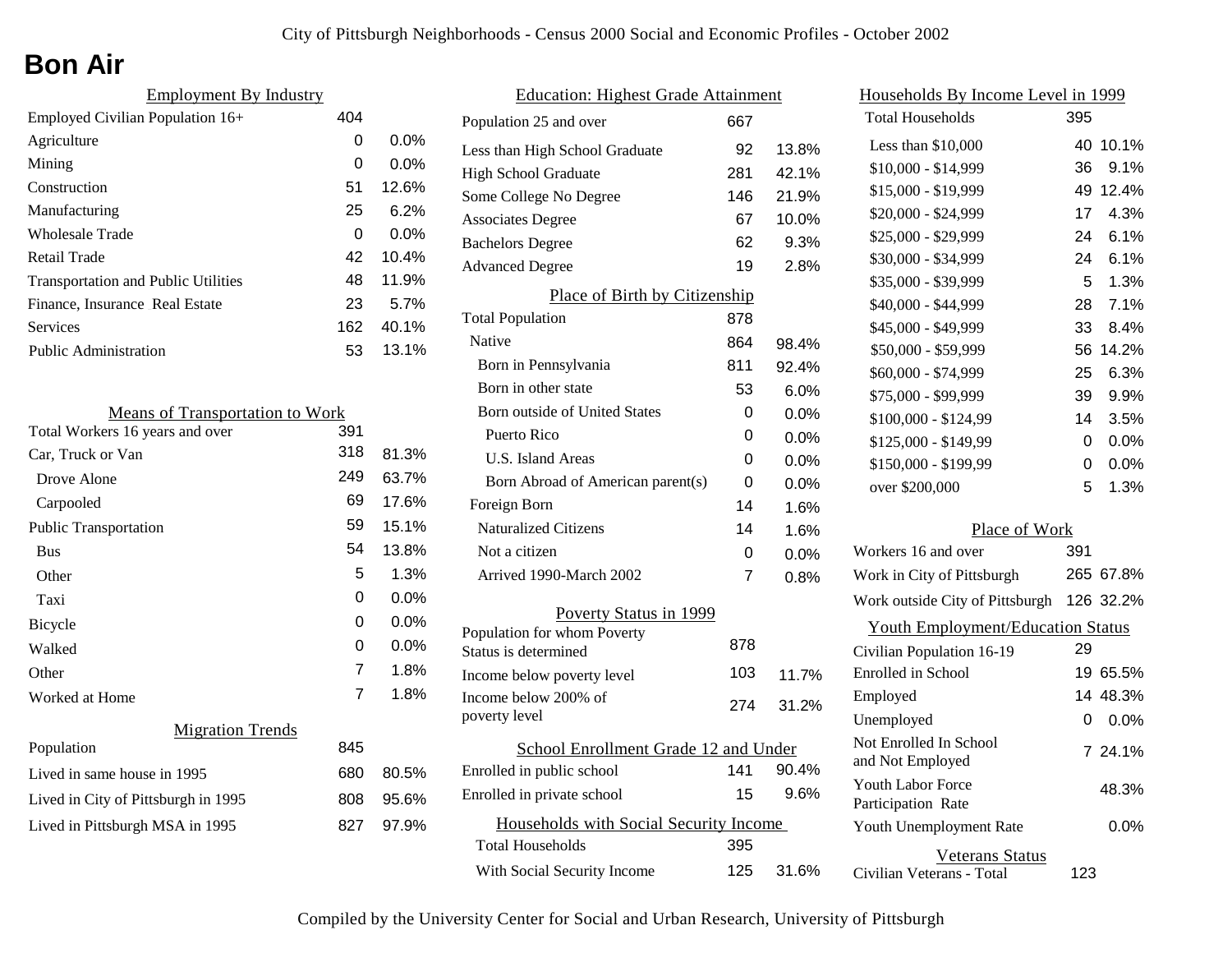## **Brighton Heights**

| <b>Employment By Industry</b> |         |  |
|-------------------------------|---------|--|
| 3,765                         |         |  |
| 0                             | $0.0\%$ |  |
| 0                             | $0.0\%$ |  |
| 247                           | 6.6%    |  |
| 196                           | 5.2%    |  |
| 129                           | 3.4%    |  |
| 351                           | 9.3%    |  |
| 273                           | 7.3%    |  |
| 310                           | 8.2%    |  |
| 1.937                         | 51.4%   |  |
| 322                           | 8.6%    |  |
|                               |         |  |

| <b>Means of Transportation to Work</b> |       |       |
|----------------------------------------|-------|-------|
| Total Workers 16 years and over        | 3,711 |       |
| Car, Truck or Van                      | 2,807 | 75.6% |
| Drove Alone                            | 2,330 | 62.8% |
| Carpooled                              | 477   | 12.9% |
| <b>Public Transportation</b>           | 623   | 16.8% |
| <b>Bus</b>                             | 623   | 16.8% |
| Other                                  | 0     | 0.0%  |
| Taxi                                   | 0     | 0.0%  |
| Bicycle                                | 11    | 0.3%  |
| Walked                                 | 126   | 3.4%  |
| Other                                  | 26    | 0.7%  |
| Worked at Home                         | 118   | 3.2%  |
| <b>Migration Trends</b>                |       |       |
| Population                             | 7,743 |       |
| Lived in same house in 1995            | 5,004 | 64.6% |
| Lived in City of Pittsburgh in 1995    | 6,867 | 88.7% |
| Lived in Pittsburgh MSA in 1995        | 7,596 | 98.1% |
|                                        |       |       |

| <b>Education: Highest Grade Attainment</b> |       |         |
|--------------------------------------------|-------|---------|
| Population 25 and over                     | 5,704 |         |
| Less than High School Graduate             | 1,027 | 18.0%   |
| <b>High School Graduate</b>                | 2,127 | 37.3%   |
| Some College No Degree                     | 864   | 15.1%   |
| <b>Associates Degree</b>                   | 472   | 8.3%    |
| <b>Bachelors Degree</b>                    | 813   | 14.3%   |
| <b>Advanced Degree</b>                     | 401   | 7.0%    |
| Place of Birth by Citizenship              |       |         |
| <b>Total Population</b>                    | 8,179 |         |
| Native                                     | 8,057 | 98.5%   |
| Born in Pennsylvania                       | 7,304 | 89.3%   |
| Born in other state                        | 738   | 9.0%    |
| Born outside of United States              | 15    | 0.2%    |
| Puerto Rico                                | 0     | 0.0%    |
| U.S. Island Areas                          | 8     | 0.1%    |
| Born Abroad of American parent(s)          | 7     | 0.1%    |
| Foreign Born                               | 122   | 1.5%    |
| <b>Naturalized Citizens</b>                | 111   | 1.4%    |
| Not a citizen                              | 11    | 0.1%    |
| Arrived 1990-March 2002                    | 4     | 0.0%    |
| Poverty Status in 1999                     |       |         |
| Population for whom Poverty                | 7,992 |         |
| Status is determined                       |       |         |
| Income below poverty level                 | 748   | $9.4\%$ |
| Income below 200% of<br>poverty level      | 2,542 | 31.8%   |
|                                            |       |         |
| School Enrollment Grade 12 and Under       |       |         |
| Enrolled in public school                  | 996   | 64.7%   |
| Enrolled in private school                 | 543   | 35.3%   |
| Households with Social Security Income     |       |         |
| <b>Total Households</b>                    | 3,410 |         |
| With Social Security Income                | 1,185 | 34.8%   |

| Households By Income Level in 1999                  |       |             |
|-----------------------------------------------------|-------|-------------|
| <b>Total Households</b>                             | 3,410 |             |
| Less than $$10,000$                                 | 329   | 9.6%        |
| \$10,000 - \$14,999                                 | 334   | 9.8%        |
| \$15,000 - \$19,999                                 | 238   | 7.0%        |
| \$20,000 - \$24,999                                 | 302   | 8.9%        |
| \$25,000 - \$29,999                                 | 280   | 8.2%        |
| \$30,000 - \$34,999                                 | 245   | 7.2%        |
| \$35,000 - \$39,999                                 | 255   | 7.5%        |
| \$40,000 - \$44,999                                 | 125   | 3.7%        |
| \$45,000 - \$49,999                                 | 165   | 4.8%        |
| \$50,000 - \$59,999                                 | 258   | 7.6%        |
| \$60,000 - \$74,999                                 | 378   | 11.1%       |
| \$75,000 - \$99,999                                 | 280   | 8.2%        |
| \$100,000 - \$124,99                                | 120   | 3.5%        |
| \$125,000 - \$149,99                                | 30    | $0.9\%$     |
| \$150,000 - \$199,99                                | 58    | 1.7%        |
| over \$200,000                                      | 13    | 0.4%        |
| Place of Work                                       |       |             |
| Workers 16 and over                                 | 3,711 |             |
| Work in City of Pittsburgh                          |       | 2,243 54.6% |
| Work outside City of Pittsburgh 1,468 45.4%         |       |             |
| <b>Youth Employment/Education Status</b>            |       |             |
| Civilian Population 16-19                           | 443   |             |
| Enrolled in School                                  |       | 315 71.1%   |
| Employed                                            |       | 121 27.3%   |
| Unemployed                                          | 26    | 5.9%        |
| Not Enrolled In School<br>and Not Employed          | 81    | 18.3%       |
| <b>Youth Labor Force</b><br>Participation Rate      |       | 33.2%       |
| Youth Unemployment Rate                             |       | 17.7%       |
| <b>Veterans Status</b><br>Civilian Veterans - Total | 1006  |             |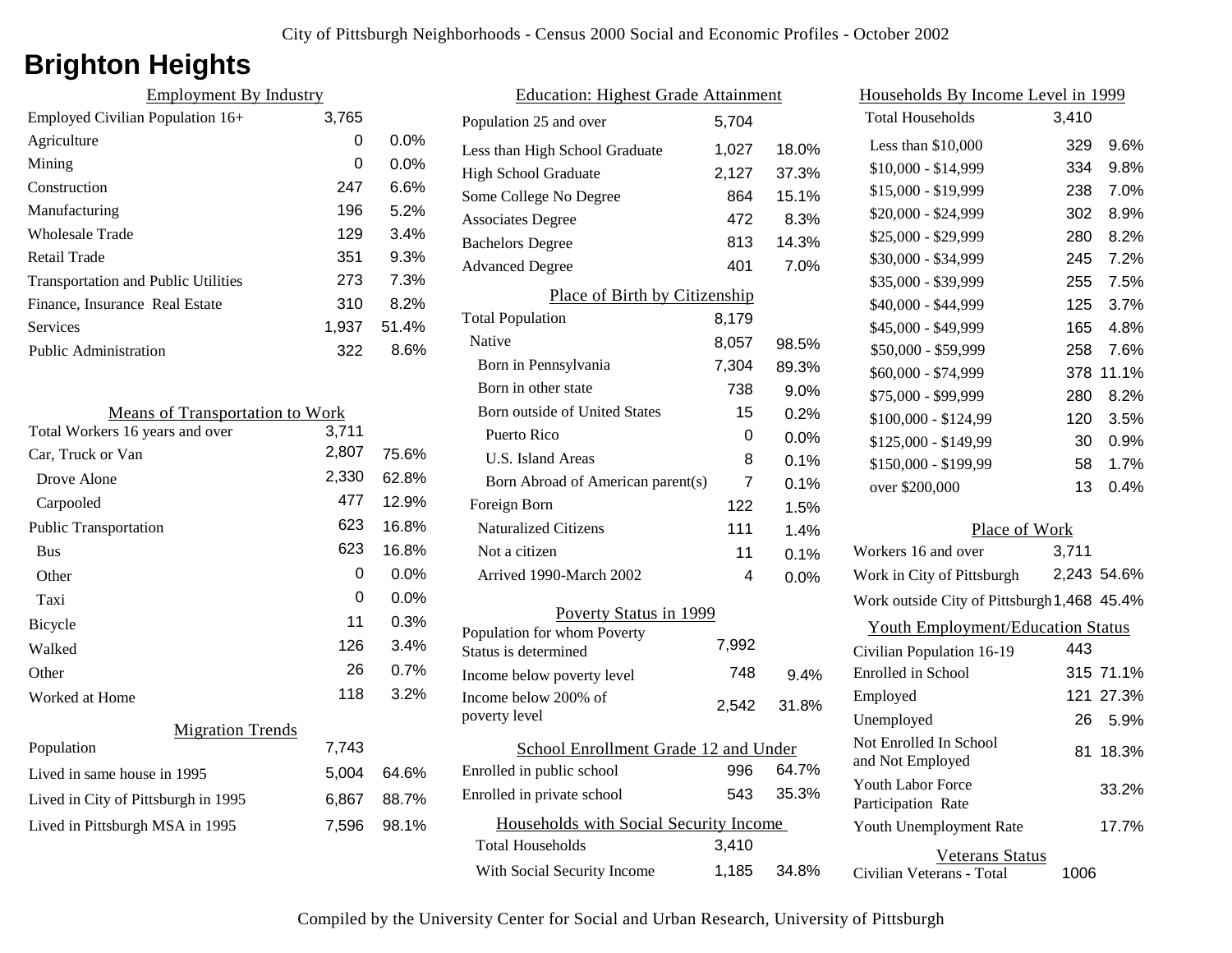## **Brookline**

| <b>Employment By Industry</b>              |       |         |
|--------------------------------------------|-------|---------|
| Employed Civilian Population 16+           | 6,945 |         |
| Agriculture                                | 6     | $0.1\%$ |
| Mining                                     | 12    | 0.2%    |
| Construction                               | 443   | 6.4%    |
| Manufacturing                              | 404   | 5.8%    |
| <b>Wholesale Trade</b>                     | 226   | 3.3%    |
| Retail Trade                               | 886   | 12.8%   |
| <b>Transportation and Public Utilities</b> | 399   | 5.7%    |
| Finance, Insurance Real Estate             | 569   | 8.2%    |
| Services                                   | 3,480 | 50.1%   |
| Public Administration                      | 520   | 7.5%    |

| <b>Means of Transportation to Work</b> |        |         |
|----------------------------------------|--------|---------|
| Total Workers 16 years and over        | 6,822  |         |
| Car, Truck or Van                      | 5,654  | 82.9%   |
| Drove Alone                            | 4,926  | 72.2%   |
| Carpooled                              | 728    | 10.7%   |
| <b>Public Transportation</b>           | 904    | 13.3%   |
| <b>Bus</b>                             | 855    | 12.5%   |
| Other                                  | 49     | 0.7%    |
| Taxi                                   | 0      | $0.0\%$ |
| Bicycle                                | 0      | $0.0\%$ |
| Walked                                 | 128    | 1.9%    |
| Other                                  | 39     | 0.6%    |
| Worked at Home                         | 97     | 1.4%    |
| <b>Migration Trends</b>                |        |         |
| Population                             | 13,377 |         |
| Lived in same house in 1995            | 9,217  | 68.9%   |
| Lived in City of Pittsburgh in 1995    | 11,562 | 86.4%   |

Lived in Pittsburgh MSA in 1995 12,920 96.6%

| <b>Education: Highest Grade Attainment</b>          |        |         |
|-----------------------------------------------------|--------|---------|
| Population 25 and over                              | 10,221 |         |
| Less than High School Graduate                      | 1,387  | 13.6%   |
| <b>High School Graduate</b>                         | 4,183  | 40.9%   |
| Some College No Degree                              | 2,019  | 19.8%   |
| <b>Associates Degree</b>                            | 771    | 7.5%    |
| <b>Bachelors Degree</b>                             | 1,370  | 13.4%   |
| <b>Advanced Degree</b>                              | 491    | 4.8%    |
| Place of Birth by Citizenship                       |        |         |
| <b>Total Population</b>                             | 14,320 |         |
| Native                                              | 13,833 | 96.6%   |
| Born in Pennsylvania                                | 12,645 | 88.3%   |
| Born in other state                                 | 1,062  | 7.4%    |
| Born outside of United States                       | 126    | 0.9%    |
| Puerto Rico                                         | 9      | 0.1%    |
| <b>U.S. Island Areas</b>                            | 7      | $0.0\%$ |
| Born Abroad of American parent(s)                   | 110    | 0.8%    |
| Foreign Born                                        | 487    | 3.4%    |
| <b>Naturalized Citizens</b>                         | 313    | 2.2%    |
| Not a citizen                                       | 174    | 1.2%    |
| Arrived 1990-March 2002                             | 102    | 0.7%    |
| Poverty Status in 1999                              |        |         |
| Population for whom Poverty<br>Status is determined | 14,284 |         |
| Income below poverty level                          | 1,266  | 8.9%    |
| Income below 200% of<br>poverty level               | 3,814  | 26.7%   |
| School Enrollment Grade 12 and Under                |        |         |
| Enrolled in public school                           | 1,677  | 69.9%   |
| Enrolled in private school                          | 722    | 30.1%   |
| Households with Social Security Income              |        |         |
| Total Households                                    | 6,022  |         |
| With Social Security Income                         | 2,163  | 35.9%   |

| Households By Income Level in 1999             |                |             |
|------------------------------------------------|----------------|-------------|
| <b>Total Households</b>                        | 6,022          |             |
| Less than \$10,000                             | 559            | 9.3%        |
| \$10,000 - \$14,999                            | 433            | 7.2%        |
| \$15,000 - \$19,999                            | 420            | 7.0%        |
| \$20,000 - \$24,999                            | 421            | 7.0%        |
| \$25,000 - \$29,999                            | 520            | 8.6%        |
| \$30,000 - \$34,999                            | 436            | 7.2%        |
| \$35,000 - \$39,999                            | 404            | 6.7%        |
| \$40,000 - \$44,999                            | 435            | 7.2%        |
| \$45,000 - \$49,999                            | 337            | 5.6%        |
| \$50,000 - \$59,999                            | 601            | 10.0%       |
| \$60,000 - \$74,999                            | 651            | 10.8%       |
| \$75,000 - \$99,999                            | 511            | 8.5%        |
| \$100,000 - \$124,99                           | 188            | 3.1%        |
| \$125,000 - \$149,99                           | 39             | 0.6%        |
| \$150,000 - \$199,99                           | $\overline{7}$ | 0.1%        |
| over \$200,000                                 | 60             | 1.0%        |
|                                                |                |             |
| Place of Work<br>Workers 16 and over           | 6,822          |             |
| Work in City of Pittsburgh                     |                | 3,808 59.8% |
|                                                |                |             |
| Work outside City of Pittsburgh 3,014 40.2%    |                |             |
| <b>Youth Employment/Education Status</b>       |                |             |
| Civilian Population 16-19                      | 535            |             |
| Enrolled in School                             |                | 478 89.3%   |
| Employed                                       |                | 191 35.7%   |
| Unemployed                                     | 24             | 4.5%        |
| Not Enrolled In School<br>and Not Employed     | 29             | 5.4%        |
| <b>Youth Labor Force</b><br>Participation Rate |                | 40.2%       |

Civilian Veterans - Total

Youth Unemployment Rate

Veterans Status

1718

11.2%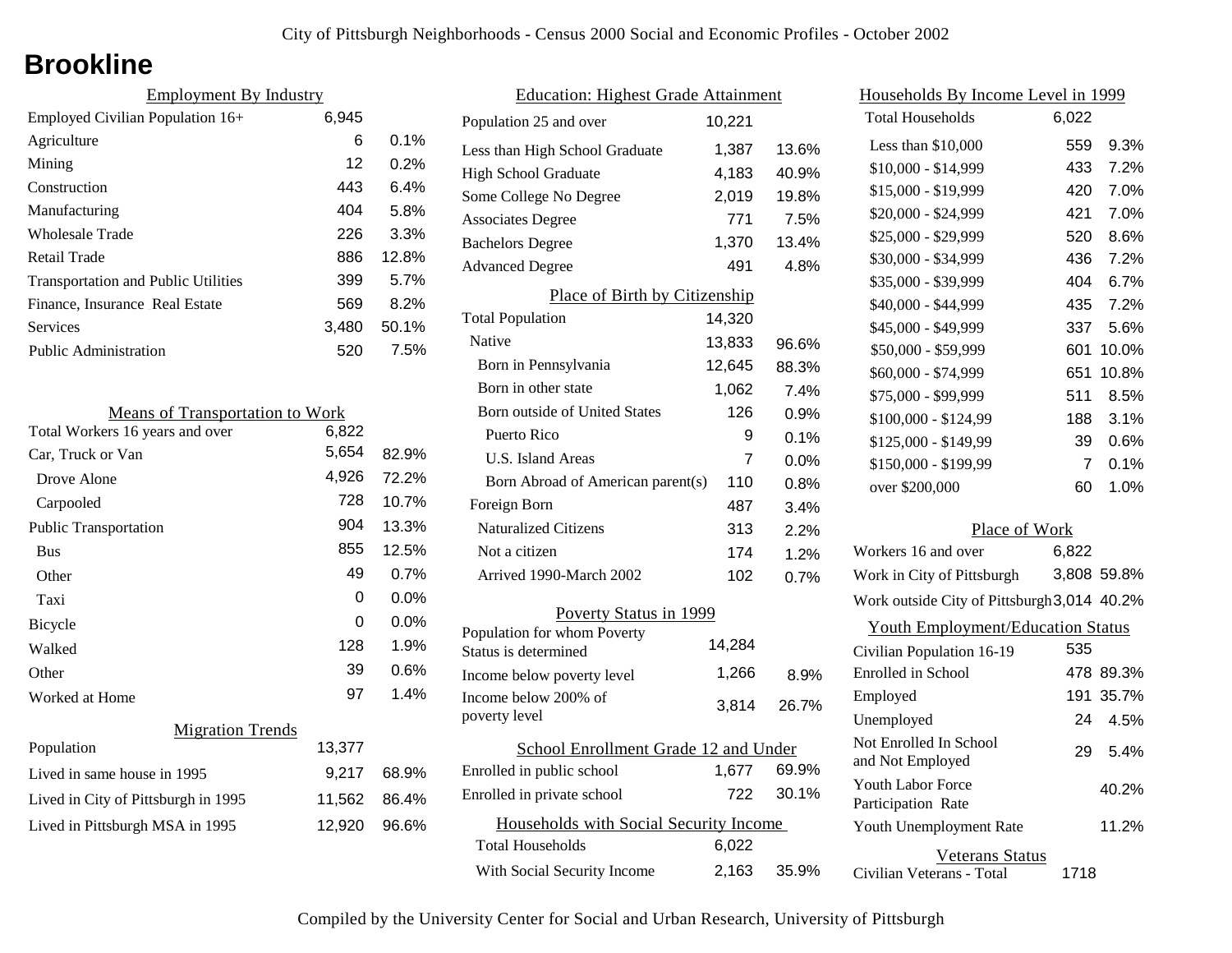## **California Kurkbudle**

| <b>Employment By Industry</b>              |     |         |
|--------------------------------------------|-----|---------|
| Employed Civilian Population 16+           | 281 |         |
| Agriculture                                | 0   | $0.0\%$ |
| Mining                                     | 4   | 1.4%    |
| Construction                               | 4   | 1.4%    |
| Manufacturing                              | 36  | 12.8%   |
| Wholesale Trade                            | 0   | $0.0\%$ |
| Retail Trade                               | 10  | 3.6%    |
| <b>Transportation and Public Utilities</b> | 19  | 6.8%    |
| Finance, Insurance Real Estate             | 56  | 19.9%   |
| Services                                   | 142 | 50.5%   |
| <b>Public Administration</b>               | 10  | 3.6%    |

| <b>Means of Transportation to Work</b> |     |         |
|----------------------------------------|-----|---------|
| Total Workers 16 years and over        | 270 |         |
| Car, Truck or Van                      | 142 | 52.6%   |
| Drove Alone                            | 106 | 39.3%   |
| Carpooled                              | 36  | 13.3%   |
| <b>Public Transportation</b>           | 104 | 38.5%   |
| <b>Bus</b>                             | 104 | 38.5%   |
| Other                                  | 0   | $0.0\%$ |
| Taxi                                   | 0   | $0.0\%$ |
| Bicycle                                | 0   | 0.0%    |
| Walked                                 | 10  | 3.7%    |
| Other                                  | 0   | $0.0\%$ |
| Worked at Home                         | 14  | 5.2%    |
| <b>Migration Trends</b>                |     |         |
| Population                             | 883 |         |
| Lived in same house in 1995            | 572 | 64.8%   |
| Lived in City of Pittsburgh in 1995    | 771 | 87.3%   |
| Lived in Pittsburgh MSA in 1995        | 839 | 95.0%   |
|                                        |     |         |

| <b>Education: Highest Grade Attainment</b>          |     |         |
|-----------------------------------------------------|-----|---------|
| Population 25 and over                              | 581 |         |
| Less than High School Graduate                      | 115 | 19.8%   |
| <b>High School Graduate</b>                         | 231 | 39.8%   |
| Some College No Degree                              | 156 | 26.9%   |
| <b>Associates Degree</b>                            | 19  | 3.3%    |
| <b>Bachelors Degree</b>                             | 44  | 7.6%    |
| <b>Advanced Degree</b>                              | 16  | 2.8%    |
| Place of Birth by Citizenship                       |     |         |
| <b>Total Population</b>                             | 936 |         |
| Native                                              | 929 | 99.3%   |
| Born in Pennsylvania                                | 823 | 87.9%   |
| Born in other state                                 | 106 | 11.3%   |
| <b>Born outside of United States</b>                | 0   | 0.0%    |
| <b>Puerto Rico</b>                                  | 0   | 0.0%    |
| U.S. Island Areas                                   | 0   | 0.0%    |
| Born Abroad of American parent(s)                   | 0   | 0.0%    |
| Foreign Born                                        | 7   | 0.7%    |
| <b>Naturalized Citizens</b>                         | 7   | 0.7%    |
| Not a citizen                                       | 0   | 0.0%    |
| Arrived 1990-March 2002                             | 7   | 0.7%    |
| Poverty Status in 1999                              |     |         |
| Population for whom Poverty<br>Status is determined | 936 |         |
| Income below poverty level                          | 373 | 39.9%   |
| Income below 200% of<br>poverty level               | 539 | 57.6%   |
| School Enrollment Grade 12 and Under                |     |         |
| Enrolled in public school                           | 252 | 100.0%  |
| Enrolled in private school                          | 0   | $0.0\%$ |
| Households with Social Security Income              |     |         |
| <b>Total Households</b>                             | 366 |         |
| With Social Security Income                         | 93  | 25.4%   |

| Households By Income Level in 1999                  |     |           |
|-----------------------------------------------------|-----|-----------|
| <b>Total Households</b>                             | 366 |           |
| Less than \$10,000                                  |     | 93 25.4%  |
| \$10,000 - \$14,999                                 | 27  | 7.4%      |
| \$15,000 - \$19,999                                 | 23  | 6.3%      |
| \$20,000 - \$24,999                                 | 56  | 15.3%     |
| \$25,000 - \$29,999                                 | 12  | 3.3%      |
| \$30,000 - \$34,999                                 | 42  | 11.5%     |
| \$35,000 - \$39,999                                 | 23  | 6.3%      |
| \$40,000 - \$44,999                                 | 30  | 8.2%      |
| \$45,000 - \$49,999                                 | 15  | 4.1%      |
| \$50,000 - \$59,999                                 | 13  | 3.6%      |
| \$60,000 - \$74,999                                 | 20  | 5.5%      |
| \$75,000 - \$99,999                                 | 0   | 0.0%      |
| \$100,000 - \$124,99                                | 0   | 0.0%      |
| \$125,000 - \$149,99                                | 6   | 1.6%      |
| \$150,000 - \$199,99                                | 0   | 0.0%      |
| over \$200,000                                      | 6   | 1.6%      |
| Place of Work                                       |     |           |
| Workers 16 and over                                 | 270 |           |
| Work in City of Pittsburgh                          |     | 195 72.2% |
| Work outside City of Pittsburgh                     |     | 75 27.8%  |
| <b>Youth Employment/Education Status</b>            |     |           |
| Civilian Population 16-19                           | 66  |           |
| <b>Enrolled</b> in School                           | 59  | 89.4%     |
| Employed                                            | 0   | $0.0\%$   |
| Unemployed                                          | 13  | 19.7%     |
| Not Enrolled In School<br>and Not Employed          | 7   | 10.6%     |
| <b>Youth Labor Force</b><br>Participation Rate      |     | 19.7%     |
| Youth Unemployment Rate                             |     | 100.0%    |
| <b>Veterans Status</b><br>Civilian Veterans - Total | 102 |           |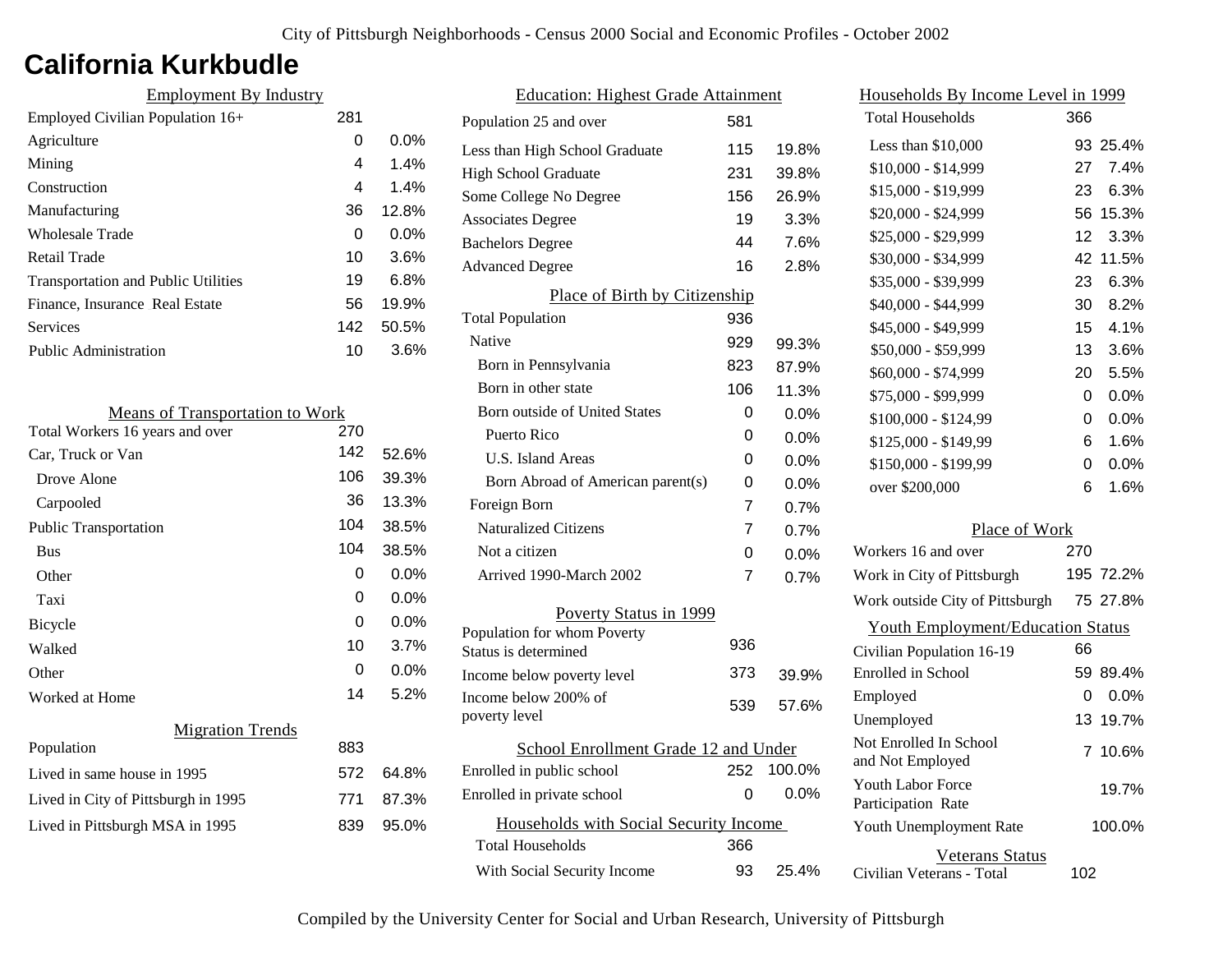# **Carrick**

| <b>Employment By Industry</b>              |       |          |
|--------------------------------------------|-------|----------|
| Employed Civilian Population 16+           | 4,830 |          |
| Agriculture                                | 0     | $0.0\%$  |
| Mining                                     | 16    | 0.3%     |
| Construction                               | 424   | 8.8%     |
| Manufacturing                              | 388   | 8.0%     |
| Wholesale Trade                            | 123   | 2.5%     |
| Retail Trade                               | 532   | 11.0%    |
| <b>Transportation and Public Utilities</b> | 325   | 6.7%     |
| Finance, Insurance Real Estate             | 481   | $10.0\%$ |
| Services                                   | 2.256 | 46.7%    |
| Public Administration                      | 285   | 5.9%     |

| <b>Means of Transportation to Work</b> |        |       |
|----------------------------------------|--------|-------|
| Total Workers 16 years and over        | 4,782  |       |
| Car, Truck or Van                      | 3,790  | 79.3% |
| Drove Alone                            | 2,960  | 61.9% |
| Carpooled                              | 830    | 17.4% |
| <b>Public Transportation</b>           | 769    | 16.1% |
| <b>Bus</b>                             | 757    | 15.8% |
| Other                                  | 12     | 0.3%  |
| Taxi                                   | 0      | 0.0%  |
| <b>Bicycle</b>                         | 7      | 0.1%  |
| Walked                                 | 102    | 2.1%  |
| Other                                  | 44     | 0.9%  |
| Worked at Home                         | 70     | 1.5%  |
| <b>Migration Trends</b>                |        |       |
| Population                             | 10,109 |       |
| Lived in same house in 1995            | 7,079  | 70.0% |
| Lived in City of Pittsburgh in 1995    | 9,114  | 90.2% |
| Lived in Pittsburgh MSA in 1995        | 9,919  | 98.1% |

| <b>Education: Highest Grade Attainment</b>          |        |         |
|-----------------------------------------------------|--------|---------|
| Population 25 and over                              | 7,520  |         |
| Less than High School Graduate                      | 1,518  | 20.2%   |
| <b>High School Graduate</b>                         | 3,358  | 44.7%   |
| Some College No Degree                              | 1,294  | 17.2%   |
| <b>Associates Degree</b>                            | 579    | 7.7%    |
| <b>Bachelors Degree</b>                             | 561    | 7.5%    |
| <b>Advanced Degree</b>                              | 210    | 2.8%    |
| Place of Birth by Citizenship                       |        |         |
| <b>Total Population</b>                             | 10,685 |         |
| Native                                              | 10,580 | 99.0%   |
| Born in Pennsylvania                                | 9,860  | 92.3%   |
| Born in other state                                 | 686    | 6.4%    |
| Born outside of United States                       | 34     | 0.3%    |
| Puerto Rico                                         | 22     | 0.2%    |
| <b>U.S. Island Areas</b>                            | 0      | $0.0\%$ |
| Born Abroad of American parent(s)                   | 12     | 0.1%    |
| Foreign Born                                        | 105    | 1.0%    |
| <b>Naturalized Citizens</b>                         | 77     | 0.7%    |
| Not a citizen                                       | 28     | 0.3%    |
| Arrived 1990-March 2002                             | 26     | 0.2%    |
| Poverty Status in 1999                              |        |         |
| Population for whom Poverty<br>Status is determined | 10,632 |         |
| Income below poverty level                          | 1,175  | 11.1%   |
| Income below 200% of<br>poverty level               | 3,554  | 33.4%   |
| School Enrollment Grade 12 and Under                |        |         |
| Enrolled in public school                           | 1,441  | 82.2%   |
| Enrolled in private school                          | 313    | 17.8%   |
| Households with Social Security Income              |        |         |
| <b>Total Households</b>                             | 4,668  |         |
| With Social Security Income                         | 1,579  | 33.8%   |

| Households By Income Level in 1999                  |       |             |
|-----------------------------------------------------|-------|-------------|
| <b>Total Households</b>                             | 4,668 |             |
| Less than \$10,000                                  | 485   | 10.4%       |
| \$10,000 - \$14,999                                 | 453   | 9.7%        |
| \$15,000 - \$19,999                                 | 509   | 10.9%       |
| \$20,000 - \$24,999                                 | 464   | 9.9%        |
| \$25,000 - \$29,999                                 | 393   | 8.4%        |
| \$30,000 - \$34,999                                 | 391   | 8.4%        |
| \$35,000 - \$39,999                                 | 299   | 6.4%        |
| \$40,000 - \$44,999                                 | 206   | 4.4%        |
| \$45,000 - \$49,999                                 | 194   | 4.2%        |
| \$50,000 - \$59,999                                 | 367   | 7.9%        |
| \$60,000 - \$74,999                                 | 446   | 9.6%        |
| \$75,000 - \$99,999                                 | 325   | 7.0%        |
| \$100,000 - \$124,99                                | 85    | 1.8%        |
| $$125,000 - $149,99$                                | 18    | 0.4%        |
| \$150,000 - \$199,99                                | 10    | 0.2%        |
| over \$200,000                                      | 23    | 0.5%        |
| Place of Work                                       |       |             |
| Workers 16 and over                                 | 4,782 |             |
| Work in City of Pittsburgh                          |       | 2,874 62.4% |
| Work outside City of Pittsburgh 1,908 37.6%         |       |             |
| <b>Youth Employment/Education Status</b>            |       |             |
| Civilian Population 16-19                           | 537   |             |
| Enrolled in School                                  |       | 382 71.1%   |
| Employed                                            |       | 118 22.0%   |
| Unemployed                                          | 22    | 4.1%        |
| Not Enrolled In School<br>and Not Employed          | 36    | 6.7%        |
| <b>Youth Labor Force</b><br>Participation Rate      |       | 26.1%       |
| Youth Unemployment Rate                             |       | 15.7%       |
| <b>Veterans Status</b><br>Civilian Veterans - Total | 1328  |             |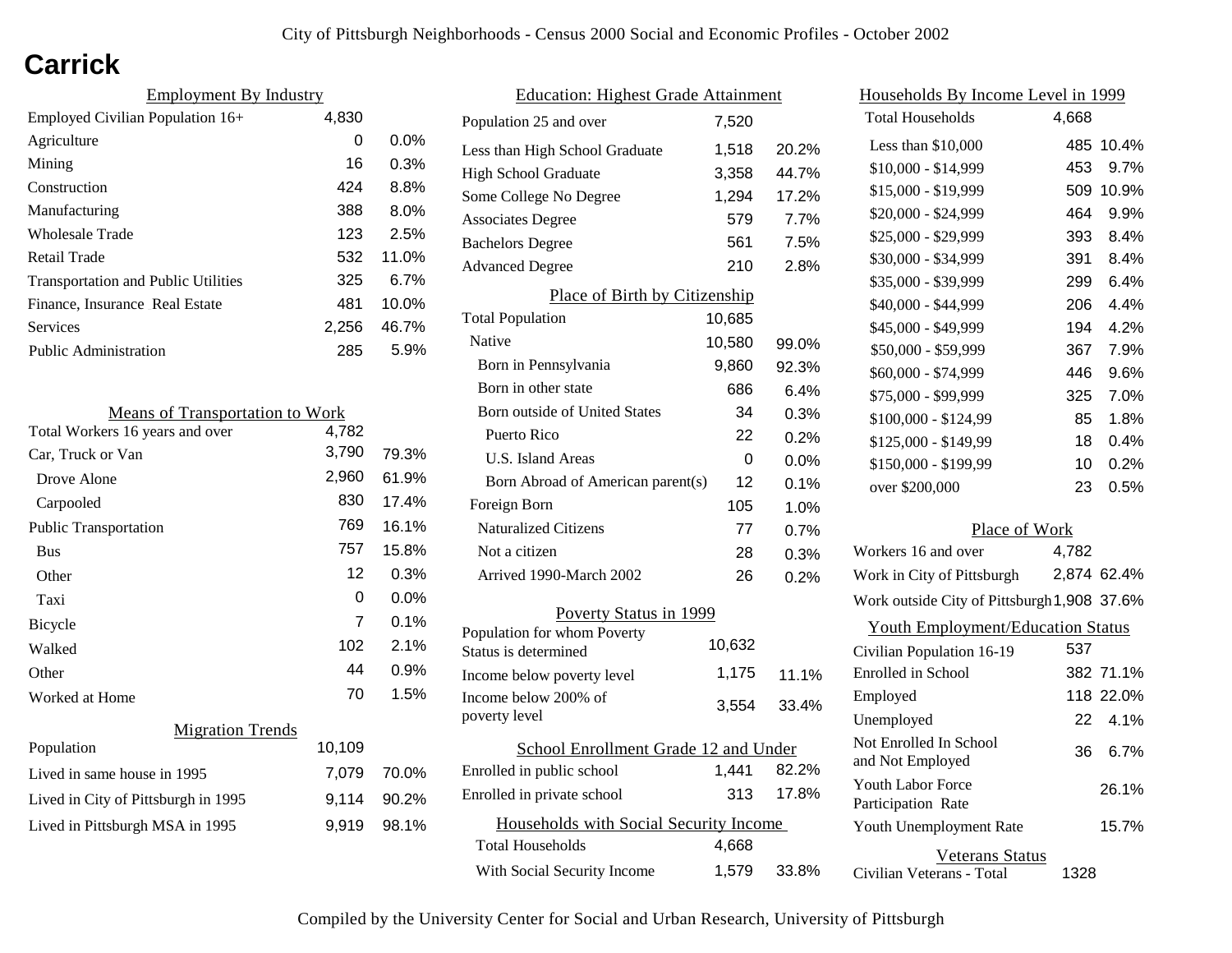### **Central Lawrencevill**

| <b>Employment By Industry</b>              |       |         |
|--------------------------------------------|-------|---------|
| Employed Civilian Population 16+           | 1,832 |         |
| Agriculture                                | 0     | $0.0\%$ |
| Mining                                     | 0     | 0.0%    |
| Construction                               | 67    | 3.7%    |
| Manufacturing                              | 178   | 9.7%    |
| Wholesale Trade                            | 19    | 1.0%    |
| Retail Trade                               | 233   | 12.7%   |
| <b>Transportation and Public Utilities</b> | 95    | 5.2%    |
| Finance, Insurance Real Estate             | 72    | 3.9%    |
| Services                                   | 1.086 | 59.3%   |
| Public Administration                      | 82    | 4.5%    |
|                                            |       |         |

| <b>Means of Transportation to Work</b> |       |         |
|----------------------------------------|-------|---------|
| Total Workers 16 years and over        | 1,793 |         |
| Car, Truck or Van                      | 1,199 | 66.9%   |
| Drove Alone                            | 935   | 52.1%   |
| Carpooled                              | 264   | 14.7%   |
| <b>Public Transportation</b>           | 231   | 12.9%   |
| <b>Bus</b>                             | 231   | 12.9%   |
| Other                                  | 0     | $0.0\%$ |
| Taxi                                   | 0     | $0.0\%$ |
| Bicycle                                | 6     | 0.3%    |
| Walked                                 | 304   | 17.0%   |
| Other                                  | 7     | 0.4%    |
| Worked at Home                         | 46    | 2.6%    |
| <b>Migration Trends</b>                |       |         |
| Population                             | 4,709 |         |
| Lived in same house in 1995            | 2,976 | 63.2%   |
| Lived in City of Pittsburgh in 1995    | 4,243 | 90.1%   |
| Lived in Pittsburgh MSA in 1995        | 4,526 | 96.1%   |
|                                        |       |         |

| <b>Education: Highest Grade Attainment</b>          |       |       |
|-----------------------------------------------------|-------|-------|
| Population 25 and over                              | 3,860 |       |
| Less than High School Graduate                      | 1,018 | 26.4% |
| <b>High School Graduate</b>                         | 1,584 | 41.0% |
| Some College No Degree                              | 594   | 15.4% |
| <b>Associates Degree</b>                            | 165   | 4.3%  |
| <b>Bachelors Degree</b>                             | 368   | 9.5%  |
| <b>Advanced Degree</b>                              | 131   | 3.4%  |
| Place of Birth by Citizenship                       |       |       |
| <b>Total Population</b>                             | 4,939 |       |
| Native                                              | 4,824 | 97.7% |
| Born in Pennsylvania                                | 4,435 | 89.8% |
| Born in other state                                 | 373   | 7.6%  |
| Born outside of United States                       | 16    | 0.3%  |
| Puerto Rico                                         | 0     | 0.0%  |
| U.S. Island Areas                                   | 0     | 0.0%  |
| Born Abroad of American parent(s)                   | 16    | 0.3%  |
| Foreign Born                                        | 115   | 2.3%  |
| <b>Naturalized Citizens</b>                         | 66    | 1.3%  |
| Not a citizen                                       | 49    | 1.0%  |
| Arrived 1990-March 2002                             | 54    | 1.1%  |
| Poverty Status in 1999                              |       |       |
| Population for whom Poverty<br>Status is determined | 4,772 |       |
| Income below poverty level                          | 948   | 19.9% |
| Income below 200% of<br>poverty level               | 2,196 | 46.0% |
| School Enrollment Grade 12 and Under                |       |       |
| Enrolled in public school                           | 470   | 73.7% |
| Enrolled in private school                          | 168   | 26.3% |
| Households with Social Security Income              |       |       |
| <b>Total Households</b>                             | 2,483 |       |
| With Social Security Income                         | 1,190 | 47.9% |

| Households By Income Level in 1999                  |       |             |
|-----------------------------------------------------|-------|-------------|
| <b>Total Households</b>                             | 2,483 |             |
| Less than \$10,000                                  |       | 508 20.5%   |
| \$10,000 - \$14,999                                 |       | 324 13.0%   |
| \$15,000 - \$19,999                                 | 332   | 13.4%       |
| \$20,000 - \$24,999                                 | 236   | 9.5%        |
| \$25,000 - \$29,999                                 | 185   | 7.5%        |
| \$30,000 - \$34,999                                 | 134   | 5.4%        |
| \$35,000 - \$39,999                                 | 148   | 6.0%        |
| \$40,000 - \$44,999                                 | 105   | 4.2%        |
| \$45,000 - \$49,999                                 | 83    | 3.3%        |
| \$50,000 - \$59,999                                 | 158   | 6.4%        |
| \$60,000 - \$74,999                                 | 152   | 6.1%        |
| \$75,000 - \$99,999                                 | 57    | 2.3%        |
| \$100,000 - \$124,99                                | 18    | 0.7%        |
| \$125,000 - \$149,99                                | 21    | $0.8\%$     |
| \$150,000 - \$199,99                                | 0     | $0.0\%$     |
| over \$200,000                                      | 22    | 0.9%        |
| Place of Work                                       |       |             |
| Workers 16 and over                                 | 1,793 |             |
| Work in City of Pittsburgh                          |       | 1,214 63.2% |
| Work outside City of Pittsburgh                     |       | 579 36.8%   |
| <b>Youth Employment/Education Status</b>            |       |             |
| Civilian Population 16-19                           | 139   |             |
| Enrolled in School                                  |       | 108 77.7%   |
| Employed                                            |       | 48 34.5%    |
| Unemployed                                          | 10 -  | 7.2%        |
| Not Enrolled In School<br>and Not Employed          |       | 17 12.2%    |
| <b>Youth Labor Force</b><br>Participation Rate      |       | 41.7%       |
| Youth Unemployment Rate                             |       | 17.2%       |
| <b>Veterans Status</b><br>Civilian Veterans - Total | 662   |             |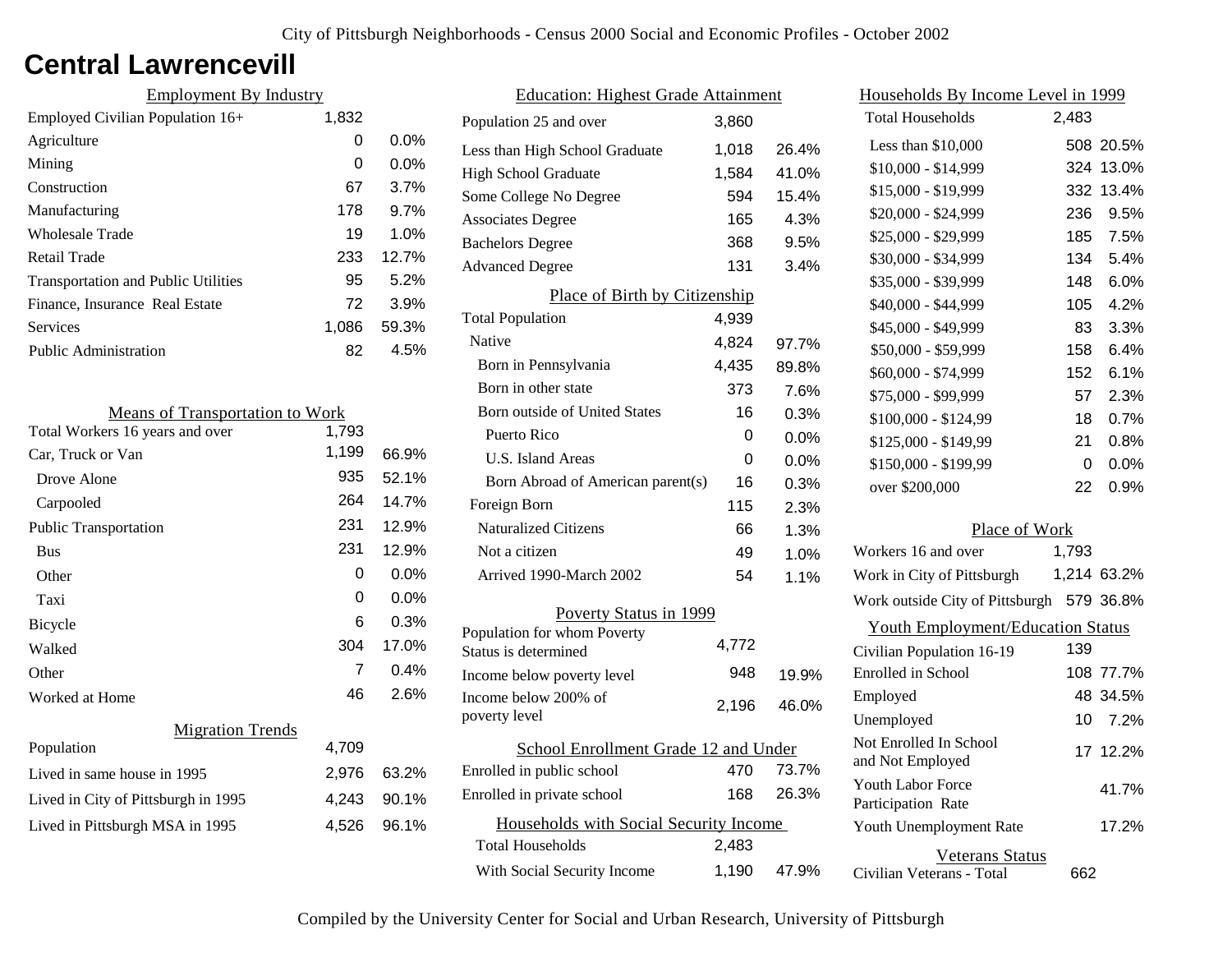### **Central Northside**

| <b>Employment By Industry</b>              |       |         |
|--------------------------------------------|-------|---------|
| Employed Civilian Population 16+           | 1,284 |         |
| Agriculture                                | 0     | $0.0\%$ |
| Mining                                     | 7     | 0.5%    |
| Construction                               | 22    | 1.7%    |
| Manufacturing                              | 66    | 5.1%    |
| <b>Wholesale Trade</b>                     | 16    | 1.2%    |
| Retail Trade                               | 118   | 9.2%    |
| <b>Transportation and Public Utilities</b> | 72    | 5.6%    |
| Finance, Insurance Real Estate             | 93    | 7.2%    |
| Services                                   | 837   | 65.2%   |
| <b>Public Administration</b>               | 53    | $4.1\%$ |

| <b>Means of Transportation to Work</b> |       |       |
|----------------------------------------|-------|-------|
| Total Workers 16 years and over        | 1,263 |       |
| Car, Truck or Van                      | 639   | 50.6% |
| Drove Alone                            | 590   | 46.7% |
| Carpooled                              | 49    | 3.9%  |
| <b>Public Transportation</b>           | 314   | 24.9% |
| <b>Bus</b>                             | 314   | 24.9% |
| Other                                  | 0     | 0.0%  |
| Taxi                                   | 0     | 0.0%  |
| Bicycle                                | 13    | 1.0%  |
| Walked                                 | 232   | 18.4% |
| Other                                  | 8     | 0.6%  |
| Worked at Home                         | 57    | 4.5%  |
| <b>Migration Trends</b>                |       |       |
| Population                             | 2,987 |       |
| Lived in same house in 1995            | 1,448 | 48.5% |
| Lived in City of Pittsburgh in 1995    | 2,448 | 82.0% |
| Lived in Pittsburgh MSA in 1995        | 2,780 | 93.1% |
|                                        |       |       |

| <b>Education: Highest Grade Attainment</b> |       |         |
|--------------------------------------------|-------|---------|
| Population 25 and over                     | 2,145 |         |
| Less than High School Graduate             | 356   | 16.6%   |
| <b>High School Graduate</b>                | 743   | 34.6%   |
| Some College No Degree                     | 322   | 15.0%   |
| <b>Associates Degree</b>                   | 208   | 9.7%    |
| <b>Bachelors Degree</b>                    | 380   | 17.7%   |
| <b>Advanced Degree</b>                     | 136   | 6.3%    |
| Place of Birth by Citizenship              |       |         |
| <b>Total Population</b>                    | 3,110 |         |
| Native                                     | 3,037 | 97.7%   |
| Born in Pennsylvania                       | 2,363 | 76.0%   |
| Born in other state                        | 621   | 20.0%   |
| <b>Born outside of United States</b>       | 53    | 1.7%    |
| Puerto Rico                                | 23    | 0.7%    |
| U.S. Island Areas                          | 0     | 0.0%    |
| Born Abroad of American parent(s)          | 30    | 1.0%    |
| Foreign Born                               | 73    | 2.3%    |
| <b>Naturalized Citizens</b>                | 32    | 1.0%    |
| Not a citizen                              | 41    | 1.3%    |
| Arrived 1990-March 2002                    | 41    | 1.3%    |
| Poverty Status in 1999                     |       |         |
| Population for whom Poverty                |       |         |
| Status is determined                       | 3,104 |         |
| Income below poverty level                 | 930   | 30.0%   |
| Income below 200% of                       | 1,536 | 49.5%   |
| poverty level                              |       |         |
| School Enrollment Grade 12 and Under       |       |         |
| Enrolled in public school                  | 567   | 100.0%  |
| Enrolled in private school                 | 0     | $0.0\%$ |
| Households with Social Security Income     |       |         |
| Total Households                           | 1,466 |         |
| With Social Security Income                | 439   | 29.9%   |

| Households By Income Level in 1999             |       |           |
|------------------------------------------------|-------|-----------|
| <b>Total Households</b>                        | 1,466 |           |
| Less than \$10,000                             |       | 362 24.7% |
| \$10,000 - \$14,999                            | 209   | 14.3%     |
| \$15,000 - \$19,999                            | 81    | 5.5%      |
| \$20,000 - \$24,999                            | 113   | 7.7%      |
| \$25,000 - \$29,999                            | 103   | 7.0%      |
| \$30,000 - \$34,999                            | 113   | 7.7%      |
| \$35,000 - \$39,999                            | 78    | 5.3%      |
| \$40,000 - \$44,999                            | 92    | 6.3%      |
| \$45,000 - \$49,999                            | 40    | 2.7%      |
| \$50,000 - \$59,999                            | 50    | 3.4%      |
| \$60,000 - \$74,999                            | 106   | 7.2%      |
| \$75,000 - \$99,999                            | 72    | 4.9%      |
| \$100,000 - \$124,99                           | 25    | 1.7%      |
| \$125,000 - \$149,99                           | 18    | 1.2%      |
| \$150,000 - \$199,99                           | 4     | 0.3%      |
| over \$200,000                                 | 0     | 0.0%      |
| Place of Work                                  |       |           |
| Workers 16 and over                            | 1,263 |           |
| Work in City of Pittsburgh                     |       | 911 72.1% |
| Work outside City of Pittsburgh 352 27.9%      |       |           |
| <b>Youth Employment/Education Status</b>       |       |           |
| Civilian Population 16-19                      | 151   |           |
| Enrolled in School                             |       | 108 71.5% |
| Employed                                       |       | 29 19.2%  |
| Unemployed                                     | 16    | 10.6%     |
| Not Enrolled In School<br>and Not Employed     | 29    | 19.2%     |
| <b>Youth Labor Force</b><br>Participation Rate |       | 29.8%     |
| Youth Unemployment Rate                        |       | 35.6%     |

Civilian Veterans - Total

Veterans Status

332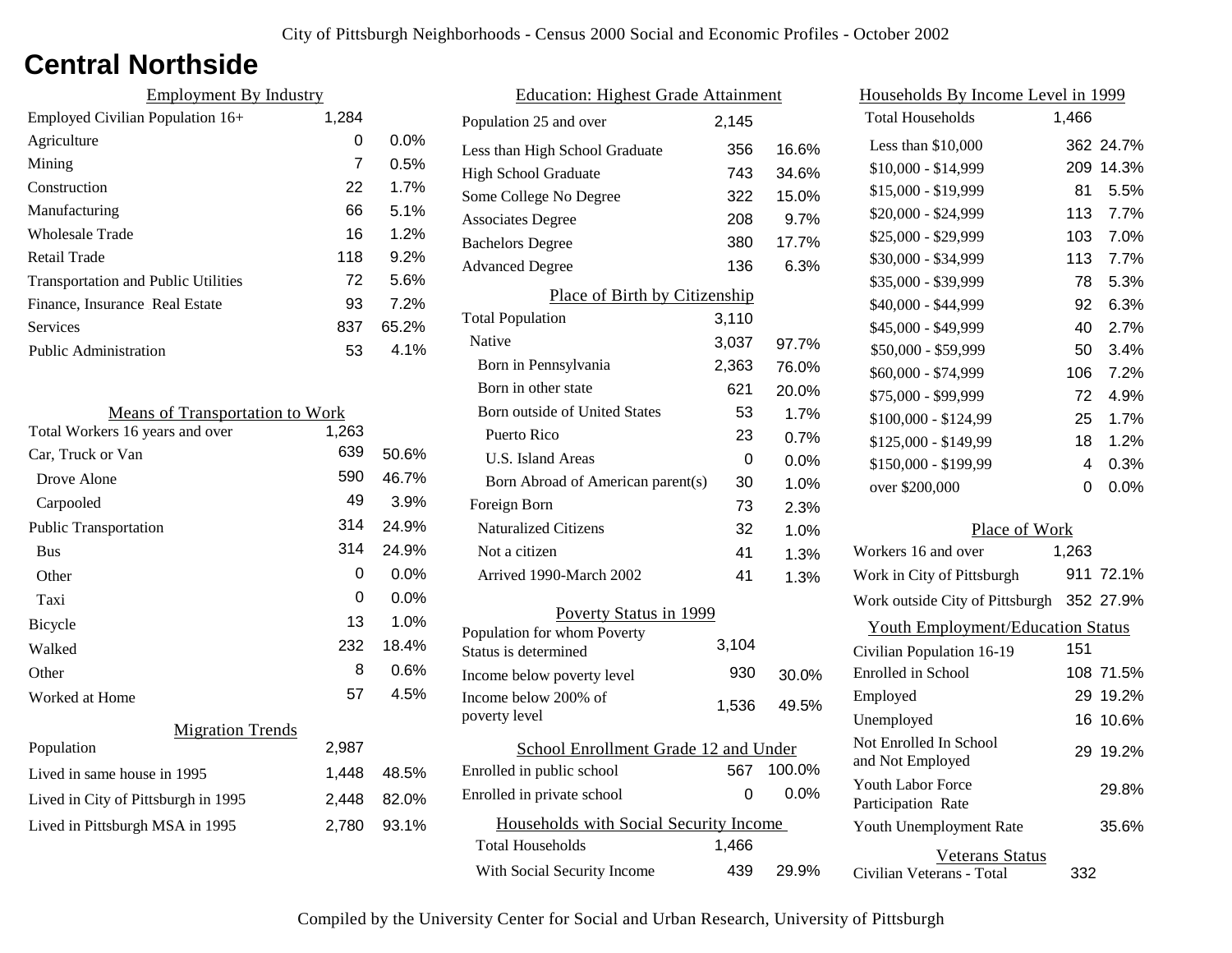## **Central Oakland**

| <b>Employment By Industry</b>              |       |         |
|--------------------------------------------|-------|---------|
| Employed Civilian Population 16+           | 3,085 |         |
| Agriculture                                | 7     | 0.2%    |
| Mining                                     | 13    | $0.4\%$ |
| Construction                               | 74    | 2.4%    |
| Manufacturing                              | 177   | 5.7%    |
| Wholesale Trade                            | 16    | 0.5%    |
| Retail Trade                               | 385   | 12.5%   |
| <b>Transportation and Public Utilities</b> | 53    | 1.7%    |
| Finance, Insurance Real Estate             | 144   | 4.7%    |
| Services                                   | 2,144 | 69.5%   |
| Public Administration                      | 72    | 2.3%    |

| <b>Means of Transportation to Work</b> |       |         |
|----------------------------------------|-------|---------|
| Total Workers 16 years and over        | 2,992 |         |
| Car, Truck or Van                      | 1,028 | 34.4%   |
| Drove Alone                            | 882   | 29.5%   |
| Carpooled                              | 146   | 4.9%    |
| <b>Public Transportation</b>           | 501   | 16.7%   |
| <b>Bus</b>                             | 489   | 16.3%   |
| Other                                  | 12    | $0.4\%$ |
| Taxi                                   | 0     | 0.0%    |
| Bicycle                                | 86    | 2.9%    |
| Walked                                 | 1,310 | 43.8%   |
| Other                                  | 22    | 0.7%    |
| Worked at Home                         | 45    | 1.5%    |
| <b>Migration Trends</b>                |       |         |
| Population                             | 5,207 |         |
| Lived in same house in 1995            | 910   | 17.5%   |
| Lived in City of Pittsburgh in 1995    | 1,598 | 30.7%   |
| Lived in Pittsburgh MSA in 1995        | 3,187 | 61.2%   |
|                                        |       |         |

| <b>Education: Highest Grade Attainment</b>          |       |       |
|-----------------------------------------------------|-------|-------|
| Population 25 and over                              | 1,537 |       |
| Less than High School Graduate                      | 182   | 11.8% |
| <b>High School Graduate</b>                         | 291   | 18.9% |
| Some College No Degree                              | 305   | 19.8% |
| <b>Associates Degree</b>                            | 66    | 4.3%  |
| <b>Bachelors Degree</b>                             | 310   | 20.2% |
| <b>Advanced Degree</b>                              | 383   | 24.9% |
| Place of Birth by Citizenship                       |       |       |
| <b>Total Population</b>                             | 5,342 |       |
| Native                                              | 4,453 | 83.4% |
| Born in Pennsylvania                                | 3,270 | 61.2% |
| Born in other state                                 | 1,153 | 21.6% |
| <b>Born outside of United States</b>                | 30    | 0.6%  |
| Puerto Rico                                         | 12    | 0.2%  |
| U.S. Island Areas                                   | 8     | 0.1%  |
| Born Abroad of American parent(s)                   | 10    | 0.2%  |
| Foreign Born                                        | 889   | 16.6% |
| <b>Naturalized Citizens</b>                         | 215   | 4.0%  |
| Not a citizen                                       | 674   | 12.6% |
| Arrived 1990-March 2002                             | 597   | 11.2% |
| Poverty Status in 1999                              |       |       |
| Population for whom Poverty<br>Status is determined | 5,035 |       |
| Income below poverty level                          | 2,781 | 55.2% |
| Income below 200% of<br>poverty level               | 3,795 | 75.4% |
| School Enrollment Grade 12 and Under                |       |       |
| Enrolled in public school                           | 124   | 70.5% |
| Enrolled in private school                          | 52    | 29.5% |
| Households with Social Security Income              |       |       |
| <b>Total Households</b>                             | 2,384 |       |
| With Social Security Income                         | 214   | 9.0%  |
|                                                     |       |       |

| <u>Households By Income Level in 1999</u>      |       |             |
|------------------------------------------------|-------|-------------|
| <b>Total Households</b>                        | 2,384 |             |
| Less than \$10,000                             | 806   | 33.8%       |
| $$10,000 - $14,999$                            | 394   | 16.5%       |
| \$15,000 - \$19,999                            |       | 284 11.9%   |
| \$20,000 - \$24,999                            | 154   | 6.5%        |
| \$25,000 - \$29,999                            | 123   | 5.2%        |
| \$30,000 - \$34,999                            | 167   | 7.0%        |
| \$35,000 - \$39,999                            | 116   | 4.9%        |
| \$40,000 - \$44,999                            | 51    | 2.1%        |
| \$45,000 - \$49,999                            | 67    | 2.8%        |
| \$50,000 - \$59,999                            | 57    | $2.4\%$     |
| \$60,000 - \$74,999                            | 64    | 2.7%        |
| \$75,000 - \$99,999                            | 45    | 1.9%        |
| \$100,000 - \$124,99                           | 42    | 1.8%        |
| \$125,000 - \$149,99                           | 7     | 0.3%        |
| \$150,000 - \$199,99                           | 0     | 0.0%        |
| over \$200,000                                 | 7     | 0.3%        |
| Place of Work                                  |       |             |
| Workers 16 and over                            | 2,992 |             |
| Work in City of Pittsburgh                     |       | 2,198 74.3% |
| Work outside City of Pittsburgh                |       | 794 25.7%   |
| <b>Youth Employment/Education Status</b>       |       |             |
| Civilian Population 16-19                      | 521   |             |
| Enrolled in School                             |       | 503 96.5%   |
| Employed                                       |       | 280 53.7%   |
| Unemployed                                     | 70.   | 13.4%       |
| Not Enrolled In School<br>and Not Employed     | 0     | 0.0%        |
| <b>Youth Labor Force</b><br>Participation Rate |       | 67.2%       |
| Youth Unemployment Rate                        |       | 20.0%       |
| Veterans Status                                |       |             |

Civilian Veterans - Total

180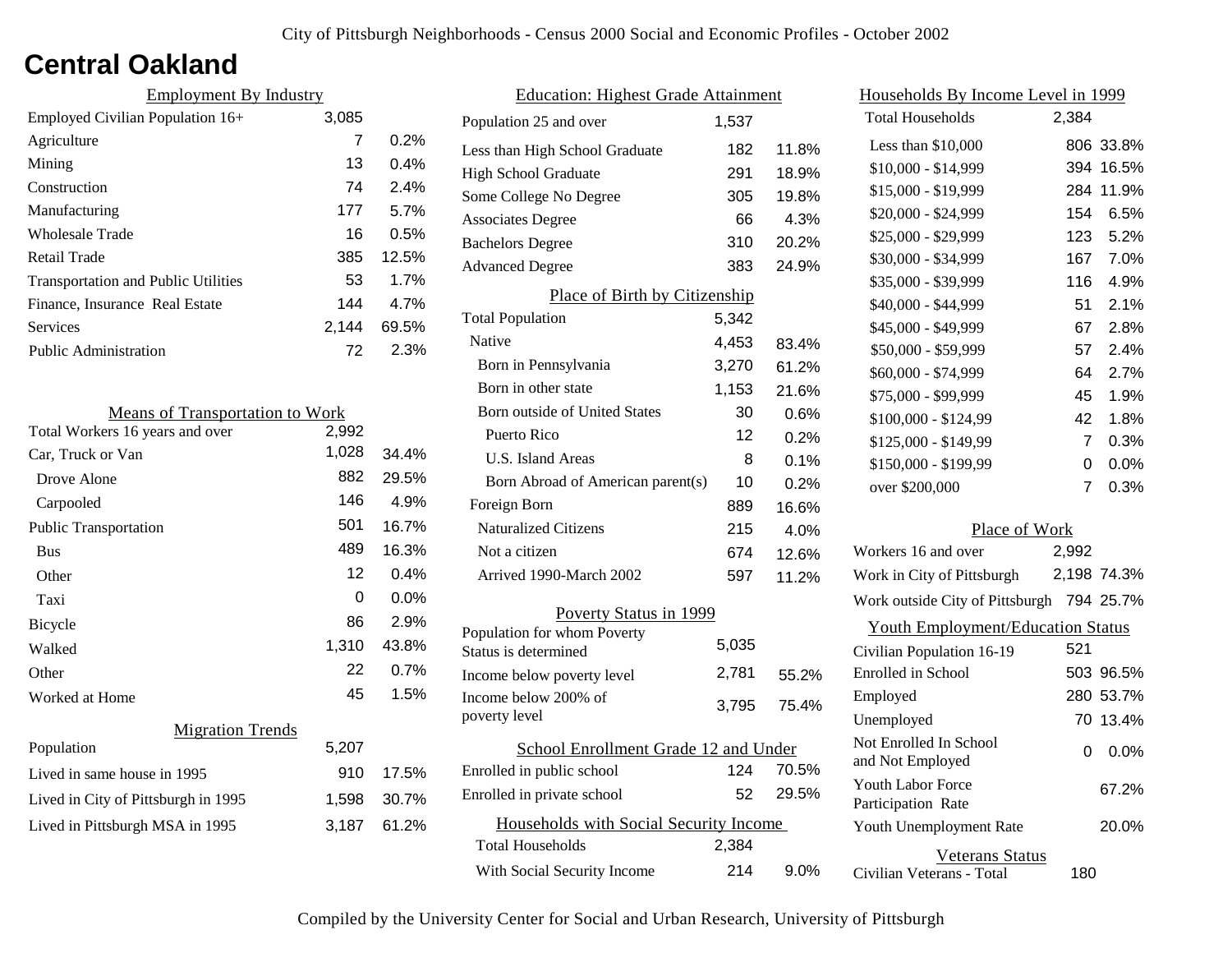# **Chartiers City**

| <b>Employment By Industry</b>              |     |         |
|--------------------------------------------|-----|---------|
| Employed Civilian Population 16+           | 187 |         |
| Agriculture                                | 0   | 0.0%    |
| Mining                                     | 0   | $0.0\%$ |
| Construction                               | 20  | 10.7%   |
| Manufacturing                              | 9   | 4.8%    |
| Wholesale Trade                            | 5   | 2.7%    |
| Retail Trade                               | 4   | 2.1%    |
| <b>Transportation and Public Utilities</b> | 10  | 5.3%    |
| Finance, Insurance Real Estate             | 4   | 2.1%    |
| <b>Services</b>                            | 122 | 65.2%   |
| <b>Public Administration</b>               | 13  | 7.0%    |
|                                            |     |         |

| <b>Means of Transportation to Work</b> |     |            |
|----------------------------------------|-----|------------|
| Total Workers 16 years and over        | 183 |            |
| Car, Truck or Van                      | 111 | 60.7%      |
| Drove Alone                            | 69  | 37.7%      |
| Carpooled                              | 42  | 23.0%      |
| <b>Public Transportation</b>           | 35  | 19.1%      |
| <b>Bus</b>                             | 35  | 19.1%      |
| Other                                  | 0   | $0.0\%$    |
| Taxi                                   | 0   | 0.0%       |
| Bicycle                                | 0   | 0.0%       |
| Walked                                 | 8   | 4.4%       |
| Other                                  | 8   | 4.4%       |
| Worked at Home                         | 21  | 11.5%      |
| <b>Migration Trends</b>                |     |            |
| Population                             | 562 |            |
| Lived in same house in 1995            | 406 | 72.2%      |
| Lived in City of Pittsburgh in 1995    | 549 | 97.7%      |
| Lived in Pittsburgh MSA in 1995        |     | 562 100.0% |
|                                        |     |            |

| <b>Education: Highest Grade Attainment</b> |     |         |
|--------------------------------------------|-----|---------|
| Population 25 and over                     | 382 |         |
| Less than High School Graduate             | 64  | 16.8%   |
| <b>High School Graduate</b>                | 116 | 30.4%   |
| Some College No Degree                     | 147 | 38.5%   |
| <b>Associates Degree</b>                   | 25  | 6.5%    |
| <b>Bachelors Degree</b>                    | 18  | 4.7%    |
| <b>Advanced Degree</b>                     | 12  | 3.1%    |
| Place of Birth by Citizenship              |     |         |
| <b>Total Population</b>                    | 618 |         |
| Native                                     | 613 | 99.2%   |
| Born in Pennsylvania                       | 516 | 83.5%   |
| Born in other state                        | 97  | 15.7%   |
| Born outside of United States              | 0   | $0.0\%$ |
| Puerto Rico                                | U   | 0.0%    |
| U.S. Island Areas                          | 0   | 0.0%    |
| Born Abroad of American parent(s)          | 0   | 0.0%    |
| Foreign Born                               | 5   | 0.8%    |
| <b>Naturalized Citizens</b>                | 0   | 0.0%    |
| Not a citizen                              | 5   | 0.8%    |
| Arrived 1990-March 2002                    | 0   | $0.0\%$ |
| Poverty Status in 1999                     |     |         |
| Population for whom Poverty                | 618 |         |
| Status is determined                       |     |         |
| Income below poverty level                 | 86  | 13.9%   |
| Income below 200% of<br>poverty level      | 226 | 36.6%   |
| School Enrollment Grade 12 and Under       |     |         |
| Enrolled in public school                  | 128 | 79.5%   |
| Enrolled in private school                 | 33  | 20.5%   |
| Households with Social Security Income     |     |         |
| <b>Total Households</b>                    | 220 |         |
| With Social Security Income                | 116 | 52.7%   |

| Households By Income Level in 1999                  |     |           |
|-----------------------------------------------------|-----|-----------|
| <b>Total Households</b>                             | 220 |           |
| Less than \$10,000                                  | 5   | 2.3%      |
| \$10,000 - \$14,999                                 | 31  | 14.1%     |
| \$15,000 - \$19,999                                 | 17  | 7.7%      |
| \$20,000 - \$24,999                                 | 20  | 9.1%      |
| \$25,000 - \$29,999                                 | 24  | 10.9%     |
| \$30,000 - \$34,999                                 | 24  | 10.9%     |
| \$35,000 - \$39,999                                 | 16  | 7.3%      |
| \$40,000 - \$44,999                                 | 22  | 10.0%     |
| \$45,000 - \$49,999                                 | 12  | 5.5%      |
| \$50,000 - \$59,999                                 | 19  | 8.6%      |
| \$60,000 - \$74,999                                 | 17  | 7.7%      |
| \$75,000 - \$99,999                                 | 9   | 4.1%      |
| \$100,000 - \$124,99                                | 4   | 1.8%      |
| \$125,000 - \$149,99                                | 0   | 0.0%      |
| \$150,000 - \$199,99                                | 0   | 0.0%      |
| over \$200,000                                      | 0   | 0.0%      |
| Place of Work                                       |     |           |
| Workers 16 and over                                 | 183 |           |
| Work in City of Pittsburgh                          |     | 102 55.7% |
| Work outside City of Pittsburgh                     |     | 81 44.3%  |
| <b>Youth Employment/Education Status</b>            |     |           |
| Civilian Population 16-19                           | 58  |           |
| Enrolled in School                                  | 38  | 65.5%     |
| Employed                                            | 4   | 6.9%      |
| Unemployed                                          | 4   | 6.9%      |
| Not Enrolled In School<br>and Not Employed          |     | 13 22.4%  |
| <b>Youth Labor Force</b><br>Participation Rate      |     | 13.8%     |
| Youth Unemployment Rate                             |     | 50.0%     |
| <b>Veterans Status</b><br>Civilian Veterans - Total | 96  |           |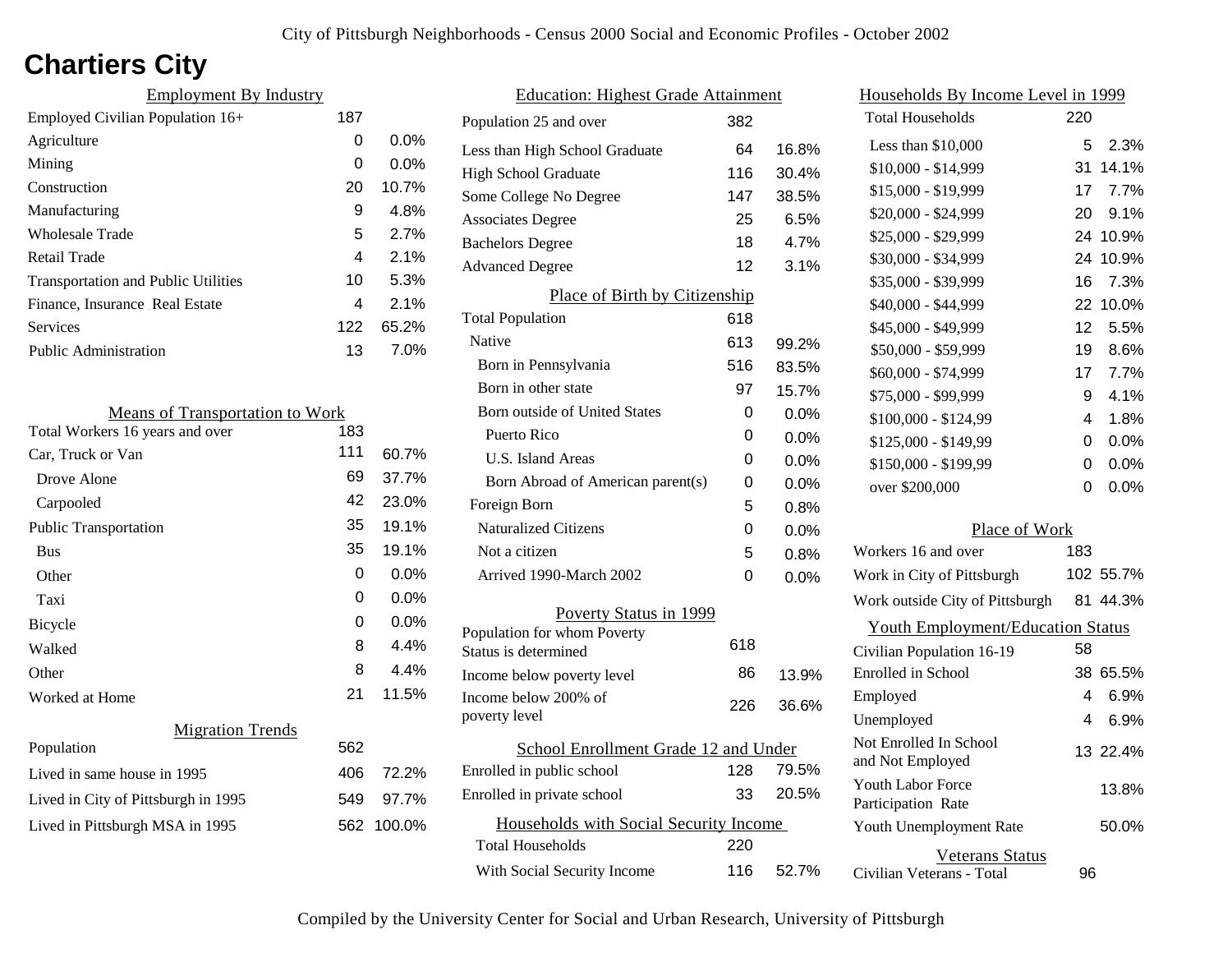## **Chateau**

| 9 |         |
|---|---------|
| 0 | $0.0\%$ |
| 0 | $0.0\%$ |
| 0 | $0.0\%$ |
| 0 | $0.0\%$ |
| 0 | $0.0\%$ |
| 0 | 0.0%    |
| 0 | $0.0\%$ |
| 9 | 100.0%  |
| 0 | $0.0\%$ |
| ი | $0.0\%$ |
|   |         |

| <b>Means of Transportation to Work</b> |    |         |
|----------------------------------------|----|---------|
| Total Workers 16 years and over        | 9  |         |
| Car, Truck or Van                      | 9  | 100.0%  |
| Drove Alone                            | 9  | 100.0%  |
| Carpooled                              | 0  | $0.0\%$ |
| <b>Public Transportation</b>           | 0  | $0.0\%$ |
| <b>Bus</b>                             | 0  | $0.0\%$ |
| Other                                  | 0  | $0.0\%$ |
| Taxi                                   | 0  | $0.0\%$ |
| Bicycle                                | 0  | 0.0%    |
| Walked                                 | 0  | 0.0%    |
| Other                                  | 0  | $0.0\%$ |
| Worked at Home                         | 0  | $0.0\%$ |
| <b>Migration Trends</b>                |    |         |
| Population                             | 41 |         |
| Lived in same house in 1995            | 11 | 26.8%   |
| Lived in City of Pittsburgh in 1995    | 20 | 48.8%   |
| Lived in Pittsburgh MSA in 1995        | 29 | 70.7%   |
|                                        |    |         |

| <b>Education: Highest Grade Attainment</b>          |          |         |
|-----------------------------------------------------|----------|---------|
| Population 25 and over                              | 29       |         |
| Less than High School Graduate                      | 0        | $0.0\%$ |
| <b>High School Graduate</b>                         | 29       | 100.0%  |
| Some College No Degree                              | 0        | 0.0%    |
| <b>Associates Degree</b>                            | 0        | 0.0%    |
| <b>Bachelors Degree</b>                             | $\Omega$ | 0.0%    |
| <b>Advanced Degree</b>                              | 0        | $0.0\%$ |
| Place of Birth by Citizenship                       |          |         |
| <b>Total Population</b>                             | 41       |         |
| Native                                              | 41       | 100.0%  |
| Born in Pennsylvania                                | 29       | 70.7%   |
| Born in other state                                 | 12       | 29.3%   |
| <b>Born outside of United States</b>                | 0        | 0.0%    |
| Puerto Rico                                         | 0        | 0.0%    |
| U.S. Island Areas                                   | 0        | $0.0\%$ |
| Born Abroad of American parent(s)                   | 0        | 0.0%    |
| Foreign Born                                        | 0        | 0.0%    |
| <b>Naturalized Citizens</b>                         | 0        | 0.0%    |
| Not a citizen                                       | 0        | 0.0%    |
| Arrived 1990-March 2002                             | 0        | $0.0\%$ |
| Poverty Status in 1999                              |          |         |
| Population for whom Poverty<br>Status is determined | 41       |         |
| Income below poverty level                          | 21       | 51.2%   |
| Income below 200% of<br>poverty level               | 41       | 100.0%  |
| School Enrollment Grade 12 and Under                |          |         |
| Enrolled in public school                           | 0        | 0.0%    |
| Enrolled in private school                          | 0        | $0.0\%$ |
| Households with Social Security Income              |          |         |
| <b>Total Households</b>                             | 41       |         |
| With Social Security Income                         | 0        | 0.0%    |

| Households By Income Level in 1999                  |    |           |
|-----------------------------------------------------|----|-----------|
| <b>Total Households</b>                             | 41 |           |
| Less than $$10,000$                                 | 32 | 78.0%     |
| $$10,000 - $14,999$                                 | 9  | 22.0%     |
| \$15,000 - \$19,999                                 | 0  | 0.0%      |
| \$20,000 - \$24,999                                 | 0  | 0.0%      |
| \$25,000 - \$29,999                                 | 0  | 0.0%      |
| \$30,000 - \$34,999                                 | 0  | 0.0%      |
| \$35,000 - \$39,999                                 | 0  | 0.0%      |
| \$40,000 - \$44,999                                 | 0  | 0.0%      |
| \$45,000 - \$49,999                                 | 0  | 0.0%      |
| \$50,000 - \$59,999                                 | 0  | 0.0%      |
| \$60,000 - \$74,999                                 | 0  | 0.0%      |
| \$75,000 - \$99,999                                 | 0  | 0.0%      |
| $$100,000 - $124,99$                                | 0  | 0.0%      |
| \$125,000 - \$149,99                                | 0  | 0.0%      |
| \$150,000 - \$199,99                                | 0  | 0.0%      |
| over \$200,000                                      | 0  | 0.0%      |
| Place of Work                                       |    |           |
| Workers 16 and over                                 | 9  |           |
| Work in City of Pittsburgh                          |    | 9100.0%   |
| Work outside City of Pittsburgh                     | 0  | $0.0\%$   |
| <b>Youth Employment/Education Status</b>            |    |           |
| Civilian Population 16-19                           | 0  |           |
| Enrolled in School                                  |    | $0$ #Num! |
| Employed                                            |    | 0 #Num!   |
| Unemployed                                          |    | 0 #Num!   |
| Not Enrolled In School<br>and Not Employed          |    | 0 #Num!   |
| Youth Labor Force<br>Participation Rate             |    | #Num!     |
| Youth Unemployment Rate                             |    | #Num!     |
| <b>Veterans Status</b><br>Civilian Veterans - Total | 0  |           |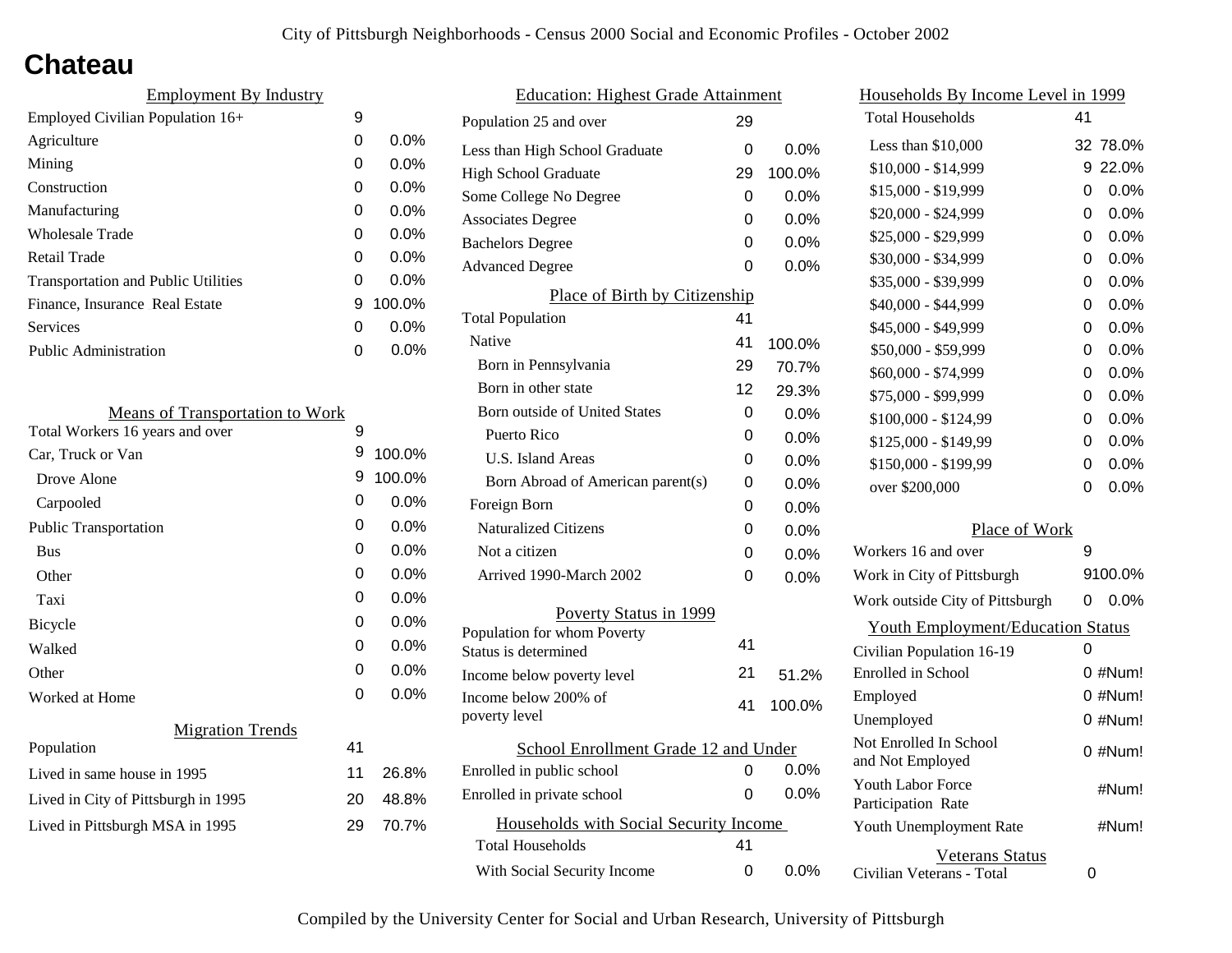## **Crafton Heights**

| <b>Employment By Industry</b>              |       |         |
|--------------------------------------------|-------|---------|
| Employed Civilian Population 16+           | 1,865 |         |
| Agriculture                                | 4     | 0.2%    |
| Mining                                     | 0     | $0.0\%$ |
| Construction                               | 98    | 5.3%    |
| Manufacturing                              | 156   | 8.4%    |
| Wholesale Trade                            | 18    | 1.0%    |
| Retail Trade                               | 232   | 12.4%   |
| <b>Transportation and Public Utilities</b> | 143   | 7.7%    |
| Finance, Insurance Real Estate             | 160   | 8.6%    |
| Services                                   | 927   | 49.7%   |
| Public Administration                      | 127   | 6.8%    |
|                                            |       |         |

| <b>Means of Transportation to Work</b> |       |         |
|----------------------------------------|-------|---------|
| Total Workers 16 years and over        | 1,846 |         |
| Car, Truck or Van                      | 1,436 | 77.8%   |
| Drove Alone                            | 1,240 | 67.2%   |
| Carpooled                              | 196   | 10.6%   |
| <b>Public Transportation</b>           | 340   | 18.4%   |
| <b>Bus</b>                             | 340   | 18.4%   |
| Other                                  | 0     | 0.0%    |
| Taxi                                   | 0     | 0.0%    |
| <b>Bicycle</b>                         | 0     | $0.0\%$ |
| Walked                                 | 43    | 2.3%    |
| Other                                  | 6     | 0.3%    |
| Worked at Home                         | 21    | 1.1%    |
| <b>Migration Trends</b>                |       |         |
| Population                             | 3,845 |         |
| Lived in same house in 1995            | 2,383 | 62.0%   |
| Lived in City of Pittsburgh in 1995    | 3,322 | 86.4%   |
| Lived in Pittsburgh MSA in 1995        | 3,706 | 96.4%   |
|                                        |       |         |

| <b>Education: Highest Grade Attainment</b> |       |         |
|--------------------------------------------|-------|---------|
| Population 25 and over                     | 2,729 |         |
| Less than High School Graduate             | 464   | 17.0%   |
| <b>High School Graduate</b>                | 1,084 | 39.7%   |
| Some College No Degree                     | 617   | 22.6%   |
| <b>Associates Degree</b>                   | 178   | 6.5%    |
| <b>Bachelors Degree</b>                    | 271   | 9.9%    |
| <b>Advanced Degree</b>                     | 115   | 4.2%    |
| Place of Birth by Citizenship              |       |         |
| <b>Total Population</b>                    | 4,199 |         |
| Native                                     | 4,178 | 99.5%   |
| Born in Pennsylvania                       | 3,761 | 89.6%   |
| Born in other state                        | 396   | $9.4\%$ |
| Born outside of United States              | 21    | 0.5%    |
| Puerto Rico                                | 0     | 0.0%    |
| U.S. Island Areas                          | 0     | 0.0%    |
| Born Abroad of American parent(s)          | 21    | 0.5%    |
| Foreign Born                               | 21    | 0.5%    |
| <b>Naturalized Citizens</b>                | 5     | 0.1%    |
| Not a citizen                              | 16    | 0.4%    |
| Arrived 1990-March 2002                    | 7     | 0.2%    |
| Poverty Status in 1999                     |       |         |
| Population for whom Poverty                | 4,189 |         |
| Status is determined                       |       |         |
| Income below poverty level                 | 629   | 15.0%   |
| Income below 200% of<br>poverty level      | 1,631 | 38.9%   |
|                                            |       |         |
| School Enrollment Grade 12 and Under       |       |         |
| Enrolled in public school                  | 645   | 71.7%   |
| Enrolled in private school                 | 254   | 28.3%   |
| Households with Social Security Income     |       |         |
| <b>Total Households</b>                    | 1,684 |         |
| With Social Security Income                | 475   | 28.2%   |

| <u>Households By Income Level in 1999</u>  |       |             |
|--------------------------------------------|-------|-------------|
| <b>Total Households</b>                    | 1,684 |             |
| Less than \$10,000                         | 193   | 11.5%       |
| \$10,000 - \$14,999                        | 149   | 8.8%        |
| \$15,000 - \$19,999                        | 96    | 5.7%        |
| \$20,000 - \$24,999                        | 126   | 7.5%        |
| \$25,000 - \$29,999                        | 136   | 8.1%        |
| \$30,000 - \$34,999                        | 158   | 9.4%        |
| \$35,000 - \$39,999                        | 136   | 8.1%        |
| \$40,000 - \$44,999                        | 102   | 6.1%        |
| \$45,000 - \$49,999                        | 92    | 5.5%        |
| \$50,000 - \$59,999                        | 147   | 8.7%        |
| \$60,000 - \$74,999                        | 129   | 7.7%        |
| \$75,000 - \$99,999                        | 116   | 6.9%        |
| \$100,000 - \$124,99                       | 87    | 5.2%        |
| \$125,000 - \$149,99                       | 0     | 0.0%        |
| \$150,000 - \$199,99                       | 8     | 0.5%        |
| over \$200,000                             | 9     | 0.5%        |
| Place of Work                              |       |             |
| Workers 16 and over                        | 1,846 |             |
| Work in City of Pittsburgh                 |       | 1,048 57.7% |
| Work outside City of Pittsburgh 798 42.3%  |       |             |
| <b>Youth Employment/Education Status</b>   |       |             |
| Civilian Population 16-19                  | 136   |             |
| Enrolled in School                         |       | 86 63.2%    |
| Employed                                   | 48    | 35.3%       |
| Unemployed                                 | 11    | 8.1%        |
| Not Enrolled In School<br>and Not Employed | 20    | 14.7%       |
| Youth Labor Force<br>Participation Rate    |       | 43.4%       |
| Youth Unemployment Rate                    |       | 18.6%       |

Civilian Veterans - Total

Veterans Status

404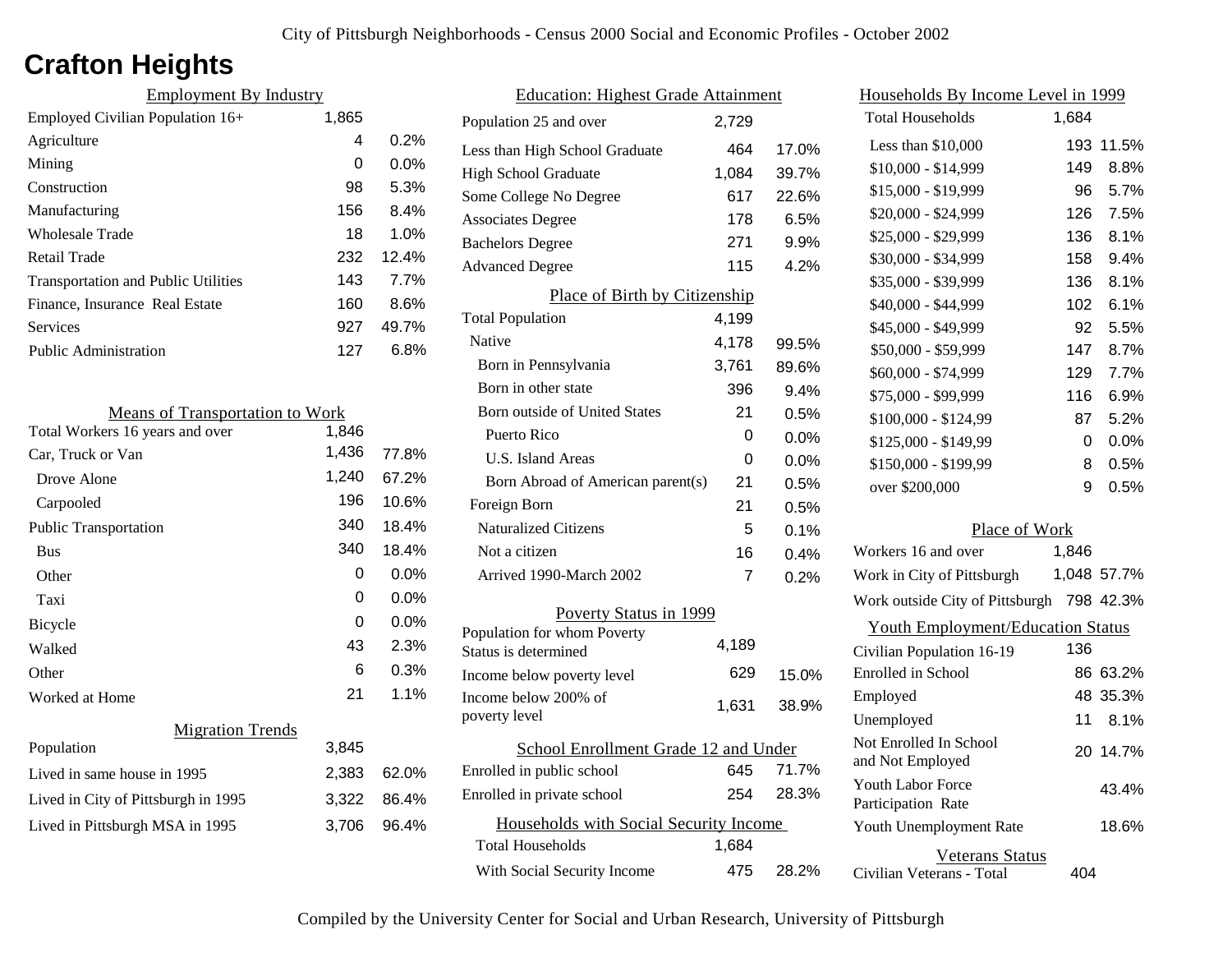### **Crawford-Roberts**

| <b>Employment By Industry</b>              |     |         |
|--------------------------------------------|-----|---------|
| Employed Civilian Population 16+           | 765 |         |
| Agriculture                                | 0   | $0.0\%$ |
| Mining                                     | 0   | $0.0\%$ |
| Construction                               | 12  | 1.6%    |
| Manufacturing                              | 73  | 9.5%    |
| Wholesale Trade                            | 13  | 1.7%    |
| Retail Trade                               | 43  | 5.6%    |
| <b>Transportation and Public Utilities</b> | 65  | 8.5%    |
| Finance, Insurance Real Estate             | 67  | 8.8%    |
| <b>Services</b>                            | 426 | 55.7%   |
| <b>Public Administration</b>               | 66  | 8.6%    |

| <b>Means of Transportation to Work</b> |       |         |
|----------------------------------------|-------|---------|
| Total Workers 16 years and over        | 735   |         |
| Car, Truck or Van                      | 339   | 46.1%   |
| Drove Alone                            | 282   | 38.4%   |
| Carpooled                              | 57    | 7.8%    |
| <b>Public Transportation</b>           | 259   | 35.2%   |
| <b>Bus</b>                             | 251   | 34.1%   |
| Other                                  | 0     | 0.0%    |
| Taxi                                   | 8     | 1.1%    |
| Bicycle                                | 0     | $0.0\%$ |
| Walked                                 | 113   | 15.4%   |
| Other                                  | 0     | $0.0\%$ |
| Worked at Home                         | 24    | 3.3%    |
| <b>Migration Trends</b>                |       |         |
| Population                             | 2,567 |         |
| Lived in same house in 1995            | 1,263 | 49.2%   |
| Lived in City of Pittsburgh in 1995    | 2,268 | 88.4%   |
| Lived in Pittsburgh MSA in 1995        | 2,491 | 97.0%   |

| <b>Education: Highest Grade Attainment</b> |       |         |
|--------------------------------------------|-------|---------|
| Population 25 and over                     | 1,779 |         |
| Less than High School Graduate             | 491   | 27.6%   |
| <b>High School Graduate</b>                | 644   | 36.2%   |
| Some College No Degree                     | 340   | 19.1%   |
| <b>Associates Degree</b>                   | 109   | 6.1%    |
| <b>Bachelors Degree</b>                    | 81    | 4.6%    |
| <b>Advanced Degree</b>                     | 114   | 6.4%    |
| Place of Birth by Citizenship              |       |         |
| <b>Total Population</b>                    | 2,693 |         |
| Native                                     | 2,693 | 100.0%  |
| Born in Pennsylvania                       | 2,200 | 81.7%   |
| Born in other state                        | 493   | 18.3%   |
| <b>Born outside of United States</b>       | 0     | $0.0\%$ |
| Puerto Rico                                | 0     | 0.0%    |
| U.S. Island Areas                          | 0     | 0.0%    |
| Born Abroad of American parent(s)          | 0     | 0.0%    |
| Foreign Born                               | 0     | $0.0\%$ |
| <b>Naturalized Citizens</b>                | 0     | $0.0\%$ |
| Not a citizen                              | 0     | $0.0\%$ |
| Arrived 1990-March 2002                    | 0     | 0.0%    |
| Poverty Status in 1999                     |       |         |
| Population for whom Poverty                | 2,693 |         |
| Status is determined                       |       |         |
| Income below poverty level                 | 897   | 33.3%   |
| Income below 200% of<br>poverty level      | 1,709 | 63.5%   |
| School Enrollment Grade 12 and Under       |       |         |
| Enrolled in public school                  | 442   | 81.7%   |
| Enrolled in private school                 | 99    | 18.3%   |
| Households with Social Security Income     |       |         |
| <b>Total Households</b>                    | 1,343 |         |
| With Social Security Income                | 587   | 43.7%   |

| Households By Income Level in 1999         |       |           |
|--------------------------------------------|-------|-----------|
| <b>Total Households</b>                    | 1,343 |           |
| Less than \$10,000                         | 511   | 38.0%     |
| \$10,000 - \$14,999                        | 212   | 15.8%     |
| \$15,000 - \$19,999                        | 117   | 8.7%      |
| \$20,000 - \$24,999                        | 55    | 4.1%      |
| \$25,000 - \$29,999                        | 77    | 5.7%      |
| \$30,000 - \$34,999                        | 77    | 5.7%      |
| \$35,000 - \$39,999                        | 50    | 3.7%      |
| \$40,000 - \$44,999                        | 71    | 5.3%      |
| \$45,000 - \$49,999                        | 18    | 1.3%      |
| \$50,000 - \$59,999                        | 54    | 4.0%      |
| \$60,000 - \$74,999                        | 45    | 3.4%      |
| \$75,000 - \$99,999                        | 37    | 2.8%      |
| $$100,000 - $124,99$                       | 0     | 0.0%      |
| \$125,000 - \$149,99                       | 19    | 1.4%      |
| \$150,000 - \$199,99                       | 0     | $0.0\%$   |
| over \$200,000                             | 0     | 0.0%      |
| Place of Work                              |       |           |
| Workers 16 and over                        | 735   |           |
| Work in City of Pittsburgh                 |       | 578 78.6% |
| Work outside City of Pittsburgh            |       | 157 21.4% |
| <b>Youth Employment/Education Status</b>   |       |           |
| Civilian Population 16-19                  | 120   |           |
| <b>Enrolled</b> in School                  |       | 88 73.3%  |
| Employed                                   |       | 33 27.5%  |
| Unemployed                                 |       | 24 20.0%  |
| Not Enrolled In School<br>and Not Employed | 20    | 16.7%     |
| Youth Labor Force<br>Participation Rate    |       | 47.5%     |
| Youth Unemployment Rate                    |       | 42.1%     |

Civilian Veterans - Total

Veterans Status

294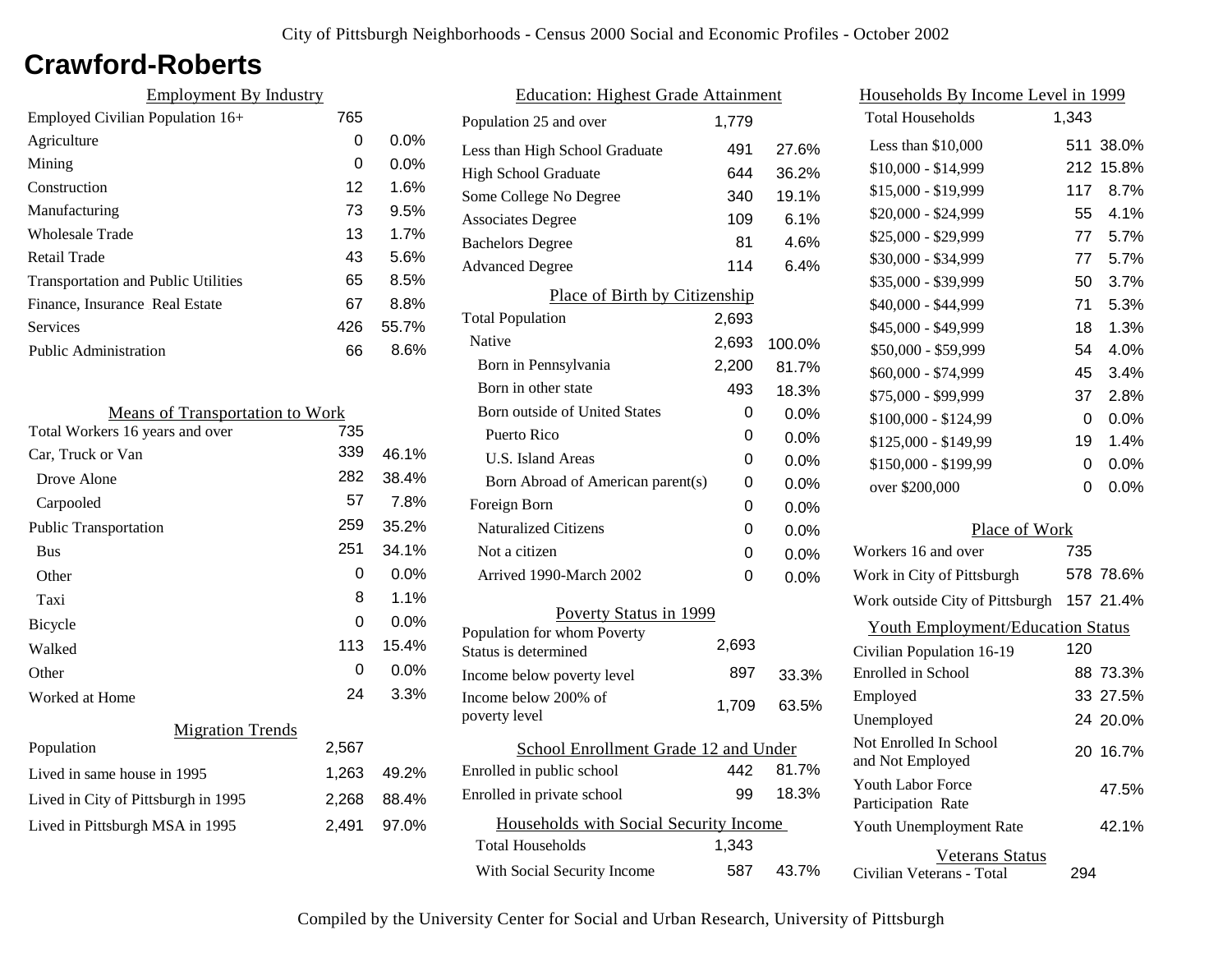## **Duquesne Heights**

| <b>Employment By Industry</b>              |       |         |
|--------------------------------------------|-------|---------|
| Employed Civilian Population 16+           | 1,561 |         |
| Agriculture                                | 0     | $0.0\%$ |
| Mining                                     | 0     | $0.0\%$ |
| Construction                               | 96    | $6.1\%$ |
| Manufacturing                              | 106   | 6.8%    |
| Wholesale Trade                            | 48    | 3.1%    |
| Retail Trade                               | 197   | 12.6%   |
| <b>Transportation and Public Utilities</b> | 83    | 5.3%    |
| Finance, Insurance Real Estate             | 166   | 10.6%   |
| Services                                   | 803   | 51.4%   |
| <b>Public Administration</b>               | 62    | 4.0%    |

| <b>Means of Transportation to Work</b> |       |       |
|----------------------------------------|-------|-------|
| Total Workers 16 years and over        | 1,529 |       |
| Car, Truck or Van                      | 1,216 | 79.5% |
| Drove Alone                            | 999   | 65.3% |
| Carpooled                              | 217   | 14.2% |
| <b>Public Transportation</b>           | 219   | 14.3% |
| <b>Bus</b>                             | 203   | 13.3% |
| Other                                  | 9     | 0.6%  |
| Taxi                                   | 7     | 0.5%  |
| Bicycle                                | 0     | 0.0%  |
| Walked                                 | 71    | 4.6%  |
| Other                                  | 0     | 0.0%  |
| Worked at Home                         | 23    | 1.5%  |
| <b>Migration Trends</b>                |       |       |
| Population                             | 2,635 |       |
| Lived in same house in 1995            | 1,703 | 64.6% |
| Lived in City of Pittsburgh in 1995    | 2,169 | 82.3% |
| Lived in Pittsburgh MSA in 1995        | 2,485 | 94.3% |
|                                        |       |       |

| <b>Education: Highest Grade Attainment</b>         |       |       |
|----------------------------------------------------|-------|-------|
| Population 25 and over                             | 2,029 |       |
| Less than High School Graduate                     | 304   | 15.0% |
| <b>High School Graduate</b>                        | 757   | 37.3% |
| Some College No Degree                             | 230   | 11.3% |
| <b>Associates Degree</b>                           | 139   | 6.9%  |
| <b>Bachelors Degree</b>                            | 383   | 18.9% |
| <b>Advanced Degree</b>                             | 216   | 10.6% |
| Place of Birth by Citizenship                      |       |       |
| <b>Total Population</b>                            | 2,722 |       |
| Native                                             | 2,603 | 95.6% |
| Born in Pennsylvania                               | 2,315 | 85.0% |
| Born in other state                                | 258   | 9.5%  |
| <b>Born outside of United States</b>               | 30    | 1.1%  |
| Puerto Rico                                        | 0     | 0.0%  |
| U.S. Island Areas                                  | 8     | 0.3%  |
| Born Abroad of American parent(s)                  | 22    | 0.8%  |
| Foreign Born                                       | 119   | 4.4%  |
| <b>Naturalized Citizens</b>                        | 42    | 1.5%  |
| Not a citizen                                      | 77    | 2.8%  |
| Arrived 1990-March 2002                            | 69    | 2.5%  |
| Poverty Status in 1999                             |       |       |
| Population for whom Poverty                        | 2,716 |       |
| Status is determined                               | 445   |       |
| Income below poverty level<br>Income below 200% of |       | 16.4% |
| poverty level                                      | 814   | 30.0% |
| School Enrollment Grade 12 and Under               |       |       |
| Enrolled in public school                          | 169   | 47.5% |
| Enrolled in private school                         | 187   | 52.5% |
|                                                    |       |       |
| Households with Social Security Income             |       |       |
| <b>Total Households</b>                            | 1,253 |       |
| With Social Security Income                        | 361   | 28.8% |

| <u>Households By Income Level in 1999</u>  |       |             |
|--------------------------------------------|-------|-------------|
| <b>Total Households</b>                    | 1,253 |             |
| Less than $$10,000$                        | 132   | 10.5%       |
| \$10,000 - \$14,999                        | 79    | 6.3%        |
| \$15,000 - \$19,999                        | 67    | 5.3%        |
| \$20,000 - \$24,999                        | 55    | 4.4%        |
| \$25,000 - \$29,999                        | 53    | 4.2%        |
| \$30,000 - \$34,999                        | 92    | 7.3%        |
| \$35,000 - \$39,999                        | 116   | 9.3%        |
| \$40,000 - \$44,999                        | 49    | 3.9%        |
| \$45,000 - \$49,999                        | 95    | 7.6%        |
| \$50,000 - \$59,999                        | 92    | 7.3%        |
| \$60,000 - \$74,999                        | 143   | 11.4%       |
| \$75,000 - \$99,999                        | 139   | 11.1%       |
| \$100,000 - \$124,99                       | 70    | 5.6%        |
| \$125,000 - \$149,99                       | 11    | 0.9%        |
| \$150,000 - \$199,99                       | 27    | 2.2%        |
| over \$200,000                             | 33    | 2.6%        |
| Place of Work                              |       |             |
| Workers 16 and over                        | 1,529 |             |
| Work in City of Pittsburgh                 |       | 1,023 66.9% |
| Work outside City of Pittsburgh 506 33.1%  |       |             |
| <b>Youth Employment/Education Status</b>   |       |             |
| Civilian Population 16-19                  | 122   |             |
| <b>Enrolled</b> in School                  |       | 83 68.0%    |
| Employed                                   |       | 34 27.9%    |
| Unemployed                                 | 0     | $0.0\%$     |
| Not Enrolled In School<br>and Not Employed | 5     | 4.1%        |
| Youth Labor Force<br>Participation Rate    |       | 27.9%       |
| Youth Unemployment Rate                    |       | 0.0%        |
| <b>Veterans Status</b>                     |       |             |

Civilian Veterans - Total

278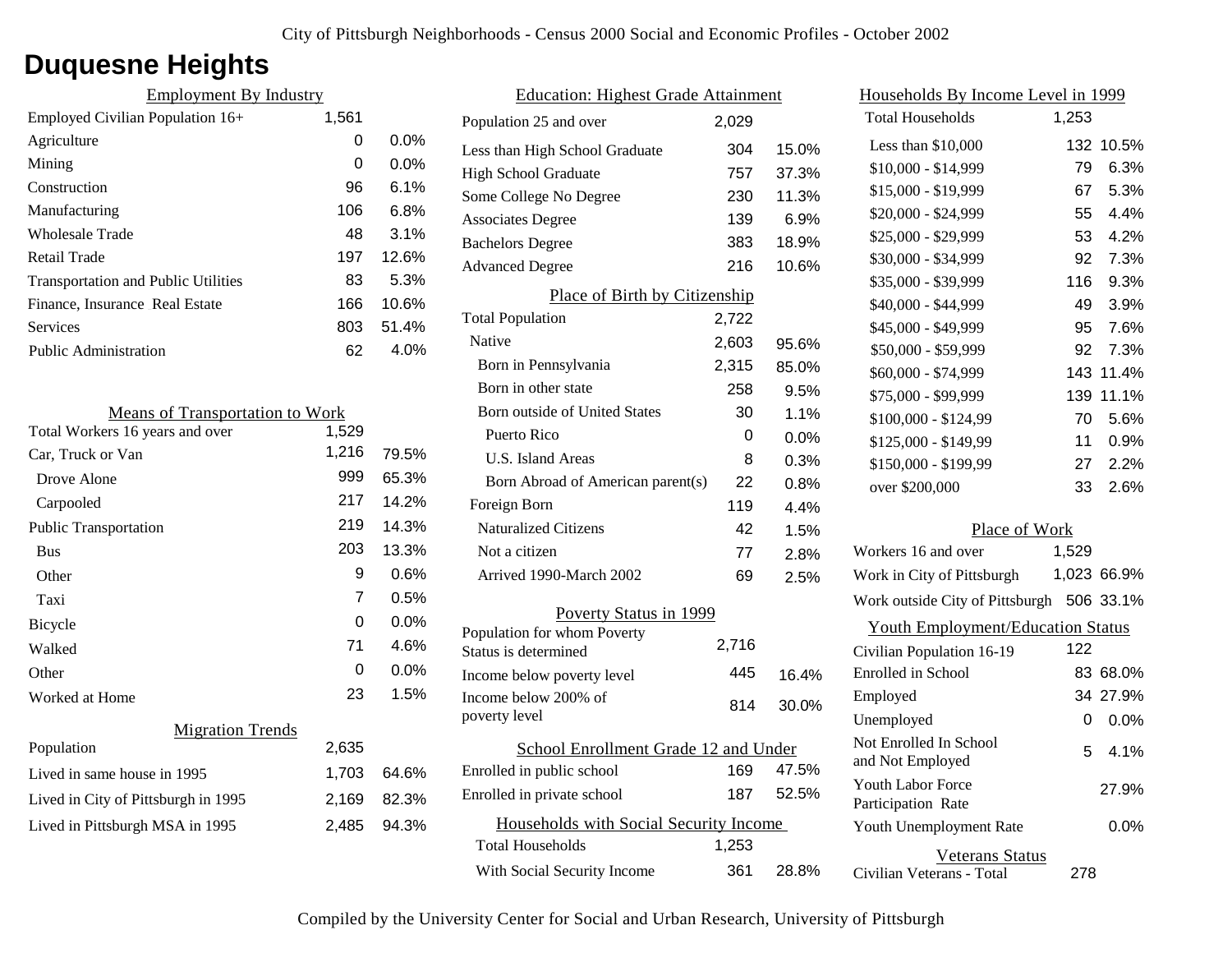# **East Allegheny**

| <b>Employment By Industry</b>              |     |         |
|--------------------------------------------|-----|---------|
| Employed Civilian Population 16+           | 857 |         |
| Agriculture                                | 0   | $0.0\%$ |
| Mining                                     | 0   | $0.0\%$ |
| Construction                               | 29  | 3.4%    |
| Manufacturing                              | 109 | 12.7%   |
| <b>Wholesale Trade</b>                     | 15  | 1.8%    |
| Retail Trade                               | 111 | 13.0%   |
| <b>Transportation and Public Utilities</b> | 26  | 3.0%    |
| Finance, Insurance Real Estate             | 49  | 5.7%    |
| Services                                   | 483 | 56.4%   |
| Public Administration                      | 35  | 4.1%    |
|                                            |     |         |

| <b>Means of Transportation to Work</b> |       |       |
|----------------------------------------|-------|-------|
| Total Workers 16 years and over        | 829   |       |
| Car, Truck or Van                      | 432   | 52.1% |
| Drove Alone                            | 330   | 39.8% |
| Carpooled                              | 102   | 12.3% |
| <b>Public Transportation</b>           | 185   | 22.3% |
| <b>Bus</b>                             | 164   | 19.8% |
| Other                                  | 9     | 1.1%  |
| Taxi                                   | 12    | 1.4%  |
| Bicycle                                | 0     | 0.0%  |
| Walked                                 | 181   | 21.8% |
| Other                                  | 18    | 2.2%  |
| Worked at Home                         | 13    | 1.6%  |
| <b>Migration Trends</b>                |       |       |
| Population                             | 2,604 |       |
| Lived in same house in 1995            | 1,118 | 42.9% |
| Lived in City of Pittsburgh in 1995    | 2,123 | 81.5% |
| Lived in Pittsburgh MSA in 1995        | 2,484 | 95.4% |
|                                        |       |       |

| <b>Education: Highest Grade Attainment</b> |       |         |
|--------------------------------------------|-------|---------|
| Population 25 and over                     | 1,962 |         |
| Less than High School Graduate             | 650   | 33.1%   |
| <b>High School Graduate</b>                | 632   | 32.2%   |
| Some College No Degree                     | 286   | 14.6%   |
| <b>Associates Degree</b>                   | 93    | 4.7%    |
| <b>Bachelors Degree</b>                    | 192   | 9.8%    |
| <b>Advanced Degree</b>                     | 109   | 5.6%    |
| Place of Birth by Citizenship              |       |         |
| <b>Total Population</b>                    | 2,747 |         |
| Native                                     | 2,674 | 97.3%   |
| Born in Pennsylvania                       | 2,104 | 76.6%   |
| Born in other state                        | 532   | 19.4%   |
| <b>Born outside of United States</b>       | 38    | 1.4%    |
| Puerto Rico                                | 0     | $0.0\%$ |
| U.S. Island Areas                          | 0     | 0.0%    |
| Born Abroad of American parent(s)          | 38    | 1.4%    |
| Foreign Born                               | 73    | 2.7%    |
| <b>Naturalized Citizens</b>                | 59    | 2.1%    |
| Not a citizen                              | 14    | 0.5%    |
| Arrived 1990-March 2002                    | 11    | 0.4%    |
| Poverty Status in 1999                     |       |         |
| Population for whom Poverty                | 2,640 |         |
| Status is determined                       |       |         |
| Income below poverty level                 | 847   | 32.1%   |
| Income below 200% of<br>poverty level      | 1,531 | 58.0%   |
| School Enrollment Grade 12 and Under       |       |         |
| Enrolled in public school                  | 460   | 95.8%   |
| Enrolled in private school                 | 20    | 4.2%    |
| Households with Social Security Income     |       |         |
| <b>Total Households</b>                    | 1,413 |         |
| With Social Security Income                | 430   | 30.4%   |

| <u>Households By Income Level in 1999</u>  |       |           |
|--------------------------------------------|-------|-----------|
| <b>Total Households</b>                    | 1,413 |           |
| Less than \$10,000                         |       | 439 31.1% |
| \$10,000 - \$14,999                        | 214   | 15.1%     |
| \$15,000 - \$19,999                        | 170   | 12.0%     |
| \$20,000 - \$24,999                        | 83    | 5.9%      |
| \$25,000 - \$29,999                        | 70    | 5.0%      |
| \$30,000 - \$34,999                        | 41    | 2.9%      |
| \$35,000 - \$39,999                        | 60    | 4.2%      |
| \$40,000 - \$44,999                        | 97    | 6.9%      |
| \$45,000 - \$49,999                        | 36    | 2.5%      |
| \$50,000 - \$59,999                        | 72    | 5.1%      |
| \$60,000 - \$74,999                        | 60    | 4.2%      |
| \$75,000 - \$99,999                        | 37    | 2.6%      |
| \$100,000 - \$124,99                       | 6     | 0.4%      |
| \$125,000 - \$149,99                       | 16    | 1.1%      |
| \$150,000 - \$199,99                       | 8     | 0.6%      |
| over \$200,000                             | 4     | 0.3%      |
| Place of Work                              |       |           |
| Workers 16 and over                        | 829   |           |
| Work in City of Pittsburgh                 |       | 531 64.1% |
| Work outside City of Pittsburgh 298 35.9%  |       |           |
| <b>Youth Employment/Education Status</b>   |       |           |
| Civilian Population 16-19                  | 83    |           |
| Enrolled in School                         |       | 64 77.1%  |
| Employed                                   | 4     | 4.8%      |
| Unemployed                                 |       | 19 22.9%  |
| Not Enrolled In School<br>and Not Employed | 15    | 18.1%     |
| Youth Labor Force<br>Participation Rate    |       | 27.7%     |
| Youth Unemployment Rate                    |       | 82.6%     |
| Veterans Status                            |       |           |

Civilian Veterans - Total

373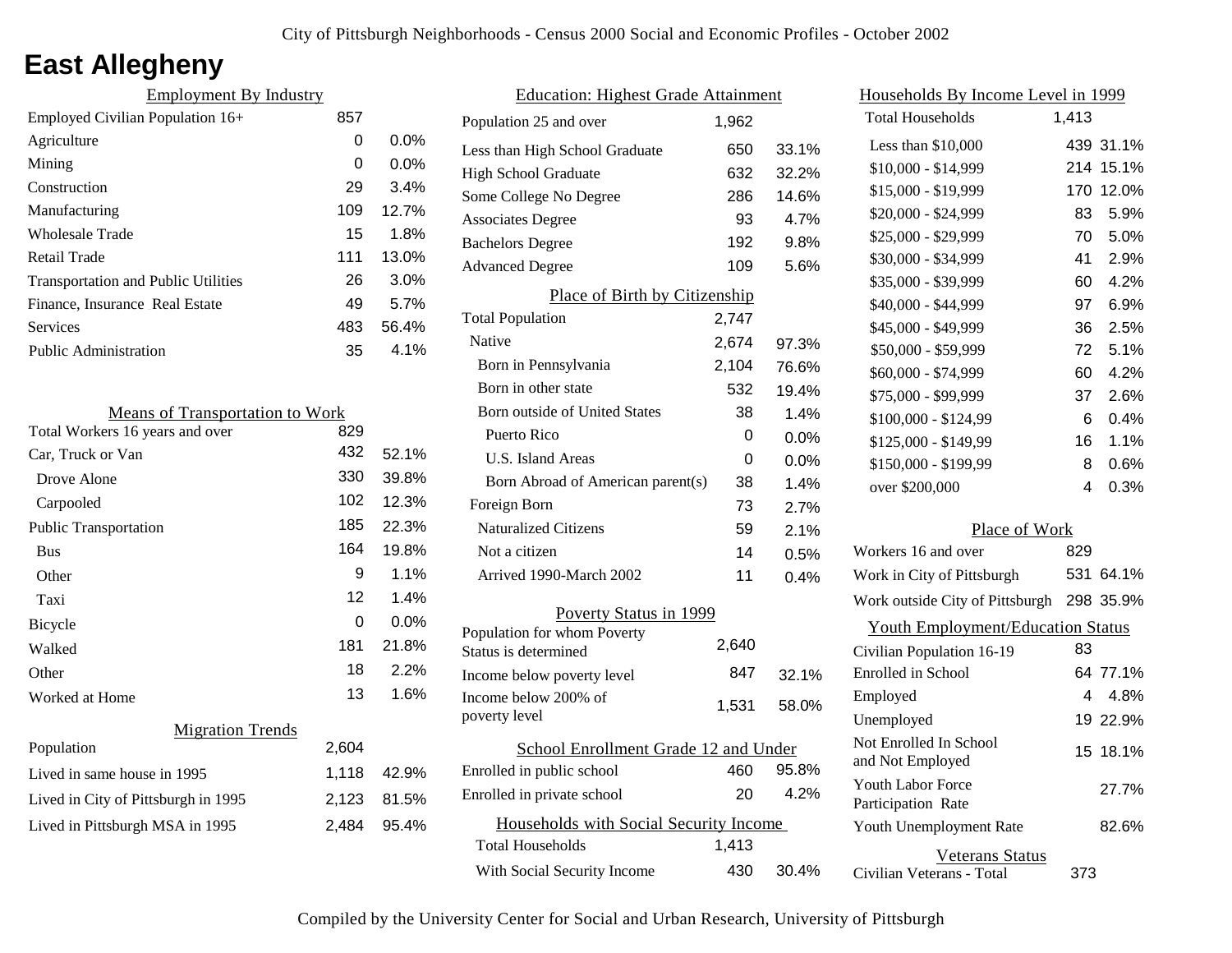# **East Carnegie**

| <b>Employment By Industry</b>              |     |         |
|--------------------------------------------|-----|---------|
| Employed Civilian Population 16+           | 218 |         |
| Agriculture                                | 0   | $0.0\%$ |
| Mining                                     | 0   | $0.0\%$ |
| Construction                               | 17  | 7.8%    |
| Manufacturing                              | 41  | 18.8%   |
| Wholesale Trade                            | 0   | $0.0\%$ |
| Retail Trade                               | 25  | 11.5%   |
| <b>Transportation and Public Utilities</b> | 5   | 2.3%    |
| Finance, Insurance Real Estate             | 27  | 12.4%   |
| Services                                   | 93  | 42.7%   |
| Public Administration                      | 10  | 4.6%    |

| <b>Means of Transportation to Work</b> |     |         |
|----------------------------------------|-----|---------|
| Total Workers 16 years and over        | 218 |         |
| Car, Truck or Van                      | 182 | 83.5%   |
| Drove Alone                            | 137 | 62.8%   |
| Carpooled                              | 45  | 20.6%   |
| <b>Public Transportation</b>           | 36  | 16.5%   |
| <b>Bus</b>                             | 36  | 16.5%   |
| Other                                  | 0   | $0.0\%$ |
| Taxi                                   | 0   | 0.0%    |
| Bicycle                                | 0   | 0.0%    |
| Walked                                 | 0   | $0.0\%$ |
| Other                                  | 0   | $0.0\%$ |
| Worked at Home                         | 0   | 0.0%    |
| <b>Migration Trends</b>                |     |         |
| Population                             | 475 |         |
| Lived in same house in 1995            | 245 | 51.6%   |
| Lived in City of Pittsburgh in 1995    | 303 | 63.8%   |
| Lived in Pittsburgh MSA in 1995        | 475 | 100.0%  |
|                                        |     |         |

| <b>Education: Highest Grade Attainment</b>          |     |         |  |
|-----------------------------------------------------|-----|---------|--|
| Population 25 and over                              | 360 |         |  |
| Less than High School Graduate                      | 88  | 24.4%   |  |
| High School Graduate                                | 126 | 35.0%   |  |
| Some College No Degree                              | 70  | 19.4%   |  |
| <b>Associates Degree</b>                            | 24  | 6.7%    |  |
| <b>Bachelors Degree</b>                             | 20  | 5.6%    |  |
| <b>Advanced Degree</b>                              | 32  | 8.9%    |  |
| Place of Birth by Citizenship                       |     |         |  |
| <b>Total Population</b>                             | 506 |         |  |
| Native                                              | 506 | 100.0%  |  |
| Born in Pennsylvania                                | 426 | 84.2%   |  |
| Born in other state                                 | 80  | 15.8%   |  |
| Born outside of United States                       | 0   | 0.0%    |  |
| Puerto Rico                                         | 0   | 0.0%    |  |
| U.S. Island Areas                                   | 0   | 0.0%    |  |
| Born Abroad of American parent(s)                   | 0   | 0.0%    |  |
| Foreign Born                                        | U   | $0.0\%$ |  |
| <b>Naturalized Citizens</b>                         | 0   | 0.0%    |  |
| Not a citizen                                       | 0   | 0.0%    |  |
| Arrived 1990-March 2002                             | 0   | $0.0\%$ |  |
| Poverty Status in 1999                              |     |         |  |
| Population for whom Poverty<br>Status is determined | 474 |         |  |
| Income below poverty level                          | 140 | 29.5%   |  |
| Income below 200% of<br>poverty level               | 280 | 59.1%   |  |
| School Enrollment Grade 12 and Under                |     |         |  |
| Enrolled in public school                           | 82  | 100.0%  |  |
| Enrolled in private school                          | 0   | $0.0\%$ |  |
|                                                     |     |         |  |
| Households with Social Security Income              |     |         |  |
| <b>Total Households</b>                             | 182 |         |  |
| With Social Security Income                         | 50  | 27.5%   |  |

| Households By Income Level in 1999             |                |           |
|------------------------------------------------|----------------|-----------|
| <b>Total Households</b>                        | 182            |           |
| Less than \$10,000                             |                | 27 14.8%  |
| \$10,000 - \$14,999                            | 18             | 9.9%      |
| \$15,000 - \$19,999                            | 24             | 13.2%     |
| \$20,000 - \$24,999                            | 18             | 9.9%      |
| \$25,000 - \$29,999                            | $\overline{7}$ | 3.8%      |
| \$30,000 - \$34,999                            | 4              | 2.2%      |
| \$35,000 - \$39,999                            | 25             | 13.7%     |
| \$40,000 - \$44,999                            | 16             | 8.8%      |
| \$45,000 - \$49,999                            | 11             | 6.0%      |
| \$50,000 - \$59,999                            | 0              | 0.0%      |
| \$60,000 - \$74,999                            | 15             | 8.2%      |
| \$75,000 - \$99,999                            | 12             | 6.6%      |
| \$100,000 - \$124,99                           | 5              | 2.7%      |
| \$125,000 - \$149,99                           | 0              | $0.0\%$   |
| \$150,000 - \$199,99                           | 0              | 0.0%      |
| over \$200,000                                 | 0              | 0.0%      |
| Place of Work                                  |                |           |
| Workers 16 and over                            | 218            |           |
| Work in City of Pittsburgh                     | 61             | 28.0%     |
| Work outside City of Pittsburgh                |                | 157 72.0% |
| <b>Youth Employment/Education Status</b>       |                |           |
| Civilian Population 16-19                      | 39             |           |
| Enrolled in School                             | 21             | 53.8%     |
| Employed                                       | 0              | 0.0%      |
| Unemployed                                     | 9              | 23.1%     |
| Not Enrolled In School<br>and Not Employed     | 0              | $0.0\%$   |
| <b>Youth Labor Force</b><br>Participation Rate |                | 23.1%     |
| Youth Unemployment Rate                        |                | 100.0%    |
| <b>Veterans Status</b>                         |                |           |

Civilian Veterans - Total

85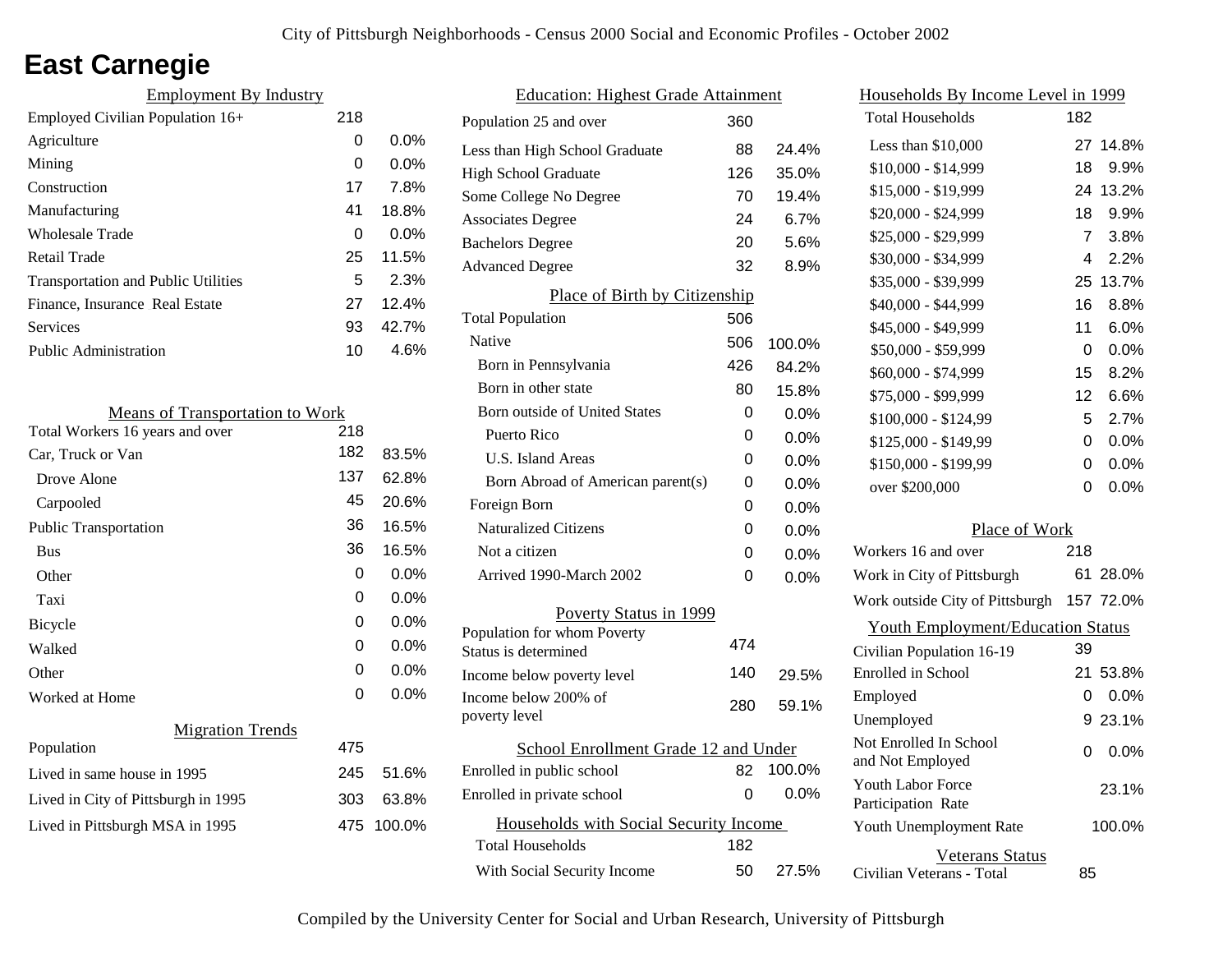## **East Hills**

| <b>Employment By Industry</b>              |       |         |
|--------------------------------------------|-------|---------|
| Employed Civilian Population 16+           | 1,052 |         |
| Agriculture                                | 0     | $0.0\%$ |
| Mining                                     | 0     | $0.0\%$ |
| Construction                               | 36    | 3.4%    |
| Manufacturing                              | 50    | 4.8%    |
| Wholesale Trade                            | 7     | 0.7%    |
| Retail Trade                               | 72    | 6.8%    |
| <b>Transportation and Public Utilities</b> | 80    | 7.6%    |
| Finance, Insurance Real Estate             | 88    | 8.4%    |
| Services                                   | 650   | 61.8%   |
| Public Administration                      | 69    | 6.6%    |

| <b>Means of Transportation to Work</b> |       |         |
|----------------------------------------|-------|---------|
| Total Workers 16 years and over        | 1,021 |         |
| Car, Truck or Van                      | 698   | 68.4%   |
| Drove Alone                            | 639   | 62.6%   |
| Carpooled                              | 59    | 5.8%    |
| <b>Public Transportation</b>           | 288   | 28.2%   |
| <b>Bus</b>                             | 267   | 26.2%   |
| Other                                  | 21    | 2.1%    |
| Taxi                                   | 0     | $0.0\%$ |
| <b>Bicycle</b>                         | 0     | 0.0%    |
| Walked                                 | 16    | 1.6%    |
| Other                                  | 0     | 0.0%    |
| Worked at Home                         | 19    | 1.9%    |
| <b>Migration Trends</b>                |       |         |
| Population                             | 3,581 |         |
| Lived in same house in 1995            | 2,573 | 71.9%   |
| Lived in City of Pittsburgh in 1995    | 3,217 | 89.8%   |
| Lived in Pittsburgh MSA in 1995        | 3,437 | 96.0%   |
|                                        |       |         |

| <b>Education: Highest Grade Attainment</b>          |       |         |
|-----------------------------------------------------|-------|---------|
| Population 25 and over                              | 2,155 |         |
| Less than High School Graduate                      | 534   | 24.8%   |
| <b>High School Graduate</b>                         | 755   | 35.0%   |
| Some College No Degree                              | 503   | 23.3%   |
| <b>Associates Degree</b>                            | 142   | 6.6%    |
| <b>Bachelors Degree</b>                             | 136   | 6.3%    |
| <b>Advanced Degree</b>                              | 85    | 3.9%    |
| Place of Birth by Citizenship                       |       |         |
| <b>Total Population</b>                             | 3,951 |         |
| Native                                              | 3,881 | 98.2%   |
| Born in Pennsylvania                                | 3,363 | 85.1%   |
| Born in other state                                 | 494   | 12.5%   |
| <b>Born outside of United States</b>                | 24    | 0.6%    |
| Puerto Rico                                         | 0     | 0.0%    |
| <b>U.S. Island Areas</b>                            | 10    | 0.3%    |
| Born Abroad of American parent(s)                   | 14    | 0.4%    |
| Foreign Born                                        | 70    | 1.8%    |
| <b>Naturalized Citizens</b>                         | 70    | 1.8%    |
| Not a citizen                                       | 0     | $0.0\%$ |
| Arrived 1990-March 2002                             | 7     | 0.2%    |
| Poverty Status in 1999                              |       |         |
| Population for whom Poverty<br>Status is determined | 3,897 |         |
| Income below poverty level                          | 1,430 | 36.7%   |
| Income below 200% of<br>poverty level               | 2,362 | 60.6%   |
| School Enrollment Grade 12 and Under                |       |         |
| Enrolled in public school                           | 1,045 | 90.8%   |
| Enrolled in private school                          | 106   | 9.2%    |
| Households with Social Security Income              |       |         |
| <b>Total Households</b>                             | 1,571 |         |
| With Social Security Income                         | 503   | 32.0%   |

| Households By Income Level in 1999                  |       |           |
|-----------------------------------------------------|-------|-----------|
| <b>Total Households</b>                             | 1,571 |           |
| Less than \$10,000                                  | 495   | 31.5%     |
| \$10,000 - \$14,999                                 | 205   | 13.0%     |
| \$15,000 - \$19,999                                 | 140   | 8.9%      |
| \$20,000 - \$24,999                                 | 201   | 12.8%     |
| \$25,000 - \$29,999                                 | 86    | 5.5%      |
| \$30,000 - \$34,999                                 | 32    | 2.0%      |
| \$35,000 - \$39,999                                 | 61    | 3.9%      |
| \$40,000 - \$44,999                                 | 53    | 3.4%      |
| \$45,000 - \$49,999                                 | 52    | 3.3%      |
| \$50,000 - \$59,999                                 | 67    | 4.3%      |
| \$60,000 - \$74,999                                 | 73    | 4.6%      |
| \$75,000 - \$99,999                                 | 70    | 4.5%      |
| \$100,000 - \$124,99                                | 17    | 1.1%      |
| \$125,000 - \$149,99                                | 0     | 0.0%      |
| \$150,000 - \$199,99                                | 6     | 0.4%      |
| over \$200,000                                      | 13    | 0.8%      |
| Place of Work                                       |       |           |
| Workers 16 and over                                 | 1,021 |           |
| Work in City of Pittsburgh                          |       | 638 62.5% |
| Work outside City of Pittsburgh                     |       | 383 37.5% |
| <b>Youth Employment/Education Status</b>            |       |           |
| Civilian Population 16-19                           | 241   |           |
| Enrolled in School                                  |       | 178 73.9% |
| Employed                                            |       | 65 27.0%  |
| Unemployed                                          |       | 24 10.0%  |
| Not Enrolled In School<br>and Not Employed          | 36    | 14.9%     |
| <b>Youth Labor Force</b><br>Participation Rate      |       | 36.9%     |
| Youth Unemployment Rate                             |       | 27.0%     |
| <b>Veterans Status</b><br>Civilian Veterans - Total | 331   |           |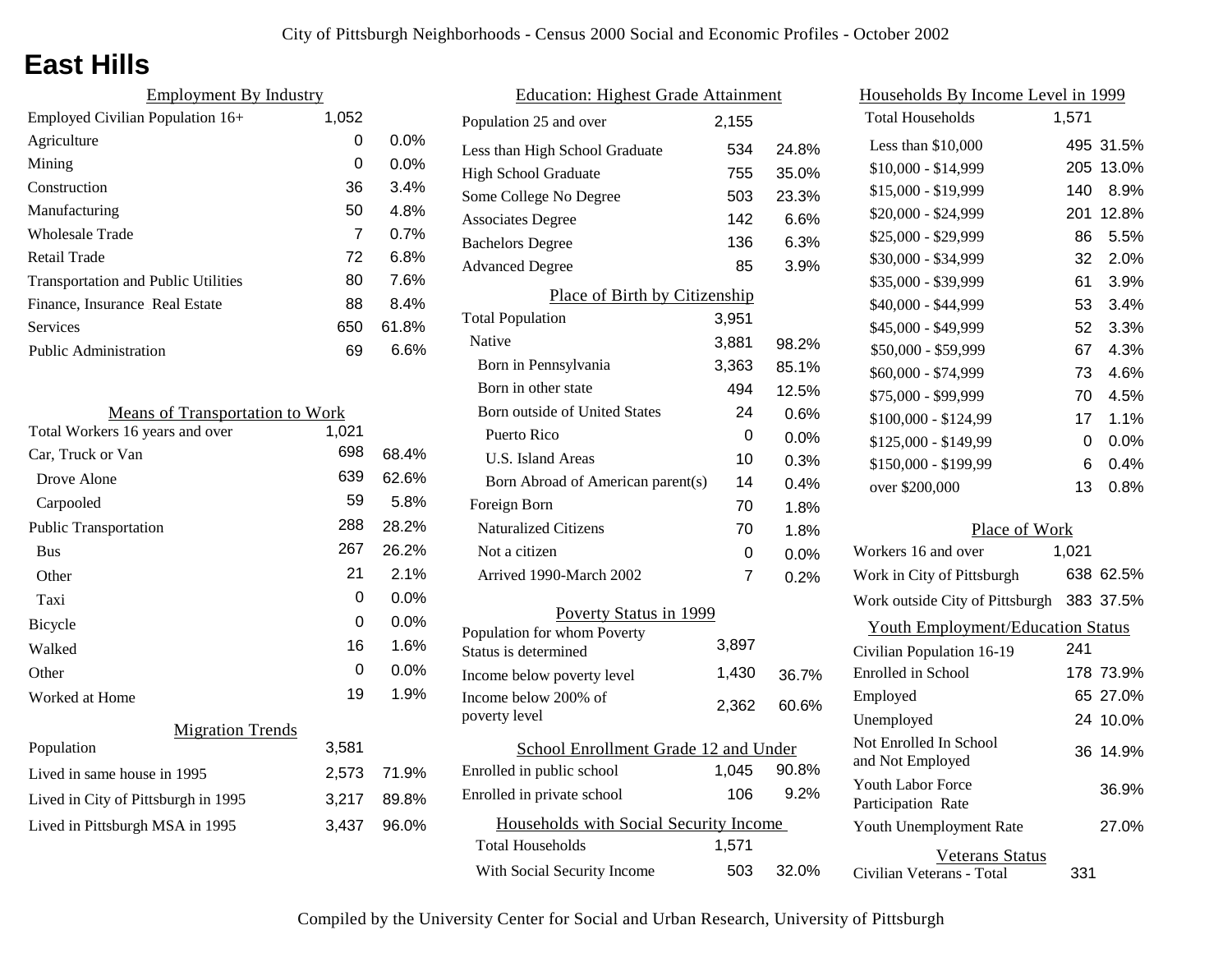## **East Liberty**

| <b>Employment By Industry</b>              |       |         |
|--------------------------------------------|-------|---------|
| Employed Civilian Population 16+           | 2,745 |         |
| Agriculture                                | 5     | 0.2%    |
| Mining                                     | 0     | $0.0\%$ |
| Construction                               | 84    | 3.1%    |
| Manufacturing                              | 82    | 3.0%    |
| Wholesale Trade                            | 39    | 1.4%    |
| Retail Trade                               | 264   | 9.6%    |
| <b>Transportation and Public Utilities</b> | 106   | 3.9%    |
| Finance, Insurance Real Estate             | 315   | 11.5%   |
| Services                                   | 1.758 | 64.0%   |
| <b>Public Administration</b>               | 92    | 3.4%    |

| <b>Means of Transportation to Work</b> |       |         |
|----------------------------------------|-------|---------|
| Total Workers 16 years and over        | 2,652 |         |
| Car, Truck or Van                      | 1,292 | 48.7%   |
| Drove Alone                            | 1,068 | 40.3%   |
| Carpooled                              | 224   | 8.4%    |
| <b>Public Transportation</b>           | 1,102 | 41.6%   |
| <b>Bus</b>                             | 1,094 | 41.3%   |
| Other                                  | 8     | 0.3%    |
| Taxi                                   | 0     | $0.0\%$ |
| Bicycle                                | 14    | 0.5%    |
| Walked                                 | 160   | 6.0%    |
| Other                                  | 41    | 1.5%    |
| Worked at Home                         | 43    | 1.6%    |
| <b>Migration Trends</b>                |       |         |
| Population                             | 6,507 |         |
| Lived in same house in 1995            | 2,889 | 44.4%   |
| Lived in City of Pittsburgh in 1995    | 5,350 | 82.2%   |
| Lived in Pittsburgh MSA in 1995        | 6,046 | 92.9%   |
|                                        |       |         |

| <b>Education: Highest Grade Attainment</b>          |       |         |
|-----------------------------------------------------|-------|---------|
| Population 25 and over                              | 4,588 |         |
| Less than High School Graduate                      | 953   | 20.8%   |
| <b>High School Graduate</b>                         | 1,490 | 32.5%   |
| Some College No Degree                              | 975   | 21.3%   |
| <b>Associates Degree</b>                            | 322   | 7.0%    |
| <b>Bachelors Degree</b>                             | 455   | 9.9%    |
| <b>Advanced Degree</b>                              | 393   | 8.6%    |
| Place of Birth by Citizenship                       |       |         |
| <b>Total Population</b>                             | 6,937 |         |
| Native                                              | 6,540 | 94.3%   |
| Born in Pennsylvania                                | 5,433 | 78.3%   |
| Born in other state                                 | 1,075 | 15.5%   |
| Born outside of United States                       | 32    | 0.5%    |
| Puerto Rico                                         | 26    | 0.4%    |
| U.S. Island Areas                                   | 0     | $0.0\%$ |
| Born Abroad of American parent(s)                   | 6     | 0.1%    |
| Foreign Born                                        | 397   | 5.7%    |
| <b>Naturalized Citizens</b>                         | 60    | $0.9\%$ |
| Not a citizen                                       | 337   | 4.9%    |
| Arrived 1990-March 2002                             | 253   | 3.6%    |
| Poverty Status in 1999                              |       |         |
| Population for whom Poverty<br>Status is determined | 6,782 |         |
| Income below poverty level                          | 2,011 | 29.7%   |
| Income below 200% of<br>poverty level               | 3,812 | 56.2%   |
|                                                     |       |         |
| School Enrollment Grade 12 and Under                |       |         |
| Enrolled in public school                           | 1,108 | 81.8%   |
| Enrolled in private school                          | 247   | 18.2%   |
| Households with Social Security Income              |       |         |
| <b>Total Households</b>                             | 3,550 |         |
| With Social Security Income                         | 874   | 24.6%   |

| Households By Income Level in 1999        |                  |             |
|-------------------------------------------|------------------|-------------|
| <b>Total Households</b>                   | 3,550            |             |
| Less than \$10,000                        |                  | 1,079 30.4% |
| $$10,000 - $14,999$                       |                  | 455 12.8%   |
| \$15,000 - \$19,999                       | 344              | 9.7%        |
| \$20,000 - \$24,999                       | 293              | 8.3%        |
| \$25,000 - \$29,999                       | 224              | 6.3%        |
| \$30,000 - \$34,999                       | 265              | 7.5%        |
| \$35,000 - \$39,999                       | 176              | 5.0%        |
| \$40,000 - \$44,999                       | 120              | 3.4%        |
| \$45,000 - \$49,999                       | 114              | 3.2%        |
| \$50,000 - \$59,999                       | 155              | 4.4%        |
| \$60,000 - \$74,999                       | 121              | 3.4%        |
| \$75,000 - \$99,999                       | 141              | 4.0%        |
| \$100,000 - \$124,99                      | 14               | 0.4%        |
| \$125,000 - \$149,99                      | 12 <sup>12</sup> | 0.3%        |
| \$150,000 - \$199,99                      | 13 <sup>13</sup> | 0.4%        |
| over \$200,000                            | 24               | 0.7%        |
| Place of Work                             |                  |             |
| Workers 16 and over                       | 2,652            |             |
| Work in City of Pittsburgh                |                  | 1,914 72.7% |
| Work outside City of Pittsburgh 738 27.3% |                  |             |
| <b>Youth Employment/Education Status</b>  |                  |             |
| Civilian Population 16-19                 | 330              |             |
| Enrolled in School                        |                  | 214 64.8%   |
| Employed                                  |                  | 57 17.3%    |

| Youth Unemployment Rate   |     |
|---------------------------|-----|
| Veterans Status           |     |
| Civilian Veterans - Total | 717 |

Not Embreu in School<br>and Not Employed 50 15.2%

19 5.8%

25.0%

23.0%

Unemployed

Youth Labor Force Participation Rate

Not Enrolled In School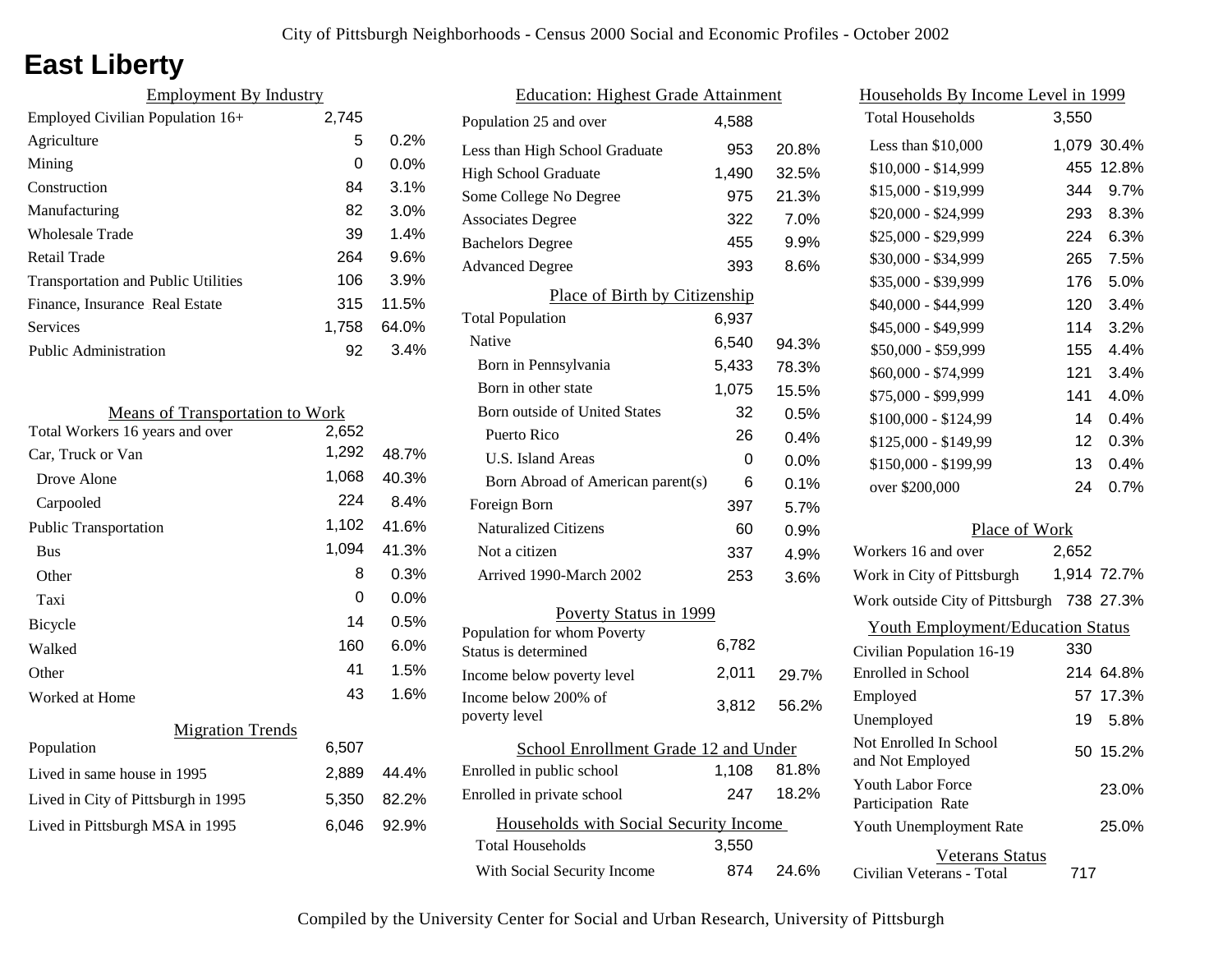# **Elliot**

| <b>Employment By Industry</b>              |       |         |
|--------------------------------------------|-------|---------|
| Employed Civilian Population 16+           | 1,397 |         |
| Agriculture                                | 0     | $0.0\%$ |
| Mining                                     | 0     | $0.0\%$ |
| Construction                               | 124   | 8.9%    |
| Manufacturing                              | 139   | 9.9%    |
| Wholesale Trade                            | 45    | 3.2%    |
| Retail Trade                               | 163   | 11.7%   |
| <b>Transportation and Public Utilities</b> | 72    | 5.2%    |
| Finance, Insurance Real Estate             | 150   | 10.7%   |
| Services                                   | 685   | 49.0%   |
| Public Administration                      | 19    | 1.4%    |

| <b>Means of Transportation to Work</b> |       |         |
|----------------------------------------|-------|---------|
| Total Workers 16 years and over        | 1,348 |         |
| Car, Truck or Van                      | 1,140 | 84.6%   |
| Drove Alone                            | 833   | 61.8%   |
| Carpooled                              | 307   | 22.8%   |
| <b>Public Transportation</b>           | 153   | 11.4%   |
| <b>Bus</b>                             | 153   | 11.4%   |
| Other                                  | 0     | 0.0%    |
| Taxi                                   | 0     | $0.0\%$ |
| Bicycle                                | 0     | 0.0%    |
| Walked                                 | 34    | 2.5%    |
| Other                                  | 15    | 1.1%    |
| Worked at Home                         | 6     | 0.4%    |
| <b>Migration Trends</b>                |       |         |
| Population                             | 2,792 |         |
| Lived in same house in 1995            | 2,047 | 73.3%   |
| Lived in City of Pittsburgh in 1995    | 2.506 | 89.8%   |
| Lived in Pittsburgh MSA in 1995        | 2,686 | 96.2%   |

| <b>Education: Highest Grade Attainment</b>          |       |         |
|-----------------------------------------------------|-------|---------|
| Population 25 and over                              | 2,022 |         |
| Less than High School Graduate                      | 459   | 22.7%   |
| <b>High School Graduate</b>                         | 798   | 39.5%   |
| Some College No Degree                              | 501   | 24.8%   |
| <b>Associates Degree</b>                            | 114   | 5.6%    |
| <b>Bachelors Degree</b>                             | 110   | 5.4%    |
| <b>Advanced Degree</b>                              | 40    | 2.0%    |
| Place of Birth by Citizenship                       |       |         |
| <b>Total Population</b>                             | 2,964 |         |
| Native                                              | 2,927 | 98.8%   |
| Born in Pennsylvania                                | 2,604 | 87.9%   |
| Born in other state                                 | 312   | 10.5%   |
| <b>Born outside of United States</b>                | 11    | 0.4%    |
| Puerto Rico                                         | 0     | $0.0\%$ |
| U.S. Island Areas                                   | 0     | $0.0\%$ |
| Born Abroad of American parent(s)                   | 11    | $0.4\%$ |
| Foreign Born                                        | 37    | 1.2%    |
| <b>Naturalized Citizens</b>                         | 19    | 0.6%    |
| Not a citizen                                       | 18    | 0.6%    |
| Arrived 1990-March 2002                             | 0     | $0.0\%$ |
| Poverty Status in 1999                              |       |         |
| Population for whom Poverty<br>Status is determined | 2,958 |         |
| Income below poverty level                          | 429   | 14.5%   |
| Income below 200% of                                |       |         |
| poverty level                                       | 1,161 | 39.2%   |
| School Enrollment Grade 12 and Under                |       |         |
| Enrolled in public school                           | 472   | 80.7%   |
| Enrolled in private school                          | 113   | 19.3%   |
| Households with Social Security Income              |       |         |
| <b>Total Households</b>                             | 1,256 |         |
| With Social Security Income                         | 413   | 32.9%   |

| <u>Households By Income Level in 1999</u>      |       |           |
|------------------------------------------------|-------|-----------|
| <b>Total Households</b>                        | 1,256 |           |
| Less than \$10,000                             | 194   | 15.4%     |
| $$10,000 - $14,999$                            | 143   | 11.4%     |
| \$15,000 - \$19,999                            | 95    | 7.6%      |
| \$20,000 - \$24,999                            | 98    | 7.8%      |
| \$25,000 - \$29,999                            | 99    | 7.9%      |
| \$30,000 - \$34,999                            | 74    | 5.9%      |
| \$35,000 - \$39,999                            | 52    | 4.1%      |
| \$40,000 - \$44,999                            | 107   | 8.5%      |
| \$45,000 - \$49,999                            | 71    | 5.7%      |
| \$50,000 - \$59,999                            | 121   | 9.6%      |
| \$60,000 - \$74,999                            | 80    | 6.4%      |
| \$75,000 - \$99,999                            | 83    | 6.6%      |
| \$100,000 - \$124,99                           | 15    | 1.2%      |
| \$125,000 - \$149,99                           | 18    | 1.4%      |
| \$150,000 - \$199,99                           | 0     | 0.0%      |
| over \$200,000                                 | 6     | 0.5%      |
| Place of Work                                  |       |           |
| Workers 16 and over                            | 1,348 |           |
| Work in City of Pittsburgh                     |       | 795 59.0% |
| Work outside City of Pittsburgh                |       | 553 41.0% |
| <b>Youth Employment/Education Status</b>       |       |           |
| Civilian Population 16-19                      | 118   |           |
| Enrolled in School                             |       | 103 87.3% |
| Employed                                       |       | 18 15.3%  |
| Unemployed                                     | 20    | 16.9%     |
| Not Enrolled In School<br>and Not Employed     |       | 15 12.7%  |
| <b>Youth Labor Force</b><br>Participation Rate |       | 32.2%     |
| Youth Unemployment Rate                        |       | 52.6%     |
| Veterans Status                                |       |           |

Civilian Veterans - Total

386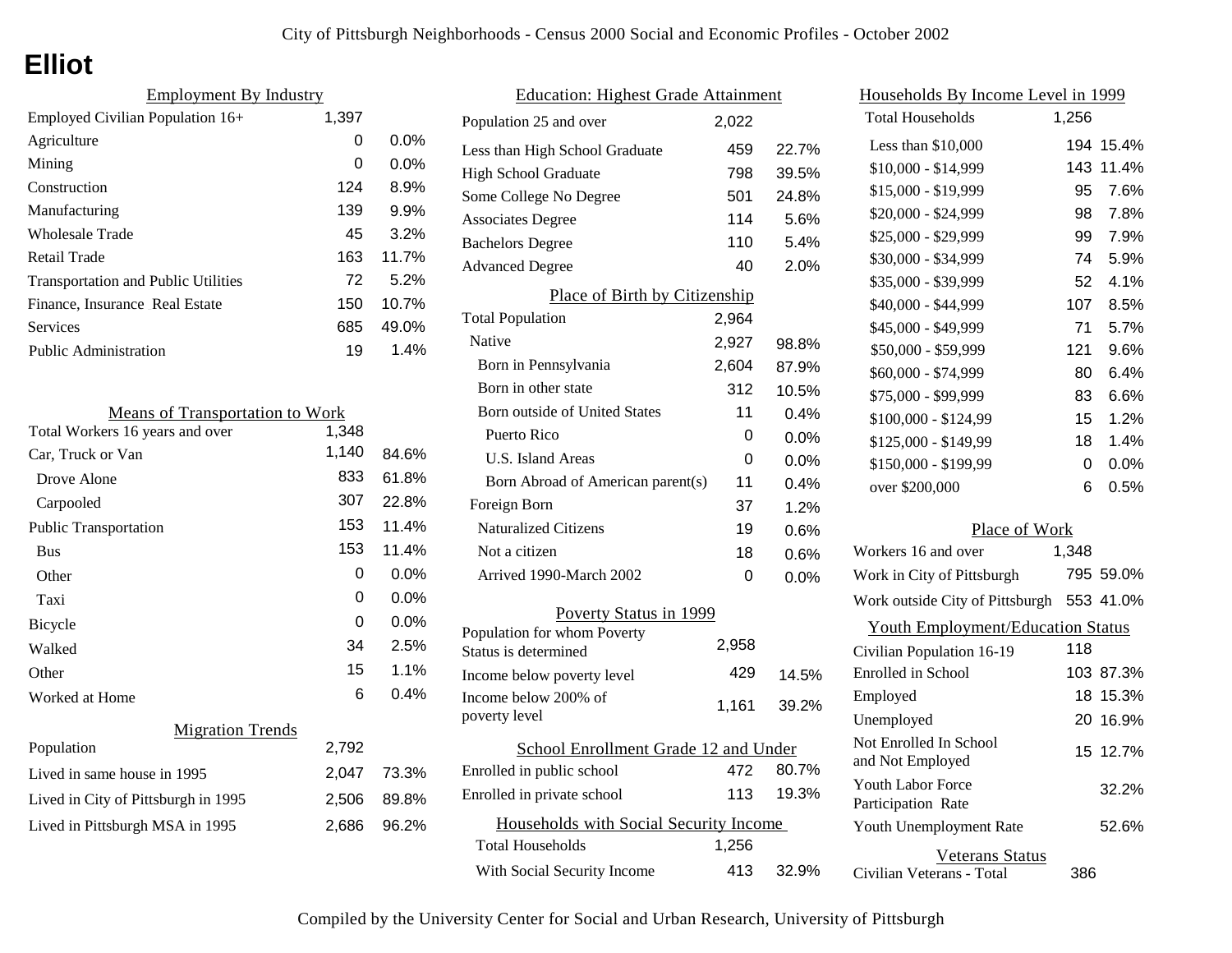# **Esplen**

| 159 |         |
|-----|---------|
| 0   | $0.0\%$ |
| 0   | $0.0\%$ |
| 0   | 0.0%    |
| 25  | 15.7%   |
| 0   | $0.0\%$ |
| 9   | 5.7%    |
| 26  | 16.4%   |
| 15  | 9.4%    |
| 73  | 45.9%   |
| 11  | 6.9%    |
|     |         |

| <b>Means of Transportation to Work</b> |     |         |
|----------------------------------------|-----|---------|
| Total Workers 16 years and over        | 159 |         |
| Car, Truck or Van                      | 105 | 66.0%   |
| Drove Alone                            | 94  | 59.1%   |
| Carpooled                              | 11  | $6.9\%$ |
| Public Transportation                  | 49  | 30.8%   |
| <b>Bus</b>                             | 49  | 30.8%   |
| Other                                  | 0   | $0.0\%$ |
| Taxi                                   | 0   | $0.0\%$ |
| Bicycle                                | 0   | $0.0\%$ |
| Walked                                 | 5   | 3.1%    |
| Other                                  | 0   | $0.0\%$ |
| Worked at Home                         | 0   | 0.0%    |
| <b>Migration Trends</b>                |     |         |
| Population                             | 421 |         |
| Lived in same house in 1995            | 237 | 56.3%   |
| Lived in City of Pittsburgh in 1995    | 309 | 73.4%   |
| Lived in Pittsburgh MSA in 1995        | 412 | 97.9%   |
|                                        |     |         |

| <b>Education: Highest Grade Attainment</b> |     |        |
|--------------------------------------------|-----|--------|
| Population 25 and over                     | 258 |        |
| Less than High School Graduate             | 78  | 30.2%  |
| <b>High School Graduate</b>                | 92  | 35.7%  |
| Some College No Degree                     | 73  | 28.3%  |
| <b>Associates Degree</b>                   | 5   | 1.9%   |
| <b>Bachelors Degree</b>                    | 10  | 3.9%   |
| <b>Advanced Degree</b>                     | 0   | 0.0%   |
| Place of Birth by Citizenship              |     |        |
| <b>Total Population</b>                    | 465 |        |
| Native                                     | 465 | 100.0% |
| Born in Pennsylvania                       | 407 | 87.5%  |
| Born in other state                        | 58  | 12.5%  |
| <b>Born outside of United States</b>       | 0   | 0.0%   |
| Puerto Rico                                | 0   | 0.0%   |
| U.S. Island Areas                          | 0   | 0.0%   |
| Born Abroad of American parent(s)          | 0   | 0.0%   |
| Foreign Born                               | 0   | 0.0%   |
| <b>Naturalized Citizens</b>                | 0   | 0.0%   |
| Not a citizen                              | 0   | 0.0%   |
| Arrived 1990-March 2002                    | 0   | 0.0%   |
| Poverty Status in 1999                     |     |        |
| Population for whom Poverty                | 465 |        |
| Status is determined                       |     |        |
| Income below poverty level                 | 71  | 15.3%  |
| Income below 200% of<br>poverty level      | 174 | 37.4%  |
| School Enrollment Grade 12 and Under       |     |        |
| Enrolled in public school                  | 89  | 100.0% |
| Enrolled in private school                 | 0   | 0.0%   |
| Households with Social Security Income     |     |        |
| <b>Total Households</b>                    | 174 |        |
| With Social Security Income                | 68  | 39.1%  |

| Households By Income Level in 1999                  |     |          |
|-----------------------------------------------------|-----|----------|
| <b>Total Households</b>                             | 174 |          |
| Less than \$10,000                                  | 37  | 21.3%    |
| $$10,000 - $14,999$                                 | 18  | 10.3%    |
| \$15,000 - \$19,999                                 | 16  | 9.2%     |
| \$20,000 - \$24,999                                 | 10  | 5.7%     |
| \$25,000 - \$29,999                                 | 10  | 5.7%     |
| \$30,000 - \$34,999                                 | 5   | 2.9%     |
| \$35,000 - \$39,999                                 | 11  | 6.3%     |
| \$40,000 - \$44,999                                 | 9   | 5.2%     |
| \$45,000 - \$49,999                                 | 7   | 4.0%     |
| \$50,000 - \$59,999                                 | 26  | 14.9%    |
| \$60,000 - \$74,999                                 | 21  | 12.1%    |
| \$75,000 - \$99,999                                 | 0   | 0.0%     |
| \$100,000 - \$124,99                                | 4   | 2.3%     |
| \$125,000 - \$149,99                                | 0   | 0.0%     |
| \$150,000 - \$199,99                                | 0   | 0.0%     |
| over \$200,000                                      | 0   | 0.0%     |
| Place of Work                                       |     |          |
| Workers 16 and over                                 | 159 |          |
| Work in City of Pittsburgh                          | 81. | 50.9%    |
| Work outside City of Pittsburgh                     |     | 78 49.1% |
| <b>Youth Employment/Education Status</b>            |     |          |
| Civilian Population 16-19                           | 32  |          |
| Enrolled in School                                  | 5   | 15.6%    |
| Employed                                            | 0   | 0.0%     |
| Unemployed                                          | 0   | 0.0%     |
| Not Enrolled In School<br>and Not Employed          |     | 12 37.5% |
| Youth Labor Force<br>Participation Rate             |     | 0.0%     |
| Youth Unemployment Rate                             |     | #Num!    |
| <b>Veterans Status</b><br>Civilian Veterans - Total | 35  |          |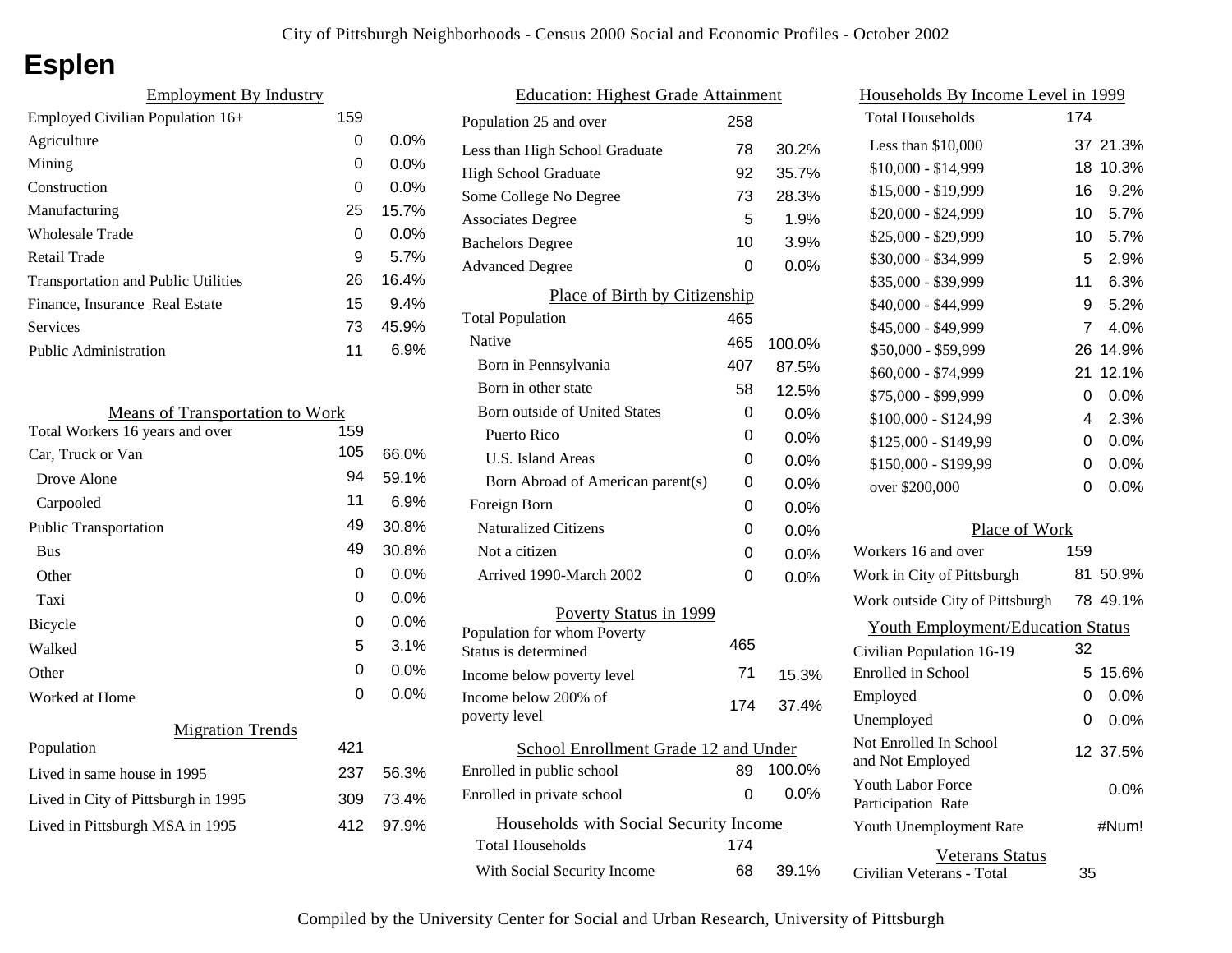# **Fairywood**

| <b>Employment By Industry</b>              |     |         |
|--------------------------------------------|-----|---------|
| Employed Civilian Population 16+           | 240 |         |
| Agriculture                                | 0   | $0.0\%$ |
| Mining                                     | 0   | $0.0\%$ |
| Construction                               | 0   | $0.0\%$ |
| Manufacturing                              | 40  | 16.7%   |
| Wholesale Trade                            | 6   | 2.5%    |
| Retail Trade                               | 51  | 21.3%   |
| <b>Transportation and Public Utilities</b> | 0   | $0.0\%$ |
| Finance, Insurance Real Estate             | 6   | 2.5%    |
| Services                                   | 121 | 50.4%   |
| Public Administration                      | 16  | $6.7\%$ |

| <b>Means of Transportation to Work</b> |     |         |
|----------------------------------------|-----|---------|
| Total Workers 16 years and over        | 240 |         |
| Car, Truck or Van                      | 119 | 49.6%   |
| Drove Alone                            | 94  | 39.2%   |
| Carpooled                              | 25  | 10.4%   |
| Public Transportation                  | 73  | 30.4%   |
| <b>Bus</b>                             | 73  | 30.4%   |
| Other                                  | 0   | $0.0\%$ |
| Taxi                                   | 0   | 0.0%    |
| Bicycle                                | 0   | 0.0%    |
| Walked                                 | 13  | 5.4%    |
| Other                                  | 0   | 0.0%    |
| Worked at Home                         | 35  | 14.6%   |
| <b>Migration Trends</b>                |     |         |
| Population                             | 923 |         |
| Lived in same house in 1995            | 475 | 51.5%   |
| Lived in City of Pittsburgh in 1995    | 792 | 85.8%   |
| Lived in Pittsburgh MSA in 1995        | 898 | 97.3%   |
|                                        |     |         |

| <b>Education: Highest Grade Attainment</b> |       |         |
|--------------------------------------------|-------|---------|
| Population 25 and over                     | 499   |         |
| Less than High School Graduate             | 161   | 32.3%   |
| High School Graduate                       | 168   | 33.7%   |
| Some College No Degree                     | 92    | 18.4%   |
| <b>Associates Degree</b>                   | 37    | 7.4%    |
| <b>Bachelors Degree</b>                    | 24    | 4.8%    |
| <b>Advanced Degree</b>                     | 17    | 3.4%    |
| Place of Birth by Citizenship              |       |         |
| <b>Total Population</b>                    | 1,054 |         |
| Native                                     | 1,047 | 99.3%   |
| Born in Pennsylvania                       | 995   | 94.4%   |
| Born in other state                        | 46    | 4.4%    |
| <b>Born outside of United States</b>       | 6     | 0.6%    |
| Puerto Rico                                | 6     | 0.6%    |
| U.S. Island Areas                          | 0     | 0.0%    |
| Born Abroad of American parent(s)          | 0     | 0.0%    |
| Foreign Born                               | 7     | 0.7%    |
| <b>Naturalized Citizens</b>                | 7     | 0.7%    |
| Not a citizen                              | 0     | 0.0%    |
| Arrived 1990-March 2002                    | 0     | $0.0\%$ |
| Poverty Status in 1999                     |       |         |
| Population for whom Poverty                | 1,054 |         |
| Status is determined                       |       |         |
| Income below poverty level                 | 581   | 55.1%   |
| Income below 200% of<br>poverty level      | 768   | 72.9%   |
| School Enrollment Grade 12 and Under       |       |         |
| Enrolled in public school                  | 320   | 92.2%   |
| Enrolled in private school                 | 27    | 7.8%    |
| Households with Social Security Income     |       |         |
| <b>Total Households</b>                    | 425   |         |
| With Social Security Income                | 78    | 18.4%   |

| <u>Households By Income Level in 1999</u>           |     |           |
|-----------------------------------------------------|-----|-----------|
| <b>Total Households</b>                             | 425 |           |
| Less than $$10,000$                                 | 191 | 44.9%     |
| $$10,000 - $14,999$                                 | 60  | 14.1%     |
| \$15,000 - \$19,999                                 | 19  | 4.5%      |
| \$20,000 - \$24,999                                 | 30  | 7.1%      |
| \$25,000 - \$29,999                                 | 44  | 10.4%     |
| \$30,000 - \$34,999                                 | 6   | 1.4%      |
| \$35,000 - \$39,999                                 | 6   | 1.4%      |
| \$40,000 - \$44,999                                 | 18  | 4.2%      |
| \$45,000 - \$49,999                                 | 6   | 1.4%      |
| \$50,000 - \$59,999                                 | 18  | 4.2%      |
| \$60,000 - \$74,999                                 | 6   | 1.4%      |
| \$75,000 - \$99,999                                 | 15  | 3.5%      |
| \$100,000 - \$124,99                                | 6   | 1.4%      |
| \$125,000 - \$149,99                                | 0   | 0.0%      |
| \$150,000 - \$199,99                                | 0   | 0.0%      |
| over \$200,000                                      | 0   | 0.0%      |
| Place of Work                                       |     |           |
| Workers 16 and over                                 | 240 |           |
| Work in City of Pittsburgh                          |     | 206 85.8% |
| Work outside City of Pittsburgh                     |     | 34 14.2%  |
| <b>Youth Employment/Education Status</b>            |     |           |
| Civilian Population 16-19                           | 106 |           |
| Enrolled in School                                  | 72  | 67.9%     |
| Employed                                            | 9   | 8.5%      |
| Unemployed                                          |     | 28 26.4%  |
| Not Enrolled In School<br>and Not Employed          |     | 34 32.1%  |
| <b>Youth Labor Force</b><br>Participation Rate      |     | 34.9%     |
| Youth Unemployment Rate                             |     | 75.7%     |
| <b>Veterans Status</b><br>Civilian Veterans - Total | 56  |           |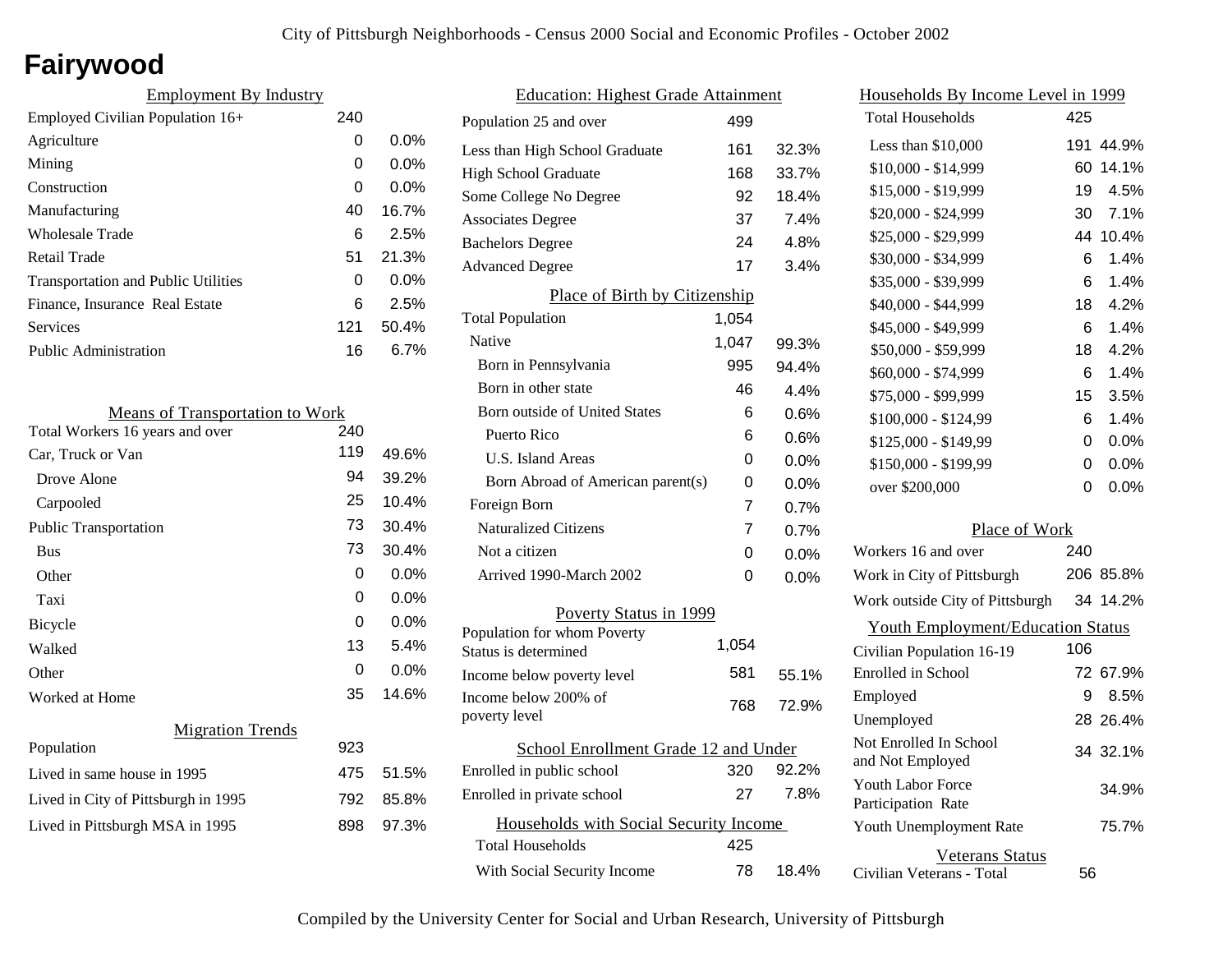### **Fineview**

| <b>Employment By Industry</b>              |     |         |
|--------------------------------------------|-----|---------|
| Employed Civilian Population 16+           | 637 |         |
| Agriculture                                | 0   | $0.0\%$ |
| Mining                                     | 0   | $0.0\%$ |
| Construction                               | 0   | $0.0\%$ |
| Manufacturing                              | 45  | 7.1%    |
| Wholesale Trade                            | 55  | 8.6%    |
| Retail Trade                               | 140 | 22.0%   |
| <b>Transportation and Public Utilities</b> | 20  | 3.1%    |
| Finance, Insurance Real Estate             | 33  | 5.2%    |
| Services                                   | 323 | 50.7%   |
| <b>Public Administration</b>               | 21  | 3.3%    |
|                                            |     |         |

| <b>Means of Transportation to Work</b> |       |         |
|----------------------------------------|-------|---------|
| Total Workers 16 years and over        | 610   |         |
| Car, Truck or Van                      | 420   | 68.9%   |
| Drove Alone                            | 328   | 53.8%   |
| Carpooled                              | 92    | 15.1%   |
| <b>Public Transportation</b>           | 123   | 20.2%   |
| <b>Bus</b>                             | 123   | 20.2%   |
| Other                                  | 0     | $0.0\%$ |
| Taxi                                   | 0     | $0.0\%$ |
| Bicycle                                | 9     | 1.5%    |
| Walked                                 | 42    | 6.9%    |
| Other                                  | 6     | 1.0%    |
| Worked at Home                         | 10    | 1.6%    |
| <b>Migration Trends</b>                |       |         |
| Population                             | 1,586 |         |
| Lived in same house in 1995            | 923   | 58.2%   |
| Lived in City of Pittsburgh in 1995    | 1,360 | 85.8%   |
| Lived in Pittsburgh MSA in 1995        | 1,439 | 90.7%   |

| <b>Education: Highest Grade Attainment</b> |                |       |
|--------------------------------------------|----------------|-------|
| Population 25 and over                     | 1,074          |       |
| Less than High School Graduate             | 301            | 28.0% |
| <b>High School Graduate</b>                | 533            | 49.6% |
| Some College No Degree                     | 128            | 11.9% |
| <b>Associates Degree</b>                   | 47             | 4.4%  |
| <b>Bachelors Degree</b>                    | 35             | 3.3%  |
| <b>Advanced Degree</b>                     | 30             | 2.8%  |
| Place of Birth by Citizenship              |                |       |
| <b>Total Population</b>                    | 1,825          |       |
| Native                                     | 1,806          | 99.0% |
| Born in Pennsylvania                       | 1,612          | 88.3% |
| Born in other state                        | 187            | 10.2% |
| <b>Born outside of United States</b>       | 7              | 0.4%  |
| Puerto Rico                                | 0              | 0.0%  |
| U.S. Island Areas                          | 0              | 0.0%  |
| Born Abroad of American parent(s)          | $\overline{7}$ | 0.4%  |
| Foreign Born                               | 19             | 1.0%  |
| <b>Naturalized Citizens</b>                | 5              | 0.3%  |
| Not a citizen                              | 14             | 0.8%  |
| Arrived 1990-March 2002                    | 14             | 0.8%  |
| Poverty Status in 1999                     |                |       |
| Population for whom Poverty                | 1,799          |       |
| Status is determined                       |                |       |
| Income below poverty level                 | 622            | 34.6% |
| Income below 200% of<br>poverty level      | 1,053          | 58.5% |
| School Enrollment Grade 12 and Under       |                |       |
| Enrolled in public school                  | 290            | 81.5% |
| Enrolled in private school                 | 66             | 18.5% |
| Households with Social Security Income     |                |       |
| <b>Total Households</b>                    | 799            |       |
| With Social Security Income                | 151            | 18.9% |

| <u>Households By Income Level in 1999</u>           |     |           |
|-----------------------------------------------------|-----|-----------|
| <b>Total Households</b>                             | 799 |           |
| Less than $$10,000$                                 |     | 243 30.4% |
| $$10,000 - $14,999$                                 | 73  | 9.1%      |
| \$15,000 - \$19,999                                 | 119 | 14.9%     |
| \$20,000 - \$24,999                                 | 68  | 8.5%      |
| \$25,000 - \$29,999                                 | 50  | 6.3%      |
| \$30,000 - \$34,999                                 | 24  | 3.0%      |
| \$35,000 - \$39,999                                 | 30  | 3.8%      |
| \$40,000 - \$44,999                                 | 7   | 0.9%      |
| \$45,000 - \$49,999                                 | 24  | 3.0%      |
| \$50,000 - \$59,999                                 | 61  | 7.6%      |
| \$60,000 - \$74,999                                 | 48  | 6.0%      |
| \$75,000 - \$99,999                                 | 42  | 5.3%      |
| \$100,000 - \$124,99                                | 10  | 1.3%      |
| \$125,000 - \$149,99                                | 0   | $0.0\%$   |
| \$150,000 - \$199,99                                | 0   | 0.0%      |
| over \$200,000                                      | 0   | 0.0%      |
| Place of Work                                       |     |           |
| Workers 16 and over                                 | 610 |           |
| Work in City of Pittsburgh                          |     | 408 66.9% |
| Work outside City of Pittsburgh                     |     | 202 33.1% |
| <b>Youth Employment/Education Status</b>            |     |           |
| Civilian Population 16-19                           | 59  |           |
| Enrolled in School                                  |     | 43 72.9%  |
| Employed                                            |     | 12 20.3%  |
| Unemployed                                          | 8   | 13.6%     |
| Not Enrolled In School<br>and Not Employed          | 7   | 11.9%     |
| <b>Youth Labor Force</b><br>Participation Rate      |     | 33.9%     |
| Youth Unemployment Rate                             |     | 40.0%     |
| <b>Veterans Status</b><br>Civilian Veterans - Total | 149 |           |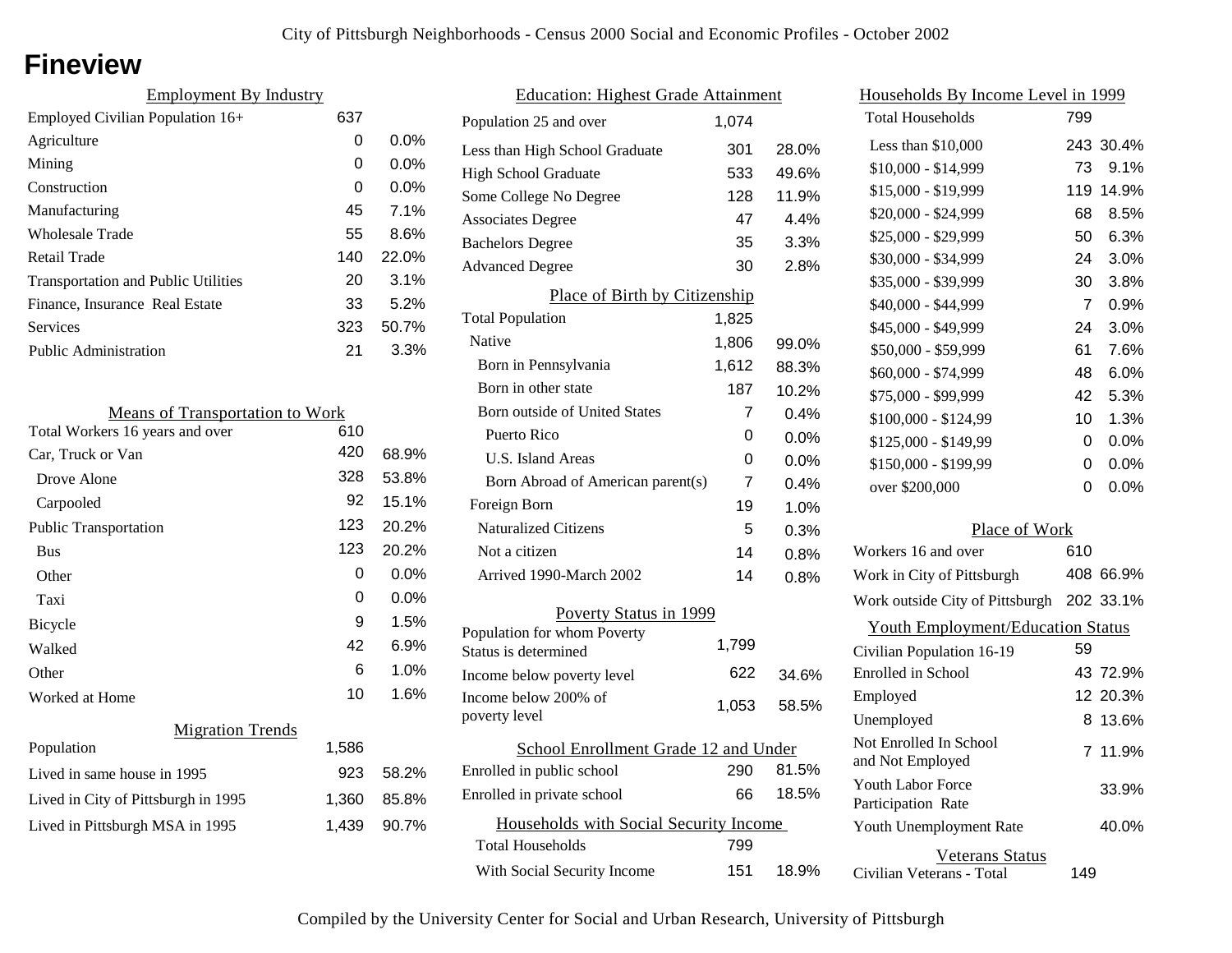## **Friendship**

| <b>Employment By Industry</b>              |       |         |
|--------------------------------------------|-------|---------|
| Employed Civilian Population 16+           | 1,024 |         |
| Agriculture                                | 0     | $0.0\%$ |
| Mining                                     | 0     | $0.0\%$ |
| Construction                               | 18    | 1.8%    |
| Manufacturing                              | 37    | 3.6%    |
| Wholesale Trade                            | 12    | 1.2%    |
| Retail Trade                               | 111   | 10.8%   |
| <b>Transportation and Public Utilities</b> | 32    | 3.1%    |
| Finance, Insurance Real Estate             | 74    | 7.2%    |
| Services                                   | 685   | 66.9%   |
| Public Administration                      | 55    | 5.4%    |

| <b>Means of Transportation to Work</b> |       |         |
|----------------------------------------|-------|---------|
| Total Workers 16 years and over        | 1,014 |         |
| Car, Truck or Van                      | 506   | 49.9%   |
| Drove Alone                            | 383   | 37.8%   |
| Carpooled                              | 123   | 12.1%   |
| <b>Public Transportation</b>           | 344   | 33.9%   |
| <b>Bus</b>                             | 344   | 33.9%   |
| Other                                  | 0     | $0.0\%$ |
| Taxi                                   | 0     | 0.0%    |
| Bicycle                                | 9     | 0.9%    |
| Walked                                 | 119   | 11.7%   |
| Other                                  | 0     | 0.0%    |
| Worked at Home                         | 36    | 3.6%    |
| <b>Migration Trends</b>                |       |         |
| Population                             | 1,754 |         |
| Lived in same house in 1995            | 485   | 27.7%   |
| Lived in City of Pittsburgh in 1995    | 1,001 | 57.1%   |
| Lived in Pittsburgh MSA in 1995        | 1,381 | 78.7%   |
|                                        |       |         |

| <b>Education: Highest Grade Attainment</b>          |       |       |
|-----------------------------------------------------|-------|-------|
| Population 25 and over                              | 1,352 |       |
| Less than High School Graduate                      | 173   | 12.8% |
| <b>High School Graduate</b>                         | 284   | 21.0% |
| Some College No Degree                              | 238   | 17.6% |
| <b>Associates Degree</b>                            | 82    | 6.1%  |
| <b>Bachelors Degree</b>                             | 284   | 21.0% |
| <b>Advanced Degree</b>                              | 291   | 21.5% |
| Place of Birth by Citizenship                       |       |       |
| <b>Total Population</b>                             | 1,850 |       |
| Native                                              | 1,628 | 88.0% |
| Born in Pennsylvania                                | 1,177 | 63.6% |
| Born in other state                                 | 438   | 23.7% |
| Born outside of United States                       | 13    | 0.7%  |
| Puerto Rico                                         | 0     | 0.0%  |
| <b>U.S. Island Areas</b>                            | U     | 0.0%  |
| Born Abroad of American parent(s)                   | 13    | 0.7%  |
| Foreign Born                                        | 222   | 12.0% |
| <b>Naturalized Citizens</b>                         | 39    | 2.1%  |
| Not a citizen                                       | 183   | 9.9%  |
| Arrived 1990-March 2002                             | 187   | 10.1% |
| Poverty Status in 1999                              |       |       |
| Population for whom Poverty<br>Status is determined | 1,783 |       |
| Income below poverty level                          | 432   | 24.2% |
| Income below 200% of<br>poverty level               | 755   | 42.3% |
|                                                     |       |       |
| School Enrollment Grade 12 and Under                |       | 90.6% |
| Enrolled in public school                           | 115   |       |
| Enrolled in private school                          | 12    | 9.4%  |
| Households with Social Security Income              |       |       |
| <b>Total Households</b>                             | 1,096 |       |
| With Social Security Income                         | 151   | 13.8% |

| <u>Households By Income Level in 1999</u>  |               |           |
|--------------------------------------------|---------------|-----------|
| <b>Total Households</b>                    | 1,096         |           |
| Less than $$10,000$                        |               | 245 22.4% |
| \$10,000 - \$14,999                        |               | 129 11.8% |
| \$15,000 - \$19,999                        | 124           | 11.3%     |
| \$20,000 - \$24,999                        | 113           | 10.3%     |
| \$25,000 - \$29,999                        | 89            | 8.1%      |
| \$30,000 - \$34,999                        | 76            | 6.9%      |
| \$35,000 - \$39,999                        | 54            | 4.9%      |
| \$40,000 - \$44,999                        | 56 -          | 5.1%      |
| \$45,000 - \$49,999                        | 32            | 2.9%      |
| \$50,000 - \$59,999                        | 46            | 4.2%      |
| \$60,000 - \$74,999                        | 31            | 2.8%      |
| \$75,000 - \$99,999                        | 52            | 4.7%      |
| \$100,000 - \$124,99                       | 36            | 3.3%      |
| \$125,000 - \$149,99                       | 7             | 0.6%      |
| \$150,000 - \$199,99                       | 6             | 0.5%      |
| over \$200,000                             | 0             | 0.0%      |
|                                            | Place of Work |           |
| Workers 16 and over                        | 1,014         |           |
| Work in City of Pittsburgh                 |               | 763 75.2% |
| Work outside City of Pittsburgh 251 24.8%  |               |           |
| <b>Youth Employment/Education Status</b>   |               |           |
| Civilian Population 16-19                  | 43            |           |
| Enrolled in School                         |               | 43100.0%  |
| Employed                                   |               | 23 53.5%  |
| Unemployed                                 |               | 12 27.9%  |
| Not Enrolled In School<br>and Not Employed | 0             | 0.0%      |
| Youth Labor Force<br>Participation Rate    |               | 81.4%     |
| Youth Unemployment Rate                    |               | 34.3%     |

Civilian Veterans - Total

Veterans Status

145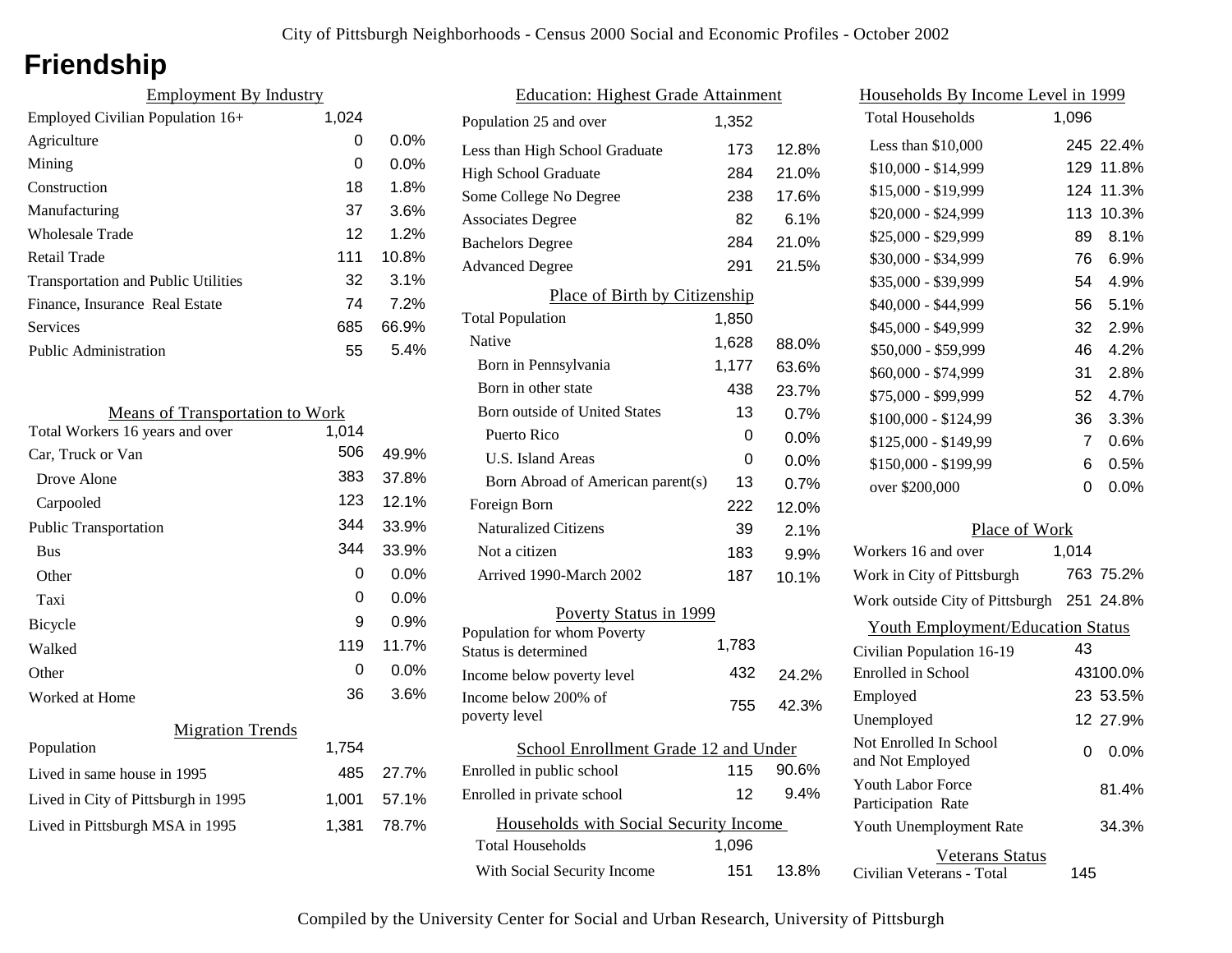## **Garfield**

| <b>Employment By Industry</b>              |       |         |
|--------------------------------------------|-------|---------|
| Employed Civilian Population 16+           | 1,710 |         |
| Agriculture                                | 0     | $0.0\%$ |
| Mining                                     | 0     | $0.0\%$ |
| Construction                               | 54    | 3.2%    |
| Manufacturing                              | 59    | 3.5%    |
| Wholesale Trade                            | 48    | 2.8%    |
| Retail Trade                               | 208   | 12.2%   |
| <b>Transportation and Public Utilities</b> | 87    | 5.1%    |
| Finance, Insurance Real Estate             | 158   | 9.2%    |
| Services                                   | 1.042 | 60.9%   |
| <b>Public Administration</b>               | 54    | 3.2%    |

| <b>Means of Transportation to Work</b> |       |         |
|----------------------------------------|-------|---------|
| Total Workers 16 years and over        | 1,663 |         |
| Car, Truck or Van                      | 958   | 57.6%   |
| Drove Alone                            | 659   | 39.6%   |
| Carpooled                              | 299   | 18.0%   |
| <b>Public Transportation</b>           | 582   | 35.0%   |
| <b>Bus</b>                             | 562   | 33.8%   |
| Other                                  | 0     | 0.0%    |
| Taxi                                   | 20    | 1.2%    |
| Bicycle                                | 0     | $0.0\%$ |
| Walked                                 | 99    | 6.0%    |
| Other                                  | 11    | 0.7%    |
| Worked at Home                         | 13    | $0.8\%$ |
| <b>Migration Trends</b>                |       |         |
| Population                             | 4,912 |         |
| Lived in same house in 1995            | 2,852 | 58.1%   |
| Lived in City of Pittsburgh in 1995    | 4,430 | 90.2%   |
| Lived in Pittsburgh MSA in 1995        | 4,769 | 97.1%   |
|                                        |       |         |

| <b>Education: Highest Grade Attainment</b>          |       |         |
|-----------------------------------------------------|-------|---------|
| Population 25 and over                              | 2,905 |         |
| Less than High School Graduate                      | 804   | 27.7%   |
| <b>High School Graduate</b>                         | 1,074 | 37.0%   |
| Some College No Degree                              | 650   | 22.4%   |
| <b>Associates Degree</b>                            | 94    | 3.2%    |
| <b>Bachelors Degree</b>                             | 201   | 6.9%    |
| <b>Advanced Degree</b>                              | 82    | 2.8%    |
| Place of Birth by Citizenship                       |       |         |
| <b>Total Population</b>                             | 5,384 |         |
| Native                                              | 5,206 | 96.7%   |
| Born in Pennsylvania                                | 4,612 | 85.7%   |
| Born in other state                                 | 564   | 10.5%   |
| Born outside of United States                       | 30    | 0.6%    |
| Puerto Rico                                         | 0     | 0.0%    |
| <b>U.S. Island Areas</b>                            | 0     | $0.0\%$ |
| Born Abroad of American parent(s)                   | 30    | 0.6%    |
| Foreign Born                                        | 178   | 3.3%    |
| <b>Naturalized Citizens</b>                         | 77    | 1.4%    |
| Not a citizen                                       | 101   | 1.9%    |
| Arrived 1990-March 2002                             | 64    | 1.2%    |
| Poverty Status in 1999                              |       |         |
| Population for whom Poverty<br>Status is determined | 5,343 |         |
| Income below poverty level                          | 2,171 | 40.6%   |
| Income below 200% of<br>poverty level               | 3,287 | 61.5%   |
| School Enrollment Grade 12 and Under                |       |         |
| Enrolled in public school                           | 1,643 | 94.4%   |
| Enrolled in private school                          | 98    | 5.6%    |
| Households with Social Security Income              |       |         |
| <b>Total Households</b>                             | 1,908 |         |
| With Social Security Income                         | 562   | 29.5%   |

| Households By Income Level in 1999             |                |             |
|------------------------------------------------|----------------|-------------|
| <b>Total Households</b>                        | 1,908          |             |
| Less than \$10,000                             |                | 535 28.0%   |
| \$10,000 - \$14,999                            | 262            | 13.7%       |
| \$15,000 - \$19,999                            | 148            | 7.8%        |
| \$20,000 - \$24,999                            | 161            | 8.4%        |
| \$25,000 - \$29,999                            | 161            | 8.4%        |
| \$30,000 - \$34,999                            | 140            | 7.3%        |
| \$35,000 - \$39,999                            | 93             | 4.9%        |
| \$40,000 - \$44,999                            | 69             | 3.6%        |
| \$45,000 - \$49,999                            | 74             | 3.9%        |
| \$50,000 - \$59,999                            | 91             | 4.8%        |
| \$60,000 - \$74,999                            | 72             | 3.8%        |
| \$75,000 - \$99,999                            | 54             | 2.8%        |
| \$100,000 - \$124,99                           | 21             | 1.1%        |
| \$125,000 - \$149,99                           | 16             | 0.8%        |
| \$150,000 - \$199,99                           | 4              | 0.2%        |
| over \$200,000                                 | $\overline{7}$ | 0.4%        |
| Place of Work                                  |                |             |
| Workers 16 and over                            | 1,663          |             |
| Work in City of Pittsburgh                     |                | 1,235 74.6% |
| Work outside City of Pittsburgh 428 25.4%      |                |             |
| <b>Youth Employment/Education Status</b>       |                |             |
| Civilian Population 16-19                      | 353            |             |
| Enrolled in School                             |                | 285 80.7%   |
| Employed                                       |                | 74 21.0%    |
| Unemployed                                     | 28             | 7.9%        |
| Not Enrolled In School<br>and Not Employed     |                | 45 12.7%    |
| <b>Youth Labor Force</b><br>Participation Rate |                | 28.9%       |
| Youth Unemployment Rate                        |                | 27.5%       |
| <b>Veterans Status</b>                         |                |             |

Civilian Veterans - Total

460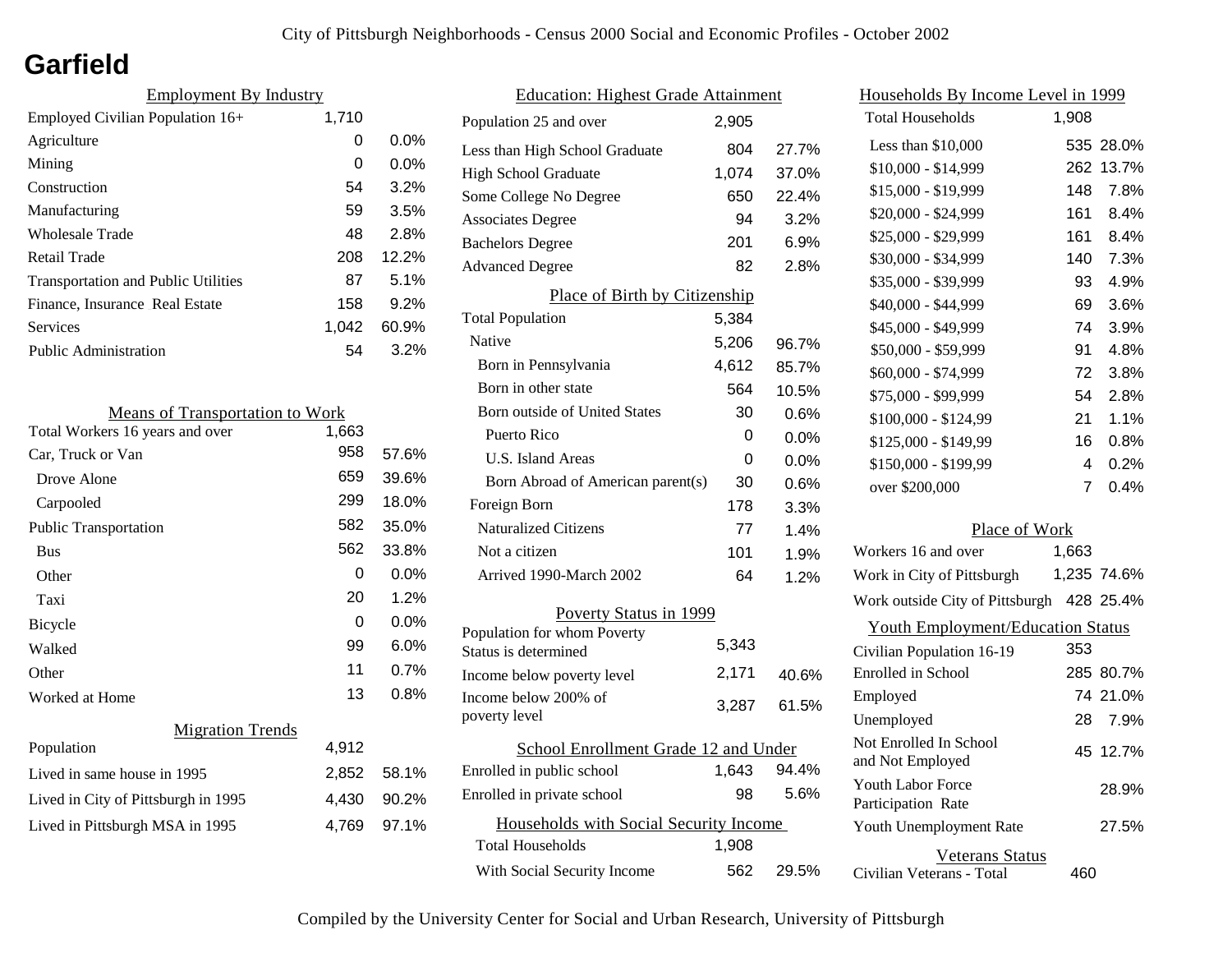## **Glen Hazel**

| <b>Employment By Industry</b>              |     |         |
|--------------------------------------------|-----|---------|
| Employed Civilian Population 16+           | 185 |         |
| Agriculture                                | 0   | $0.0\%$ |
| Mining                                     | 0   | $0.0\%$ |
| Construction                               | 10  | 5.4%    |
| Manufacturing                              | 0   | $0.0\%$ |
| <b>Wholesale Trade</b>                     | 10  | 5.4%    |
| Retail Trade                               | 24  | 13.0%   |
| <b>Transportation and Public Utilities</b> | 0   | $0.0\%$ |
| Finance, Insurance Real Estate             | 18  | 9.7%    |
| Services                                   | 116 | 62.7%   |
| Public Administration                      |     | 3.8%    |
|                                            |     |         |

| <b>Means of Transportation to Work</b> |     |         |
|----------------------------------------|-----|---------|
| Total Workers 16 years and over        | 175 |         |
| Car, Truck or Van                      | 86  | 49.1%   |
| Drove Alone                            | 86  | 49.1%   |
| Carpooled                              | 0   | $0.0\%$ |
| <b>Public Transportation</b>           | 57  | 32.6%   |
| <b>Bus</b>                             | 57  | 32.6%   |
| Other                                  | 0   | $0.0\%$ |
| Taxi                                   | 0   | $0.0\%$ |
| Bicycle                                | 0   | 0.0%    |
| Walked                                 | 25  | 14.3%   |
| Other                                  | 0   | $0.0\%$ |
| Worked at Home                         | 7   | 4.0%    |
| <b>Migration Trends</b>                |     |         |
| Population                             | 795 |         |
| Lived in same house in 1995            | 552 | 69.4%   |
| Lived in City of Pittsburgh in 1995    | 685 | 86.2%   |
| Lived in Pittsburgh MSA in 1995        | 795 | 100.0%  |
|                                        |     |         |

| <b>Education: Highest Grade Attainment</b>          |     |         |
|-----------------------------------------------------|-----|---------|
| Population 25 and over                              | 562 |         |
| Less than High School Graduate                      | 274 | 48.8%   |
| <b>High School Graduate</b>                         | 185 | 32.9%   |
| Some College No Degree                              | 38  | 6.8%    |
| <b>Associates Degree</b>                            | 23  | 4.1%    |
| <b>Bachelors Degree</b>                             | 23  | 4.1%    |
| <b>Advanced Degree</b>                              | 19  | 3.4%    |
| Place of Birth by Citizenship                       |     |         |
| <b>Total Population</b>                             | 874 |         |
| Native                                              | 854 | 97.7%   |
| Born in Pennsylvania                                | 721 | 82.5%   |
| Born in other state                                 | 126 | 14.4%   |
| <b>Born outside of United States</b>                | 7   | 0.8%    |
| Puerto Rico                                         | 0   | 0.0%    |
| U.S. Island Areas                                   | 0   | 0.0%    |
| Born Abroad of American parent(s)                   | 7   | 0.8%    |
| Foreign Born                                        | 20  | 2.3%    |
| <b>Naturalized Citizens</b>                         | 6   | 0.7%    |
| Not a citizen                                       | 14  | 1.6%    |
| Arrived 1990-March 2002                             | 14  | 1.6%    |
| Poverty Status in 1999                              |     |         |
| Population for whom Poverty<br>Status is determined | 602 |         |
| Income below poverty level                          | 364 | 60.5%   |
| Income below 200% of<br>poverty level               | 509 | 84.6%   |
|                                                     |     |         |
| School Enrollment Grade 12 and Under                |     |         |
| Enrolled in public school                           | 142 | 100.0%  |
| Enrolled in private school                          | 0   | $0.0\%$ |
| Households with Social Security Income              |     |         |
| <b>Total Households</b>                             | 275 |         |
| With Social Security Income                         | 148 | 53.8%   |

| Households By Income Level in 1999                  |     |           |
|-----------------------------------------------------|-----|-----------|
| <b>Total Households</b>                             | 275 |           |
| Less than \$10,000                                  |     | 149 54.2% |
| $$10,000 - $14,999$                                 | 50  | 18.2%     |
| \$15,000 - \$19,999                                 | 20  | 7.3%      |
| \$20,000 - \$24,999                                 | 5   | 1.8%      |
| \$25,000 - \$29,999                                 | 13  | 4.7%      |
| \$30,000 - \$34,999                                 | 12  | 4.4%      |
| \$35,000 - \$39,999                                 | 19  | 6.9%      |
| \$40,000 - \$44,999                                 | 0   | $0.0\%$   |
| \$45,000 - \$49,999                                 | 7   | 2.5%      |
| \$50,000 - \$59,999                                 | 0   | 0.0%      |
| \$60,000 - \$74,999                                 | 0   | 0.0%      |
| \$75,000 - \$99,999                                 | 0   | $0.0\%$   |
| \$100,000 - \$124,99                                | 0   | 0.0%      |
| \$125,000 - \$149,99                                | 0   | $0.0\%$   |
| \$150,000 - \$199,99                                | 0   | 0.0%      |
| over \$200,000                                      | 0   | 0.0%      |
| Place of Work                                       |     |           |
| Workers 16 and over                                 | 175 |           |
| Work in City of Pittsburgh                          |     | 130 74.3% |
| Work outside City of Pittsburgh                     |     | 45 25.7%  |
| <b>Youth Employment/Education Status</b>            |     |           |
| Civilian Population 16-19                           | 72  |           |
| Enrolled in School                                  | 56. | 77.8%     |
| Employed                                            | 0   | $0.0\%$   |
| Unemployed                                          | 36  | 50.0%     |
| Not Enrolled In School<br>and Not Employed          | 8   | 11.1%     |
| <b>Youth Labor Force</b><br>Participation Rate      |     | 50.0%     |
| Youth Unemployment Rate                             |     | 100.0%    |
| <b>Veterans Status</b><br>Civilian Veterans - Total | 43  |           |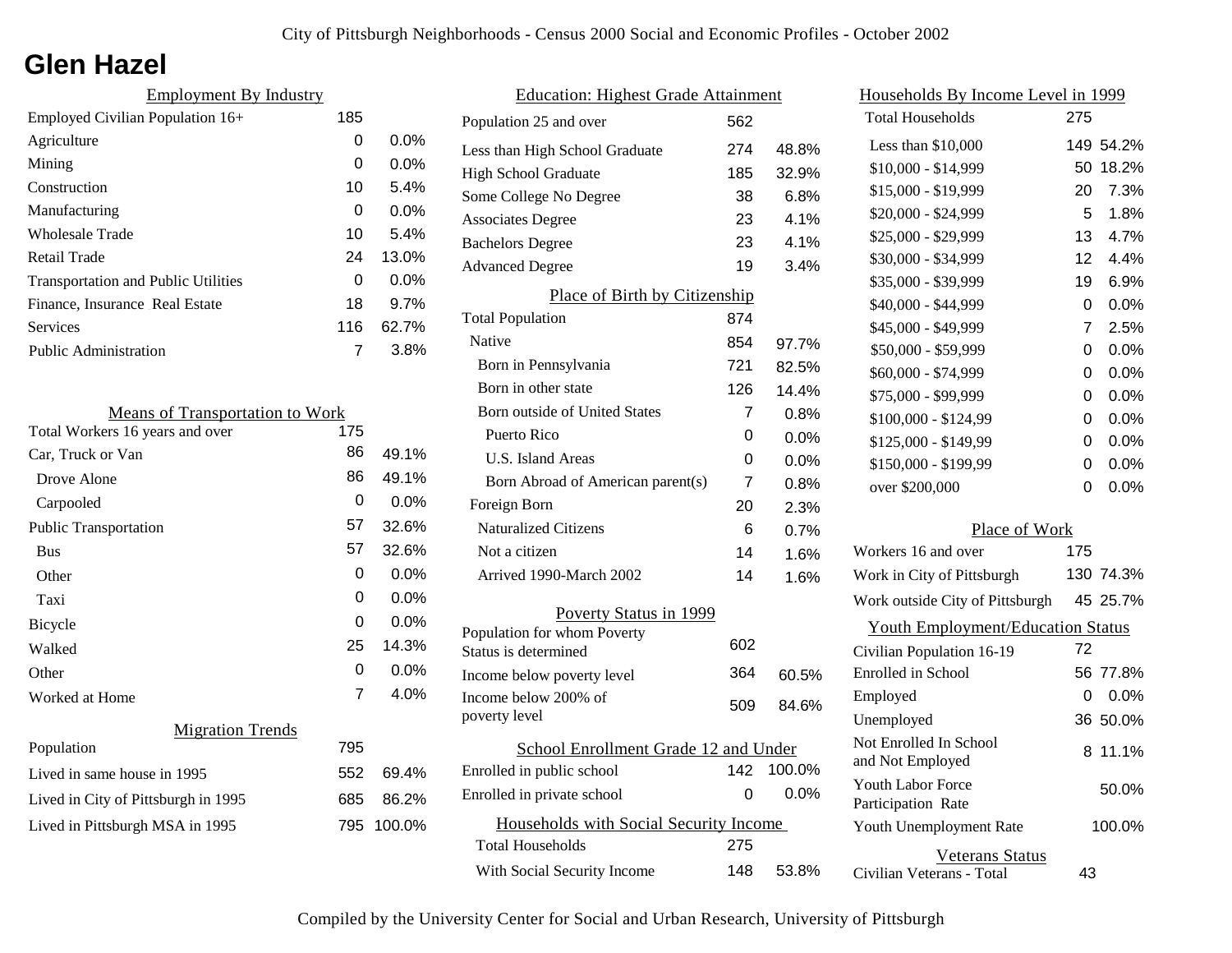## **Golden Triangle**

| <b>Employment By Industry</b>              |     |         |
|--------------------------------------------|-----|---------|
| Employed Civilian Population 16+           | 920 |         |
| Agriculture                                | 0   | $0.0\%$ |
| Mining                                     | 0   | $0.0\%$ |
| Construction                               | 0   | $0.0\%$ |
| Manufacturing                              | 42  | 4.6%    |
| Wholesale Trade                            | 9   | 1.0%    |
| Retail Trade                               | 58  | 6.3%    |
| <b>Transportation and Public Utilities</b> | 21  | 2.3%    |
| Finance, Insurance Real Estate             | 78  | 8.5%    |
| Services                                   | 647 | 70.3%   |
| Public Administration                      | 65  | 7.1%    |
|                                            |     |         |

| <b>Means of Transportation to Work</b> |       |         |
|----------------------------------------|-------|---------|
| Total Workers 16 years and over        | 920   |         |
| Car, Truck or Van                      | 311   | 33.8%   |
| Drove Alone                            | 277   | 30.1%   |
| Carpooled                              | 34    | 3.7%    |
| <b>Public Transportation</b>           | 176   | 19.1%   |
| <b>Bus</b>                             | 169   | 18.4%   |
| Other                                  | 7     | 0.8%    |
| Taxi                                   | 0     | 0.0%    |
| Bicycle                                | 0     | $0.0\%$ |
| Walked                                 | 374   | 40.7%   |
| Other                                  | 13    | 1.4%    |
| Worked at Home                         | 46    | 5.0%    |
| <b>Migration Trends</b>                |       |         |
| Population                             | 4,825 |         |
| Lived in same house in 1995            | 2,073 | 43.0%   |
| Lived in City of Pittsburgh in 1995    | 3,199 | 66.3%   |
| Lived in Pittsburgh MSA in 1995        | 4,029 | 83.5%   |
|                                        |       |         |

| <b>Education: Highest Grade Attainment</b>          |       |         |
|-----------------------------------------------------|-------|---------|
| Population 25 and over                              | 3,677 |         |
| Less than High School Graduate                      | 1,436 | 39.1%   |
| High School Graduate                                | 881   | 24.0%   |
| Some College No Degree                              | 441   | 12.0%   |
| <b>Associates Degree</b>                            | 76    | 2.1%    |
| <b>Bachelors Degree</b>                             | 373   | 10.1%   |
| <b>Advanced Degree</b>                              | 470   | 12.8%   |
| Place of Birth by Citizenship                       |       |         |
| <b>Total Population</b>                             | 4,874 |         |
| Native                                              | 4,683 | 96.1%   |
| Born in Pennsylvania                                | 3,195 | 65.6%   |
| Born in other state                                 | 1,460 | 30.0%   |
| <b>Born outside of United States</b>                | 28    | 0.6%    |
| Puerto Rico                                         | 0     | $0.0\%$ |
| U.S. Island Areas                                   | 0     | 0.0%    |
| Born Abroad of American parent(s)                   | 28    | 0.6%    |
| Foreign Born                                        | 191   | 3.9%    |
| <b>Naturalized Citizens</b>                         | 91    | 1.9%    |
| Not a citizen                                       | 100   | 2.1%    |
| Arrived 1990-March 2002                             | 106   | 2.2%    |
| Poverty Status in 1999                              |       |         |
| Population for whom Poverty<br>Status is determined | 2,082 |         |
| Income below poverty level                          | 704   | 33.8%   |
| Income below 200% of<br>poverty level               | 1,080 | 51.9%   |
| School Enrollment Grade 12 and Under                |       |         |
| Enrolled in public school                           | 149   | 62.3%   |
| Enrolled in private school                          | 90    | 37.7%   |
| Households with Social Security Income              |       |         |
| <b>Total Households</b>                             | 1,240 |         |
| With Social Security Income                         | 413   | 33.3%   |

| Households By Income Level in 1999                  |       |           |
|-----------------------------------------------------|-------|-----------|
| <b>Total Households</b>                             | 1,240 |           |
| Less than $$10,000$                                 |       | 369 29.8% |
| $$10,000 - $14,999$                                 | 136   | 11.0%     |
| \$15,000 - \$19,999                                 | 107   | 8.6%      |
| \$20,000 - \$24,999                                 | 48    | 3.9%      |
| \$25,000 - \$29,999                                 | 40    | 3.2%      |
| \$30,000 - \$34,999                                 | 54    | 4.4%      |
| \$35,000 - \$39,999                                 | 71    | 5.7%      |
| \$40,000 - \$44,999                                 | 63    | 5.1%      |
| \$45,000 - \$49,999                                 | 30    | 2.4%      |
| \$50,000 - \$59,999                                 | 40    | 3.2%      |
| \$60,000 - \$74,999                                 | 59    | 4.8%      |
| \$75,000 - \$99,999                                 | 44    | 3.5%      |
| \$100,000 - \$124,99                                | 35    | 2.8%      |
| \$125,000 - \$149,99                                | 29    | 2.3%      |
| \$150,000 - \$199,99                                | 56    | 4.5%      |
| over \$200,000                                      | 59    | 4.8%      |
| Place of Work                                       |       |           |
| Workers 16 and over                                 | 920   |           |
| Work in City of Pittsburgh                          |       | 731 79.5% |
| Work outside City of Pittsburgh                     |       | 189 20.5% |
| <b>Youth Employment/Education Status</b>            |       |           |
| Civilian Population 16-19                           | 292   |           |
| Enrolled in School                                  |       | 217 74.3% |
| Employed                                            | 53    | 18.2%     |
| Unemployed                                          | 0     | 0.0%      |
| Not Enrolled In School<br>and Not Employed          |       | 75 25.7%  |
| <b>Youth Labor Force</b><br>Participation Rate      |       | 18.2%     |
| Youth Unemployment Rate                             |       | 0.0%      |
| <b>Veterans Status</b><br>Civilian Veterans - Total | 469   |           |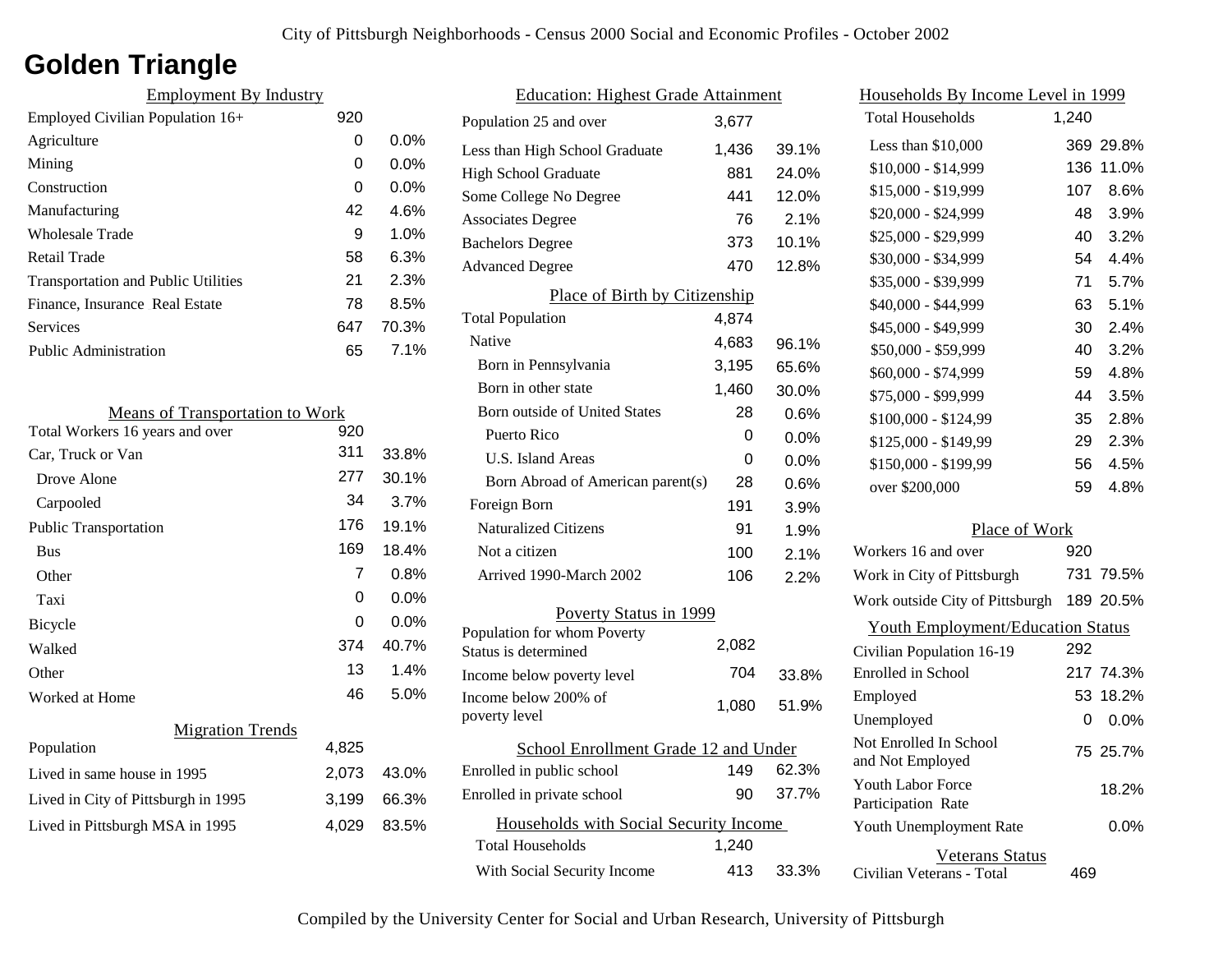## **Greenfield**

| <b>Employment By Industry</b>              |       |          |
|--------------------------------------------|-------|----------|
| Employed Civilian Population 16+           | 4,153 |          |
| Agriculture                                | 0     | $0.0\%$  |
| Mining                                     | 0     | $0.0\%$  |
| Construction                               | 228   | 5.5%     |
| Manufacturing                              | 174   | 4.2%     |
| Wholesale Trade                            | 117   | 2.8%     |
| Retail Trade                               | 507   | $12.2\%$ |
| <b>Transportation and Public Utilities</b> | 200   | 4.8%     |
| Finance, Insurance Real Estate             | 297   | 7.2%     |
| Services                                   | 2,401 | 57.8%    |
| <b>Public Administration</b>               | 229   | 5.5%     |

| <b>Means of Transportation to Work</b> |       |         |
|----------------------------------------|-------|---------|
| Total Workers 16 years and over        | 4,122 |         |
| Car, Truck or Van                      | 2,924 | 70.9%   |
| Drove Alone                            | 2,453 | 59.5%   |
| Carpooled                              | 471   | 11.4%   |
| <b>Public Transportation</b>           | 980   | 23.8%   |
| <b>Bus</b>                             | 964   | 23.4%   |
| Other                                  | 8     | 0.2%    |
| Taxi                                   | 8     | 0.2%    |
| Bicycle                                | 5     | 0.1%    |
| Walked                                 | 155   | 3.8%    |
| Other                                  | 20    | 0.5%    |
| Worked at Home                         | 38    | $0.9\%$ |
| <b>Migration Trends</b>                |       |         |
| Population                             | 7,456 |         |
| Lived in same house in 1995            | 4,982 | 66.8%   |
| Lived in City of Pittsburgh in 1995    | 6,320 | 84.8%   |
| Lived in Pittsburgh MSA in 1995        | 6,966 | 93.4%   |

| <b>Education: Highest Grade Attainment</b>          |       |       |  |
|-----------------------------------------------------|-------|-------|--|
| Population 25 and over                              | 5,878 |       |  |
| Less than High School Graduate                      | 797   | 13.6% |  |
| <b>High School Graduate</b>                         | 1,995 | 33.9% |  |
| Some College No Degree                              | 988   | 16.8% |  |
| <b>Associates Degree</b>                            | 343   | 5.8%  |  |
| <b>Bachelors Degree</b>                             | 930   | 15.8% |  |
| <b>Advanced Degree</b>                              | 825   | 14.0% |  |
| Place of Birth by Citizenship                       |       |       |  |
| <b>Total Population</b>                             | 7,763 |       |  |
| Native                                              | 6,774 | 87.3% |  |
| Born in Pennsylvania                                | 5,805 | 74.8% |  |
| Born in other state                                 | 927   | 11.9% |  |
| <b>Born outside of United States</b>                | 42    | 0.5%  |  |
| Puerto Rico                                         | 15    | 0.2%  |  |
| U.S. Island Areas                                   | 0     | 0.0%  |  |
| Born Abroad of American parent(s)                   | 27    | 0.3%  |  |
| Foreign Born                                        | 989   | 12.7% |  |
| <b>Naturalized Citizens</b>                         | 556   | 7.2%  |  |
| Not a citizen                                       | 433   | 5.6%  |  |
| Arrived 1990-March 2002                             | 487   | 6.3%  |  |
| Poverty Status in 1999                              |       |       |  |
| Population for whom Poverty<br>Status is determined | 7,763 |       |  |
| Income below poverty level                          | 614   | 7.9%  |  |
| Income below 200% of<br>poverty level               | 1,993 | 25.7% |  |
| School Enrollment Grade 12 and Under                |       |       |  |
| Enrolled in public school                           | 750   | 71.9% |  |
| Enrolled in private school                          | 293   | 28.1% |  |
| Households with Social Security Income              |       |       |  |
| Total Households                                    | 3,605 |       |  |
| With Social Security Income                         | 1,139 | 31.6% |  |

| <u>Households By Income Level in 1999</u>      |       |             |
|------------------------------------------------|-------|-------------|
| <b>Total Households</b>                        | 3,605 |             |
| Less than \$10,000                             | 343   | 9.5%        |
| \$10,000 - \$14,999                            | 253   | 7.0%        |
| \$15,000 - \$19,999                            | 286   | 7.9%        |
| \$20,000 - \$24,999                            | 313   | 8.7%        |
| \$25,000 - \$29,999                            | 241   | 6.7%        |
| \$30,000 - \$34,999                            | 299   | 8.3%        |
| \$35,000 - \$39,999                            | 166   | 4.6%        |
| \$40,000 - \$44,999                            | 309   | 8.6%        |
| \$45,000 - \$49,999                            | 166   | 4.6%        |
| \$50,000 - \$59,999                            | 286   | 7.9%        |
| \$60,000 - \$74,999                            | 424   | 11.8%       |
| \$75,000 - \$99,999                            | 353   | 9.8%        |
| \$100,000 - \$124,99                           | 80    | 2.2%        |
| \$125,000 - \$149,99                           | 47    | 1.3%        |
| \$150,000 - \$199,99                           | 7     | 0.2%        |
| over \$200,000                                 | 32    | 0.9%        |
| Place of Work                                  |       |             |
| Workers 16 and over                            | 4,122 |             |
| Work in City of Pittsburgh                     |       | 3,032 69.9% |
| Work outside City of Pittsburgh 1,090 30.1%    |       |             |
| <b>Youth Employment/Education Status</b>       |       |             |
| Civilian Population 16-19                      | 298   |             |
| Enrolled in School                             |       | 257 86.2%   |
| Employed                                       |       | 109 36.6%   |
| Unemployed                                     | 29    | 9.7%        |
| Not Enrolled In School<br>and Not Employed     | 19    | 6.4%        |
| <b>Youth Labor Force</b><br>Participation Rate |       | 46.3%       |
| Youth Unemployment Rate                        |       | 21.0%       |
| Veterans Status                                |       |             |

Civilian Veterans - Total

799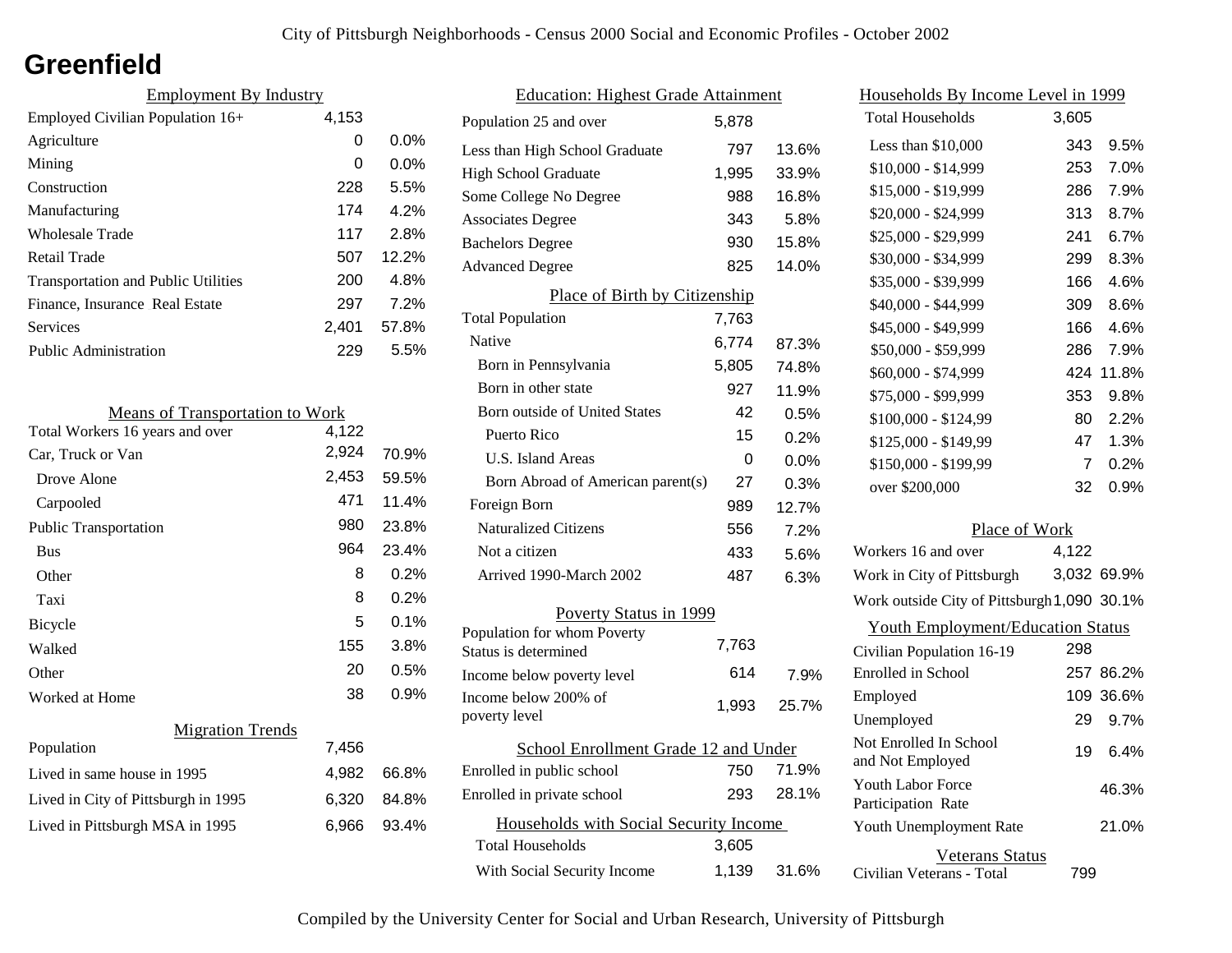# **Hays**

| <b>Employment By Industry</b>              |     |         |
|--------------------------------------------|-----|---------|
| Employed Civilian Population 16+           | 218 |         |
| Agriculture                                | 0   | $0.0\%$ |
| Mining                                     | 0   | $0.0\%$ |
| Construction                               | 41  | 18.8%   |
| Manufacturing                              | 0   | $0.0\%$ |
| <b>Wholesale Trade</b>                     | 8   | 3.7%    |
| Retail Trade                               | 6   | 2.8%    |
| <b>Transportation and Public Utilities</b> | 15  | 6.9%    |
| Finance, Insurance Real Estate             | 7   | 3.2%    |
| Services                                   | 141 | 64.7%   |
| <b>Public Administration</b>               | O   | $0.0\%$ |
|                                            |     |         |

| <b>Means of Transportation to Work</b> |     |         |
|----------------------------------------|-----|---------|
| Total Workers 16 years and over        | 218 |         |
| Car, Truck or Van                      | 204 | 93.6%   |
| Drove Alone                            | 140 | 64.2%   |
| Carpooled                              | 64  | 29.4%   |
| <b>Public Transportation</b>           | 14  | 6.4%    |
| <b>Bus</b>                             | 14  | 6.4%    |
| Other                                  | 0   | 0.0%    |
| Taxi                                   | 0   | $0.0\%$ |
| Bicycle                                | 0   | 0.0%    |
| Walked                                 | 0   | $0.0\%$ |
| Other                                  | 0   | 0.0%    |
| Worked at Home                         | 0   | $0.0\%$ |
| <b>Migration Trends</b>                |     |         |
| Population                             | 428 |         |
| Lived in same house in 1995            | 318 | 74.3%   |
| Lived in City of Pittsburgh in 1995    | 361 | 84.3%   |
| Lived in Pittsburgh MSA in 1995        | 428 | 100.0%  |

| <b>Education: Highest Grade Attainment</b> |                                        |     |         |
|--------------------------------------------|----------------------------------------|-----|---------|
|                                            | Population 25 and over                 | 346 |         |
|                                            | Less than High School Graduate         | 103 | 29.8%   |
|                                            | <b>High School Graduate</b>            | 170 | 49.1%   |
|                                            | Some College No Degree                 | 18  | 5.2%    |
|                                            | <b>Associates Degree</b>               | 28  | 8.1%    |
|                                            | <b>Bachelors Degree</b>                | 12  | 3.5%    |
|                                            | <b>Advanced Degree</b>                 | 15  | 4.3%    |
|                                            | Place of Birth by Citizenship          |     |         |
|                                            | <b>Total Population</b>                | 461 |         |
|                                            | Native                                 | 461 | 100.0%  |
|                                            | Born in Pennsylvania                   | 434 | 94.1%   |
|                                            | Born in other state                    | 27  | 5.9%    |
|                                            | <b>Born outside of United States</b>   | 0   | 0.0%    |
|                                            | Puerto Rico                            | 0   | $0.0\%$ |
|                                            | U.S. Island Areas                      | 0   | $0.0\%$ |
|                                            | Born Abroad of American parent(s)      | 0   | 0.0%    |
|                                            | Foreign Born                           | 0   | $0.0\%$ |
|                                            | <b>Naturalized Citizens</b>            | 0   | $0.0\%$ |
|                                            | Not a citizen                          | 0   | $0.0\%$ |
|                                            | Arrived 1990-March 2002                | 0   | 0.0%    |
|                                            | Poverty Status in 1999                 |     |         |
|                                            | Population for whom Poverty            |     |         |
|                                            | Status is determined                   | 461 |         |
|                                            | Income below poverty level             | 72  | 15.6%   |
|                                            | Income below 200% of<br>poverty level  | 213 | 46.2%   |
|                                            | School Enrollment Grade 12 and Under   |     |         |
|                                            | Enrolled in public school              | 41  | 78.8%   |
|                                            | Enrolled in private school             | 11  | 21.2%   |
|                                            | Households with Social Security Income |     |         |
|                                            | Total Households                       | 219 |         |
|                                            | With Social Security Income            | 56  | 25.6%   |
|                                            |                                        |     |         |

|               | Households By Income Level in 1999                  |     |           |
|---------------|-----------------------------------------------------|-----|-----------|
|               | <b>Total Households</b>                             | 219 |           |
| %             | Less than \$10,000                                  | 30  | 13.7%     |
| %             | \$10,000 - \$14,999                                 | 33  | 15.1%     |
| %             | \$15,000 - \$19,999                                 | 45  | 20.5%     |
| %             | \$20,000 - \$24,999                                 | 6   | 2.7%      |
| %             | \$25,000 - \$29,999                                 | 21  | $9.6\%$   |
| %             | \$30,000 - \$34,999                                 | 9   | 4.1%      |
|               | \$35,000 - \$39,999                                 | 7   | 3.2%      |
|               | \$40,000 - \$44,999                                 | 0   | 0.0%      |
|               | \$45,000 - \$49,999                                 | 0   | 0.0%      |
| %             | \$50,000 - \$59,999                                 | 30  | 13.7%     |
| %             | \$60,000 - \$74,999                                 | 8   | 3.7%      |
| %             | \$75,000 - \$99,999                                 | 30  | 13.7%     |
| %             | \$100,000 - \$124,99                                | 0   | 0.0%      |
| $\frac{1}{2}$ | \$125,000 - \$149,99                                | 0   | 0.0%      |
| %             | \$150,000 - \$199,99                                | 0   | 0.0%      |
| %             | over \$200,000                                      | 0   | 0.0%      |
| %             |                                                     |     |           |
| %             | Place of Work<br>Workers 16 and over                | 218 |           |
| %             | Work in City of Pittsburgh                          |     | 80 36.7%  |
| %             |                                                     |     | 138 63.3% |
|               | Work outside City of Pittsburgh                     |     |           |
|               | <b>Youth Employment/Education Status</b>            |     |           |
|               | Civilian Population 16-19                           | 22  |           |
| ℅             | Enrolled in School                                  | 18  | 81.8%     |
| ℅             | Employed                                            | 8   | 36.4%     |
|               | Unemployed                                          | 0   | 0.0%      |
| %             | Not Enrolled In School<br>and Not Employed          | 0   | 0.0%      |
| %             | Youth Labor Force<br>Participation Rate             |     | 36.4%     |
|               | Youth Unemployment Rate                             |     | $0.0\%$   |
| %             | <b>Veterans Status</b><br>Civilian Veterans - Total | 70  |           |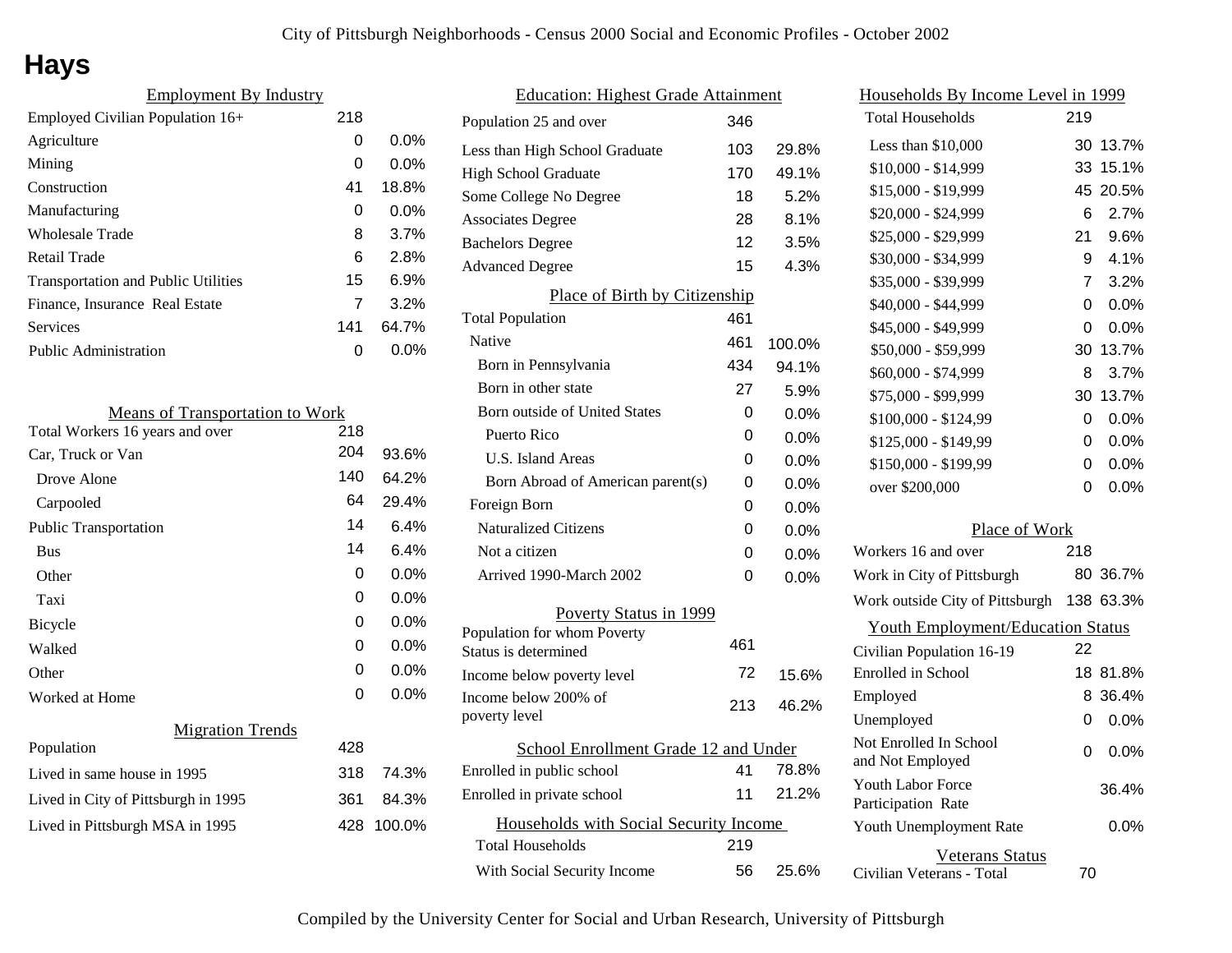### **Hazelwood**

| <b>Employment By Industry</b> |         |  |
|-------------------------------|---------|--|
| 1,849                         |         |  |
| 0                             | $0.0\%$ |  |
| 0                             | $0.0\%$ |  |
| 115                           | 6.2%    |  |
| 101                           | 5.5%    |  |
| 41                            | 2.2%    |  |
| 193                           | 10.4%   |  |
| 103                           | 5.6%    |  |
| 177                           | 9.6%    |  |
| 1.027                         | 55.5%   |  |
| 92                            | $5.0\%$ |  |
|                               |         |  |

| <b>Means of Transportation to Work</b> |       |         |
|----------------------------------------|-------|---------|
| Total Workers 16 years and over        | 1,827 |         |
| Car, Truck or Van                      | 1,322 | 72.4%   |
| Drove Alone                            | 1,082 | 59.2%   |
| Carpooled                              | 240   | 13.1%   |
| <b>Public Transportation</b>           | 410   | 22.4%   |
| <b>Bus</b>                             | 410   | 22.4%   |
| Other                                  | 0     | $0.0\%$ |
| Taxi                                   | 0     | 0.0%    |
| Bicycle                                | 0     | 0.0%    |
| Walked                                 | 61    | 3.3%    |
| Other                                  | 14    | 0.8%    |
| Worked at Home                         | 20    | 1.1%    |
| <b>Migration Trends</b>                |       |         |
| Population                             | 5,020 |         |
| Lived in same house in 1995            | 3,338 | 66.5%   |
| Lived in City of Pittsburgh in 1995    | 4,533 | 90.3%   |
| Lived in Pittsburgh MSA in 1995        | 4,924 | 98.1%   |
|                                        |       |         |

| <b>Education: Highest Grade Attainment</b>                        |       |         |  |
|-------------------------------------------------------------------|-------|---------|--|
| Population 25 and over                                            | 3,598 |         |  |
| Less than High School Graduate                                    | 1,025 | 28.5%   |  |
| <b>High School Graduate</b>                                       | 1,429 | 39.7%   |  |
| Some College No Degree                                            | 497   | 13.8%   |  |
| <b>Associates Degree</b>                                          | 225   | 6.3%    |  |
| <b>Bachelors Degree</b>                                           | 257   | 7.1%    |  |
| <b>Advanced Degree</b>                                            | 165   | 4.6%    |  |
| Place of Birth by Citizenship                                     |       |         |  |
| <b>Total Population</b>                                           | 5,334 |         |  |
| Native                                                            | 5,184 | 97.2%   |  |
| Born in Pennsylvania                                              | 4,763 | 89.3%   |  |
| Born in other state                                               | 412   | 7.7%    |  |
| Born outside of United States                                     | 9     | 0.2%    |  |
| Puerto Rico                                                       | 4     | 0.1%    |  |
| U.S. Island Areas                                                 | 0     | $0.0\%$ |  |
| Born Abroad of American parent(s)                                 | 5     | 0.1%    |  |
| Foreign Born                                                      | 150   | 2.8%    |  |
| <b>Naturalized Citizens</b>                                       | 70    | 1.3%    |  |
| Not a citizen                                                     | 80    | 1.5%    |  |
| Arrived 1990-March 2002                                           | 112   | 2.1%    |  |
| Poverty Status in 1999                                            |       |         |  |
| Population for whom Poverty                                       | 5,311 |         |  |
| Status is determined                                              |       |         |  |
| Income below poverty level                                        | 1,272 | 24.0%   |  |
| Income below 200% of<br>poverty level                             | 2,807 | 52.9%   |  |
| School Enrollment Grade 12 and Under                              |       |         |  |
| Enrolled in public school                                         | 858   | 77.7%   |  |
| Enrolled in private school                                        | 246   | 22.3%   |  |
| Households with Social Security Income<br><b>Total Households</b> | 2,280 |         |  |
| With Social Security Income                                       | 868   | 38.1%   |  |

|               | Households By Income Level in 1999           |       |             |
|---------------|----------------------------------------------|-------|-------------|
|               | <b>Total Households</b>                      | 2,280 |             |
| %             | Less than \$10,000                           | 432   | 18.9%       |
| %             | \$10,000 - \$14,999                          | 281   | 12.3%       |
| %             | \$15,000 - \$19,999                          | 209   | 9.2%        |
| %             | \$20,000 - \$24,999                          | 255   | 11.2%       |
| %             | \$25,000 - \$29,999                          | 165   | 7.2%        |
| %             | \$30,000 - \$34,999                          | 129   | 5.7%        |
|               | \$35,000 - \$39,999                          | 167   | 7.3%        |
|               | \$40,000 - \$44,999                          | 107   | 4.7%        |
|               | \$45,000 - \$49,999                          | 109   | 4.8%        |
| %             | \$50,000 - \$59,999                          | 150   | 6.6%        |
| %             | \$60,000 - \$74,999                          | 145   | 6.4%        |
| %             | \$75,000 - \$99,999                          | 84    | 3.7%        |
| %             | \$100,000 - \$124,99                         | 14    | 0.6%        |
| %             | \$125,000 - \$149,99                         | 11    | 0.5%        |
| %             | \$150,000 - \$199,99                         | 0     | 0.0%        |
| %             | over \$200,000                               | 22    | 1.0%        |
| %             |                                              |       |             |
| %             | Place of Work                                |       |             |
| %             | Workers 16 and over                          | 1,827 |             |
| $\frac{1}{2}$ | Work in City of Pittsburgh                   |       | 1,236 68.4% |
|               | Work outside City of Pittsburgh 591 31.6%    |       |             |
|               | <b>Youth Employment/Education Status</b>     |       |             |
|               | Civilian Population 16-19                    | 292   |             |
| ℅             | Enrolled in School                           |       | 245 83.9%   |
| ℅             | Employed                                     |       | 62 21.2%    |
|               | Unemployed                                   | 21    | 7.2%        |
| %             | Not Enrolled In School<br>and Not Employed   | 39    | 13.4%       |
| %             | Youth Labor Force<br>Participation Rate      |       | 28.4%       |
|               | Youth Unemployment Rate                      |       | 25.3%       |
| %             | Veterans Status<br>Civilian Veterans - Total | 673   |             |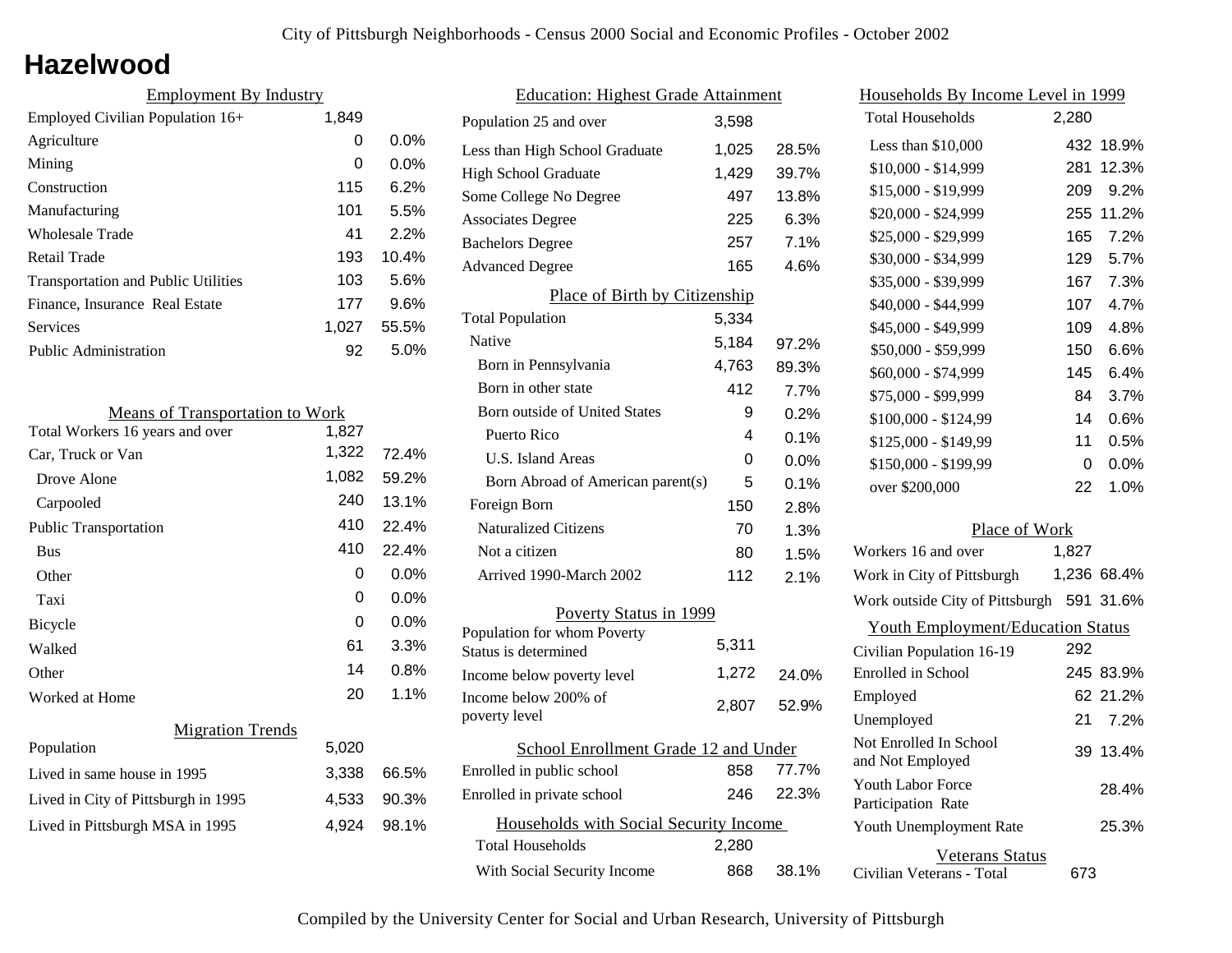# **Highland Park**

| <b>Employment By Industry</b>              |       |         |
|--------------------------------------------|-------|---------|
| Employed Civilian Population 16+           | 3,607 |         |
| Agriculture                                | 0     | $0.0\%$ |
| Mining                                     | 0     | $0.0\%$ |
| Construction                               | 87    | 2.4%    |
| Manufacturing                              | 135   | 3.7%    |
| Wholesale Trade                            | 41    | $1.1\%$ |
| Retail Trade                               | 243   | 6.7%    |
| <b>Transportation and Public Utilities</b> | 91    | 2.5%    |
| Finance, Insurance Real Estate             | 242   | 6.7%    |
| Services                                   | 2,606 | 72.2%   |
| <b>Public Administration</b>               | 162   | 4.5%    |
|                                            |       |         |

| 3,536 |                                        |
|-------|----------------------------------------|
| 2,402 | 67.9%                                  |
| 2,053 | 58.1%                                  |
| 349   | 9.9%                                   |
| 900   | 25.5%                                  |
| 893   | 25.3%                                  |
| 0     | $0.0\%$                                |
| 7     | 0.2%                                   |
| 29    | 0.8%                                   |
| 78    | 2.2%                                   |
| 10    | 0.3%                                   |
| 117   | 3.3%                                   |
|       |                                        |
| 6,383 |                                        |
| 3,410 | 53.4%                                  |
| 5,220 | 81.8%                                  |
| 5,836 | 91.4%                                  |
|       | <b>Means of Transportation to Work</b> |

| <b>Education: Highest Grade Attainment</b>          |       |         |  |
|-----------------------------------------------------|-------|---------|--|
| Population 25 and over                              | 4,698 |         |  |
| Less than High School Graduate                      | 467   | 9.9%    |  |
| <b>High School Graduate</b>                         | 777   | 16.5%   |  |
| Some College No Degree                              | 673   | 14.3%   |  |
| <b>Associates Degree</b>                            | 288   | 6.1%    |  |
| <b>Bachelors Degree</b>                             | 959   | 20.4%   |  |
| <b>Advanced Degree</b>                              | 1,534 | 32.7%   |  |
| Place of Birth by Citizenship                       |       |         |  |
| <b>Total Population</b>                             | 6,749 |         |  |
| Native                                              | 6,216 | 92.1%   |  |
| Born in Pennsylvania                                | 4,569 | 67.7%   |  |
| Born in other state                                 | 1,549 | 23.0%   |  |
| <b>Born outside of United States</b>                | 98    | 1.5%    |  |
| Puerto Rico                                         | 0     | $0.0\%$ |  |
| U.S. Island Areas                                   | 0     | $0.0\%$ |  |
| Born Abroad of American parent(s)                   | 98    | 1.5%    |  |
| Foreign Born                                        | 533   | 7.9%    |  |
| <b>Naturalized Citizens</b>                         | 192   | 2.8%    |  |
| Not a citizen                                       | 341   | 5.1%    |  |
| Arrived 1990-March 2002                             | 189   | 2.8%    |  |
| Poverty Status in 1999                              |       |         |  |
| Population for whom Poverty<br>Status is determined | 6,737 |         |  |
| Income below poverty level                          | 800   | 11.9%   |  |
| Income below 200% of                                |       |         |  |
| poverty level                                       | 1,805 | 26.8%   |  |
| School Enrollment Grade 12 and Under                |       |         |  |
| Enrolled in public school                           | 752   | 64.2%   |  |
| Enrolled in private school                          | 420   | 35.8%   |  |
| Households with Social Security Income              |       |         |  |
| Total Households                                    | 3,114 |         |  |
| With Social Security Income                         | 673   | 21.6%   |  |

| Households By Income Level in 1999             |       |             |
|------------------------------------------------|-------|-------------|
| <b>Total Households</b>                        | 3,114 |             |
| Less than \$10,000                             | 350   | 11.2%       |
| \$10,000 - \$14,999                            | 164   | 5.3%        |
| \$15,000 - \$19,999                            | 210   | 6.7%        |
| \$20,000 - \$24,999                            | 232   | 7.5%        |
| \$25,000 - \$29,999                            | 184   | 5.9%        |
| \$30,000 - \$34,999                            | 224   | 7.2%        |
| \$35,000 - \$39,999                            | 164   | 5.3%        |
| \$40,000 - \$44,999                            | 211   | 6.8%        |
| \$45,000 - \$49,999                            | 125   | 4.0%        |
| \$50,000 - \$59,999                            | 283   | 9.1%        |
| \$60,000 - \$74,999                            | 287   | 9.2%        |
| \$75,000 - \$99,999                            | 260   | 8.3%        |
| \$100,000 - \$124,99                           | 130   | 4.2%        |
| \$125,000 - \$149,99                           | 98    | 3.1%        |
| \$150,000 - \$199,99                           | 77    | 2.5%        |
| over \$200,000                                 | 115   | 3.7%        |
| Place of Work                                  |       |             |
| Workers 16 and over                            | 3,536 |             |
| Work in City of Pittsburgh                     |       | 2,748 78.0% |
| Work outside City of Pittsburgh 788 22.0%      |       |             |
| <b>Youth Employment/Education Status</b>       |       |             |
| Civilian Population 16-19                      | 286   |             |
| Enrolled in School                             |       | 216 75.5%   |
| Employed                                       | 81.   | 28.3%       |
| Unemployed                                     | 25    | 8.7%        |
| Not Enrolled In School<br>and Not Employed     |       | 35 12.2%    |
| <b>Youth Labor Force</b><br>Participation Rate |       | 37.1%       |
| Youth Unemployment Rate                        |       | 23.6%       |

Civilian Veterans - Total

Veterans Status

630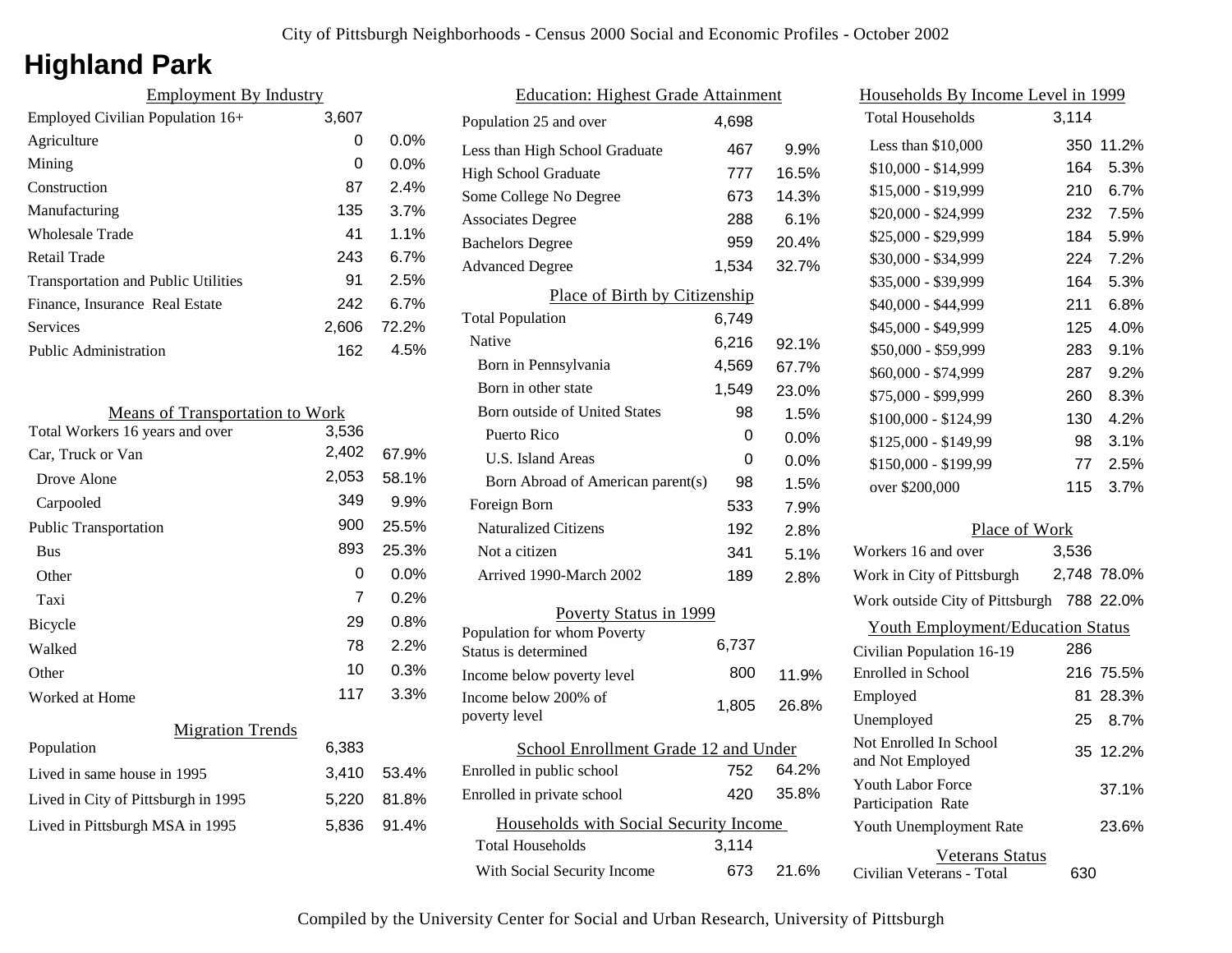### **Homewood North**

| <b>Employment By Industry</b>              |       |         |
|--------------------------------------------|-------|---------|
| Employed Civilian Population 16+           | 1,400 |         |
| Agriculture                                | 0     | $0.0\%$ |
| Mining                                     | 0     | $0.0\%$ |
| Construction                               | 44    | 3.1%    |
| Manufacturing                              | 69    | 4.9%    |
| <b>Wholesale Trade</b>                     | 22    | 1.6%    |
| Retail Trade                               | 94    | 6.7%    |
| <b>Transportation and Public Utilities</b> | 93    | 6.6%    |
| Finance, Insurance Real Estate             | 91    | 6.5%    |
| Services                                   | 878   | 62.7%   |
| <b>Public Administration</b>               | 109   | 7.8%    |

| <b>Means of Transportation to Work</b> |       |       |  |
|----------------------------------------|-------|-------|--|
| Total Workers 16 years and over        | 1,356 |       |  |
| Car, Truck or Van                      | 779   | 57.4% |  |
| Drove Alone                            | 679   | 50.1% |  |
| Carpooled                              | 100   | 7.4%  |  |
| <b>Public Transportation</b>           | 443   | 32.7% |  |
| <b>Bus</b>                             | 417   | 30.8% |  |
| Other                                  | 14    | 1.0%  |  |
| Taxi                                   | 12    | 0.9%  |  |
| Bicycle                                | 0     | 0.0%  |  |
| Walked                                 | 67    | 4.9%  |  |
| Other                                  | 25    | 1.8%  |  |
| Worked at Home                         | 42    | 3.1%  |  |
| <b>Migration Trends</b>                |       |       |  |
| Population                             | 4,295 |       |  |
| Lived in same house in 1995            | 3,064 | 71.3% |  |
| Lived in City of Pittsburgh in 1995    | 3,914 | 91.1% |  |
| Lived in Pittsburgh MSA in 1995        | 4.137 | 96.3% |  |

| <b>Education: Highest Grade Attainment</b> |                                                     |       |       |
|--------------------------------------------|-----------------------------------------------------|-------|-------|
|                                            | Population 25 and over                              | 2,794 |       |
|                                            | Less than High School Graduate                      | 626   | 22.4% |
|                                            | High School Graduate                                | 1,167 | 41.8% |
|                                            | Some College No Degree                              | 612   | 21.9% |
|                                            | <b>Associates Degree</b>                            | 157   | 5.6%  |
|                                            | <b>Bachelors Degree</b>                             | 183   | 6.5%  |
|                                            | <b>Advanced Degree</b>                              | 49    | 1.8%  |
|                                            | Place of Birth by Citizenship                       |       |       |
|                                            | <b>Total Population</b>                             | 4,620 |       |
|                                            | Native                                              | 4,601 | 99.6% |
|                                            | Born in Pennsylvania                                | 3,765 | 81.5% |
|                                            | Born in other state                                 | 816   | 17.7% |
|                                            | Born outside of United States                       | 20    | 0.4%  |
|                                            | Puerto Rico                                         | 6     | 0.1%  |
|                                            | U.S. Island Areas                                   | 0     | 0.0%  |
|                                            | Born Abroad of American parent(s)                   | 14    | 0.3%  |
|                                            | Foreign Born                                        | 19    | 0.4%  |
|                                            | <b>Naturalized Citizens</b>                         | 10    | 0.2%  |
|                                            | Not a citizen                                       | 9     | 0.2%  |
|                                            | Arrived 1990-March 2002                             | 19    | 0.4%  |
| <b>Poverty Status in 1999</b>              |                                                     |       |       |
|                                            | Population for whom Poverty<br>Status is determined | 4,610 |       |
|                                            | Income below poverty level                          | 1,739 | 37.7% |
|                                            | Income below 200% of<br>poverty level               | 2,793 | 60.6% |
| School Enrollment Grade 12 and Under       |                                                     |       |       |
|                                            | Enrolled in public school                           | 1,173 | 92.9% |
|                                            | Enrolled in private school                          | 89    | 7.1%  |
|                                            | Households with Social Security Income              |       |       |
|                                            | Total Households                                    | 1,802 |       |
|                                            | With Social Security Income                         | 672   | 37.3% |
|                                            |                                                     |       |       |

| Households By Income Level in 1999         |       |             |
|--------------------------------------------|-------|-------------|
| <b>Total Households</b>                    | 1,802 |             |
| Less than \$10,000                         |       | 463 25.7%   |
| \$10,000 - \$14,999                        | 291   | 16.1%       |
| \$15,000 - \$19,999                        | 191   | 10.6%       |
| \$20,000 - \$24,999                        | 166   | 9.2%        |
| \$25,000 - \$29,999                        | 140   | 7.8%        |
| \$30,000 - \$34,999                        | 86    | 4.8%        |
| \$35,000 - \$39,999                        | 92    | 5.1%        |
| \$40,000 - \$44,999                        | 61    | 3.4%        |
| \$45,000 - \$49,999                        | 52    | 2.9%        |
| \$50,000 - \$59,999                        | 95    | 5.3%        |
| \$60,000 - \$74,999                        | 83    | 4.6%        |
| \$75,000 - \$99,999                        | 52    | 2.9%        |
| \$100,000 - \$124,99                       | 8     | 0.4%        |
| \$125,000 - \$149,99                       | 11    | 0.6%        |
| \$150,000 - \$199,99                       | 11    | 0.6%        |
| over \$200,000                             | 0     | 0.0%        |
| Place of Work                              |       |             |
| Workers 16 and over                        | 1,356 |             |
| Work in City of Pittsburgh                 |       | 1,048 79.5% |
| Work outside City of Pittsburgh 308 20.5%  |       |             |
| <b>Youth Employment/Education Status</b>   |       |             |
| Civilian Population 16-19                  | 394   |             |
| Enrolled in School                         |       | 279 70.8%   |
| Employed                                   |       | 57 14.5%    |
| Unemployed                                 |       | 74 18.8%    |
| Not Enrolled In School<br>and Not Employed |       | 100 25.4%   |
| Youth Labor Force<br>Participation Rate    |       | 33.2%       |
| Youth Unemployment Rate                    |       | 56.5%       |
| <b>Veterans Status</b>                     |       |             |

Civilian Veterans - Total

384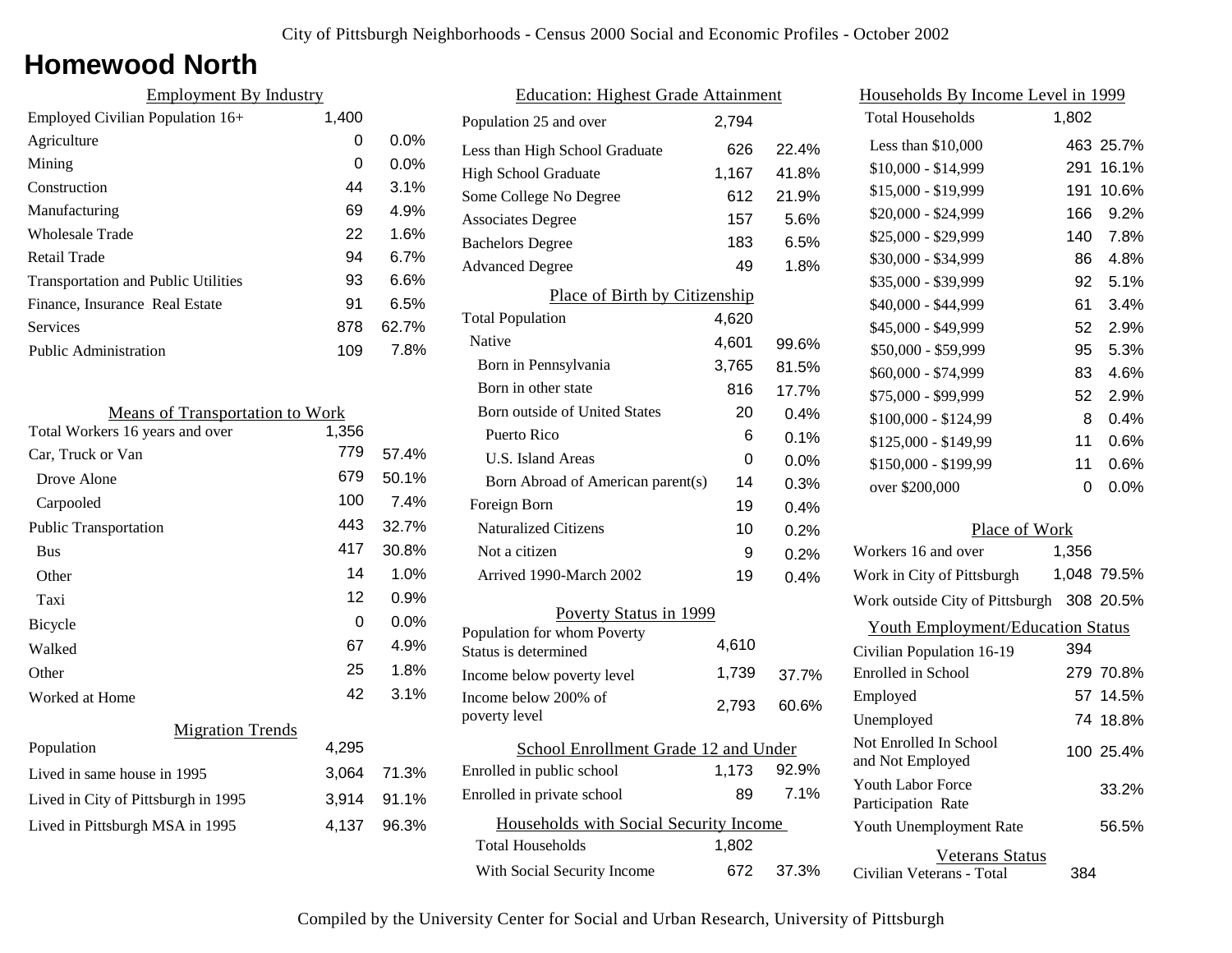### **Homewood South**

| <b>Employment By Industry</b>              |     |         |
|--------------------------------------------|-----|---------|
| Employed Civilian Population 16+           | 947 |         |
| Agriculture                                | 0   | $0.0\%$ |
| Mining                                     | 0   | $0.0\%$ |
| Construction                               | 55  | 5.8%    |
| Manufacturing                              | 51  | 5.4%    |
| Wholesale Trade                            | 12  | 1.3%    |
| Retail Trade                               | 102 | 10.8%   |
| <b>Transportation and Public Utilities</b> | 35  | 3.7%    |
| Finance, Insurance Real Estate             | 84  | 8.9%    |
| Services                                   | 531 | 56.1%   |
| <b>Public Administration</b>               | 77  | $8.1\%$ |
|                                            |     |         |

| <b>Means of Transportation to Work</b> |                |         |  |
|----------------------------------------|----------------|---------|--|
| Total Workers 16 years and over        | 932            |         |  |
| Car, Truck or Van                      | 407            | 43.7%   |  |
| Drove Alone                            | 365            | 39.2%   |  |
| Carpooled                              | 42             | 4.5%    |  |
| <b>Public Transportation</b>           | 427            | 45.8%   |  |
| <b>Bus</b>                             | 427            | 45.8%   |  |
| Other                                  | 0              | $0.0\%$ |  |
| Taxi                                   | 0              | $0.0\%$ |  |
| Bicycle                                | 0              | $0.0\%$ |  |
| Walked                                 | 65             | 7.0%    |  |
| Other                                  | 26             | 2.8%    |  |
| Worked at Home                         | $\overline{7}$ | $0.8\%$ |  |
| <b>Migration Trends</b>                |                |         |  |
| Population                             | 3,215          |         |  |
| Lived in same house in 1995            | 1,788          | 55.6%   |  |
| Lived in City of Pittsburgh in 1995    | 2,768          | 86.1%   |  |
| Lived in Pittsburgh MSA in 1995        | 3,098          | 96.4%   |  |
|                                        |                |         |  |

| <b>Education: Highest Grade Attainment</b> |                                        |       |       |
|--------------------------------------------|----------------------------------------|-------|-------|
|                                            | Population 25 and over                 | 2,166 |       |
|                                            | Less than High School Graduate         | 685   | 31.6% |
|                                            | High School Graduate                   | 836   | 38.6% |
|                                            | Some College No Degree                 | 341   | 15.7% |
|                                            | <b>Associates Degree</b>               | 145   | 6.7%  |
|                                            | <b>Bachelors Degree</b>                | 112   | 5.2%  |
|                                            | <b>Advanced Degree</b>                 | 47    | 2.2%  |
|                                            | Place of Birth by Citizenship          |       |       |
|                                            | <b>Total Population</b>                | 3,549 |       |
|                                            | Native                                 | 3,514 | 99.0% |
|                                            | Born in Pennsylvania                   | 2,852 | 80.4% |
|                                            | Born in other state                    | 647   | 18.2% |
|                                            | <b>Born outside of United States</b>   | 15    | 0.4%  |
|                                            | Puerto Rico                            | 10    | 0.3%  |
|                                            | <b>U.S. Island Areas</b>               | 0     | 0.0%  |
|                                            | Born Abroad of American parent(s)      | 5     | 0.1%  |
|                                            | Foreign Born                           | 35    | 1.0%  |
|                                            | <b>Naturalized Citizens</b>            | 10    | 0.3%  |
|                                            | Not a citizen                          | 25    | 0.7%  |
|                                            | Arrived 1990-March 2002                | 18    | 0.5%  |
| Poverty Status in 1999                     |                                        |       |       |
|                                            | Population for whom Poverty            | 3,549 |       |
|                                            | Status is determined                   |       |       |
|                                            | Income below poverty level             | 1,358 | 38.3% |
|                                            | Income below 200% of<br>poverty level  | 2,299 | 64.8% |
| School Enrollment Grade 12 and Under       |                                        |       |       |
|                                            | Enrolled in public school              | 771   | 96.7% |
|                                            | Enrolled in private school             | 26    | 3.3%  |
|                                            | Households with Social Security Income |       |       |
|                                            | <b>Total Households</b>                | 1,546 |       |
|                                            | With Social Security Income            | 543   | 35.1% |
|                                            |                                        |       |       |

| <u>Households By Income Level in 1999</u>  |       |           |
|--------------------------------------------|-------|-----------|
| <b>Total Households</b>                    | 1,546 |           |
| Less than $$10,000$                        | 513   | 33.2%     |
| \$10,000 - \$14,999                        | 258   | 16.7%     |
| \$15,000 - \$19,999                        | 124   | 8.0%      |
| \$20,000 - \$24,999                        | 145   | 9.4%      |
| \$25,000 - \$29,999                        | 88    | 5.7%      |
| \$30,000 - \$34,999                        | 129   | 8.3%      |
| \$35,000 - \$39,999                        | 48    | 3.1%      |
| \$40,000 - \$44,999                        | 39    | 2.5%      |
| \$45,000 - \$49,999                        | 15    | 1.0%      |
| \$50,000 - \$59,999                        | 37    | 2.4%      |
| \$60,000 - \$74,999                        | 79    | 5.1%      |
| \$75,000 - \$99,999                        | 38    | 2.5%      |
| \$100,000 - \$124,99                       | 15    | 1.0%      |
| \$125,000 - \$149,99                       | 0     | 0.0%      |
| \$150,000 - \$199,99                       | 9     | 0.6%      |
| over \$200,000                             | 9     | 0.6%      |
| Place of Work                              |       |           |
| Workers 16 and over                        | 932   |           |
| Work in City of Pittsburgh                 |       | 651 74.2% |
| Work outside City of Pittsburgh            |       | 281 25.8% |
| <b>Youth Employment/Education Status</b>   |       |           |
| Civilian Population 16-19                  | 144   |           |
| <b>Enrolled</b> in School                  |       | 105 72.9% |
| Employed                                   | 18    | 12.5%     |
| Unemployed                                 |       | 26 18.1%  |
| Not Enrolled In School<br>and Not Employed |       | 39 27.1%  |
| Youth Labor Force<br>Participation Rate    |       | 30.6%     |
| Youth Unemployment Rate                    |       | 59.1%     |
| Veterans Status                            |       |           |

Civilian Veterans - Total

323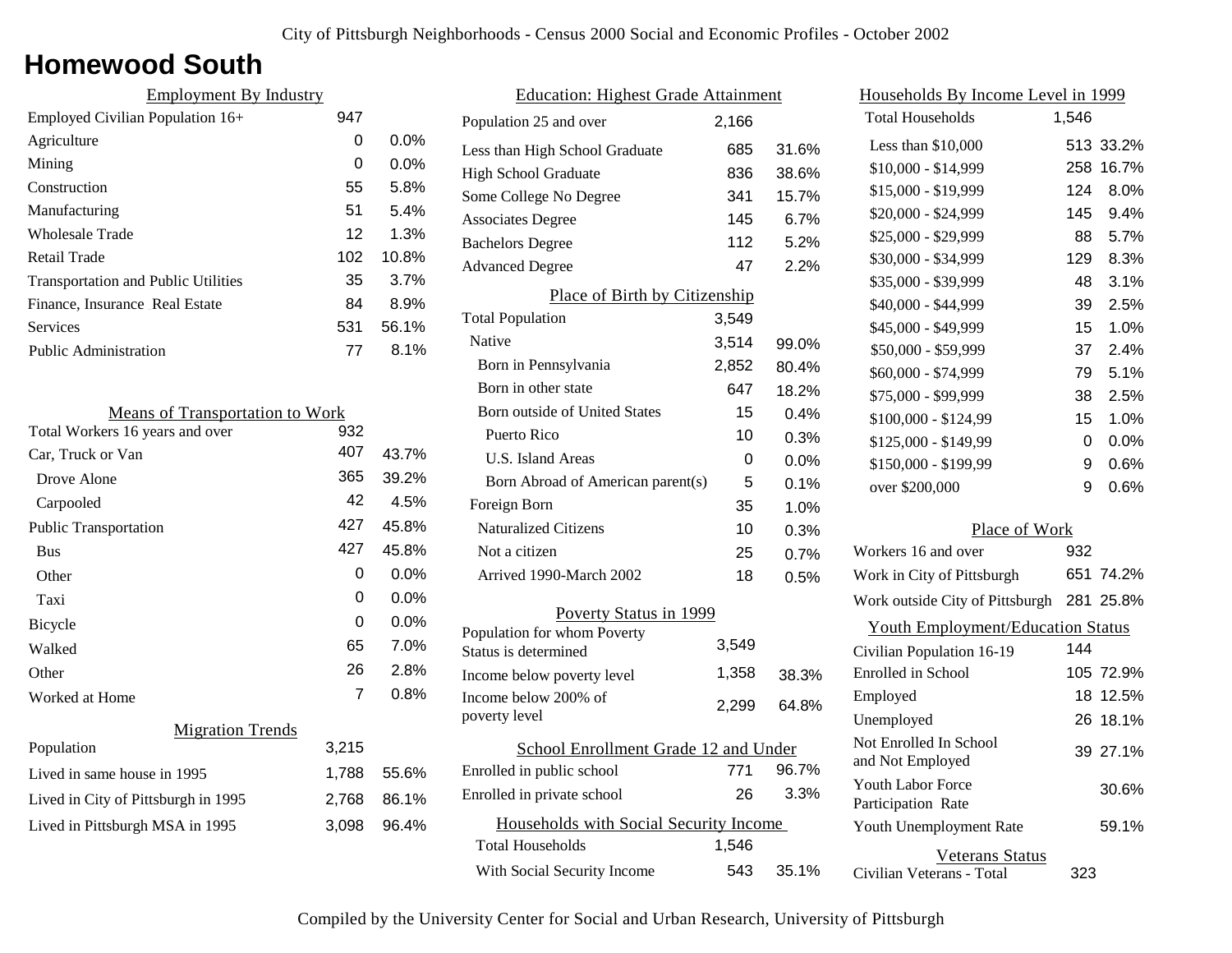### **Homewood West**

| <b>Employment By Industry</b>              |     |         |
|--------------------------------------------|-----|---------|
| Employed Civilian Population 16+           | 344 |         |
| Agriculture                                | 0   | $0.0\%$ |
| Mining                                     | 0   | $0.0\%$ |
| Construction                               | 7   | 2.0%    |
| Manufacturing                              | 6   | 1.7%    |
| Wholesale Trade                            | 0   | $0.0\%$ |
| Retail Trade                               | 21  | $6.1\%$ |
| <b>Transportation and Public Utilities</b> | 17  | 4.9%    |
| Finance, Insurance Real Estate             | 30  | 8.7%    |
| Services                                   | 236 | 68.6%   |
| <b>Public Administration</b>               | 27  | 7.8%    |

| <b>Means of Transportation to Work</b> |     |         |
|----------------------------------------|-----|---------|
| Total Workers 16 years and over        | 325 |         |
| Car, Truck or Van                      | 118 | 36.3%   |
| Drove Alone                            | 93  | 28.6%   |
| Carpooled                              | 25  | 7.7%    |
| Public Transportation                  | 158 | 48.6%   |
| <b>Bus</b>                             | 158 | 48.6%   |
| Other                                  | 0   | $0.0\%$ |
| Taxi                                   | 0   | $0.0\%$ |
| Bicycle                                | 0   | $0.0\%$ |
| Walked                                 | 34  | 10.5%   |
| Other                                  | 0   | $0.0\%$ |
| Worked at Home                         | 15  | 4.6%    |
| <b>Migration Trends</b>                |     |         |
| Population                             | 937 |         |
| Lived in same house in 1995            | 654 | 69.8%   |
| Lived in City of Pittsburgh in 1995    | 882 | 94.1%   |
| Lived in Pittsburgh MSA in 1995        | 917 | 97.9%   |
|                                        |     |         |

| <b>Education: Highest Grade Attainment</b> |     |         |
|--------------------------------------------|-----|---------|
| Population 25 and over                     | 670 |         |
| Less than High School Graduate             | 163 | 24.3%   |
| High School Graduate                       | 256 | 38.2%   |
| Some College No Degree                     | 155 | 23.1%   |
| <b>Associates Degree</b>                   | 36  | 5.4%    |
| <b>Bachelors Degree</b>                    | 29  | 4.3%    |
| <b>Advanced Degree</b>                     | 31  | 4.6%    |
| Place of Birth by Citizenship              |     |         |
| <b>Total Population</b>                    | 991 |         |
| Native                                     | 966 | 97.5%   |
| Born in Pennsylvania                       | 817 | 82.4%   |
| Born in other state                        | 140 | 14.1%   |
| Born outside of United States              | 9   | 0.9%    |
| Puerto Rico                                | 0   | 0.0%    |
| <b>U.S. Island Areas</b>                   | 0   | $0.0\%$ |
| Born Abroad of American parent(s)          | 9   | $0.9\%$ |
| Foreign Born                               | 25  | 2.5%    |
| <b>Naturalized Citizens</b>                | 6   | 0.6%    |
| Not a citizen                              | 19  | 1.9%    |
| Arrived 1990-March 2002                    | 0   | 0.0%    |
| Poverty Status in 1999                     |     |         |
| Population for whom Poverty                |     |         |
| Status is determined                       | 991 |         |
| Income below poverty level                 | 143 | 14.4%   |
| Income below 200% of<br>poverty level      | 522 | 52.7%   |
| School Enrollment Grade 12 and Under       |     |         |
| Enrolled in public school                  | 202 | 98.5%   |
| Enrolled in private school                 | 3   | 1.5%    |
| Households with Social Security Income     |     |         |
| <b>Total Households</b>                    | 448 |         |
| With Social Security Income                | 167 | 37.3%   |

| Households By Income Level in 1999                  |             |           |
|-----------------------------------------------------|-------------|-----------|
| <b>Total Households</b>                             | 448         |           |
| Less than \$10,000                                  |             | 92 20.5%  |
| \$10,000 - \$14,999                                 | 72          | 16.1%     |
| \$15,000 - \$19,999                                 | 55          | 12.3%     |
| \$20,000 - \$24,999                                 | 57          | 12.7%     |
| \$25,000 - \$29,999                                 | 21          | 4.7%      |
| \$30,000 - \$34,999                                 | 42          | 9.4%      |
| \$35,000 - \$39,999                                 | 19          | 4.2%      |
| \$40,000 - \$44,999                                 | 15          | 3.3%      |
| \$45,000 - \$49,999                                 | 6           | 1.3%      |
| \$50,000 - \$59,999                                 | 7           | 1.6%      |
| \$60,000 - \$74,999                                 | 23          | 5.1%      |
| \$75,000 - \$99,999                                 | 20          | 4.5%      |
| \$100,000 - \$124,99                                | 0           | 0.0%      |
| \$125,000 - \$149,99                                | 0           | 0.0%      |
| \$150,000 - \$199,99                                | 8           | 1.8%      |
| over \$200,000                                      | 11          | 2.5%      |
| Place of Work                                       |             |           |
| Workers 16 and over                                 | 325         |           |
| Work in City of Pittsburgh                          |             | 249 76.6% |
| Work outside City of Pittsburgh                     |             | 76 23.4%  |
| <b>Youth Employment/Education Status</b>            |             |           |
| Civilian Population 16-19                           | 70          |           |
| Enrolled in School                                  |             | 57 81.4%  |
| Employed                                            |             | 14 20.0%  |
| Unemployed                                          | $7^{\circ}$ | 10.0%     |
| Not Enrolled In School<br>and Not Employed          | 13          | 18.6%     |
| <b>Youth Labor Force</b><br>Participation Rate      |             | 30.0%     |
| Youth Unemployment Rate                             |             | 33.3%     |
| <b>Veterans Status</b><br>Civilian Veterans - Total | 132         |           |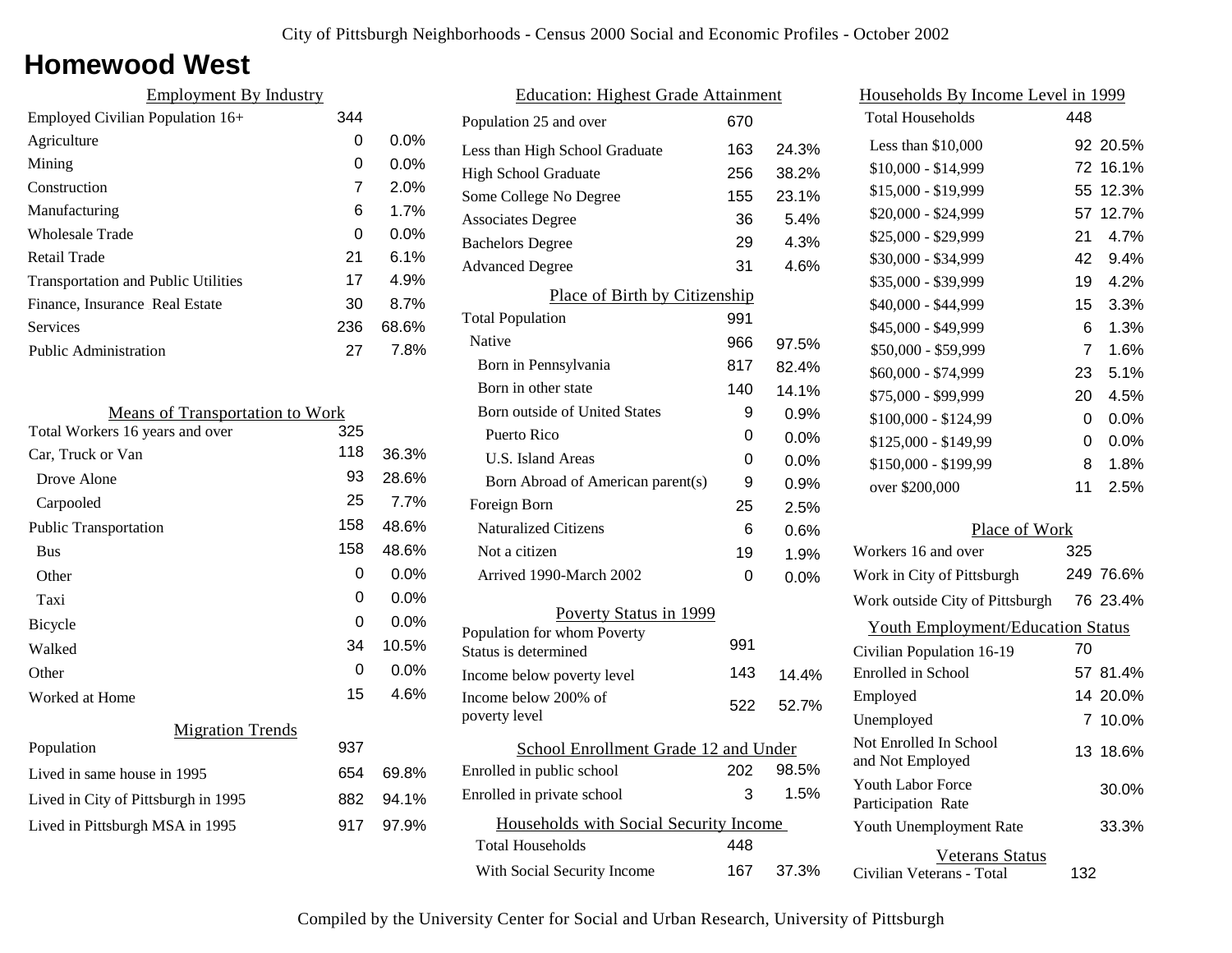# **Knoxville**

| <b>Employment By Industry</b>              |       |         |
|--------------------------------------------|-------|---------|
| Employed Civilian Population 16+           | 1,697 |         |
| Agriculture                                | 6     | 0.4%    |
| Mining                                     | 0     | $0.0\%$ |
| Construction                               | 80    | 4.7%    |
| Manufacturing                              | 144   | 8.5%    |
| Wholesale Trade                            | 55    | 3.2%    |
| Retail Trade                               | 141   | 8.3%    |
| <b>Transportation and Public Utilities</b> | 95    | 5.6%    |
| Finance, Insurance Real Estate             | 213   | 12.6%   |
| Services                                   | 905   | 53.3%   |
| <b>Public Administration</b>               | 58    | 3.4%    |

| <b>Means of Transportation to Work</b> |       |         |
|----------------------------------------|-------|---------|
| Total Workers 16 years and over        | 1,679 |         |
| Car, Truck or Van                      | 1,080 | 64.3%   |
| Drove Alone                            | 820   | 48.8%   |
| Carpooled                              | 260   | 15.5%   |
| <b>Public Transportation</b>           | 463   | 27.6%   |
| <b>Bus</b>                             | 440   | 26.2%   |
| Other                                  | 23    | 1.4%    |
| Taxi                                   | 0     | 0.0%    |
| Bicycle                                | 0     | $0.0\%$ |
| Walked                                 | 96    | 5.7%    |
| Other                                  | 12    | 0.7%    |
| Worked at Home                         | 28    | 1.7%    |
| <b>Migration Trends</b>                |       |         |
| Population                             | 4,097 |         |
| Lived in same house in 1995            | 2,696 | 65.8%   |
| Lived in City of Pittsburgh in 1995    | 3,746 | 91.4%   |
| Lived in Pittsburgh MSA in 1995        | 3,936 | 96.1%   |
|                                        |       |         |

| <b>Education: Highest Grade Attainment</b>          |       |       |
|-----------------------------------------------------|-------|-------|
| Population 25 and over                              | 2,727 |       |
| Less than High School Graduate                      | 560   | 20.5% |
| <b>High School Graduate</b>                         | 1,234 | 45.3% |
| Some College No Degree                              | 547   | 20.1% |
| <b>Associates Degree</b>                            | 160   | 5.9%  |
| <b>Bachelors Degree</b>                             | 136   | 5.0%  |
| <b>Advanced Degree</b>                              | 90    | 3.3%  |
| Place of Birth by Citizenship                       |       |       |
| <b>Total Population</b>                             | 4,432 |       |
| Native                                              | 4,366 | 98.5% |
| Born in Pennsylvania                                | 3,998 | 90.2% |
| Born in other state                                 | 345   | 7.8%  |
| Born outside of United States                       | 23    | 0.5%  |
| Puerto Rico                                         | 6     | 0.1%  |
| U.S. Island Areas                                   | 9     | 0.2%  |
| Born Abroad of American parent(s)                   | 8     | 0.2%  |
| Foreign Born                                        | 66    | 1.5%  |
| <b>Naturalized Citizens</b>                         | 33    | 0.7%  |
| Not a citizen                                       | 33    | 0.7%  |
| Arrived 1990-March 2002                             | 24    | 0.5%  |
| Poverty Status in 1999                              |       |       |
| Population for whom Poverty<br>Status is determined | 4,407 |       |
| Income below poverty level                          | 783   | 17.8% |
| Income below 200% of<br>poverty level               | 2,345 | 53.2% |
| School Enrollment Grade 12 and Under                |       |       |
| Enrolled in public school                           | 1,009 | 90.6% |
| Enrolled in private school                          | 105   | 9.4%  |
| Households with Social Security Income              |       |       |
| With Social Security Income                         | 499   | 29.6% |
| <b>Total Households</b>                             | 1,684 |       |

| <u>Households By Income Level in 1999</u>           |       |             |
|-----------------------------------------------------|-------|-------------|
| <b>Total Households</b>                             | 1,684 |             |
| Less than \$10,000                                  | 298   | 17.7%       |
| $$10,000 - $14,999$                                 | 164   | 9.7%        |
| \$15,000 - \$19,999                                 | 140   | 8.3%        |
| \$20,000 - \$24,999                                 | 165   | 9.8%        |
| \$25,000 - \$29,999                                 | 236   | 14.0%       |
| \$30,000 - \$34,999                                 | 139   | 8.3%        |
| \$35,000 - \$39,999                                 | 98    | 5.8%        |
| \$40,000 - \$44,999                                 | 69    | 4.1%        |
| \$45,000 - \$49,999                                 | 62    | 3.7%        |
| \$50,000 - \$59,999                                 | 101   | 6.0%        |
| \$60,000 - \$74,999                                 | 92    | 5.5%        |
| \$75,000 - \$99,999                                 | 56    | 3.3%        |
| \$100,000 - \$124,99                                | 33    | 2.0%        |
| \$125,000 - \$149,99                                | 8     | 0.5%        |
| \$150,000 - \$199,99                                | 6     | 0.4%        |
| over \$200,000                                      | 17    | 1.0%        |
| Place of Work                                       |       |             |
| Workers 16 and over                                 | 1,679 |             |
| Work in City of Pittsburgh                          |       | 1,039 61.9% |
| Work outside City of Pittsburgh                     |       | 640 38.1%   |
| <b>Youth Employment/Education Status</b>            |       |             |
| Civilian Population 16-19                           | 296   |             |
| Enrolled in School                                  | 247   | 83.4%       |
| Employed                                            | 47    | 15.9%       |
| Unemployed                                          | 46    | 15.5%       |
| Not Enrolled In School<br>and Not Employed          | 29    | 9.8%        |
| <b>Youth Labor Force</b><br>Participation Rate      |       | 31.4%       |
| Youth Unemployment Rate                             |       | 49.5%       |
| <b>Veterans Status</b><br>Civilian Veterans - Total | 455   |             |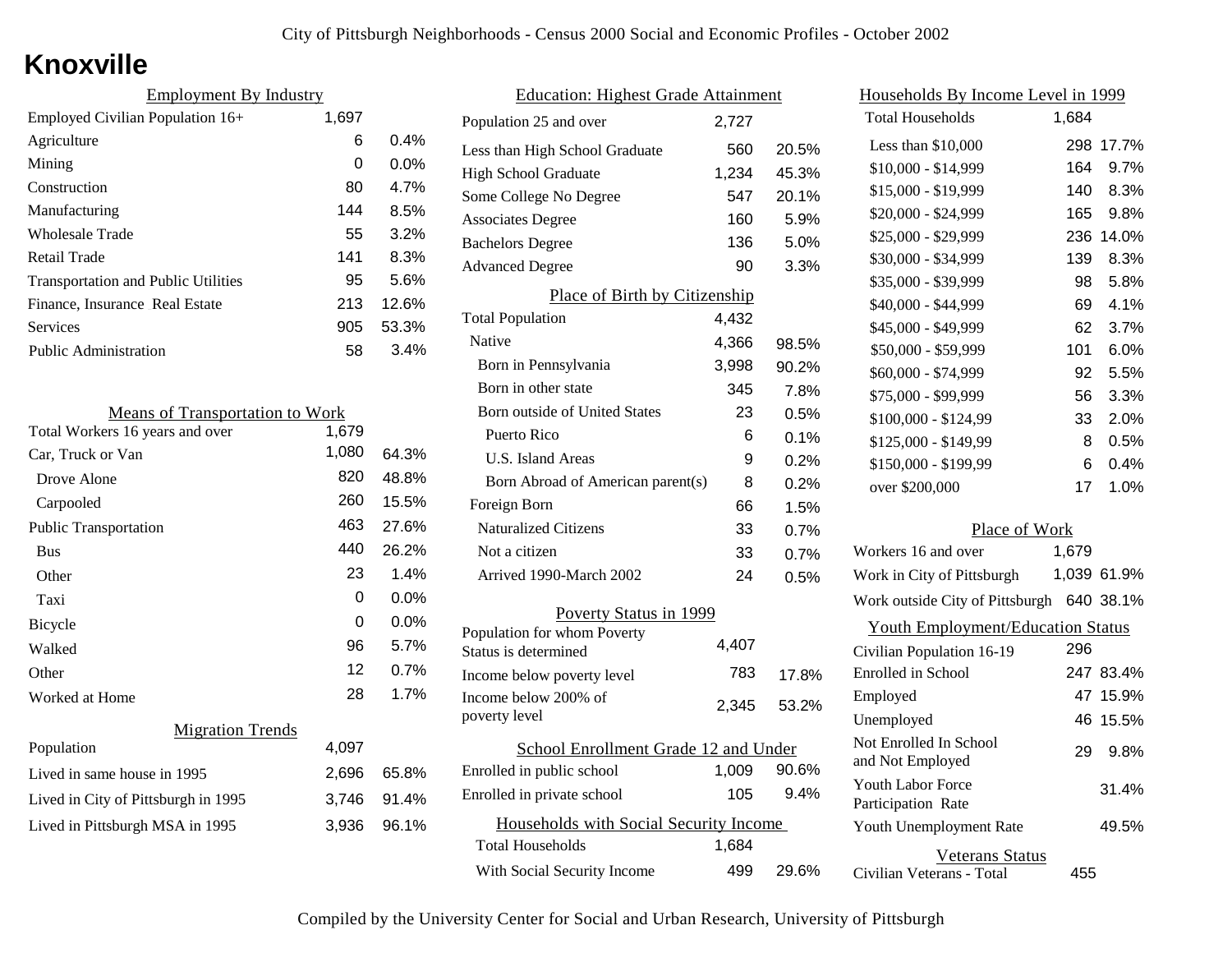### **Larimer**

| 801 |         |
|-----|---------|
| 0   | $0.0\%$ |
| 0   | $0.0\%$ |
| 26  | 3.2%    |
| 31  | 3.9%    |
| 0   | 0.0%    |
| 120 | 15.0%   |
| 42  | 5.2%    |
| 41  | 5.1%    |
| 503 | 62.8%   |
| 38  | 4.7%    |
|     |         |

| <b>Means of Transportation to Work</b> |       |         |
|----------------------------------------|-------|---------|
| Total Workers 16 years and over        | 777   |         |
| Car, Truck or Van                      | 327   | 42.1%   |
| Drove Alone                            | 240   | 30.9%   |
| Carpooled                              | 87    | 11.2%   |
| <b>Public Transportation</b>           | 386   | 49.7%   |
| <b>Bus</b>                             | 386   | 49.7%   |
| Other                                  | 0     | $0.0\%$ |
| Taxi                                   | 0     | $0.0\%$ |
| <b>Bicycle</b>                         | 0     | $0.0\%$ |
| Walked                                 | 26    | 3.3%    |
| Other                                  | 6     | 0.8%    |
| Worked at Home                         | 32    | 4.1%    |
| <b>Migration Trends</b>                |       |         |
| Population                             | 2,581 |         |
| Lived in same house in 1995            | 1,529 | 59.2%   |
| Lived in City of Pittsburgh in 1995    | 2,346 | 90.9%   |
| Lived in Pittsburgh MSA in 1995        | 2,517 | 97.5%   |

| <b>Education: Highest Grade Attainment</b> |       |       |
|--------------------------------------------|-------|-------|
| Population 25 and over                     | 1,782 |       |
| Less than High School Graduate             | 536   | 30.1% |
| <b>High School Graduate</b>                | 650   | 36.5% |
| Some College No Degree                     | 287   | 16.1% |
| <b>Associates Degree</b>                   | 158   | 8.9%  |
| <b>Bachelors Degree</b>                    | 101   | 5.7%  |
| <b>Advanced Degree</b>                     | 50    | 2.8%  |
| Place of Birth by Citizenship              |       |       |
| <b>Total Population</b>                    | 2,725 |       |
| Native                                     | 2,649 | 97.2% |
| Born in Pennsylvania                       | 2,240 | 82.2% |
| Born in other state                        | 402   | 14.8% |
| Born outside of United States              | 7     | 0.3%  |
| Puerto Rico                                | 0     | 0.0%  |
| U.S. Island Areas                          | 0     | 0.0%  |
| Born Abroad of American parent(s)          | 7     | 0.3%  |
| Foreign Born                               | 76    | 2.8%  |
| <b>Naturalized Citizens</b>                | 53    | 1.9%  |
| Not a citizen                              | 23    | 0.8%  |
| Arrived 1990-March 2002                    | 0     | 0.0%  |
| Poverty Status in 1999                     |       |       |
| Population for whom Poverty                | 2,517 |       |
| Status is determined                       |       |       |
| Income below poverty level                 | 720   | 28.6% |
| Income below 200% of<br>poverty level      | 1,599 | 63.5% |
| School Enrollment Grade 12 and Under       |       |       |
| Enrolled in public school                  | 586   | 89.9% |
| Enrolled in private school                 | 66    | 10.1% |
| Households with Social Security Income     |       |       |
| Total Households                           | 1,026 |       |
| With Social Security Income                | 437   | 42.6% |

| <u>Households By Income Level in 1999</u>           |       |           |
|-----------------------------------------------------|-------|-----------|
| <b>Total Households</b>                             | 1,026 |           |
| Less than $$10,000$                                 |       | 338 32.9% |
| $$10,000 - $14,999$                                 | 100   | 9.7%      |
| \$15,000 - \$19,999                                 | 133   | 13.0%     |
| \$20,000 - \$24,999                                 | 77    | 7.5%      |
| \$25,000 - \$29,999                                 |       | 122 11.9% |
| \$30,000 - \$34,999                                 | 62    | 6.0%      |
| \$35,000 - \$39,999                                 | 54    | 5.3%      |
| \$40,000 - \$44,999                                 | 16    | 1.6%      |
| \$45,000 - \$49,999                                 | 32    | 3.1%      |
| \$50,000 - \$59,999                                 | 28    | 2.7%      |
| \$60,000 - \$74,999                                 | 24    | 2.3%      |
| \$75,000 - \$99,999                                 | 23    | 2.2%      |
| \$100,000 - \$124,99                                | 6     | 0.6%      |
| \$125,000 - \$149,99                                | 0     | 0.0%      |
| \$150,000 - \$199,99                                | 0     | 0.0%      |
| over \$200,000                                      | 11    | 1.1%      |
| Place of Work                                       |       |           |
| Workers 16 and over                                 | 777   |           |
| Work in City of Pittsburgh                          |       | 578 77.2% |
| Work outside City of Pittsburgh                     |       | 199 22.8% |
| <b>Youth Employment/Education Status</b>            |       |           |
| Civilian Population 16-19                           | 179   |           |
| Enrolled in School                                  |       | 149 83.2% |
| Employed                                            | 41    | 22.9%     |
| Unemployed                                          | 3     | 1.7%      |
| Not Enrolled In School<br>and Not Employed          | 30    | 16.8%     |
| <b>Youth Labor Force</b><br>Participation Rate      |       | 24.6%     |
| Youth Unemployment Rate                             |       | 6.8%      |
| <b>Veterans Status</b><br>Civilian Veterans - Total | 239   |           |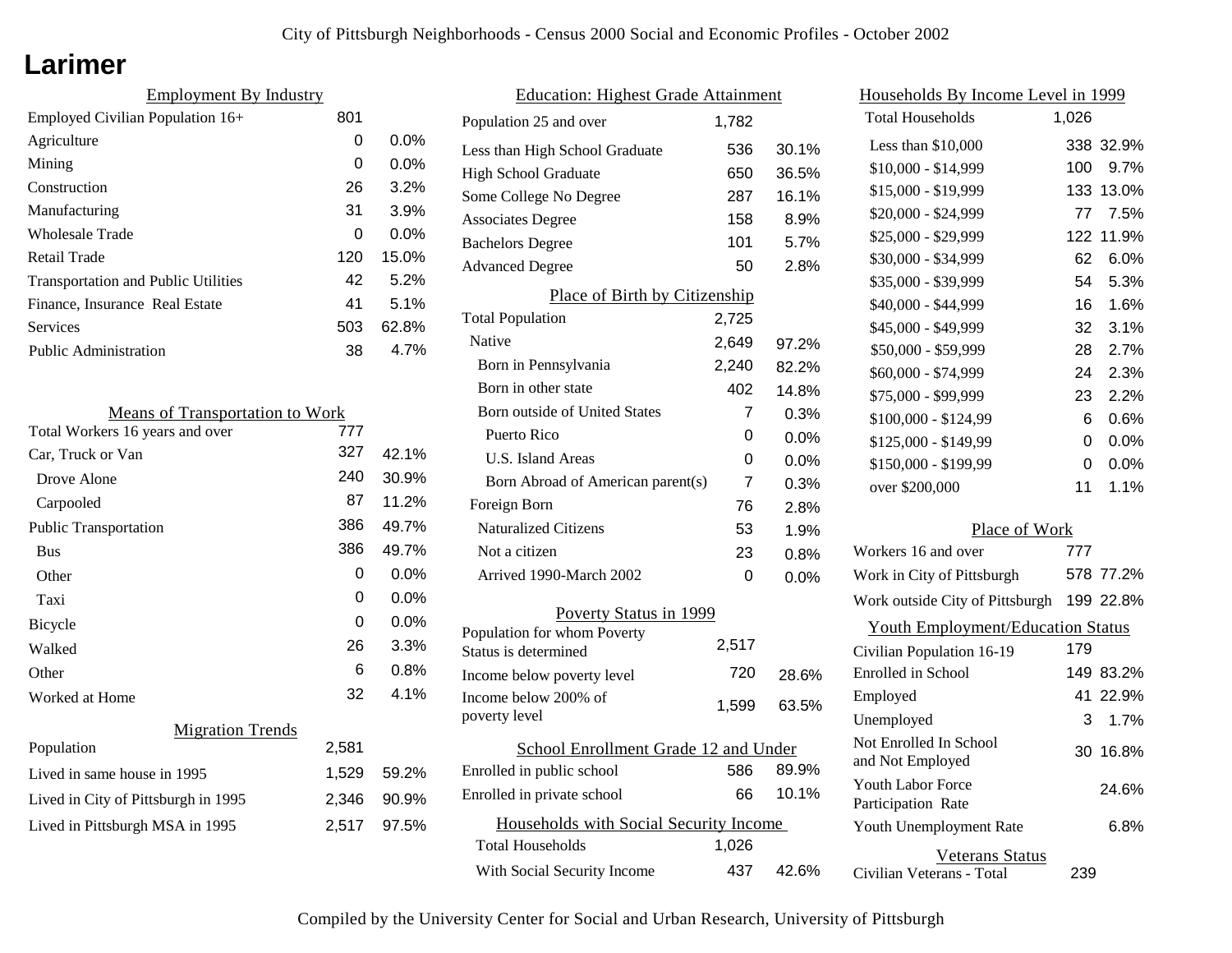# **Lincoln Place**

| <b>Employment By Industry</b>              |       |         |
|--------------------------------------------|-------|---------|
| Employed Civilian Population 16+           | 1,655 |         |
| Agriculture                                | 0     | $0.0\%$ |
| Mining                                     | 0     | $0.0\%$ |
| Construction                               | 119   | 7.2%    |
| Manufacturing                              | 169   | 10.2%   |
| Wholesale Trade                            | 48    | 2.9%    |
| Retail Trade                               | 192   | 11.6%   |
| <b>Transportation and Public Utilities</b> | 127   | 7.7%    |
| Finance, Insurance Real Estate             | 137   | 8.3%    |
| Services                                   | 726   | 43.9%   |
| Public Administration                      | 137   | 8.3%    |

| <b>Means of Transportation to Work</b> |       |         |
|----------------------------------------|-------|---------|
| Total Workers 16 years and over        | 1,629 |         |
| Car, Truck or Van                      | 1,446 | 88.8%   |
| Drove Alone                            | 1,287 | 79.0%   |
| Carpooled                              | 159   | $9.8\%$ |
| <b>Public Transportation</b>           | 167   | 10.3%   |
| <b>Bus</b>                             | 167   | 10.3%   |
| Other                                  | 0     | $0.0\%$ |
| Taxi                                   | 0     | $0.0\%$ |
| Bicycle                                | 0     | $0.0\%$ |
| Walked                                 | 0     | $0.0\%$ |
| Other                                  | 16    | 1.0%    |
| Worked at Home                         | 0     | $0.0\%$ |
| <b>Migration Trends</b>                |       |         |
| Population                             | 3,506 |         |
| Lived in same house in 1995            | 2,638 | 75.2%   |
| Lived in City of Pittsburgh in 1995    | 3,093 | 88.2%   |
| Lived in Pittsburgh MSA in 1995        | 3,429 | 97.8%   |
|                                        |       |         |

| <b>Education: Highest Grade Attainment</b>          |       |         |
|-----------------------------------------------------|-------|---------|
| Population 25 and over                              | 2,565 |         |
| Less than High School Graduate                      | 327   | 12.7%   |
| <b>High School Graduate</b>                         | 1,286 | 50.1%   |
| Some College No Degree                              | 472   | 18.4%   |
| <b>Associates Degree</b>                            | 254   | 9.9%    |
| <b>Bachelors Degree</b>                             | 115   | 4.5%    |
| <b>Advanced Degree</b>                              | 111   | 4.3%    |
| Place of Birth by Citizenship                       |       |         |
| <b>Total Population</b>                             | 3,712 |         |
| Native                                              | 3,617 | 97.4%   |
| Born in Pennsylvania                                | 3,364 | 90.6%   |
| Born in other state                                 | 239   | 6.4%    |
| <b>Born outside of United States</b>                | 14    | 0.4%    |
| Puerto Rico                                         | 0     | 0.0%    |
| <b>U.S. Island Areas</b>                            | 0     | $0.0\%$ |
| Born Abroad of American parent(s)                   | 14    | 0.4%    |
| Foreign Born                                        | 95    | 2.6%    |
| <b>Naturalized Citizens</b>                         | 74    | 2.0%    |
| Not a citizen                                       | 21    | 0.6%    |
| Arrived 1990-March 2002                             | 21    | 0.6%    |
| Poverty Status in 1999                              |       |         |
| Population for whom Poverty<br>Status is determined | 3,702 |         |
| Income below poverty level                          | 235   | 6.3%    |
| Income below 200% of<br>poverty level               | 810   | 21.9%   |
| School Enrollment Grade 12 and Under                |       |         |
| Enrolled in public school                           | 439   | 64.7%   |
| Enrolled in private school                          | 239   | 35.3%   |
| Households with Social Security Income              |       |         |
| Total Households                                    | 1,492 |         |
| With Social Security Income                         | 516   | 34.6%   |

| Households By Income Level in 1999                  |       |           |
|-----------------------------------------------------|-------|-----------|
| <b>Total Households</b>                             | 1,492 |           |
| Less than \$10,000                                  | 47    | 3.2%      |
| \$10,000 - \$14,999                                 | 155   | 10.4%     |
| \$15,000 - \$19,999                                 | 126   | 8.4%      |
| \$20,000 - \$24,999                                 | 149   | 10.0%     |
| \$25,000 - \$29,999                                 | 96    | 6.4%      |
| \$30,000 - \$34,999                                 | 97    | 6.5%      |
| \$35,000 - \$39,999                                 | 104   | 7.0%      |
| \$40,000 - \$44,999                                 | 100   | 6.7%      |
| \$45,000 - \$49,999                                 | 67    | 4.5%      |
| \$50,000 - \$59,999                                 | 154   | 10.3%     |
| \$60,000 - \$74,999                                 | 219   | 14.7%     |
| \$75,000 - \$99,999                                 | 114   | 7.6%      |
| \$100,000 - \$124,99                                | 32    | 2.1%      |
| \$125,000 - \$149,99                                | 7     | 0.5%      |
| \$150,000 - \$199,99                                | 11    | 0.7%      |
| over \$200,000                                      | 14    | 0.9%      |
| Place of Work                                       |       |           |
| Workers 16 and over                                 | 1,629 |           |
| Work in City of Pittsburgh                          |       | 796 48.9% |
| Work outside City of Pittsburgh                     |       | 833 51.1% |
| <b>Youth Employment/Education Status</b>            |       |           |
| Civilian Population 16-19                           | 160   |           |
| Enrolled in School                                  | 121   | 75.6%     |
| Employed                                            |       | 54 33.8%  |
| Unemployed                                          | 8     | 5.0%      |
| Not Enrolled In School<br>and Not Employed          | 21    | 13.1%     |
| Youth Labor Force<br>Participation Rate             |       | 38.8%     |
| Youth Unemployment Rate                             |       | 12.9%     |
| <b>Veterans Status</b><br>Civilian Veterans - Total | 386   |           |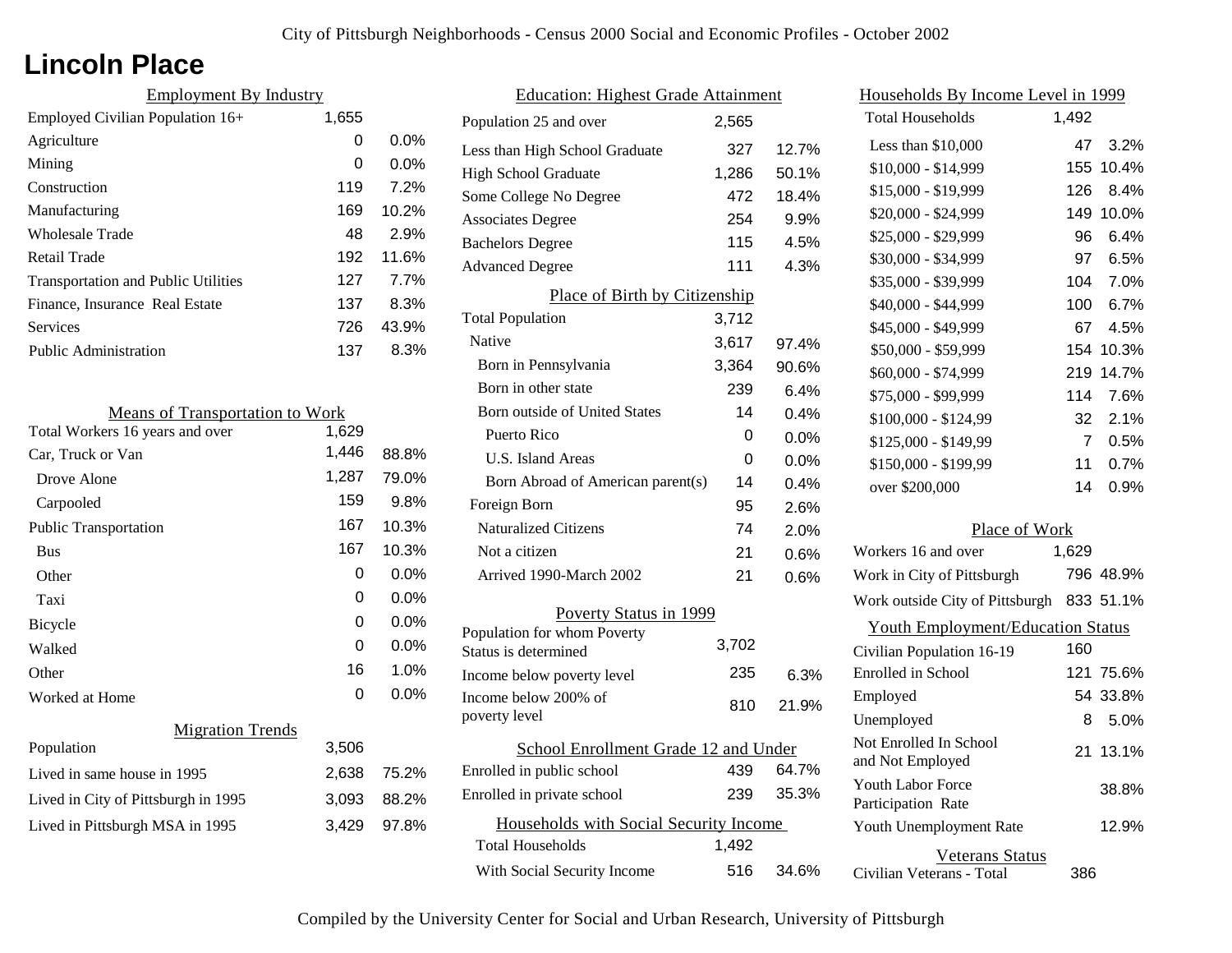# **Lincoln-L.-B.**

| <b>Employment By Industry</b>              |       |         |
|--------------------------------------------|-------|---------|
| Employed Civilian Population 16+           | 1,768 |         |
| Agriculture                                | 6     | 0.3%    |
| Mining                                     | 0     | $0.0\%$ |
| Construction                               | 65    | 3.7%    |
| Manufacturing                              | 92    | 5.2%    |
| Wholesale Trade                            | 18    | 1.0%    |
| Retail Trade                               | 138   | 7.8%    |
| <b>Transportation and Public Utilities</b> | 119   | 6.7%    |
| Finance, Insurance Real Estate             | 170   | 9.6%    |
| Services                                   | 1,057 | 59.8%   |
| <b>Public Administration</b>               | 103   | 5.8%    |

| <b>Means of Transportation to Work</b> |       |         |
|----------------------------------------|-------|---------|
| Total Workers 16 years and over        | 1,706 |         |
| Car, Truck or Van                      | 1,061 | 62.2%   |
| Drove Alone                            | 774   | 45.4%   |
| Carpooled                              | 287   | 16.8%   |
| <b>Public Transportation</b>           | 572   | 33.5%   |
| <b>Bus</b>                             | 568   | 33.3%   |
| Other                                  | 0     | $0.0\%$ |
| Taxi                                   | 4     | $0.2\%$ |
| Bicycle                                | 0     | $0.0\%$ |
| Walked                                 | 45    | 2.6%    |
| Other                                  | 4     | 0.2%    |
| Worked at Home                         | 24    | 1.4%    |
| <b>Migration Trends</b>                |       |         |
| Population                             | 5,195 |         |
| Lived in same house in 1995            | 3,275 | 63.0%   |
| Lived in City of Pittsburgh in 1995    | 4,522 | 87.0%   |
| Lived in Pittsburgh MSA in 1995        | 4,858 | 93.5%   |
|                                        |       |         |

| <b>Education: Highest Grade Attainment</b>          |       |         |
|-----------------------------------------------------|-------|---------|
| Population 25 and over                              | 3,559 |         |
| Less than High School Graduate                      | 761   | 21.4%   |
| <b>High School Graduate</b>                         | 1,400 | 39.3%   |
| Some College No Degree                              | 811   | 22.8%   |
| <b>Associates Degree</b>                            | 217   | 6.1%    |
| <b>Bachelors Degree</b>                             | 243   | 6.8%    |
| <b>Advanced Degree</b>                              | 127   | 3.6%    |
| Place of Birth by Citizenship                       |       |         |
| <b>Total Population</b>                             | 5,550 |         |
| <b>Native</b>                                       | 5,493 | 99.0%   |
| Born in Pennsylvania                                | 4,430 | 79.8%   |
| Born in other state                                 | 1,044 | 18.8%   |
| Born outside of United States                       | 19    | 0.3%    |
| Puerto Rico                                         | 11    | 0.2%    |
| <b>U.S. Island Areas</b>                            | 0     | $0.0\%$ |
| Born Abroad of American parent(s)                   | 8     | 0.1%    |
| Foreign Born                                        | 57    | 1.0%    |
| <b>Naturalized Citizens</b>                         | 47    | 0.8%    |
| Not a citizen                                       | 10    | 0.2%    |
| Arrived 1990-March 2002                             | 16    | 0.3%    |
| Poverty Status in 1999                              |       |         |
| Population for whom Poverty<br>Status is determined | 5,025 |         |
|                                                     | 1,286 |         |
| Income below poverty level<br>Income below 200% of  |       | 25.6%   |
| poverty level                                       | 2,579 | 51.3%   |
| School Enrollment Grade 12 and Under                |       |         |
| Enrolled in public school                           | 1,015 | 88.2%   |
| Enrolled in private school                          | 136   | 11.8%   |
| Households with Social Security Income              |       |         |
| <b>Total Households</b>                             | 2,004 |         |
| With Social Security Income                         | 842   | 42.0%   |

| <u>Households By Income Level in 1999</u>           |       |             |
|-----------------------------------------------------|-------|-------------|
| <b>Total Households</b>                             | 2,004 |             |
| Less than \$10,000                                  |       | 474 23.7%   |
| $$10,000 - $14,999$                                 | 218   | 10.9%       |
| \$15,000 - \$19,999                                 | 218   | 10.9%       |
| \$20,000 - \$24,999                                 | 181   | 9.0%        |
| \$25,000 - \$29,999                                 | 109   | 5.4%        |
| \$30,000 - \$34,999                                 | 128   | 6.4%        |
| \$35,000 - \$39,999                                 | 93    | 4.6%        |
| \$40,000 - \$44,999                                 | 88    | 4.4%        |
| \$45,000 - \$49,999                                 | 81    | 4.0%        |
| \$50,000 - \$59,999                                 | 142   | 7.1%        |
| \$60,000 - \$74,999                                 | 128   | 6.4%        |
| \$75,000 - \$99,999                                 | 81    | 4.0%        |
| \$100,000 - \$124,99                                | 44    | 2.2%        |
| \$125,000 - \$149,99                                | 0     | $0.0\%$     |
| \$150,000 - \$199,99                                | 14    | 0.7%        |
| over \$200,000                                      | 5     | 0.2%        |
| Place of Work                                       |       |             |
| Workers 16 and over                                 | 1,706 |             |
| Work in City of Pittsburgh                          |       | 1,335 81.6% |
| Work outside City of Pittsburgh                     | 371   | 18.4%       |
| <b>Youth Employment/Education Status</b>            |       |             |
| Civilian Population 16-19                           | 473   |             |
| Enrolled in School                                  |       | 230 48.6%   |
| Employed                                            | 31    | $6.6\%$     |
| Unemployed                                          | 41    | 8.7%        |
| Not Enrolled In School<br>and Not Employed          |       | 201 42.5%   |
| <b>Youth Labor Force</b><br>Participation Rate      |       | 15.2%       |
| Youth Unemployment Rate                             |       | 56.9%       |
| <b>Veterans Status</b><br>Civilian Veterans - Total | 680   |             |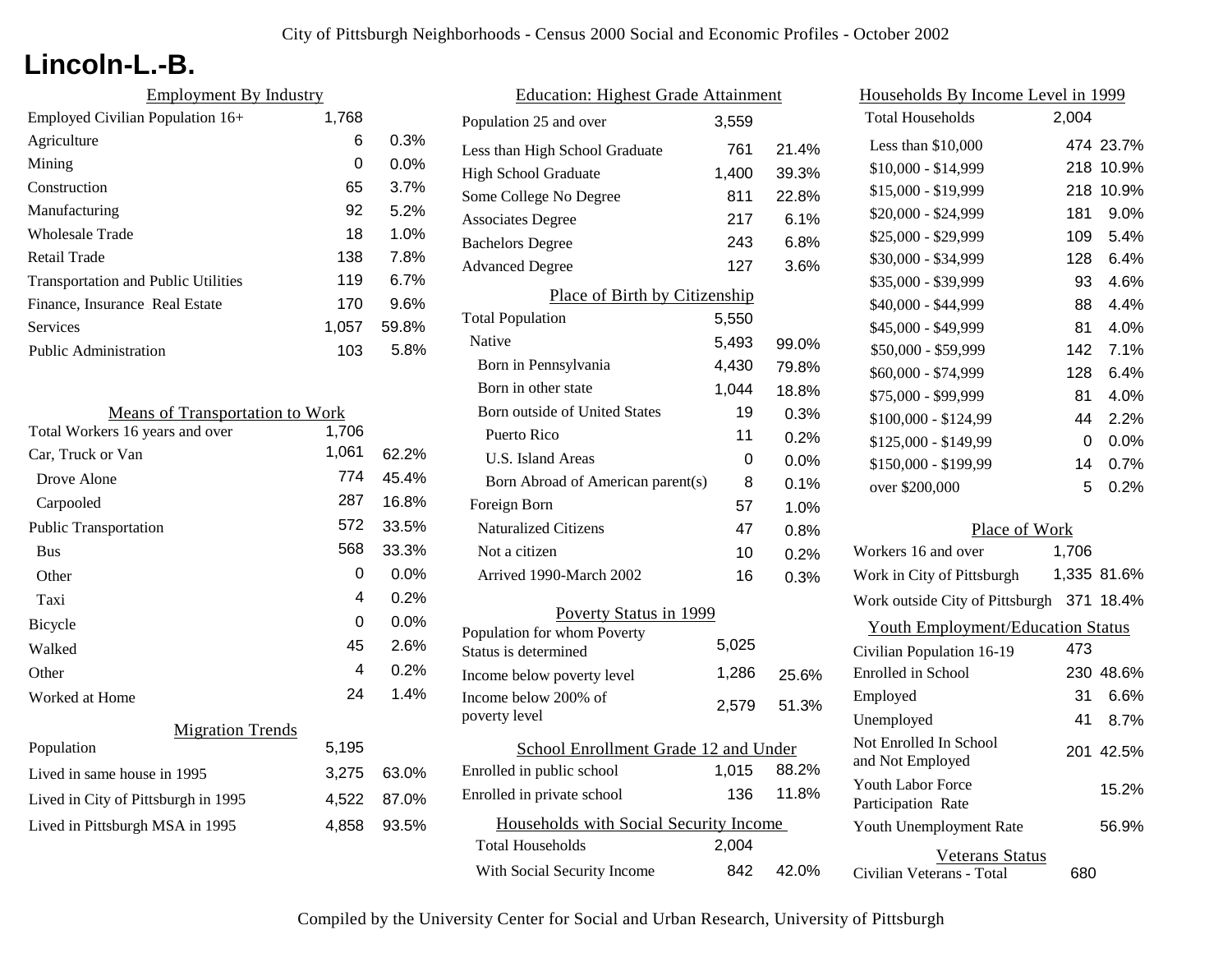### **Lower Lawrenceville**

| <b>Employment By Industry</b>              |       |         |
|--------------------------------------------|-------|---------|
| Employed Civilian Population 16+           | 1,109 |         |
| Agriculture                                | 0     | $0.0\%$ |
| Mining                                     | 0     | $0.0\%$ |
| Construction                               | 94    | 8.5%    |
| Manufacturing                              | 59    | 5.3%    |
| Wholesale Trade                            | 7     | 0.6%    |
| Retail Trade                               | 173   | 15.6%   |
| <b>Transportation and Public Utilities</b> | 41    | 3.7%    |
| Finance, Insurance Real Estate             | 51    | 4.6%    |
| Services                                   | 657   | 59.2%   |
| Public Administration                      | 27    | 2.4%    |

| 1,058          |                                        |
|----------------|----------------------------------------|
| 750            | 70.9%                                  |
| 561            | 53.0%                                  |
| 189            | 17.9%                                  |
| 182            | 17.2%                                  |
| 182            | 17.2%                                  |
| 0              | 0.0%                                   |
| 0              | $0.0\%$                                |
| 26             | 2.5%                                   |
| 85             | 8.0%                                   |
| $\overline{7}$ | 0.7%                                   |
| 8              | $0.8\%$                                |
|                |                                        |
| 2,483          |                                        |
| 1,386          | 55.8%                                  |
| 2,159          | 87.0%                                  |
| 2,330          | 93.8%                                  |
|                | <b>Means of Transportation to Work</b> |

| <b>Education: Highest Grade Attainment</b>          |       |       |
|-----------------------------------------------------|-------|-------|
| Population 25 and over                              | 1,809 |       |
| Less than High School Graduate                      | 483   | 26.7% |
| <b>High School Graduate</b>                         | 670   | 37.0% |
| Some College No Degree                              | 272   | 15.0% |
| <b>Associates Degree</b>                            | 96    | 5.3%  |
| <b>Bachelors Degree</b>                             | 198   | 10.9% |
| <b>Advanced Degree</b>                              | 90    | 5.0%  |
| Place of Birth by Citizenship                       |       |       |
| <b>Total Population</b>                             | 2,607 |       |
| Native                                              | 2,499 | 95.9% |
| Born in Pennsylvania                                | 2,281 | 87.5% |
| Born in other state                                 | 205   | 7.9%  |
| Born outside of United States                       | 13    | 0.5%  |
| Puerto Rico                                         | 0     | 0.0%  |
| U.S. Island Areas                                   | 0     | 0.0%  |
| Born Abroad of American parent(s)                   | 13    | 0.5%  |
| Foreign Born                                        | 108   | 4.1%  |
| <b>Naturalized Citizens</b>                         | 43    | 1.6%  |
| Not a citizen                                       | 65    | 2.5%  |
| Arrived 1990-March 2002                             | 69    | 2.6%  |
| Poverty Status in 1999                              |       |       |
| Population for whom Poverty<br>Status is determined | 2,600 |       |
| Income below poverty level                          | 741   | 28.5% |
| Income below 200% of<br>poverty level               | 1,339 | 51.5% |
| School Enrollment Grade 12 and Under                |       |       |
| Enrolled in public school                           | 435   | 88.4% |
| Enrolled in private school                          | 57    | 11.6% |
| Households with Social Security Income              |       |       |
| <b>Total Households</b>                             | 1,269 |       |
| With Social Security Income                         | 350   | 27.6% |

| <u>Households By Income Level in 1999</u>           |       |           |
|-----------------------------------------------------|-------|-----------|
| Total Households                                    | 1,269 |           |
| Less than $$10,000$                                 |       | 340 26.8% |
| $$10,000 - $14,999$                                 | 143   | 11.3%     |
| \$15,000 - \$19,999                                 | 141   | 11.1%     |
| \$20,000 - \$24,999                                 | 109   | 8.6%      |
| \$25,000 - \$29,999                                 | 66    | 5.2%      |
| \$30,000 - \$34,999                                 | 80    | 6.3%      |
| \$35,000 - \$39,999                                 | 59    | 4.6%      |
| \$40,000 - \$44,999                                 | 100   | 7.9%      |
| \$45,000 - \$49,999                                 | 74    | 5.8%      |
| \$50,000 - \$59,999                                 | 32    | 2.5%      |
| \$60,000 - \$74,999                                 | 50    | 3.9%      |
| \$75,000 - \$99,999                                 | 60    | 4.7%      |
| \$100,000 - \$124,99                                | 15    | 1.2%      |
| \$125,000 - \$149,99                                | 0     | $0.0\%$   |
| \$150,000 - \$199,99                                | 0     | $0.0\%$   |
| over \$200,000                                      | 0     | 0.0%      |
| Place of Work                                       |       |           |
| Workers 16 and over                                 | 1,058 |           |
| Work in City of Pittsburgh                          |       | 810 76.6% |
| Work outside City of Pittsburgh                     |       | 248 23.4% |
| <b>Youth Employment/Education Status</b>            |       |           |
| Civilian Population 16-19                           | 72    |           |
| Enrolled in School                                  | 56    | 77.8%     |
| Employed                                            | 18    | 25.0%     |
| Unemployed                                          | 0     | 0.0%      |
| Not Enrolled In School<br>and Not Employed          | 8     | 11.1%     |
| <b>Youth Labor Force</b><br>Participation Rate      |       | 25.0%     |
| Youth Unemployment Rate                             |       | $0.0\%$   |
| <b>Veterans Status</b><br>Civilian Veterans - Total | 234   |           |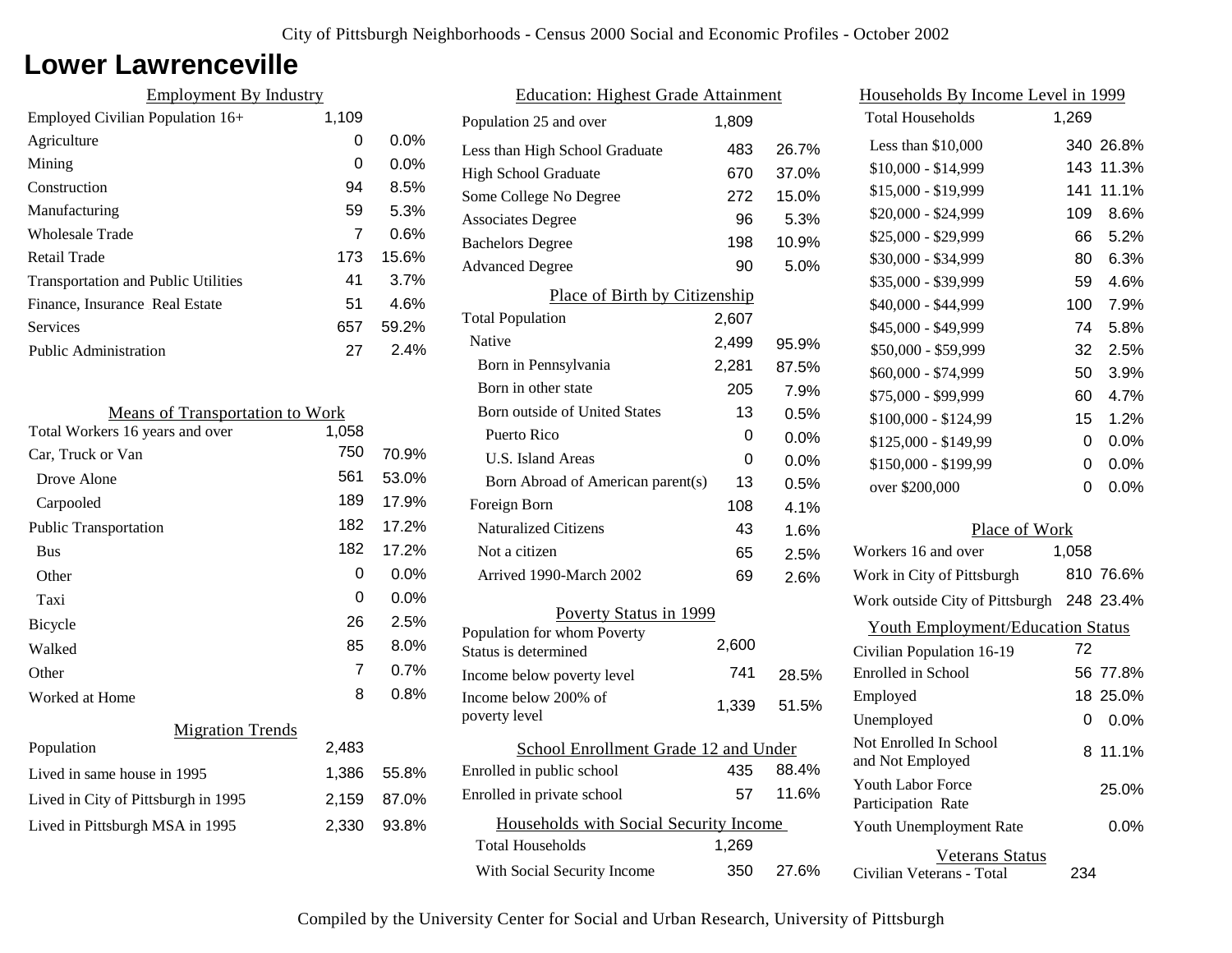### **Manchester**

| <b>Employment By Industry</b>              |     |         |
|--------------------------------------------|-----|---------|
| Employed Civilian Population 16+           | 897 |         |
| Agriculture                                | 0   | $0.0\%$ |
| Mining                                     | 0   | $0.0\%$ |
| Construction                               | 38  | 4.2%    |
| Manufacturing                              | 42  | 4.7%    |
| <b>Wholesale Trade</b>                     | 24  | 2.7%    |
| Retail Trade                               | 80  | 8.9%    |
| <b>Transportation and Public Utilities</b> | 60  | 6.7%    |
| Finance, Insurance Real Estate             | 102 | 11.4%   |
| Services                                   | 499 | 55.6%   |
| <b>Public Administration</b>               | 52  | 5.8%    |

| <b>Means of Transportation to Work</b> |       |       |
|----------------------------------------|-------|-------|
| Total Workers 16 years and over        | 875   |       |
| Car, Truck or Van                      | 599   | 68.5% |
| Drove Alone                            | 522   | 59.7% |
| Carpooled                              | 77    | 8.8%  |
| <b>Public Transportation</b>           | 230   | 26.3% |
| <b>Bus</b>                             | 230   | 26.3% |
| Other                                  | 0     | 0.0%  |
| Taxi                                   | 0     | 0.0%  |
| <b>Bicycle</b>                         | 0     | 0.0%  |
| Walked                                 | 28    | 3.2%  |
| Other                                  | 0     | 0.0%  |
| Worked at Home                         | 18    | 2.1%  |
| <b>Migration Trends</b>                |       |       |
| Population                             | 2,298 |       |
| Lived in same house in 1995            | 1,225 | 53.3% |
| Lived in City of Pittsburgh in 1995    | 2,028 | 88.3% |
| Lived in Pittsburgh MSA in 1995        | 2,182 | 95.0% |

| <b>Education: Highest Grade Attainment</b> |       |         |  |
|--------------------------------------------|-------|---------|--|
| Population 25 and over                     | 1,629 |         |  |
| Less than High School Graduate             | 325   | 20.0%   |  |
| High School Graduate                       | 509   | 31.2%   |  |
| Some College No Degree                     | 347   | 21.3%   |  |
| <b>Associates Degree</b>                   | 147   | 9.0%    |  |
| <b>Bachelors Degree</b>                    | 185   | 11.4%   |  |
| <b>Advanced Degree</b>                     | 116   | 7.1%    |  |
| Place of Birth by Citizenship              |       |         |  |
| <b>Total Population</b>                    | 2,482 |         |  |
| Native                                     | 2,426 | 97.7%   |  |
| Born in Pennsylvania                       | 1,888 | 76.1%   |  |
| Born in other state                        | 538   | 21.7%   |  |
| <b>Born outside of United States</b>       | 0     | $0.0\%$ |  |
| Puerto Rico                                | 0     | 0.0%    |  |
| <b>U.S. Island Areas</b>                   | 0     | $0.0\%$ |  |
| Born Abroad of American parent(s)          | 0     | $0.0\%$ |  |
| Foreign Born                               | 56    | 2.3%    |  |
| <b>Naturalized Citizens</b>                | 16    | 0.6%    |  |
| Not a citizen                              | 40    | 1.6%    |  |
| Arrived 1990-March 2002                    | 28    | 1.1%    |  |
| Poverty Status in 1999                     |       |         |  |
| Population for whom Poverty                | 2,465 |         |  |
| Status is determined                       | 570   |         |  |
| Income below poverty level                 |       | 23.1%   |  |
| Income below 200% of<br>poverty level      | 1,309 | 53.1%   |  |
| School Enrollment Grade 12 and Under       |       |         |  |
| Enrolled in public school                  | 534   | 97.4%   |  |
| Enrolled in private school                 | 14    | 2.6%    |  |
| Households with Social Security Income     |       |         |  |
| <b>Total Households</b>                    | 1,117 |         |  |
| With Social Security Income                | 291   | 26.1%   |  |

| Households By Income Level in 1999                  |       |           |
|-----------------------------------------------------|-------|-----------|
| <b>Total Households</b>                             | 1,117 |           |
| Less than \$10,000                                  | 216   | 19.3%     |
| \$10,000 - \$14,999                                 | 102   | 9.1%      |
| \$15,000 - \$19,999                                 | 119   | 10.7%     |
| \$20,000 - \$24,999                                 | 137   | 12.3%     |
| \$25,000 - \$29,999                                 | 60    | 5.4%      |
| \$30,000 - \$34,999                                 | 75    | 6.7%      |
| \$35,000 - \$39,999                                 | 84    | 7.5%      |
| \$40,000 - \$44,999                                 | 95    | 8.5%      |
| \$45,000 - \$49,999                                 | 43    | 3.8%      |
| \$50,000 - \$59,999                                 | 37    | 3.3%      |
| \$60,000 - \$74,999                                 | 82    | 7.3%      |
| \$75,000 - \$99,999                                 | 31    | 2.8%      |
| \$100,000 - \$124,99                                | 29    | 2.6%      |
| \$125,000 - \$149,99                                | 0     | 0.0%      |
| \$150,000 - \$199,99                                | 7     | 0.6%      |
| over \$200,000                                      | 0     | 0.0%      |
|                                                     |       |           |
| Place of Work<br>Workers 16 and over                | 875   |           |
| Work in City of Pittsburgh                          |       | 576 65.8% |
|                                                     |       |           |
| Work outside City of Pittsburgh                     |       | 299 34.2% |
| <b>Youth Employment/Education Status</b>            |       |           |
| Civilian Population 16-19                           | 107   |           |
| Enrolled in School                                  | 99    | 92.5%     |
| Employed                                            |       | 42 39.3%  |
| Unemployed                                          | 0     | 0.0%      |
| Not Enrolled In School<br>and Not Employed          | 8     | 7.5%      |
| Youth Labor Force<br>Participation Rate             |       | 39.3%     |
| Youth Unemployment Rate                             |       | $0.0\%$   |
| <b>Veterans Status</b><br>Civilian Veterans - Total | 213   |           |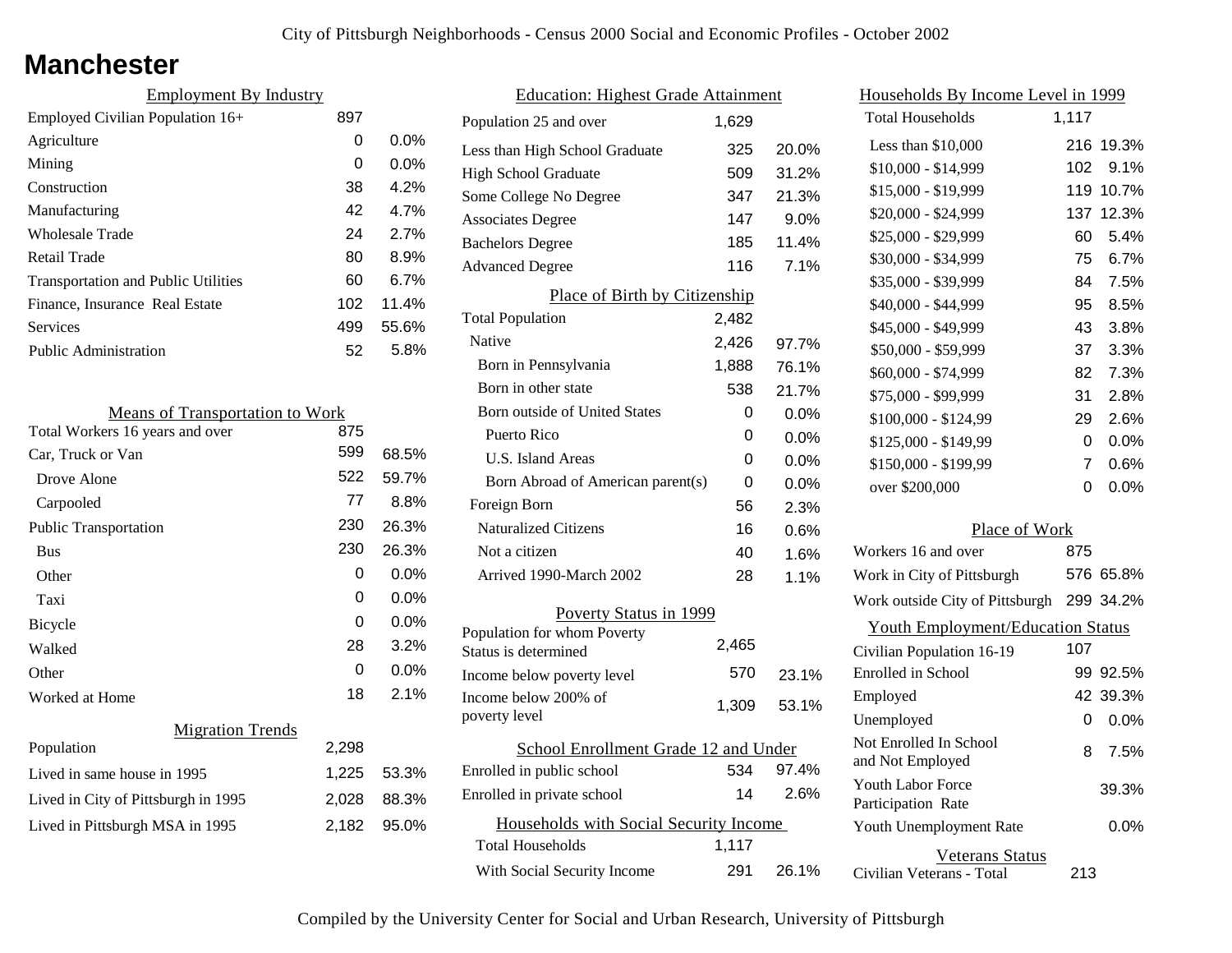### **Marshall-Shade.**

| <b>Employment By Industry</b>              |       |         |
|--------------------------------------------|-------|---------|
| Employed Civilian Population 16+           | 2,121 |         |
| Agriculture                                | 0     | $0.0\%$ |
| Mining                                     | 0     | $0.0\%$ |
| Construction                               | 181   | 8.5%    |
| Manufacturing                              | 202   | 9.5%    |
| Wholesale Trade                            | 83    | 3.9%    |
| Retail Trade                               | 251   | 11.8%   |
| <b>Transportation and Public Utilities</b> | 146   | 6.9%    |
| Finance, Insurance Real Estate             | 134   | 6.3%    |
| Services                                   | 1,006 | 47.4%   |
| <b>Public Administration</b>               | 118   | 5.6%    |

| <b>Means of Transportation to Work</b> |       |       |
|----------------------------------------|-------|-------|
| Total Workers 16 years and over        | 2,065 |       |
| Car, Truck or Van                      | 1,538 | 74.5% |
| Drove Alone                            | 1,212 | 58.7% |
| Carpooled                              | 326   | 15.8% |
| <b>Public Transportation</b>           | 319   | 15.4% |
| <b>Bus</b>                             | 308   | 14.9% |
| Other                                  | 11    | 0.5%  |
| Taxi                                   | 0     | 0.0%  |
| Bicycle                                | 12    | 0.6%  |
| Walked                                 | 172   | 8.3%  |
| Other                                  | 13    | 0.6%  |
| Worked at Home                         | 11    | 0.5%  |
| <b>Migration Trends</b>                |       |       |
| Population                             | 6,507 |       |
| Lived in same house in 1995            | 3,354 | 51.5% |
| Lived in City of Pittsburgh in 1995    | 5,211 | 80.1% |
| Lived in Pittsburgh MSA in 1995        | 6,373 | 97.9% |
|                                        |       |       |

| <b>Education: Highest Grade Attainment</b>          |       |         |
|-----------------------------------------------------|-------|---------|
| Population 25 and over                              | 4.995 |         |
| Less than High School Graduate                      | 1,917 | 38.4%   |
| <b>High School Graduate</b>                         | 1,915 | 38.3%   |
| Some College No Degree                              | 587   | 11.8%   |
| <b>Associates Degree</b>                            | 255   | 5.1%    |
| <b>Bachelors Degree</b>                             | 216   | 4.3%    |
| <b>Advanced Degree</b>                              | 105   | 2.1%    |
| Place of Birth by Citizenship                       |       |         |
| <b>Total Population</b>                             | 6,822 |         |
| Native                                              | 6,666 | 97.7%   |
| Born in Pennsylvania                                | 5,876 | 86.1%   |
| Born in other state                                 | 680   | 10.0%   |
| <b>Born outside of United States</b>                | 110   | 1.6%    |
| Puerto Rico                                         | 75    | 1.1%    |
| U.S. Island Areas                                   | 6     | 0.1%    |
| Born Abroad of American parent(s)                   | 29    | $0.4\%$ |
| Foreign Born                                        | 156   | 2.3%    |
| <b>Naturalized Citizens</b>                         | 70    | 1.0%    |
| Not a citizen                                       | 86    | 1.3%    |
| Arrived 1990-March 2002                             | 67    | 1.0%    |
| Poverty Status in 1999                              |       |         |
| Population for whom Poverty<br>Status is determined | 5,000 |         |
| Income below poverty level                          | 765   | 15.3%   |
| Income below 200% of<br>poverty level               | 2,164 | 43.3%   |
| School Enrollment Grade 12 and Under                |       |         |
| Enrolled in public school                           | 964   | 82.4%   |
| Enrolled in private school                          | 206   | 17.6%   |
| Households with Social Security Income              |       |         |
| <b>Total Households</b>                             | 2,078 |         |
| With Social Security Income                         | 660   | 31.8%   |

| Households By Income Level in 1999                  |       |             |
|-----------------------------------------------------|-------|-------------|
| <b>Total Households</b>                             | 2,078 |             |
| Less than \$10,000                                  | 243   | 11.7%       |
| $$10,000 - $14,999$                                 | 171   | 8.2%        |
| \$15,000 - \$19,999                                 | 228   | 11.0%       |
| \$20,000 - \$24,999                                 | 247   | 11.9%       |
| \$25,000 - \$29,999                                 | 159   | 7.7%        |
| \$30,000 - \$34,999                                 | 226   | 10.9%       |
| \$35,000 - \$39,999                                 | 168   | 8.1%        |
| \$40,000 - \$44,999                                 | 184   | 8.9%        |
| \$45,000 - \$49,999                                 | 78    | 3.8%        |
| \$50,000 - \$59,999                                 | 142   | 6.8%        |
| \$60,000 - \$74,999                                 | 159   | 7.7%        |
| \$75,000 - \$99,999                                 | 62    | 3.0%        |
| \$100,000 - \$124,99                                | 5     | 0.2%        |
| \$125,000 - \$149,99                                | 5     | 0.2%        |
| \$150,000 - \$199,99                                | 1     | 0.0%        |
| over \$200,000                                      | 0     | 0.0%        |
|                                                     |       |             |
| Place of Work<br>Workers 16 and over                | 2,065 |             |
| Work in City of Pittsburgh                          |       | 1,369 73.6% |
| Work outside City of Pittsburgh 696 26.4%           |       |             |
| <b>Youth Employment/Education Status</b>            |       |             |
| Civilian Population 16-19                           | 230   |             |
| Enrolled in School                                  | 156   | 67.8%       |
| Employed                                            | 33    | 14.3%       |
| Unemployed                                          | 10    | 4.3%        |
| Not Enrolled In School<br>and Not Employed          |       | 54 23.5%    |
| <b>Youth Labor Force</b><br>Participation Rate      |       | 18.7%       |
| Youth Unemployment Rate                             |       | 23.3%       |
| <b>Veterans Status</b><br>Civilian Veterans - Total | 847   |             |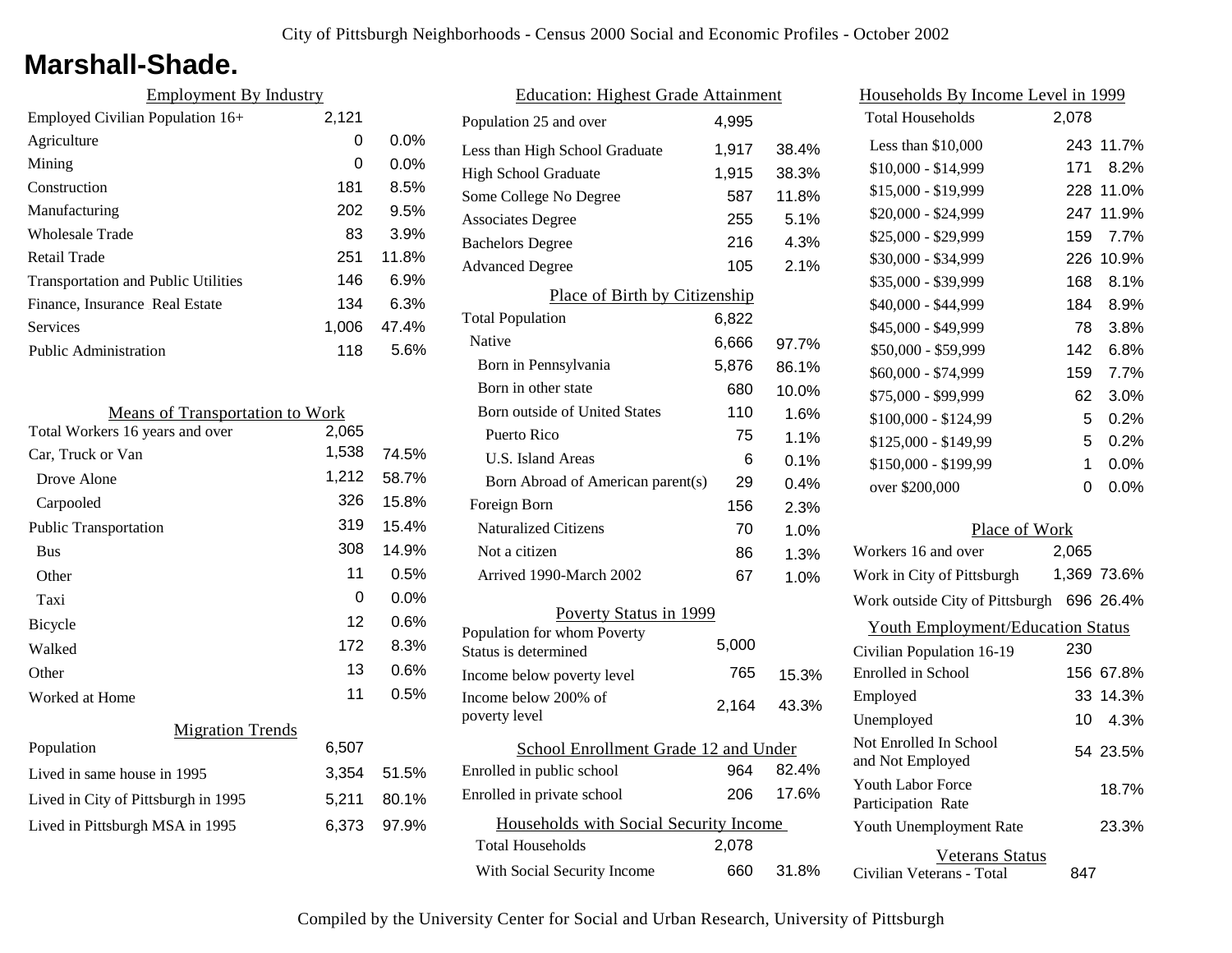# **Middle Hill**

| <b>Employment By Industry</b>              |     |         |
|--------------------------------------------|-----|---------|
| Employed Civilian Population 16+           | 728 |         |
| Agriculture                                | 0   | $0.0\%$ |
| Mining                                     | 0   | $0.0\%$ |
| Construction                               | 13  | 1.8%    |
| Manufacturing                              | 36  | 4.9%    |
| Wholesale Trade                            | 6   | 0.8%    |
| Retail Trade                               | 59  | 8.1%    |
| <b>Transportation and Public Utilities</b> | 61  | 8.4%    |
| Finance, Insurance Real Estate             | 88  | 12.1%   |
| Services                                   | 427 | 58.7%   |
| <b>Public Administration</b>               | 38  | 5.2%    |

| <b>Means of Transportation to Work</b> |       |         |
|----------------------------------------|-------|---------|
| Total Workers 16 years and over        | 712   |         |
| Car, Truck or Van                      | 315   | 44.2%   |
| Drove Alone                            | 229   | 32.2%   |
| Carpooled                              | 86    | 12.1%   |
| <b>Public Transportation</b>           | 332   | 46.6%   |
| <b>Bus</b>                             | 332   | 46.6%   |
| Other                                  | 0     | $0.0\%$ |
| Taxi                                   | 0     | $0.0\%$ |
| Bicycle                                | 0     | $0.0\%$ |
| Walked                                 | 44    | 6.2%    |
| Other                                  | 10    | 1.4%    |
| Worked at Home                         | 11    | 1.5%    |
| <b>Migration Trends</b>                |       |         |
| Population                             | 2,022 |         |
| Lived in same house in 1995            | 1,420 | 70.2%   |
| Lived in City of Pittsburgh in 1995    | 1,961 | 97.0%   |
| Lived in Pittsburgh MSA in 1995        | 2,005 | 99.2%   |
|                                        |       |         |

| <b>Education: Highest Grade Attainment</b>          |       |         |
|-----------------------------------------------------|-------|---------|
| Population 25 and over                              | 1,548 |         |
| Less than High School Graduate                      | 442   | 28.6%   |
| <b>High School Graduate</b>                         | 580   | 37.5%   |
| Some College No Degree                              | 260   | 16.8%   |
| <b>Associates Degree</b>                            | 115   | 7.4%    |
| <b>Bachelors Degree</b>                             | 89    | 5.7%    |
| <b>Advanced Degree</b>                              | 62    | 4.0%    |
| <b>Place of Birth by Citizenship</b>                |       |         |
| <b>Total Population</b>                             | 2,122 |         |
| Native                                              | 2,114 | 99.6%   |
| Born in Pennsylvania                                | 1,749 | 82.4%   |
| Born in other state                                 | 365   | 17.2%   |
| <b>Born outside of United States</b>                | 0     | $0.0\%$ |
| Puerto Rico                                         | 0     | 0.0%    |
| U.S. Island Areas                                   | 0     | 0.0%    |
| Born Abroad of American parent(s)                   | 0     | 0.0%    |
| Foreign Born                                        | 8     | 0.4%    |
| <b>Naturalized Citizens</b>                         | 8     | 0.4%    |
| Not a citizen                                       | 0     | 0.0%    |
| Arrived 1990-March 2002                             | 0     | 0.0%    |
| Poverty Status in 1999                              |       |         |
| Population for whom Poverty<br>Status is determined | 2,108 |         |
| Income below poverty level                          | 707   | 33.5%   |
| Income below 200% of<br>poverty level               | 1,229 | 58.3%   |
| School Enrollment Grade 12 and Under                |       |         |
| Enrolled in public school                           | 381   | 92.9%   |
| Enrolled in private school                          | 29    | 7.1%    |
| Households with Social Security Income              |       |         |
| <b>Total Households</b>                             | 954   |         |
| With Social Security Income                         | 324   | 34.0%   |

| Households By Income Level in 1999                  |              |           |
|-----------------------------------------------------|--------------|-----------|
| <b>Total Households</b>                             | 954          |           |
| Less than \$10,000                                  |              | 267 28.0% |
| $$10,000 - $14,999$                                 | 66           | 6.9%      |
| \$15,000 - \$19,999                                 | 112          | 11.7%     |
| \$20,000 - \$24,999                                 | 94           | 9.9%      |
| \$25,000 - \$29,999                                 | 83           | 8.7%      |
| \$30,000 - \$34,999                                 | 85           | 8.9%      |
| \$35,000 - \$39,999                                 | 38           | 4.0%      |
| \$40,000 - \$44,999                                 | 43           | 4.5%      |
| \$45,000 - \$49,999                                 | 39           | 4.1%      |
| \$50,000 - \$59,999                                 | 70           | 7.3%      |
| \$60,000 - \$74,999                                 | 24           | 2.5%      |
| \$75,000 - \$99,999                                 | 20           | 2.1%      |
| \$100,000 - \$124,99                                | 0            | 0.0%      |
| \$125,000 - \$149,99                                | 0            | 0.0%      |
| \$150,000 - \$199,99                                | 8            | 0.8%      |
| over \$200,000                                      | 5            | 0.5%      |
| Place of Work                                       |              |           |
| Workers 16 and over                                 | 712          |           |
| Work in City of Pittsburgh                          |              | 575 80.8% |
| Work outside City of Pittsburgh                     |              | 137 19.2% |
| <b>Youth Employment/Education Status</b>            |              |           |
| Civilian Population 16-19                           | 67           |           |
| Enrolled in School                                  | 60           | 89.6%     |
| Employed                                            | 17           | 25.4%     |
| Unemployed                                          |              | 18 26.9%  |
| Not Enrolled In School<br>and Not Employed          | $\mathbf{7}$ | 10.4%     |
| <b>Youth Labor Force</b><br>Participation Rate      |              | 52.2%     |
| Youth Unemployment Rate                             |              | 51.4%     |
| <b>Veterans Status</b><br>Civilian Veterans - Total | 349          |           |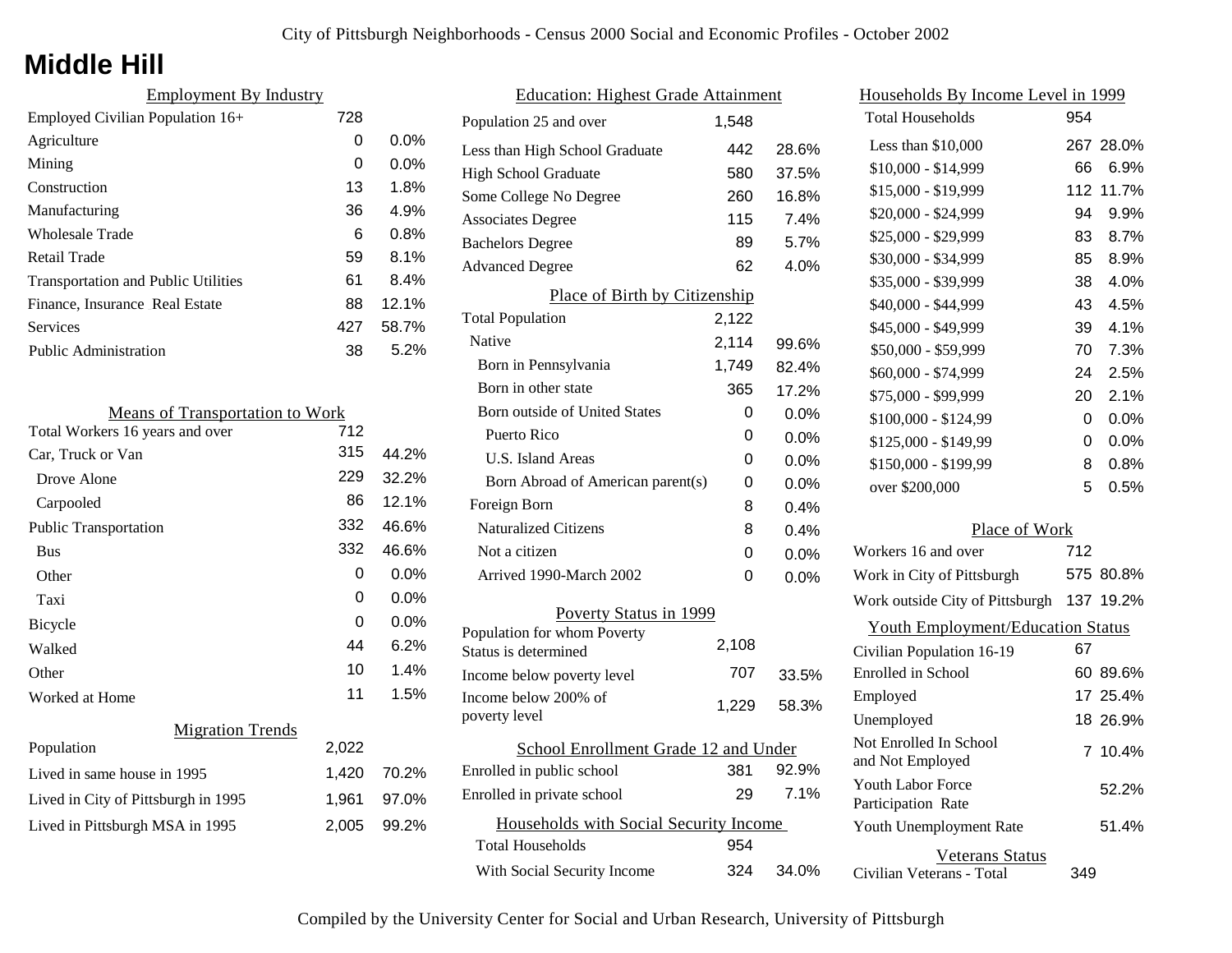# **Morningside**

| <b>Employment By Industry</b>              |       |         |
|--------------------------------------------|-------|---------|
| Employed Civilian Population 16+           | 1,859 |         |
| Agriculture                                | 6     | 0.3%    |
| Mining                                     | 0     | $0.0\%$ |
| Construction                               | 118   | 6.3%    |
| Manufacturing                              | 125   | 6.7%    |
| Wholesale Trade                            | 35    | 1.9%    |
| Retail Trade                               | 179   | 9.6%    |
| <b>Transportation and Public Utilities</b> | 84    | 4.5%    |
| Finance, Insurance Real Estate             | 118   | 6.3%    |
| <b>Services</b>                            | 1.114 | 59.9%   |
| <b>Public Administration</b>               | 80    | 4.3%    |

| <b>Means of Transportation to Work</b> |       |         |
|----------------------------------------|-------|---------|
| Total Workers 16 years and over        | 1,806 |         |
| Car, Truck or Van                      | 1,523 | 84.3%   |
| Drove Alone                            | 1,230 | 68.1%   |
| Carpooled                              | 293   | 16.2%   |
| <b>Public Transportation</b>           | 228   | 12.6%   |
| <b>Bus</b>                             | 220   | 12.2%   |
| Other                                  | 0     | $0.0\%$ |
| Taxi                                   | 8     | 0.4%    |
| Bicycle                                | 0     | $0.0\%$ |
| Walked                                 | 23    | 1.3%    |
| Other                                  | 8     | 0.4%    |
| Worked at Home                         | 24    | 1.3%    |
| <b>Migration Trends</b>                |       |         |
| Population                             | 3,358 |         |
| Lived in same house in 1995            | 2,218 | 66.1%   |
| Lived in City of Pittsburgh in 1995    | 2,997 | 89.2%   |
| Lived in Pittsburgh MSA in 1995        | 3,192 | 95.1%   |

| <b>Education: Highest Grade Attainment</b> |       |         |  |
|--------------------------------------------|-------|---------|--|
| Population 25 and over                     | 2,562 |         |  |
| Less than High School Graduate             | 420   | 16.4%   |  |
| <b>High School Graduate</b>                | 971   | 37.9%   |  |
| Some College No Degree                     | 318   | 12.4%   |  |
| <b>Associates Degree</b>                   | 162   | 6.3%    |  |
| <b>Bachelors Degree</b>                    | 441   | 17.2%   |  |
| <b>Advanced Degree</b>                     | 250   | 9.8%    |  |
| Place of Birth by Citizenship              |       |         |  |
| <b>Total Population</b>                    | 3,549 |         |  |
| Native                                     | 3,412 | 96.1%   |  |
| Born in Pennsylvania                       | 3,132 | 88.3%   |  |
| Born in other state                        | 263   | 7.4%    |  |
| Born outside of United States              | 17    | 0.5%    |  |
| Puerto Rico                                | 0     | 0.0%    |  |
| <b>U.S. Island Areas</b>                   | 0     | 0.0%    |  |
| Born Abroad of American parent(s)          | 17    | 0.5%    |  |
| Foreign Born                               | 137   | 3.9%    |  |
| <b>Naturalized Citizens</b>                | 82    | 2.3%    |  |
| Not a citizen                              | 55    | 1.5%    |  |
| Arrived 1990-March 2002                    | 55    | 1.5%    |  |
| Poverty Status in 1999                     |       |         |  |
| Population for whom Poverty                | 3,549 |         |  |
| Status is determined                       |       |         |  |
| Income below poverty level                 | 252   | $7.1\%$ |  |
| Income below 200% of<br>poverty level      | 974   | 27.4%   |  |
| School Enrollment Grade 12 and Under       |       |         |  |
| Enrolled in public school                  | 318   | 55.5%   |  |
| Enrolled in private school                 | 255   | 44.5%   |  |
| Households with Social Security Income     |       |         |  |
| <b>Total Households</b>                    | 1,550 |         |  |
| With Social Security Income                | 529   | 34.1%   |  |

| <u>Households By Income Level in 1999</u>  |       |             |
|--------------------------------------------|-------|-------------|
| <b>Total Households</b>                    | 1,550 |             |
| Less than $$10,000$                        | 148   | 9.5%        |
| \$10,000 - \$14,999                        | 110   | 7.1%        |
| \$15,000 - \$19,999                        | 111   | 7.2%        |
| \$20,000 - \$24,999                        | 113   | 7.3%        |
| \$25,000 - \$29,999                        | 141   | 9.1%        |
| \$30,000 - \$34,999                        | 132   | 8.5%        |
| \$35,000 - \$39,999                        | 93    | 6.0%        |
| \$40,000 - \$44,999                        | 134   | 8.6%        |
| \$45,000 - \$49,999                        | 129   | 8.3%        |
| \$50,000 - \$59,999                        | 144   | 9.3%        |
| \$60,000 - \$74,999                        | 126   | 8.1%        |
| \$75,000 - \$99,999                        | 107   | 6.9%        |
| \$100,000 - \$124,99                       | 43    | 2.8%        |
| \$125,000 - \$149,99                       | 13    | 0.8%        |
| \$150,000 - \$199,99                       | 6     | 0.4%        |
| over \$200,000                             | 0     | 0.0%        |
| Place of Work                              |       |             |
| Workers 16 and over                        | 1,806 |             |
| Work in City of Pittsburgh                 |       | 1,181 65.4% |
| Work outside City of Pittsburgh 625 34.6%  |       |             |
| <b>Youth Employment/Education Status</b>   |       |             |
| Civilian Population 16-19                  | 85    |             |
| Enrolled in School                         |       | 80 94.1%    |
| Employed                                   | 56    | 65.9%       |
| Unemployed                                 | 8     | 9.4%        |
| Not Enrolled In School<br>and Not Employed | 0     | $0.0\%$     |
| Youth Labor Force<br>Participation Rate    |       | 75.3%       |
| Youth Unemployment Rate                    |       | 12.5%       |
| <b>Veterans Status</b>                     |       |             |

Civilian Veterans - Total

369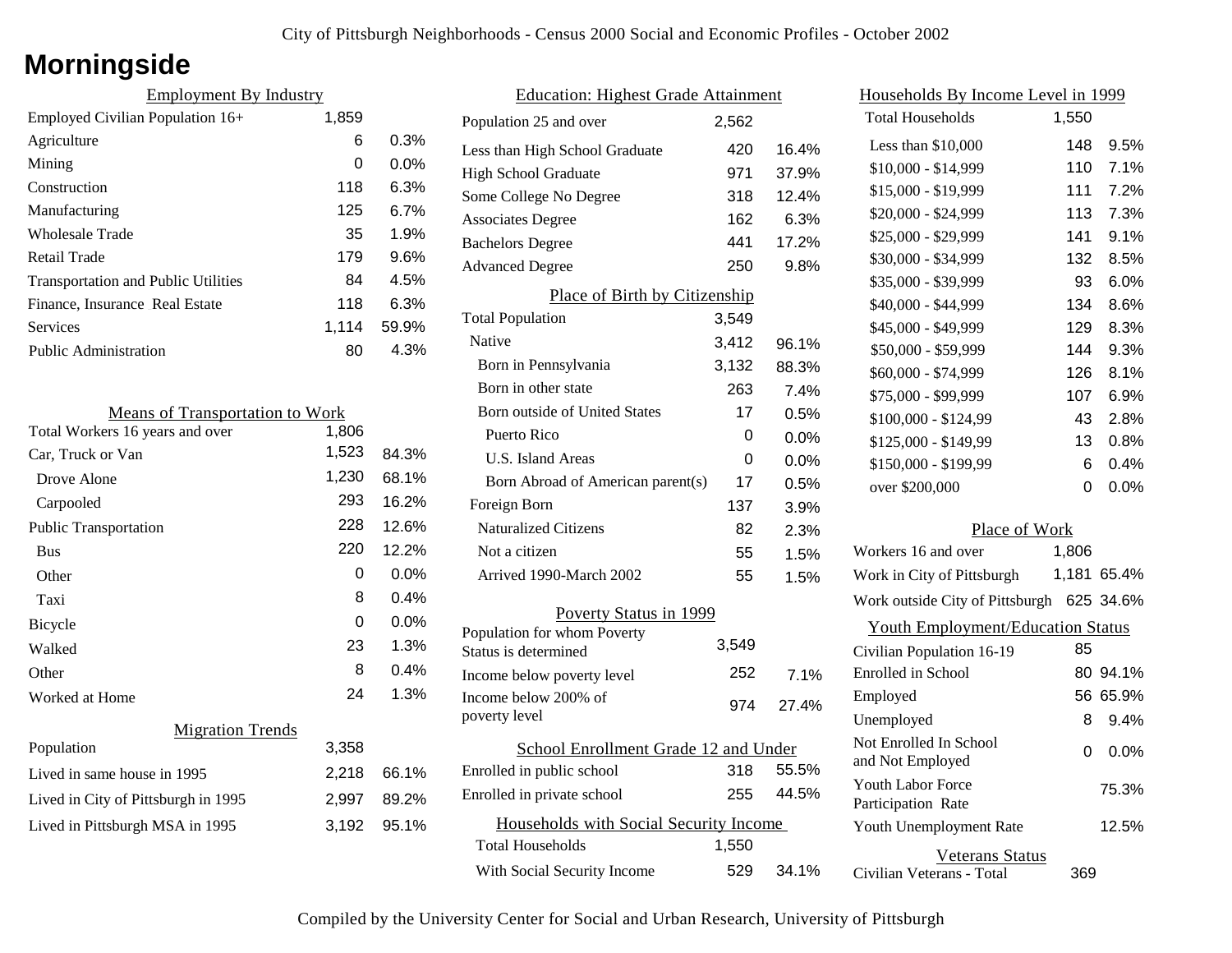# **Mount Oliver**

| <b>Employment By Industry</b>              |     |         |
|--------------------------------------------|-----|---------|
| Employed Civilian Population 16+           | 248 |         |
| Agriculture                                | 0   | 0.0%    |
| Mining                                     | 0   | $0.0\%$ |
| Construction                               | 21  | 8.5%    |
| Manufacturing                              | 10  | 4.0%    |
| <b>Wholesale Trade</b>                     | 0   | $0.0\%$ |
| Retail Trade                               | 22  | 8.9%    |
| <b>Transportation and Public Utilities</b> | 9   | 3.6%    |
| Finance, Insurance Real Estate             | 27  | 10.9%   |
| Services                                   | 148 | 59.7%   |
| <b>Public Administration</b>               | 11  | 4.4%    |

| <b>Means of Transportation to Work</b> |     |         |
|----------------------------------------|-----|---------|
| Total Workers 16 years and over        | 248 |         |
| Car, Truck or Van                      | 199 | 80.2%   |
| Drove Alone                            | 174 | 70.2%   |
| Carpooled                              | 25  | 10.1%   |
| <b>Public Transportation</b>           | 42  | 16.9%   |
| <b>Bus</b>                             | 42  | 16.9%   |
| Other                                  | 0   | $0.0\%$ |
| Taxi                                   | 0   | $0.0\%$ |
| <b>Bicycle</b>                         | 0   | $0.0\%$ |
| Walked                                 | 7   | 2.8%    |
| Other                                  | 0   | 0.0%    |
| Worked at Home                         | 0   | $0.0\%$ |
| <b>Migration Trends</b>                |     |         |
| Population                             | 623 |         |
| Lived in same house in 1995            | 399 | 64.0%   |
| Lived in City of Pittsburgh in 1995    | 524 | 84.1%   |
| Lived in Pittsburgh MSA in 1995        | 603 | 96.8%   |
|                                        |     |         |

| 145                                    | 35.1%                                |
|----------------------------------------|--------------------------------------|
| 170                                    | 41.2%                                |
| 71                                     | 17.2%                                |
| 18                                     | 4.4%                                 |
| 9                                      | 2.2%                                 |
| 0                                      | $0.0\%$                              |
|                                        |                                      |
| 672                                    |                                      |
| 648                                    | 96.4%                                |
| 594                                    | 88.4%                                |
| 54                                     | 8.0%                                 |
| 0                                      | 0.0%                                 |
| 0                                      | 0.0%                                 |
| 0                                      | 0.0%                                 |
| 0                                      | $0.0\%$                              |
| 24                                     | 3.6%                                 |
| 24                                     | 3.6%                                 |
| 0                                      | 0.0%                                 |
| 6                                      | 0.9%                                 |
|                                        |                                      |
| 649                                    |                                      |
| 210                                    | 32.4%                                |
| 329                                    | 50.7%                                |
| School Enrollment Grade 12 and Under   |                                      |
| 140                                    | 84.8%                                |
| 25                                     | 15.2%                                |
| Households with Social Security Income |                                      |
| 227                                    |                                      |
| 73                                     | 32.2%                                |
|                                        | 413<br>Place of Birth by Citizenship |

|               | Households By Income Level in 1999             |     |           |
|---------------|------------------------------------------------|-----|-----------|
|               | <b>Total Households</b>                        | 227 |           |
| %             | Less than \$10,000                             | 54  | 23.8%     |
| %             | \$10,000 - \$14,999                            | 10  | 4.4%      |
| %             | \$15,000 - \$19,999                            | 36  | 15.9%     |
| %             | \$20,000 - \$24,999                            | 5   | 2.2%      |
| %             | \$25,000 - \$29,999                            | 16  | 7.0%      |
| $\frac{1}{2}$ | \$30,000 - \$34,999                            | 16  | 7.0%      |
|               | \$35,000 - \$39,999                            | 19  | 8.4%      |
|               | \$40,000 - \$44,999                            | 10  | 4.4%      |
|               | \$45,000 - \$49,999                            | 18  | 7.9%      |
| %             | \$50,000 - \$59,999                            | 25  | 11.0%     |
| %             | \$60,000 - \$74,999                            | 18  | 7.9%      |
| %             | \$75,000 - \$99,999                            | 0   | 0.0%      |
| %             | \$100,000 - \$124,99                           | 0   | 0.0%      |
| %             | \$125,000 - \$149,99                           | 0   | 0.0%      |
| %             | \$150,000 - \$199,99                           | 0   | 0.0%      |
| %             | over \$200,000                                 | 0   | 0.0%      |
| %             |                                                |     |           |
| %             | Place of Work                                  |     |           |
| %             | Workers 16 and over                            | 248 |           |
| %             | Work in City of Pittsburgh                     |     | 147 59.3% |
|               | Work outside City of Pittsburgh                |     | 101 40.7% |
|               | <b>Youth Employment/Education Status</b>       |     |           |
|               | Civilian Population 16-19                      | 21  |           |
| ℅             | Enrolled in School                             | 6   | 28.6%     |
| ℅             | Employed                                       | 0   | 0.0%      |
|               | Unemployed                                     | 0   | 0.0%      |
| %             | Not Enrolled In School<br>and Not Employed     |     | 15 71.4%  |
| %             | <b>Youth Labor Force</b><br>Participation Rate |     | 0.0%      |
|               | Youth Unemployment Rate                        |     | #Num!     |
| %             | Veterans Status<br>Civilian Veterans - Total   | 67  |           |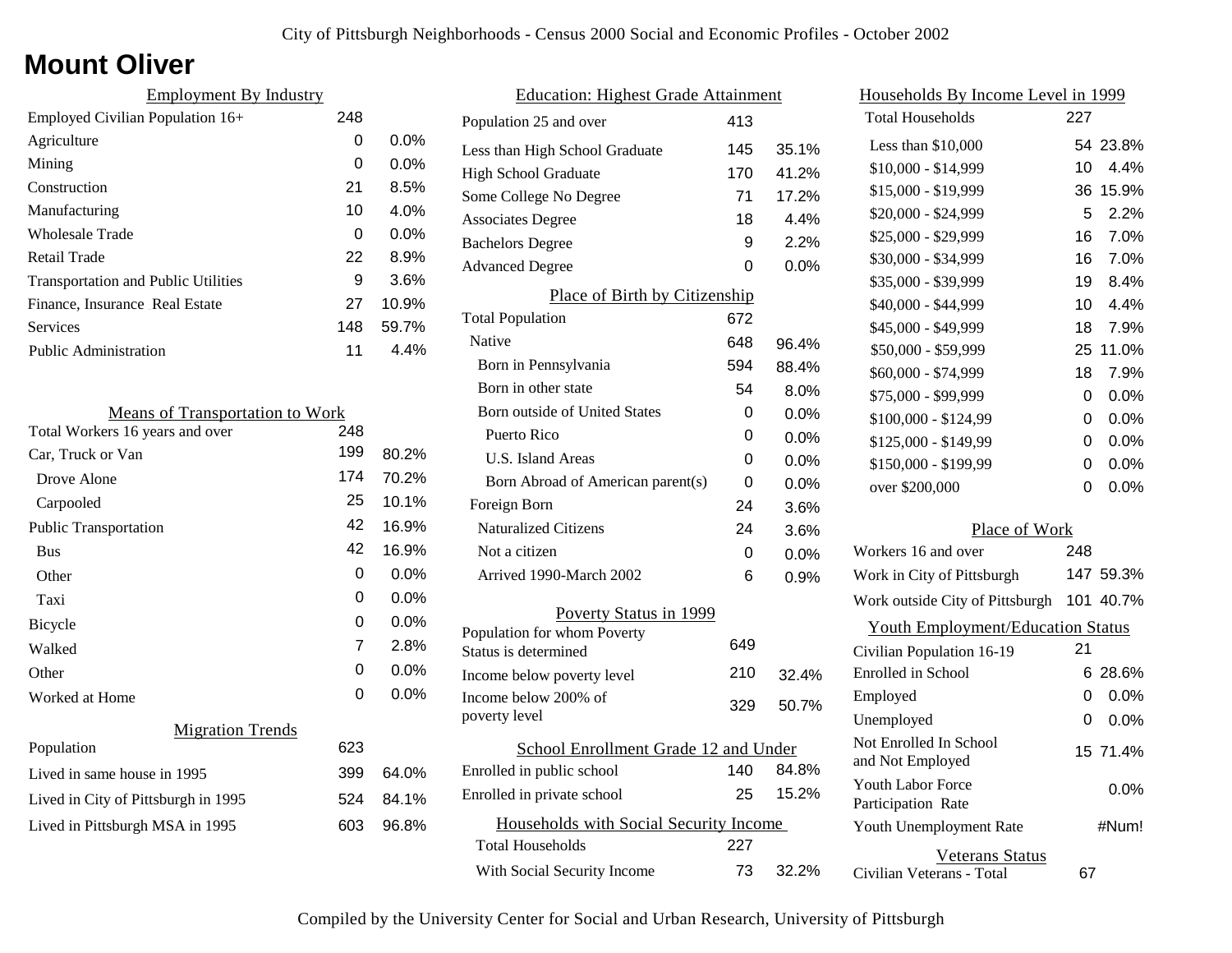## **Mount Washington**

| <b>Employment By Industry</b>              |       |         |
|--------------------------------------------|-------|---------|
| Employed Civilian Population 16+           | 4,989 |         |
| Agriculture                                | 4     | $0.1\%$ |
| Mining                                     | 0     | $0.0\%$ |
| Construction                               | 181   | 3.6%    |
| Manufacturing                              | 326   | 6.5%    |
| Wholesale Trade                            | 149   | 3.0%    |
| Retail Trade                               | 595   | 11.9%   |
| <b>Transportation and Public Utilities</b> | 227   | 4.6%    |
| Finance, Insurance Real Estate             | 451   | 9.0%    |
| Services                                   | 2,829 | 56.7%   |
| Public Administration                      | 227   | 4.6%    |

| <b>Means of Transportation to Work</b> |       |       |
|----------------------------------------|-------|-------|
| Total Workers 16 years and over        | 4,904 |       |
| Car, Truck or Van                      | 3,667 | 74.8% |
| Drove Alone                            | 3,147 | 64.2% |
| Carpooled                              | 520   | 10.6% |
| <b>Public Transportation</b>           | 891   | 18.2% |
| <b>Bus</b>                             | 708   | 14.4% |
| Other                                  | 170   | 3.5%  |
| Taxi                                   | 13    | 0.3%  |
| Bicycle                                | 8     | 0.2%  |
| Walked                                 | 250   | 5.1%  |
| Other                                  | 6     | 0.1%  |
| Worked at Home                         | 82    | 1.7%  |
| <b>Migration Trends</b>                |       |       |
| Population                             | 9,385 |       |
| Lived in same house in 1995            | 5,590 | 59.6% |
| Lived in City of Pittsburgh in 1995    | 7,274 | 77.5% |
| Lived in Pittsburgh MSA in 1995        | 8,488 | 90.4% |
|                                        |       |       |

| <b>Education: Highest Grade Attainment</b>          |       |       |
|-----------------------------------------------------|-------|-------|
| Population 25 and over                              | 6.816 |       |
| Less than High School Graduate                      | 1,177 | 17.3% |
| <b>High School Graduate</b>                         | 2,547 | 37.4% |
| Some College No Degree                              | 1,071 | 15.7% |
| <b>Associates Degree</b>                            | 364   | 5.3%  |
| <b>Bachelors Degree</b>                             | 1,115 | 16.4% |
| <b>Advanced Degree</b>                              | 542   | 8.0%  |
| Place of Birth by Citizenship                       |       |       |
| <b>Total Population</b>                             | 9,815 |       |
| Native                                              | 9,540 | 97.2% |
| Born in Pennsylvania                                | 8,282 | 84.4% |
| Born in other state                                 | 1,222 | 12.5% |
| <b>Born outside of United States</b>                | 36    | 0.4%  |
| Puerto Rico                                         | 0     | 0.0%  |
| U.S. Island Areas                                   | 0     | 0.0%  |
| Born Abroad of American parent(s)                   | 36    | 0.4%  |
| Foreign Born                                        | 275   | 2.8%  |
| <b>Naturalized Citizens</b>                         | 174   | 1.8%  |
| Not a citizen                                       | 101   | 1.0%  |
| Arrived 1990-March 2002                             | 81    | 0.8%  |
| Poverty Status in 1999                              |       |       |
| Population for whom Poverty<br>Status is determined | 9,783 |       |
| Income below poverty level                          | 1.478 | 15.1% |
| Income below 200% of<br>poverty level               | 3,528 | 36.1% |
| School Enrollment Grade 12 and Under                |       |       |
| Enrolled in public school                           | 1,005 | 79.2% |
| Enrolled in private school                          | 264   | 20.8% |
| Households with Social Security Income              |       |       |
| <b>Total Households</b>                             | 4,782 |       |
| With Social Security Income                         | 1,354 | 28.3% |

| Households By Income Level in 1999                  |       |             |
|-----------------------------------------------------|-------|-------------|
| <b>Total Households</b>                             | 4,782 |             |
| Less than $$10,000$                                 | 555   | 11.6%       |
| $$10,000 - $14,999$                                 | 487   | 10.2%       |
| \$15,000 - \$19,999                                 | 361   | 7.5%        |
| \$20,000 - \$24,999                                 | 515   | 10.8%       |
| \$25,000 - \$29,999                                 | 374   | 7.8%        |
| \$30,000 - \$34,999                                 | 347   | 7.3%        |
| \$35,000 - \$39,999                                 | 287   | 6.0%        |
| \$40,000 - \$44,999                                 | 264   | 5.5%        |
| \$45,000 - \$49,999                                 | 208   | 4.3%        |
| \$50,000 - \$59,999                                 | 372   | 7.8%        |
| \$60,000 - \$74,999                                 | 392   | 8.2%        |
| \$75,000 - \$99,999                                 | 320   | 6.7%        |
| \$100,000 - \$124,99                                | 107   | 2.2%        |
| \$125,000 - \$149,99                                | 67    | 1.4%        |
| \$150,000 - \$199,99                                | 77    | 1.6%        |
| over \$200,000                                      | 49    | 1.0%        |
| Place of Work                                       |       |             |
| Workers 16 and over                                 | 4,904 |             |
| Work in City of Pittsburgh                          |       | 3,176 61.9% |
| Work outside City of Pittsburgh 1,728 38.1%         |       |             |
| <b>Youth Employment/Education Status</b>            |       |             |
| Civilian Population 16-19                           | 487   |             |
| Enrolled in School                                  |       | 405 83.2%   |
| Employed                                            |       | 162 33.3%   |
| Unemployed                                          | 15    | 3.1%        |
| Not Enrolled In School<br>and Not Employed          | 31    | 6.4%        |
| <b>Youth Labor Force</b><br>Participation Rate      |       | 36.3%       |
| Youth Unemployment Rate                             |       | 8.5%        |
| <b>Veterans Status</b><br>Civilian Veterans - Total | 1179  |             |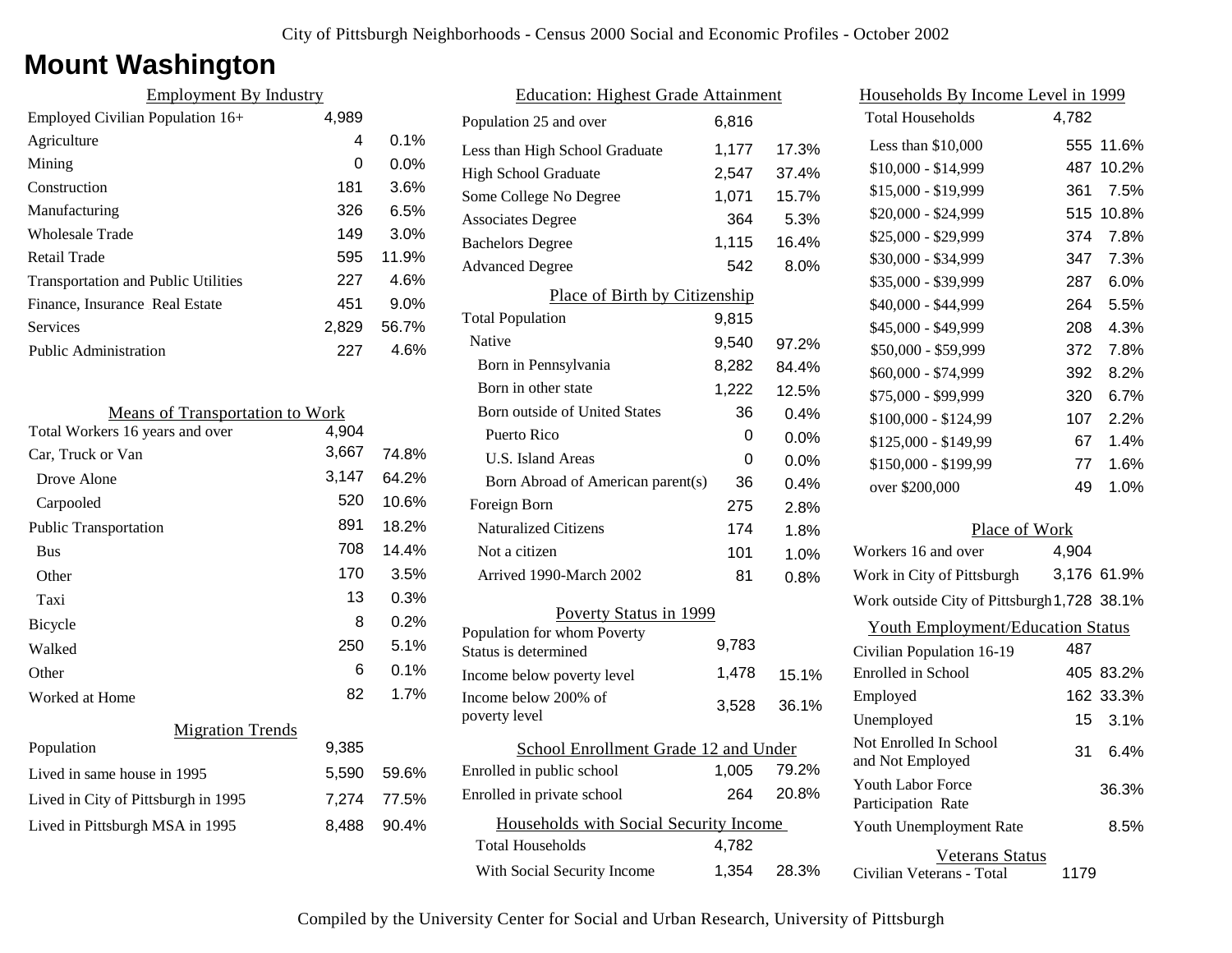### **New Homestead**

| <b>Employment By Industry</b>              |     |         |
|--------------------------------------------|-----|---------|
| Employed Civilian Population 16+           | 402 |         |
| Agriculture                                | 0   | $0.0\%$ |
| Mining                                     | 0   | $0.0\%$ |
| Construction                               | 39  | 9.7%    |
| Manufacturing                              | 12  | 3.0%    |
| <b>Wholesale Trade</b>                     | 14  | 3.5%    |
| Retail Trade                               | 52  | 12.9%   |
| <b>Transportation and Public Utilities</b> | 39  | 9.7%    |
| Finance, Insurance Real Estate             | 31  | 7.7%    |
| Services                                   | 197 | 49.0%   |
| Public Administration                      | 18  | 4.5%    |
|                                            |     |         |

| <b>Means of Transportation to Work</b> |     |         |
|----------------------------------------|-----|---------|
| Total Workers 16 years and over        | 402 |         |
| Car, Truck or Van                      | 363 | 90.3%   |
| Drove Alone                            | 347 | 86.3%   |
| Carpooled                              | 16  | 4.0%    |
| <b>Public Transportation</b>           | 32  | 8.0%    |
| <b>Bus</b>                             | 32  | 8.0%    |
| Other                                  | 0   | $0.0\%$ |
| Taxi                                   | 0   | $0.0\%$ |
| Bicycle                                | 0   | $0.0\%$ |
| Walked                                 | 0   | $0.0\%$ |
| Other                                  | 0   | 0.0%    |
| Worked at Home                         | 7   | 1.7%    |
| <b>Migration Trends</b>                |     |         |
| Population                             | 875 |         |
| Lived in same house in 1995            | 714 | 81.6%   |
| Lived in City of Pittsburgh in 1995    | 784 | 89.6%   |
| Lived in Pittsburgh MSA in 1995        | 855 | 97.7%   |
|                                        |     |         |

| <b>Education: Highest Grade Attainment</b>         |     |         |
|----------------------------------------------------|-----|---------|
| Population 25 and over                             | 703 |         |
| Less than High School Graduate                     | 124 | 17.6%   |
| High School Graduate                               | 266 | 37.8%   |
| Some College No Degree                             | 133 | 18.9%   |
| <b>Associates Degree</b>                           | 85  | 12.1%   |
| <b>Bachelors Degree</b>                            | 63  | 9.0%    |
| <b>Advanced Degree</b>                             | 32  | 4.6%    |
| Place of Birth by Citizenship                      |     |         |
| <b>Total Population</b>                            | 892 |         |
| Native                                             | 879 | 98.5%   |
| Born in Pennsylvania                               | 811 | 90.9%   |
| Born in other state                                | 68  | 7.6%    |
| <b>Born outside of United States</b>               | 0   | $0.0\%$ |
| Puerto Rico                                        | 0   | 0.0%    |
| <b>U.S. Island Areas</b>                           | 0   | 0.0%    |
| Born Abroad of American parent(s)                  | 0   | 0.0%    |
| Foreign Born                                       | 13  | 1.5%    |
| <b>Naturalized Citizens</b>                        | 13  | 1.5%    |
| Not a citizen                                      | 0   | $0.0\%$ |
| Arrived 1990-March 2002                            | 0   | $0.0\%$ |
| Poverty Status in 1999                             |     |         |
| Population for whom Poverty                        | 892 |         |
| Status is determined                               | 28  |         |
| Income below poverty level<br>Income below 200% of |     | 3.1%    |
| poverty level                                      | 144 | 16.1%   |
| School Enrollment Grade 12 and Under               |     |         |
| Enrolled in public school                          | 88  | 61.1%   |
| Enrolled in private school                         | 56  | 38.9%   |
| Households with Social Security Income             |     |         |
| <b>Total Households</b>                            | 395 |         |
| With Social Security Income                        | 169 | 42.8%   |
|                                                    |     |         |

| Households By Income Level in 1999                  |     |           |
|-----------------------------------------------------|-----|-----------|
| <b>Total Households</b>                             | 395 |           |
| Less than \$10,000                                  | 21  | 5.3%      |
| \$10,000 - \$14,999                                 | 15  | 3.8%      |
| \$15,000 - \$19,999                                 | 49  | 12.4%     |
| \$20,000 - \$24,999                                 | 52  | 13.2%     |
| \$25,000 - \$29,999                                 | 27  | 6.8%      |
| \$30,000 - \$34,999                                 | 12  | 3.0%      |
| \$35,000 - \$39,999                                 | 11  | 2.8%      |
| \$40,000 - \$44,999                                 | 19  | 4.8%      |
| \$45,000 - \$49,999                                 | 13  | 3.3%      |
| \$50,000 - \$59,999                                 | 72  | 18.2%     |
| \$60,000 - \$74,999                                 | 54  | 13.7%     |
| \$75,000 - \$99,999                                 | 24  | 6.1%      |
| \$100,000 - \$124,99                                | 20  | 5.1%      |
| \$125,000 - \$149,99                                | 0   | 0.0%      |
| \$150,000 - \$199,99                                | 6   | 1.5%      |
| over \$200,000                                      | 0   | 0.0%      |
| Place of Work                                       |     |           |
| Workers 16 and over                                 | 402 |           |
| Work in City of Pittsburgh                          |     | 196 48.8% |
| Work outside City of Pittsburgh                     |     | 206 51.2% |
| <b>Youth Employment/Education Status</b>            |     |           |
| Civilian Population 16-19                           | 31  |           |
| Enrolled in School                                  |     | 15 48.4%  |
| Employed                                            | 0   | 0.0%      |
| Unemployed                                          | 5   | 16.1%     |
| Not Enrolled In School<br>and Not Employed          | 8   | 25.8%     |
| <b>Youth Labor Force</b><br>Participation Rate      |     | 16.1%     |
| Youth Unemployment Rate                             |     | 100.0%    |
| <b>Veterans Status</b><br>Civilian Veterans - Total | 129 |           |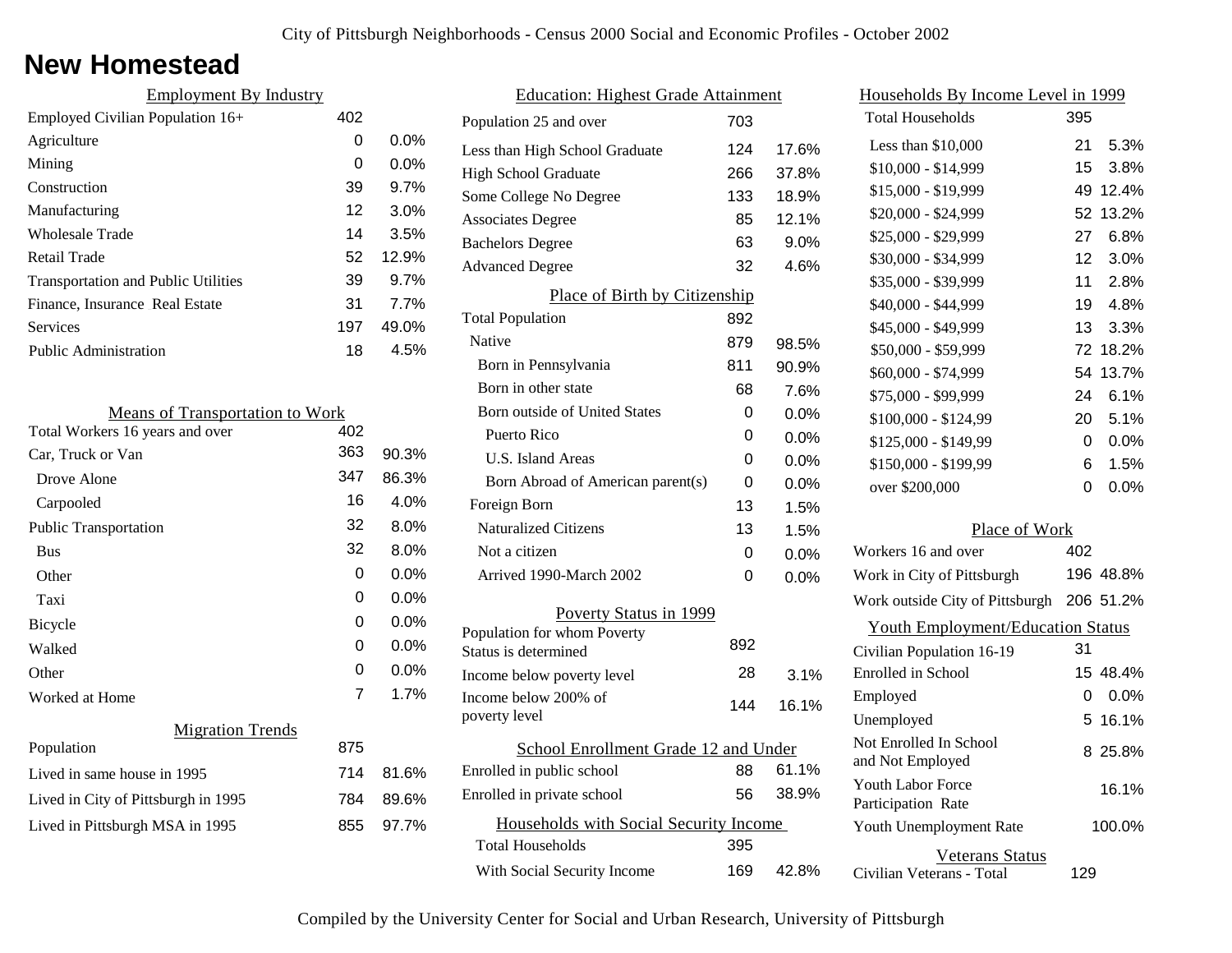## **North Oakland**

| <b>Employment By Industry</b>              |       |         |
|--------------------------------------------|-------|---------|
| Employed Civilian Population 16+           | 3,189 |         |
| Agriculture                                | 0     | $0.0\%$ |
| Mining                                     | 0     | $0.0\%$ |
| Construction                               | 22    | 0.7%    |
| Manufacturing                              | 75    | 2.4%    |
| Wholesale Trade                            | 45    | 1.4%    |
| Retail Trade                               | 275   | 8.6%    |
| <b>Transportation and Public Utilities</b> | 37    | 1.2%    |
| Finance, Insurance Real Estate             | 90    | 2.8%    |
| Services                                   | 2,623 | 82.3%   |
| Public Administration                      | 22    | $0.7\%$ |

| <b>Means of Transportation to Work</b> |       |       |
|----------------------------------------|-------|-------|
| Total Workers 16 years and over        | 3,002 |       |
| Car, Truck or Van                      | 852   | 28.4% |
| Drove Alone                            | 743   | 24.8% |
| Carpooled                              | 109   | 3.6%  |
| <b>Public Transportation</b>           | 549   | 18.3% |
| <b>Bus</b>                             | 543   | 18.1% |
| Other                                  | 0     | 0.0%  |
| Taxi                                   | 6     | 0.2%  |
| Bicycle                                | 11    | 0.4%  |
| Walked                                 | 1,440 | 48.0% |
| Other                                  | 52    | 1.7%  |
| Worked at Home                         | 98    | 3.3%  |
| <b>Migration Trends</b>                |       |       |
| Population                             | 9,719 |       |
| Lived in same house in 1995            | 2,900 | 29.8% |
| Lived in City of Pittsburgh in 1995    | 3,815 | 39.3% |
| Lived in Pittsburgh MSA in 1995        | 6,206 | 63.9% |

| <b>Education: Highest Grade Attainment</b> |       |         |
|--------------------------------------------|-------|---------|
| Population 25 and over                     | 3,255 |         |
| Less than High School Graduate             | 219   | 6.7%    |
| <b>High School Graduate</b>                | 363   | 11.2%   |
| Some College No Degree                     | 345   | 10.6%   |
| <b>Associates Degree</b>                   | 153   | 4.7%    |
| <b>Bachelors Degree</b>                    | 925   | 28.4%   |
| <b>Advanced Degree</b>                     | 1,250 | 38.4%   |
| Place of Birth by Citizenship              |       |         |
| <b>Total Population</b>                    | 9,857 |         |
| Native                                     | 8,577 | 87.0%   |
| Born in Pennsylvania                       | 5,464 | 55.4%   |
| Born in other state                        | 3,052 | 31.0%   |
| Born outside of United States              | 61    | 0.6%    |
| Puerto Rico                                | 11    | 0.1%    |
| U.S. Island Areas                          | 0     | $0.0\%$ |
| Born Abroad of American parent(s)          | 50    | 0.5%    |
| Foreign Born                               | 1,280 | 13.0%   |
| <b>Naturalized Citizens</b>                | 303   | 3.1%    |
| Not a citizen                              | 977   | 9.9%    |
| Arrived 1990-March 2002                    | 972   | 9.9%    |
| Poverty Status in 1999                     |       |         |
| Population for whom Poverty                | 5,519 |         |
| Status is determined                       |       |         |
| Income below poverty level                 | 2,190 | 39.7%   |
| Income below 200% of<br>poverty level      | 3,377 | 61.2%   |
| School Enrollment Grade 12 and Under       |       |         |
| Enrolled in public school                  | 65    | 48.1%   |
| Enrolled in private school                 | 70    | 51.9%   |
| Households with Social Security Income     |       |         |
| <b>Total Households</b>                    | 3,636 |         |
| With Social Security Income                | 1,140 | 31.4%   |

| <u>Households By Income Level in 1999</u>           |       |             |
|-----------------------------------------------------|-------|-------------|
| <b>Total Households</b>                             | 3,636 |             |
| Less than \$10,000                                  |       | 1,293 35.6% |
| $$10,000 - $14,999$                                 | 326   | 9.0%        |
| \$15,000 - \$19,999                                 | 361   | 9.9%        |
| \$20,000 - \$24,999                                 | 298   | 8.2%        |
| \$25,000 - \$29,999                                 | 199   | 5.5%        |
| \$30,000 - \$34,999                                 | 173   | 4.8%        |
| \$35,000 - \$39,999                                 | 101   | 2.8%        |
| \$40,000 - \$44,999                                 | 83    | 2.3%        |
| \$45,000 - \$49,999                                 | 96    | 2.6%        |
| \$50,000 - \$59,999                                 | 102   | 2.8%        |
| \$60,000 - \$74,999                                 | 103   | 2.8%        |
| \$75,000 - \$99,999                                 | 147   | 4.0%        |
| \$100,000 - \$124,99                                | 156   | 4.3%        |
| \$125,000 - \$149,99                                | 22    | 0.6%        |
| \$150,000 - \$199,99                                | 67    | 1.8%        |
| over \$200,000                                      | 109   | 3.0%        |
| Place of Work                                       |       |             |
| Workers 16 and over                                 | 3,002 |             |
| Work in City of Pittsburgh                          |       | 2,442 82.2% |
| Work outside City of Pittsburgh 560 17.8%           |       |             |
| <b>Youth Employment/Education Status</b>            |       |             |
| Civilian Population 16-19                           | 2,875 |             |
| Enrolled in School                                  |       | 2,859 99.4% |
| Employed                                            |       | 580 20.2%   |
| Unemployed                                          |       | 1,404 48.8% |
| Not Enrolled In School<br>and Not Employed          | 0     | 0.0%        |
| <b>Youth Labor Force</b><br>Participation Rate      |       | 69.0%       |
| Youth Unemployment Rate                             |       | 70.8%       |
| <b>Veterans Status</b><br>Civilian Veterans - Total | 410   |             |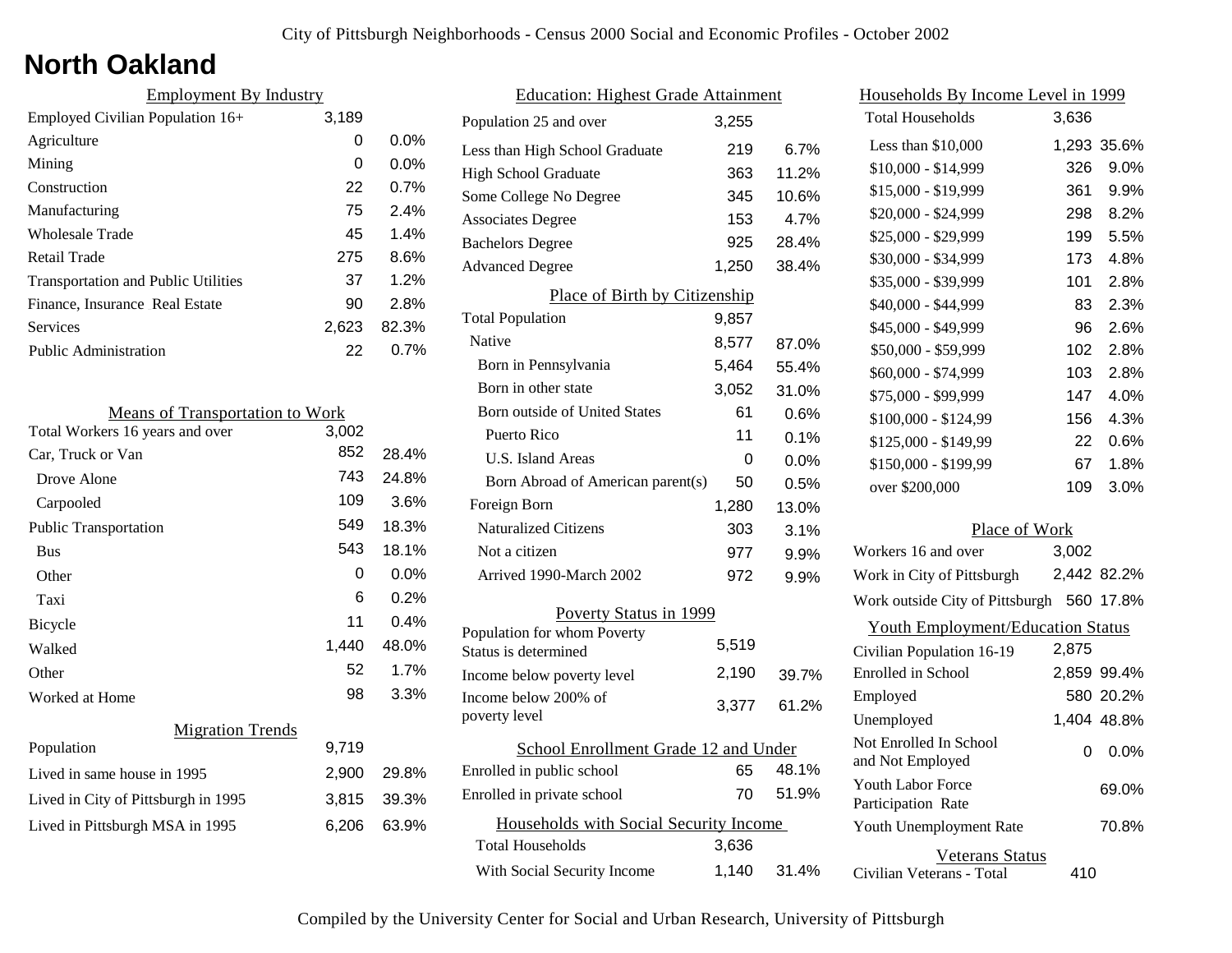# **North Shore**

| <b>Employment By Industry</b>              |     |         |
|--------------------------------------------|-----|---------|
| Employed Civilian Population 16+           | 157 |         |
| Agriculture                                | 0   | $0.0\%$ |
| Mining                                     | 0   | $0.0\%$ |
| Construction                               | 0   | $0.0\%$ |
| Manufacturing                              | 26  | 16.6%   |
| Wholesale Trade                            | 7   | 4.5%    |
| Retail Trade                               | 9   | 5.7%    |
| <b>Transportation and Public Utilities</b> | 0   | $0.0\%$ |
| Finance, Insurance Real Estate             | 0   | $0.0\%$ |
| Services                                   | 115 | 73.2%   |
| <b>Public Administration</b>               | O   | 0.0%    |

| <b>Means of Transportation to Work</b> |     |         |
|----------------------------------------|-----|---------|
| Total Workers 16 years and over        | 157 |         |
| Car, Truck or Van                      | 113 | 72.0%   |
| Drove Alone                            | 58  | 36.9%   |
| Carpooled                              | 55  | 35.0%   |
| Public Transportation                  | 0   | $0.0\%$ |
| <b>Bus</b>                             | 0   | $0.0\%$ |
| Other                                  | 0   | $0.0\%$ |
| Taxi                                   | 0   | $0.0\%$ |
| Bicycle                                | 0   | $0.0\%$ |
| Walked                                 | 37  | 23.6%   |
| Other                                  | 0   | $0.0\%$ |
| Worked at Home                         | 7   | 4.5%    |
| <b>Migration Trends</b>                |     |         |
| Population                             | 237 |         |
| Lived in same house in 1995            | 10  | 4.2%    |
| Lived in City of Pittsburgh in 1995    | 100 | 42.2%   |
| Lived in Pittsburgh MSA in 1995        | 170 | 71.7%   |
|                                        |     |         |

| <b>Education: Highest Grade Attainment</b> |     |         |
|--------------------------------------------|-----|---------|
| Population 25 and over                     | 207 |         |
| Less than High School Graduate             | 19  | 9.2%    |
| High School Graduate                       | 47  | 22.7%   |
| Some College No Degree                     | 27  | 13.0%   |
| <b>Associates Degree</b>                   | 0   | $0.0\%$ |
| <b>Bachelors Degree</b>                    | 59  | 28.5%   |
| <b>Advanced Degree</b>                     | 55  | 26.6%   |
| Place of Birth by Citizenship              |     |         |
| <b>Total Population</b>                    | 267 |         |
| Native                                     | 201 | 75.3%   |
| Born in Pennsylvania                       | 126 | 47.2%   |
| Born in other state                        | 65  | 24.3%   |
| <b>Born outside of United States</b>       | 10  | 3.7%    |
| Puerto Rico                                | 0   | $0.0\%$ |
| U.S. Island Areas                          | 0   | $0.0\%$ |
| Born Abroad of American parent(s)          | 10  | 3.7%    |
| Foreign Born                               | 66  | 24.7%   |
| <b>Naturalized Citizens</b>                | 16  | 6.0%    |
| Not a citizen                              | 50  | 18.7%   |
| Arrived 1990-March 2002                    | 57  | 21.3%   |
| Poverty Status in 1999                     |     |         |
| Population for whom Poverty                | 230 |         |
| Status is determined                       |     |         |
| Income below poverty level                 | 9   | 3.9%    |
| Income below 200% of<br>poverty level      | 45  | 19.6%   |
| School Enrollment Grade 12 and Under       |     |         |
| Enrolled in public school                  | 0   | 0.0%    |
| Enrolled in private school                 | 0   | 0.0%    |
| Households with Social Security Income     |     |         |
| <b>Total Households</b>                    | 145 |         |
| With Social Security Income                | 20  | 13.8%   |

| Households By Income Level in 1999                  |                |            |
|-----------------------------------------------------|----------------|------------|
| <b>Total Households</b>                             | 145            |            |
| Less than \$10,000                                  | 9              | 6.2%       |
| \$10,000 - \$14,999                                 | $\overline{7}$ | 4.8%       |
| \$15,000 - \$19,999                                 | 10             | 6.9%       |
| \$20,000 - \$24,999                                 | 16             | 11.0%      |
| \$25,000 - \$29,999                                 | 6              | 4.1%       |
| \$30,000 - \$34,999                                 | 0              | 0.0%       |
| \$35,000 - \$39,999                                 | 0              | 0.0%       |
| \$40,000 - \$44,999                                 | 0              | 0.0%       |
| \$45,000 - \$49,999                                 | 0              | $0.0\%$    |
| \$50,000 - \$59,999                                 | 0              | 0.0%       |
| \$60,000 - \$74,999                                 | 34             | 23.4%      |
| \$75,000 - \$99,999                                 | 26             | 17.9%      |
| $$100,000 - $124,99$                                | 29             | 20.0%      |
| \$125,000 - \$149,99                                | 8              | 5.5%       |
| \$150,000 - \$199,99                                | 0              | 0.0%       |
| over \$200,000                                      | 0              | 0.0%       |
| Place of Work                                       |                |            |
| Workers 16 and over                                 | 157            |            |
| Work in City of Pittsburgh                          |                | 114 72.6%  |
| Work outside City of Pittsburgh                     |                | 43 27.4%   |
| <b>Youth Employment/Education Status</b>            |                |            |
| Civilian Population 16-19                           | 0              |            |
| Enrolled in School                                  |                | 0 #Num!    |
| Employed                                            |                | 0 #Num!    |
| Unemployed                                          |                | $0 \#Num!$ |
| Not Enrolled In School<br>and Not Employed          |                | 0 #Num!    |
| <b>Youth Labor Force</b><br>Participation Rate      |                | #Num!      |
| Youth Unemployment Rate                             |                | #Num!      |
| <b>Veterans Status</b><br>Civilian Veterans - Total | 14             |            |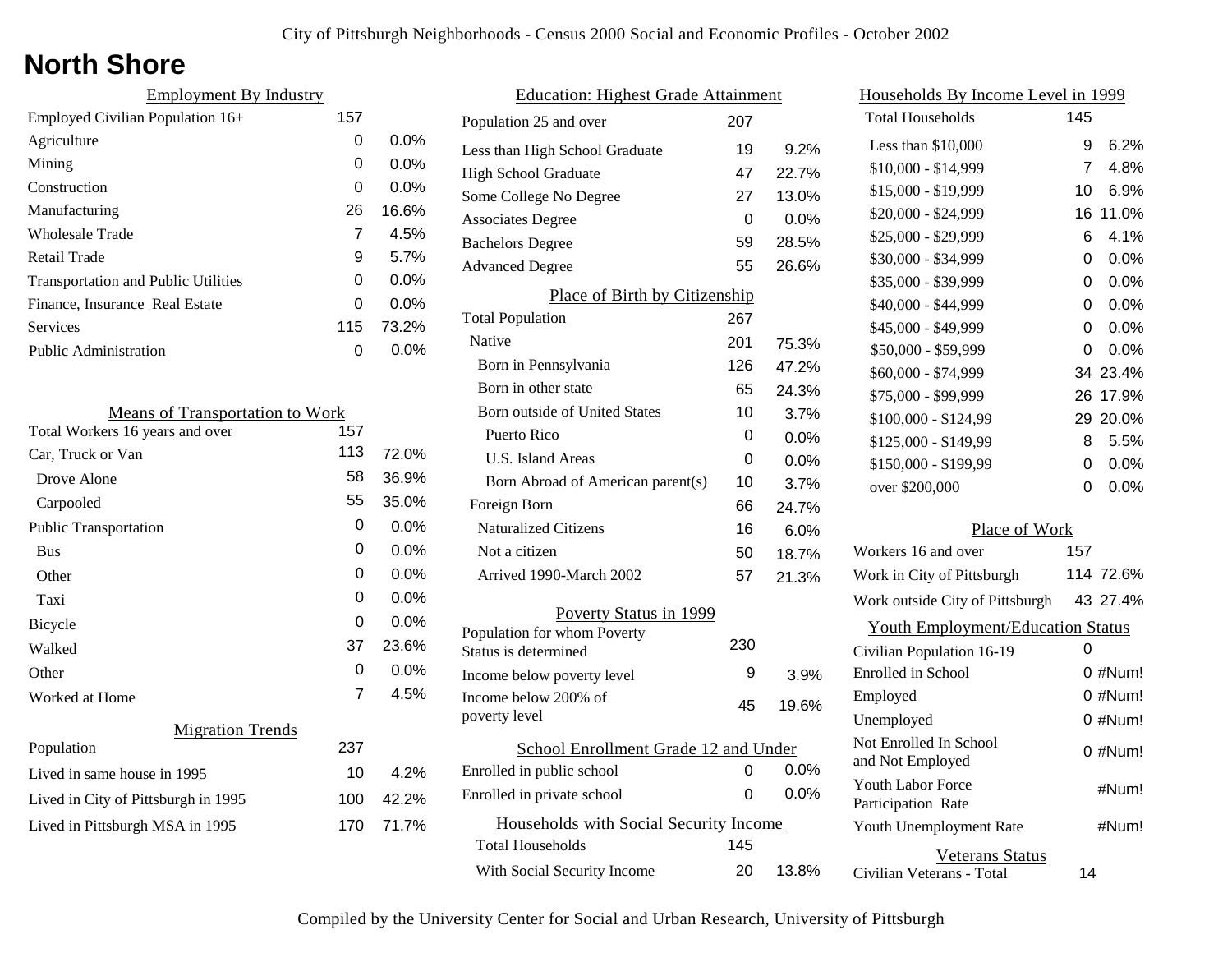# **Northview Heights**

| 431 |         |
|-----|---------|
| 0   | $0.0\%$ |
| 0   | $0.0\%$ |
| 5   | 1.2%    |
| 22  | 5.1%    |
| 0   | $0.0\%$ |
| 47  | 10.9%   |
| 8   | 1.9%    |
| 72  | 16.7%   |
| 270 | 62.6%   |
|     | 1.6%    |
|     |         |

| <b>Means of Transportation to Work</b> |       |         |
|----------------------------------------|-------|---------|
| Total Workers 16 years and over        | 426   |         |
| Car, Truck or Van                      | 165   | 38.7%   |
| Drove Alone                            | 76    | 17.8%   |
| Carpooled                              | 89    | 20.9%   |
| <b>Public Transportation</b>           | 235   | 55.2%   |
| <b>Bus</b>                             | 235   | 55.2%   |
| Other                                  | 0     | 0.0%    |
| Taxi                                   | 0     | 0.0%    |
| Bicycle                                | 0     | $0.0\%$ |
| Walked                                 | 26    | 6.1%    |
| Other                                  | 0     | 0.0%    |
| Worked at Home                         | 0     | 0.0%    |
| <b>Migration Trends</b>                |       |         |
| Population                             | 2,158 |         |
| Lived in same house in 1995            | 1,000 | 46.3%   |
| Lived in City of Pittsburgh in 1995    | 2,000 | 92.7%   |
| Lived in Pittsburgh MSA in 1995        | 2.144 | 99.4%   |
|                                        |       |         |

| <b>Education: Highest Grade Attainment</b> |                                        |       |         |
|--------------------------------------------|----------------------------------------|-------|---------|
|                                            | Population 25 and over                 | 865   |         |
|                                            | Less than High School Graduate         | 298   | 34.5%   |
|                                            | <b>High School Graduate</b>            | 359   | 41.5%   |
|                                            | Some College No Degree                 | 140   | 16.2%   |
|                                            | <b>Associates Degree</b>               | 32    | 3.7%    |
|                                            | <b>Bachelors Degree</b>                | 30    | 3.5%    |
|                                            | <b>Advanced Degree</b>                 | 6     | 0.7%    |
|                                            | Place of Birth by Citizenship          |       |         |
|                                            | <b>Total Population</b>                | 2,565 |         |
|                                            | Native                                 | 2,558 | 99.7%   |
|                                            | Born in Pennsylvania                   | 2,299 | 89.6%   |
|                                            | Born in other state                    | 259   | 10.1%   |
|                                            | Born outside of United States          | 0     | 0.0%    |
|                                            | Puerto Rico                            | 0     | 0.0%    |
|                                            | U.S. Island Areas                      | 0     | 0.0%    |
|                                            | Born Abroad of American parent(s)      | 0     | $0.0\%$ |
|                                            | Foreign Born                           | 7     | 0.3%    |
|                                            | <b>Naturalized Citizens</b>            | 7     | 0.3%    |
|                                            | Not a citizen                          | 0     | $0.0\%$ |
|                                            | Arrived 1990-March 2002                | 0     | 0.0%    |
|                                            | Poverty Status in 1999                 |       |         |
|                                            | Population for whom Poverty            |       |         |
|                                            | Status is determined                   | 2,544 |         |
|                                            | Income below poverty level             | 1,783 | 70.1%   |
|                                            | Income below 200% of<br>poverty level  | 2,213 | 87.0%   |
| School Enrollment Grade 12 and Under       |                                        |       |         |
|                                            | Enrolled in public school              | 1,165 | 98.4%   |
|                                            | Enrolled in private school             | 19    | 1.6%    |
|                                            | Households with Social Security Income |       |         |
|                                            | <b>Total Households</b>                | 786   |         |
|                                            | With Social Security Income            | 182   | 23.2%   |
|                                            |                                        |       |         |

| Households By Income Level in 1999                  |     |           |
|-----------------------------------------------------|-----|-----------|
| <b>Total Households</b>                             | 786 |           |
| Less than \$10,000                                  | 418 | 53.2%     |
| \$10,000 - \$14,999                                 | 113 | 14.4%     |
| \$15,000 - \$19,999                                 | 96  | 12.2%     |
| \$20,000 - \$24,999                                 | 47  | 6.0%      |
| \$25,000 - \$29,999                                 | 34  | 4.3%      |
| \$30,000 - \$34,999                                 | 9   | 1.1%      |
| \$35,000 - \$39,999                                 | 6   | 0.8%      |
| \$40,000 - \$44,999                                 | 23  | 2.9%      |
| \$45,000 - \$49,999                                 | 6   | 0.8%      |
| \$50,000 - \$59,999                                 | 30  | 3.8%      |
| \$60,000 - \$74,999                                 | 0   | 0.0%      |
| \$75,000 - \$99,999                                 | 0   | 0.0%      |
| \$100,000 - \$124,99                                | 0   | 0.0%      |
| \$125,000 - \$149,99                                | 0   | 0.0%      |
| \$150,000 - \$199,99                                | 4   | 0.5%      |
| over \$200,000                                      | 0   | 0.0%      |
| Place of Work                                       |     |           |
| Workers 16 and over                                 | 426 |           |
| Work in City of Pittsburgh                          |     | 303 71.1% |
| Work outside City of Pittsburgh                     |     | 123 28.9% |
| <b>Youth Employment/Education Status</b>            |     |           |
| Civilian Population 16-19                           | 129 |           |
| Enrolled in School                                  | 89. | 69.0%     |
| Employed                                            |     | 25 19.4%  |
| Unemployed                                          |     | 36 27.9%  |
| Not Enrolled In School<br>and Not Employed          |     | 33 25.6%  |
| Youth Labor Force<br>Participation Rate             |     | 47.3%     |
| Youth Unemployment Rate                             |     | 59.0%     |
| <b>Veterans Status</b><br>Civilian Veterans - Total | 29  |           |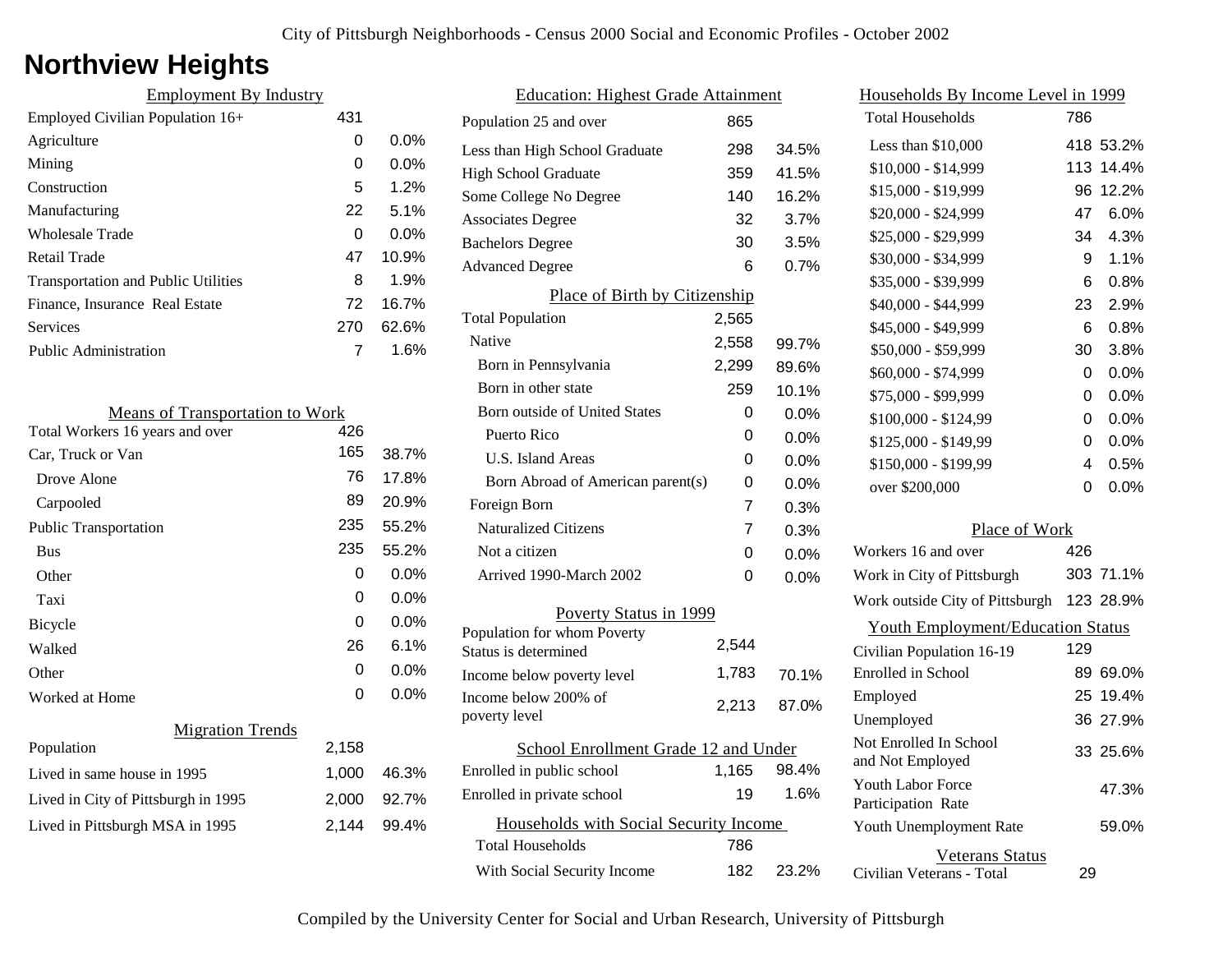### **Oakwood**

| 401 |         |
|-----|---------|
| 0   | $0.0\%$ |
| 0   | $0.0\%$ |
| 22  | 5.5%    |
| 12  | 3.0%    |
| 25  | 6.2%    |
| 15  | 3.7%    |
| 53  | 13.2%   |
| 50  | 12.5%   |
| 212 | 52.9%   |
| 12  | 3.0%    |
|     |         |

| <b>Means of Transportation to Work</b> |     |         |
|----------------------------------------|-----|---------|
| Total Workers 16 years and over        | 401 |         |
| Car, Truck or Van                      | 365 | 91.0%   |
| Drove Alone                            | 323 | 80.5%   |
| Carpooled                              | 42  | 10.5%   |
| Public Transportation                  | 11  | 2.7%    |
| <b>Bus</b>                             | 11  | 2.7%    |
| Other                                  | 0   | $0.0\%$ |
| Taxi                                   | 0   | $0.0\%$ |
| Bicycle                                | 0   | 0.0%    |
| Walked                                 | 7   | 1.7%    |
| Other                                  | 0   | $0.0\%$ |
| Worked at Home                         | 18  | 4.5%    |
| <b>Migration Trends</b>                |     |         |
| Population                             | 976 |         |
| Lived in same house in 1995            | 610 | 62.5%   |
| Lived in City of Pittsburgh in 1995    | 831 | 85.1%   |
| Lived in Pittsburgh MSA in 1995        | 929 | 95.2%   |
|                                        |     |         |

| <b>Education: Highest Grade Attainment</b> |       |         |
|--------------------------------------------|-------|---------|
| Population 25 and over                     | 752   |         |
| Less than High School Graduate             | 154   | 20.5%   |
| <b>High School Graduate</b>                | 299   | 39.8%   |
| Some College No Degree                     | 110   | 14.6%   |
| <b>Associates Degree</b>                   | 23    | 3.1%    |
| <b>Bachelors Degree</b>                    | 105   | 14.0%   |
| <b>Advanced Degree</b>                     | 61    | 8.1%    |
| Place of Birth by Citizenship              |       |         |
| <b>Total Population</b>                    | 1,040 |         |
| Native                                     | 992   | 95.4%   |
| Born in Pennsylvania                       | 866   | 83.3%   |
| Born in other state                        | 126   | 12.1%   |
| Born outside of United States              | 0     | 0.0%    |
| Puerto Rico                                | 0     | 0.0%    |
| U.S. Island Areas                          | 0     | $0.0\%$ |
| Born Abroad of American parent(s)          | 0     | $0.0\%$ |
| Foreign Born                               | 48    | 4.6%    |
| <b>Naturalized Citizens</b>                | 20    | 1.9%    |
| Not a citizen                              | 28    | 2.7%    |
| Arrived 1990-March 2002                    | 28    | 2.7%    |
| Poverty Status in 1999                     |       |         |
| Population for whom Poverty                | 1,040 |         |
| Status is determined                       |       |         |
| Income below poverty level                 | 79    | 7.6%    |
| Income below 200% of<br>poverty level      | 260   | 25.0%   |
| School Enrollment Grade 12 and Under       |       |         |
| Enrolled in public school                  | 183   | 79.6%   |
| Enrolled in private school                 | 47    | 20.4%   |
| Households with Social Security Income     |       |         |
| <b>Total Households</b>                    | 483   |         |
| With Social Security Income                | 199   | 41.2%   |

| Households By Income Level in 1999                  |     |           |
|-----------------------------------------------------|-----|-----------|
| <b>Total Households</b>                             | 483 |           |
| Less than \$10,000                                  | 63  | 13.0%     |
| $$10,000 - $14,999$                                 | 60  | 12.4%     |
| \$15,000 - \$19,999                                 | 39  | 8.1%      |
| \$20,000 - \$24,999                                 | 33  | 6.8%      |
| \$25,000 - \$29,999                                 | 49  | 10.1%     |
| \$30,000 - \$34,999                                 | 31  | 6.4%      |
| \$35,000 - \$39,999                                 | 7   | 1.4%      |
| \$40,000 - \$44,999                                 | 22  | 4.6%      |
| \$45,000 - \$49,999                                 | 32  | 6.6%      |
| \$50,000 - \$59,999                                 | 41  | 8.5%      |
| \$60,000 - \$74,999                                 | 39  | 8.1%      |
| \$75,000 - \$99,999                                 | 30  | 6.2%      |
| \$100,000 - \$124,99                                | 25  | 5.2%      |
| \$125,000 - \$149,99                                | 7   | 1.4%      |
| \$150,000 - \$199,99                                | 0   | 0.0%      |
| over \$200,000                                      | 5   | 1.0%      |
| Place of Work                                       |     |           |
| Workers 16 and over                                 | 401 |           |
| Work in City of Pittsburgh                          |     | 207 51.6% |
| Work outside City of Pittsburgh                     |     | 194 48.4% |
| <b>Youth Employment/Education Status</b>            |     |           |
| Civilian Population 16-19                           | 4   |           |
| Enrolled in School                                  |     | 4100.0%   |
| Employed                                            | 0   | $0.0\%$   |
| Unemployed                                          |     | 4100.0%   |
| Not Enrolled In School<br>and Not Employed          | 0   | 0.0%      |
| <b>Youth Labor Force</b><br>Participation Rate      |     | 100.0%    |
| Youth Unemployment Rate                             |     | 100.0%    |
| <b>Veterans Status</b><br>Civilian Veterans - Total | 121 |           |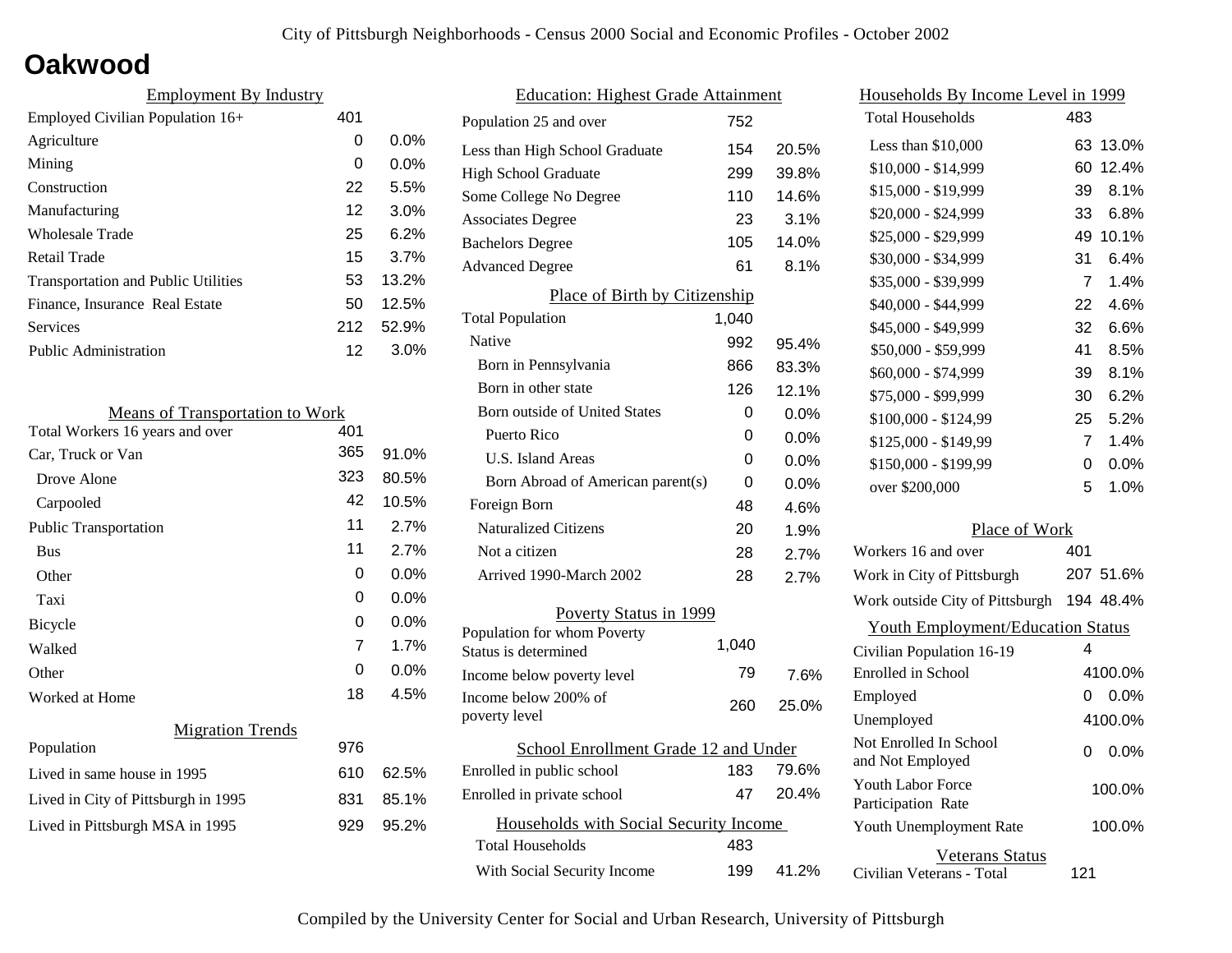## **Overbrook**

| <b>Employment By Industry</b>              |       |         |
|--------------------------------------------|-------|---------|
| Employed Civilian Population 16+           | 1,955 |         |
| Agriculture                                | 7     | $0.4\%$ |
| Mining                                     | 0     | $0.0\%$ |
| Construction                               | 199   | 10.2%   |
| Manufacturing                              | 94    | 4.8%    |
| Wholesale Trade                            | 81    | $4.1\%$ |
| Retail Trade                               | 272   | 13.9%   |
| <b>Transportation and Public Utilities</b> | 119   | $6.1\%$ |
| Finance, Insurance Real Estate             | 152   | 7.8%    |
| Services                                   | 852   | 43.6%   |
| Public Administration                      | 179   | $9.2\%$ |

| <b>Means of Transportation to Work</b> |       |         |
|----------------------------------------|-------|---------|
| Total Workers 16 years and over        | 1,946 |         |
| Car, Truck or Van                      | 1,677 | 86.2%   |
| Drove Alone                            | 1,494 | 76.8%   |
| Carpooled                              | 183   | 9.4%    |
| <b>Public Transportation</b>           | 202   | 10.4%   |
| <b>Bus</b>                             | 197   | 10.1%   |
| Other                                  | 5     | 0.3%    |
| Taxi                                   | 0     | 0.0%    |
| Bicycle                                | 0     | 0.0%    |
| Walked                                 | 40    | 2.1%    |
| Other                                  | 11    | 0.6%    |
| Worked at Home                         | 16    | $0.8\%$ |
| <b>Migration Trends</b>                |       |         |
| Population                             | 3,824 |         |
| Lived in same house in 1995            | 3,186 | 83.3%   |
| Lived in City of Pittsburgh in 1995    | 3,625 | 94.8%   |
| Lived in Pittsburgh MSA in 1995        | 3,761 | 98.4%   |

| <b>Education: Highest Grade Attainment</b>          |       |         |
|-----------------------------------------------------|-------|---------|
| Population 25 and over                              | 2,950 |         |
| Less than High School Graduate                      | 420   | 14.2%   |
| <b>High School Graduate</b>                         | 1,553 | 52.6%   |
| Some College No Degree                              | 498   | 16.9%   |
| <b>Associates Degree</b>                            | 176   | 6.0%    |
| <b>Bachelors Degree</b>                             | 226   | 7.7%    |
| <b>Advanced Degree</b>                              | 77    | 2.6%    |
| Place of Birth by Citizenship                       |       |         |
| <b>Total Population</b>                             | 4,022 |         |
| Native                                              | 3,966 | 98.6%   |
| Born in Pennsylvania                                | 3,709 | 92.2%   |
| Born in other state                                 | 252   | 6.3%    |
| Born outside of United States                       | 5     | 0.1%    |
| Puerto Rico                                         | 0     | 0.0%    |
| U.S. Island Areas                                   | 0     | $0.0\%$ |
| Born Abroad of American parent(s)                   | 5     | 0.1%    |
| Foreign Born                                        | 56    | 1.4%    |
| <b>Naturalized Citizens</b>                         | 50    | 1.2%    |
| Not a citizen                                       | 6     | 0.1%    |
| Arrived 1990-March 2002                             | 0     | 0.0%    |
| Poverty Status in 1999                              |       |         |
| Population for whom Poverty<br>Status is determined | 4,012 |         |
| Income below poverty level                          | 402   | 10.0%   |
| Income below 200\% of<br>poverty level              | 987   | 24.6%   |
| School Enrollment Grade 12 and Under                |       |         |
| Enrolled in public school                           | 446   | 78.7%   |
| Enrolled in private school                          | 121   | 21.3%   |
| Households with Social Security Income              |       |         |
| <b>Total Households</b>                             | 1,695 |         |
| With Social Security Income                         | 614   | 36.2%   |

| Households By Income Level in 1999         |       |           |
|--------------------------------------------|-------|-----------|
| <b>Total Households</b>                    | 1,695 |           |
| Less than \$10,000                         | 140   | 8.3%      |
| $$10,000 - $14,999$                        | 140   | 8.3%      |
| \$15,000 - \$19,999                        | 147   | 8.7%      |
| \$20,000 - \$24,999                        | 102   | 6.0%      |
| \$25,000 - \$29,999                        | 109   | 6.4%      |
| \$30,000 - \$34,999                        | 128   | 7.6%      |
| \$35,000 - \$39,999                        | 135   | 8.0%      |
| \$40,000 - \$44,999                        | 93    | 5.5%      |
| \$45,000 - \$49,999                        | 93    | 5.5%      |
| \$50,000 - \$59,999                        | 181   | 10.7%     |
| \$60,000 - \$74,999                        | 206   | 12.2%     |
| \$75,000 - \$99,999                        | 167   | 9.9%      |
| \$100,000 - \$124,99                       | 13    | 0.8%      |
| \$125,000 - \$149,99                       | 26    | 1.5%      |
| \$150,000 - \$199,99                       | 6     | 0.4%      |
| over \$200,000                             | 9     | 0.5%      |
| Place of Work                              |       |           |
| Workers 16 and over                        | 1,946 |           |
| Work in City of Pittsburgh                 |       | 993 56.3% |
| Work outside City of Pittsburgh            |       | 953 43.7% |
| <b>Youth Employment/Education Status</b>   |       |           |
| Civilian Population 16-19                  | 157   |           |
| <b>Enrolled</b> in School                  |       | 122 77.7% |
| Employed                                   |       | 67 42.7%  |
| Unemployed                                 | 0     | $0.0\%$   |
| Not Enrolled In School<br>and Not Employed |       | 23 14.6%  |
| Youth Labor Force<br>Participation Rate    |       | 42.7%     |
| Youth Unemployment Rate                    |       | $0.0\%$   |
| Veterans Status                            |       |           |

Civilian Veterans - Total

575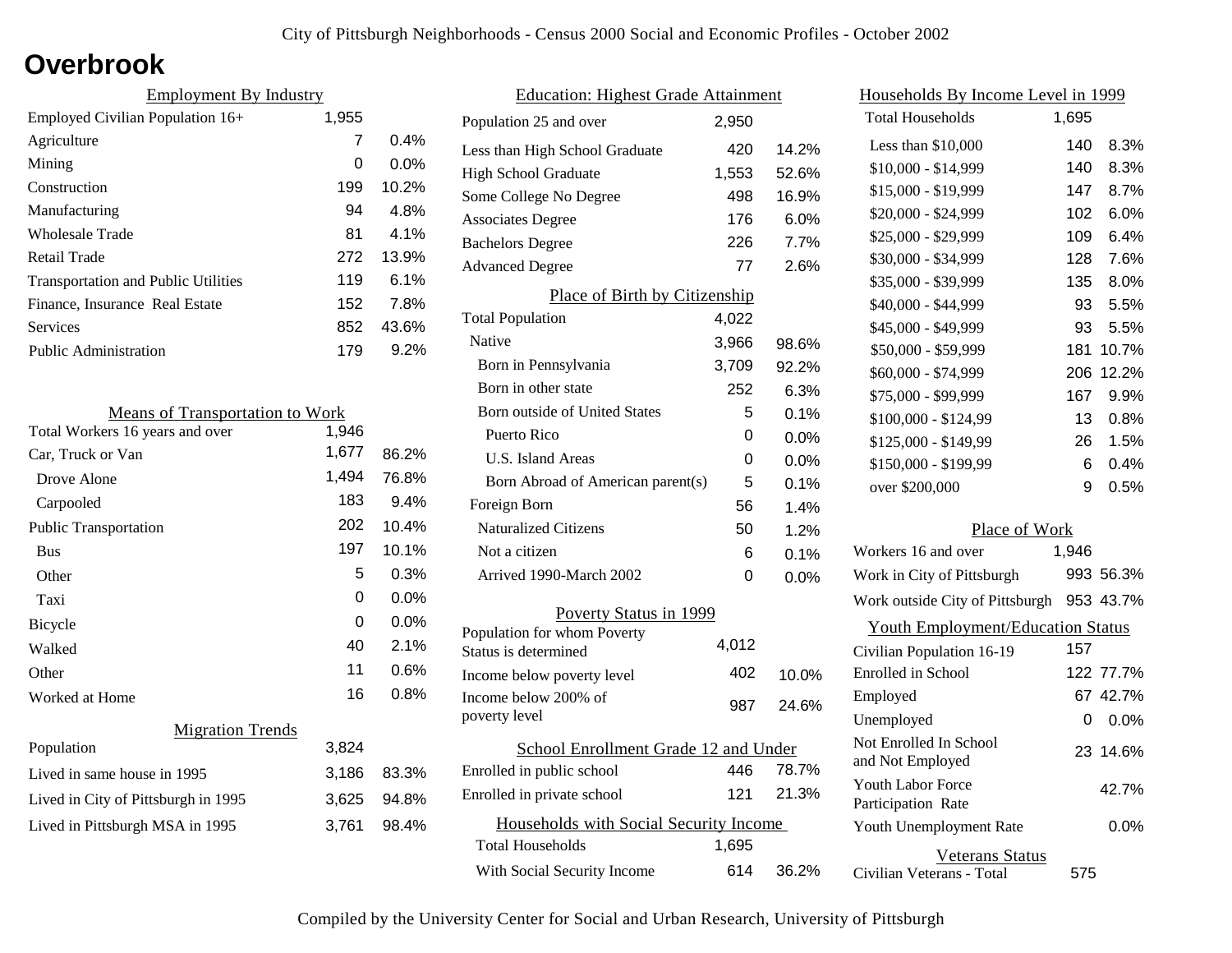# **Perry North**

| <b>Employment By Industry</b>              |       |         |
|--------------------------------------------|-------|---------|
| Employed Civilian Population 16+           | 2,313 |         |
| Agriculture                                | 0     | $0.0\%$ |
| Mining                                     | 0     | $0.0\%$ |
| Construction                               | 132   | 5.7%    |
| Manufacturing                              | 184   | $8.0\%$ |
| Wholesale Trade                            | 48    | 2.1%    |
| Retail Trade                               | 311   | 13.4%   |
| <b>Transportation and Public Utilities</b> | 152   | 6.6%    |
| Finance, Insurance Real Estate             | 209   | $9.0\%$ |
| Services                                   | 1.162 | 50.2%   |
| Public Administration                      | 115   | 5.0%    |

| <b>Means of Transportation to Work</b> |       |         |
|----------------------------------------|-------|---------|
| Total Workers 16 years and over        | 2,284 |         |
| Car, Truck or Van                      | 1,853 | 81.1%   |
| Drove Alone                            | 1,569 | 68.7%   |
| Carpooled                              | 284   | 12.4%   |
| <b>Public Transportation</b>           | 322   | 14.1%   |
| <b>Bus</b>                             | 309   | 13.5%   |
| Other                                  | 13    | $0.6\%$ |
| Taxi                                   | 0     | $0.0\%$ |
| Bicycle                                | 0     | $0.0\%$ |
| Walked                                 | 21    | $0.9\%$ |
| Other                                  | 9     | 0.4%    |
| Worked at Home                         | 79    | 3.5%    |
| <b>Migration Trends</b>                |       |         |
| Population                             | 4,339 |         |
| Lived in same house in 1995            | 2,881 | 66.4%   |
| Lived in City of Pittsburgh in 1995    | 3.864 | 89.1%   |
| Lived in Pittsburgh MSA in 1995        | 4,245 | 97.8%   |
|                                        |       |         |

| <b>Education: Highest Grade Attainment</b> |       |       |
|--------------------------------------------|-------|-------|
| Population 25 and over                     | 3,157 |       |
| Less than High School Graduate             | 413   | 13.1% |
| <b>High School Graduate</b>                | 1,164 | 36.9% |
| Some College No Degree                     | 616   | 19.5% |
| <b>Associates Degree</b>                   | 301   | 9.5%  |
| <b>Bachelors Degree</b>                    | 446   | 14.1% |
| <b>Advanced Degree</b>                     | 217   | 6.9%  |
| Place of Birth by Citizenship              |       |       |
| <b>Total Population</b>                    | 4,630 |       |
| Native                                     | 4,530 | 97.8% |
| Born in Pennsylvania                       | 4,033 | 87.1% |
| Born in other state                        | 484   | 10.5% |
| Born outside of United States              | 13    | 0.3%  |
| Puerto Rico                                | 0     | 0.0%  |
| U.S. Island Areas                          | 0     | 0.0%  |
| Born Abroad of American parent(s)          | 13    | 0.3%  |
| Foreign Born                               | 100   | 2.2%  |
| <b>Naturalized Citizens</b>                | 74    | 1.6%  |
| Not a citizen                              | 26    | 0.6%  |
| Arrived 1990-March 2002                    | 14    | 0.3%  |
| Poverty Status in 1999                     |       |       |
| Population for whom Poverty                | 4,604 |       |
| Status is determined                       |       |       |
| Income below poverty level                 | 553   | 12.0% |
| Income below 200% of<br>poverty level      | 1,317 | 28.6% |
|                                            |       |       |
| School Enrollment Grade 12 and Under       |       |       |
| Enrolled in public school                  | 681   | 70.9% |
| Enrolled in private school                 | 279   | 29.1% |
| Households with Social Security Income     |       |       |
| Total Households                           | 1,840 |       |
| With Social Security Income                | 525   | 28.5% |

| <u>Households By Income Level in 1999</u>           |       |             |  |
|-----------------------------------------------------|-------|-------------|--|
| <b>Total Households</b>                             | 1,840 |             |  |
| Less than \$10,000                                  | 143   | 7.8%        |  |
| $$10,000 - $14,999$                                 | 108   | 5.9%        |  |
| \$15,000 - \$19,999                                 | 124   | 6.7%        |  |
| \$20,000 - \$24,999                                 | 135   | 7.3%        |  |
| \$25,000 - \$29,999                                 | 139   | 7.6%        |  |
| \$30,000 - \$34,999                                 | 144   | 7.8%        |  |
| \$35,000 - \$39,999                                 | 74    | 4.0%        |  |
| \$40,000 - \$44,999                                 | 115   | 6.3%        |  |
| \$45,000 - \$49,999                                 | 145   | 7.9%        |  |
| \$50,000 - \$59,999                                 | 218   | 11.8%       |  |
| \$60,000 - \$74,999                                 | 205   | 11.1%       |  |
| \$75,000 - \$99,999                                 | 181   | 9.8%        |  |
| \$100,000 - \$124,99                                | 35    | 1.9%        |  |
| \$125,000 - \$149,99                                | 47    | 2.6%        |  |
| \$150,000 - \$199,99                                | 7     | 0.4%        |  |
| over \$200,000                                      | 20    | 1.1%        |  |
| Place of Work                                       |       |             |  |
| Workers 16 and over                                 | 2,284 |             |  |
| Work in City of Pittsburgh                          |       | 1,426 60.2% |  |
| Work outside City of Pittsburgh 858 39.8%           |       |             |  |
| <b>Youth Employment/Education Status</b>            |       |             |  |
| Civilian Population 16-19                           | 251   |             |  |
| Enrolled in School                                  | 218   | 86.9%       |  |
| Employed                                            | 133   | 53.0%       |  |
| Unemployed                                          | 9     | 3.6%        |  |
| Not Enrolled In School<br>and Not Employed          | 7     | 2.8%        |  |
| <b>Youth Labor Force</b><br>Participation Rate      |       | 56.6%       |  |
| Youth Unemployment Rate                             |       | 6.3%        |  |
| <b>Veterans Status</b><br>Civilian Veterans - Total | 492   |             |  |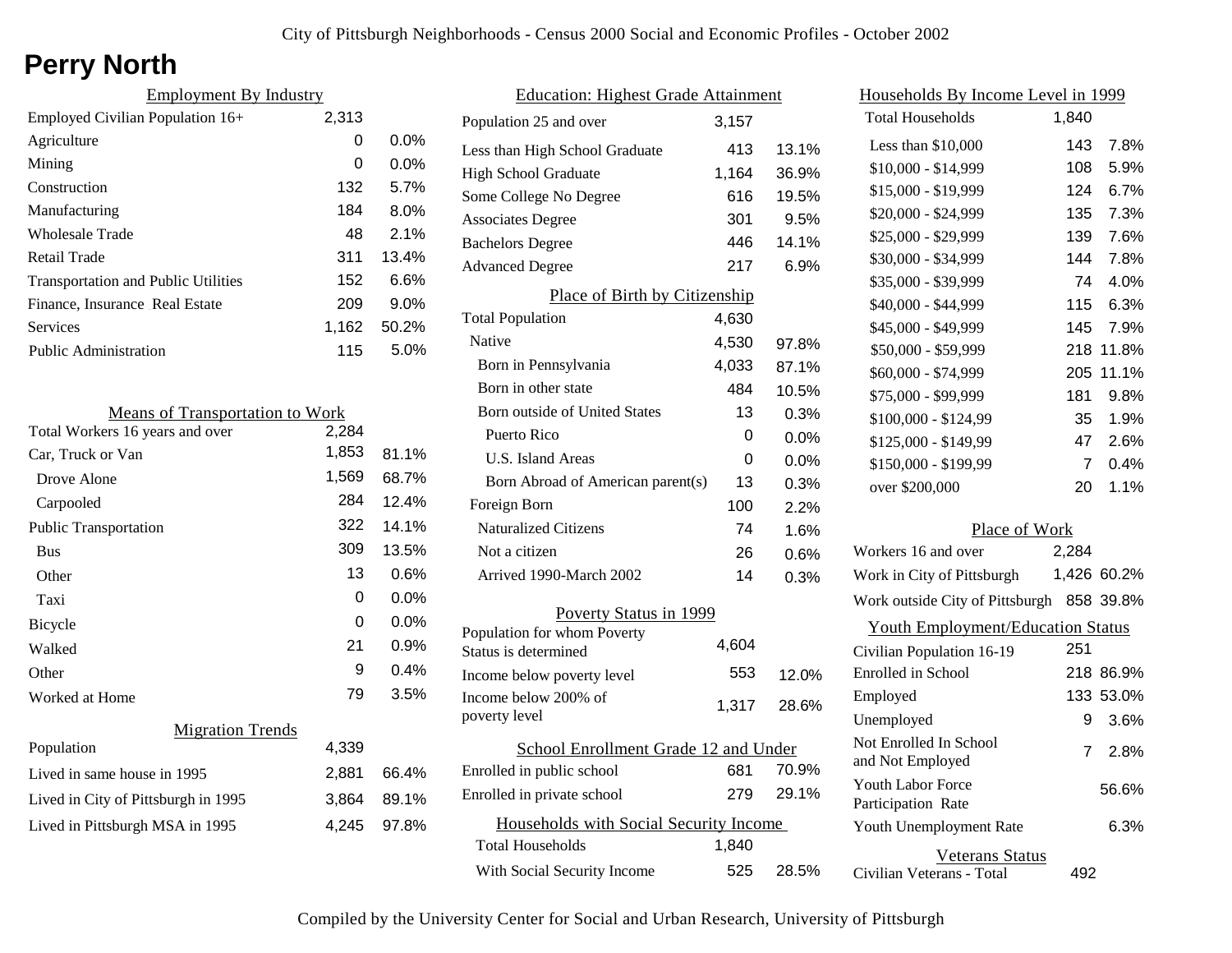# **Perry South**

| <b>Employment By Industry</b>              |       |         |
|--------------------------------------------|-------|---------|
| Employed Civilian Population 16+           | 2,168 |         |
| Agriculture                                | 11    | 0.5%    |
| Mining                                     | 0     | $0.0\%$ |
| Construction                               | 117   | 5.4%    |
| Manufacturing                              | 133   | $6.1\%$ |
| Wholesale Trade                            | 39    | 1.8%    |
| Retail Trade                               | 157   | 7.2%    |
| <b>Transportation and Public Utilities</b> | 107   | 4.9%    |
| Finance, Insurance Real Estate             | 145   | 6.7%    |
| Services                                   | 1,365 | 63.0%   |
| Public Administration                      | 94    | 4.3%    |

| 2,091 |                                        |
|-------|----------------------------------------|
| 1,383 | 66.1%                                  |
| 1,075 | 51.4%                                  |
| 308   | 14.7%                                  |
| 528   | 25.3%                                  |
| 528   | 25.3%                                  |
| 0     | 0.0%                                   |
| 0     | $0.0\%$                                |
| 9     | 0.4%                                   |
| 117   | 5.6%                                   |
| 0     | 0.0%                                   |
| 54    | 2.6%                                   |
|       |                                        |
| 4,907 |                                        |
| 2,858 | 58.2%                                  |
| 4,284 | 87.3%                                  |
| 4,684 | 95.5%                                  |
|       | <b>Means of Transportation to Work</b> |

| <b>Education: Highest Grade Attainment</b>          |       |         |
|-----------------------------------------------------|-------|---------|
| Population 25 and over                              | 3,293 |         |
| Less than High School Graduate                      | 799   | 24.3%   |
| <b>High School Graduate</b>                         | 1,137 | 34.5%   |
| Some College No Degree                              | 687   | 20.9%   |
| <b>Associates Degree</b>                            | 280   | 8.5%    |
| <b>Bachelors Degree</b>                             | 263   | 8.0%    |
| <b>Advanced Degree</b>                              | 127   | 3.9%    |
| Place of Birth by Citizenship                       |       |         |
| <b>Total Population</b>                             | 5,244 |         |
| Native                                              | 5,202 | 99.2%   |
| Born in Pennsylvania                                | 4,271 | 81.4%   |
| Born in other state                                 | 908   | 17.3%   |
| <b>Born outside of United States</b>                | 23    | 0.4%    |
| Puerto Rico                                         | 0     | 0.0%    |
| U.S. Island Areas                                   | U     | $0.0\%$ |
| Born Abroad of American parent(s)                   | 23    | $0.4\%$ |
| Foreign Born                                        | 42    | 0.8%    |
| <b>Naturalized Citizens</b>                         | 15    | 0.3%    |
| Not a citizen                                       | 27    | 0.5%    |
| Arrived 1990-March 2002                             | 0     | $0.0\%$ |
| Poverty Status in 1999                              |       |         |
| Population for whom Poverty<br>Status is determined | 5,190 |         |
| Income below poverty level                          | 1,500 | 28.9%   |
| Income below 200% of<br>poverty level               | 2,620 | 50.5%   |
| School Enrollment Grade 12 and Under                |       |         |
| Enrolled in public school                           | 1,263 | 91.0%   |
| Enrolled in private school                          | 125   | $9.0\%$ |
| Households with Social Security Income              |       |         |
| <b>Total Households</b>                             | 2,083 |         |
| With Social Security Income                         | 602   | 28.9%   |

| <u>Households By Income Level in 1999</u>           |       |             |
|-----------------------------------------------------|-------|-------------|
| <b>Total Households</b>                             | 2,083 |             |
| Less than \$10,000                                  |       | 423 20.3%   |
| $$10,000 - $14,999$                                 | 197   | 9.5%        |
| \$15,000 - \$19,999                                 | 199   | 9.6%        |
| \$20,000 - \$24,999                                 | 185   | 8.9%        |
| \$25,000 - \$29,999                                 | 216   | 10.4%       |
| \$30,000 - \$34,999                                 | 132   | 6.3%        |
| \$35,000 - \$39,999                                 | 90    | 4.3%        |
| \$40,000 - \$44,999                                 | 108   | 5.2%        |
| \$45,000 - \$49,999                                 | 103   | 4.9%        |
| \$50,000 - \$59,999                                 | 148   | 7.1%        |
| \$60,000 - \$74,999                                 | 94    | 4.5%        |
| \$75,000 - \$99,999                                 | 101   | 4.8%        |
| \$100,000 - \$124,99                                | 26    | 1.2%        |
| \$125,000 - \$149,99                                | 8     | 0.4%        |
| \$150,000 - \$199,99                                | 38    | 1.8%        |
| over \$200,000                                      | 15    | 0.7%        |
| Place of Work                                       |       |             |
| Workers 16 and over                                 | 2,091 |             |
| Work in City of Pittsburgh                          |       | 1,423 69.1% |
| Work outside City of Pittsburgh 668 30.9%           |       |             |
| <b>Youth Employment/Education Status</b>            |       |             |
| Civilian Population 16-19                           | 325   |             |
| Enrolled in School                                  |       | 279 85.8%   |
| Employed                                            |       | 88 27.1%    |
| Unemployed                                          | 20    | 6.2%        |
| Not Enrolled In School<br>and Not Employed          |       | 34 10.5%    |
| Youth Labor Force<br>Participation Rate             |       | 33.2%       |
| Youth Unemployment Rate                             |       | 18.5%       |
| <b>Veterans Status</b><br>Civilian Veterans - Total | 525   |             |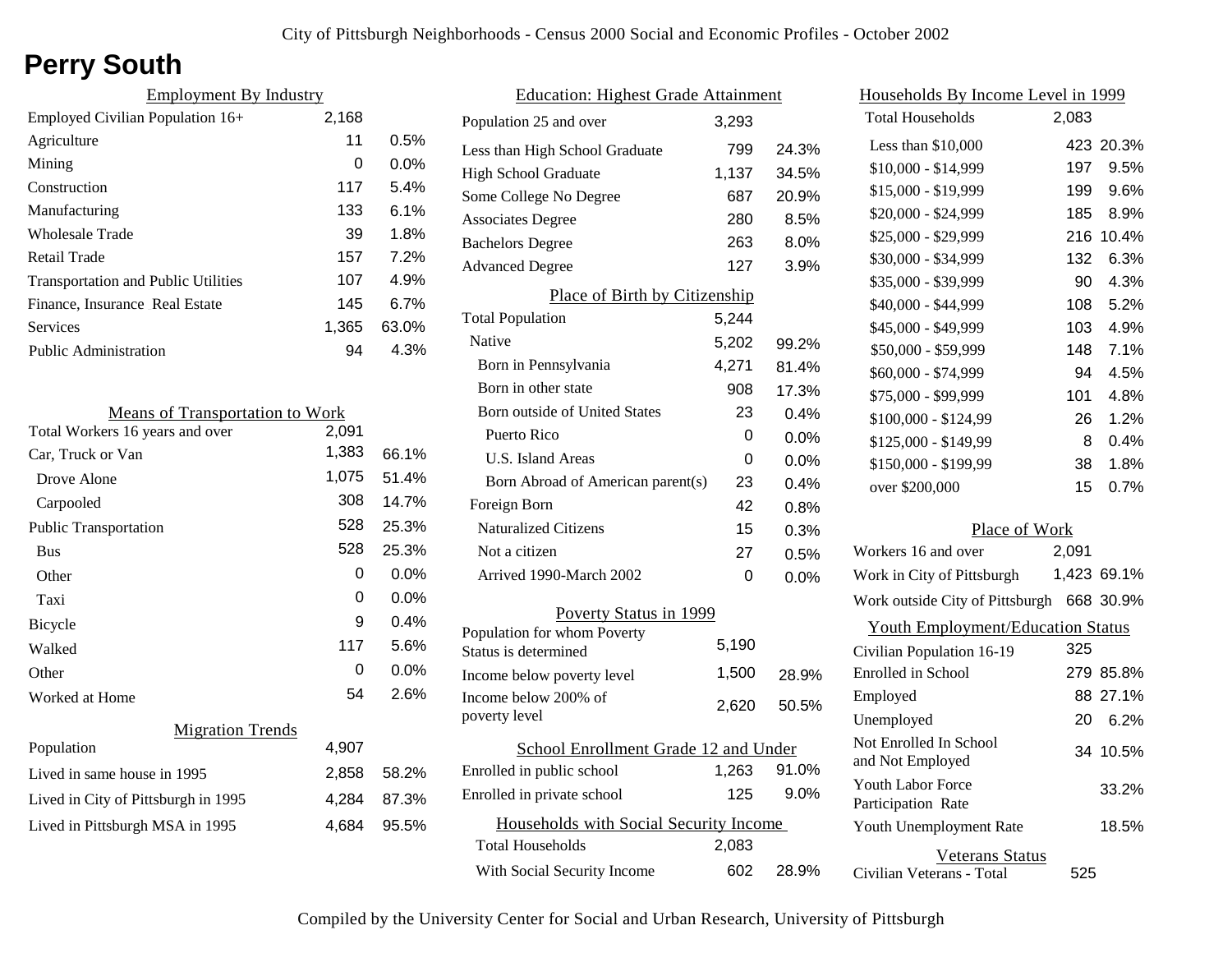# **Point Breeze**

| <b>Employment By Industry</b>              |       |         |
|--------------------------------------------|-------|---------|
| Employed Civilian Population 16+           | 3,127 |         |
| Agriculture                                | 0     | $0.0\%$ |
| Mining                                     | 0     | $0.0\%$ |
| Construction                               | 64    | 2.0%    |
| Manufacturing                              | 147   | 4.7%    |
| Wholesale Trade                            | 91    | 2.9%    |
| Retail Trade                               | 251   | $8.0\%$ |
| <b>Transportation and Public Utilities</b> | 50    | 1.6%    |
| Finance, Insurance Real Estate             | 202   | 6.5%    |
| Services                                   | 2.229 | 71.3%   |
| Public Administration                      | 93    | $3.0\%$ |
|                                            |       |         |

| <b>Means of Transportation to Work</b> |       |         |
|----------------------------------------|-------|---------|
| Total Workers 16 years and over        | 3,049 |         |
| Car, Truck or Van                      | 2,340 | 76.7%   |
| Drove Alone                            | 1,998 | 65.5%   |
| Carpooled                              | 342   | 11.2%   |
| <b>Public Transportation</b>           | 372   | 12.2%   |
| <b>Bus</b>                             | 367   | 12.0%   |
| Other                                  | 0     | $0.0\%$ |
| Taxi                                   | 5     | $0.2\%$ |
| Bicycle                                | 51    | 1.7%    |
| Walked                                 | 95    | 3.1%    |
| Other                                  | 36    | 1.2%    |
| Worked at Home                         | 155   | 5.1%    |
| <b>Migration Trends</b>                |       |         |
| Population                             | 5,368 |         |
| Lived in same house in 1995            | 3,160 | 58.9%   |
| Lived in City of Pittsburgh in 1995    | 4,303 | 80.2%   |
| Lived in Pittsburgh MSA in 1995        | 4,831 | 90.0%   |
|                                        |       |         |

| <b>Education: Highest Grade Attainment</b>          |       |         |
|-----------------------------------------------------|-------|---------|
| Population 25 and over                              | 4.107 |         |
| Less than High School Graduate                      | 163   | 4.0%    |
| <b>High School Graduate</b>                         | 519   | 12.6%   |
| Some College No Degree                              | 461   | 11.2%   |
| <b>Associates Degree</b>                            | 126   | 3.1%    |
| <b>Bachelors Degree</b>                             | 971   | 23.6%   |
| <b>Advanced Degree</b>                              | 1,867 | 45.5%   |
| Place of Birth by Citizenship                       |       |         |
| <b>Total Population</b>                             | 5,690 |         |
| Native                                              | 5,254 | 92.3%   |
| Born in Pennsylvania                                | 3,705 | 65.1%   |
| Born in other state                                 | 1,498 | 26.3%   |
| <b>Born outside of United States</b>                | 51    | 0.9%    |
| Puerto Rico                                         | 0     | $0.0\%$ |
| U.S. Island Areas                                   | 0     | 0.0%    |
| Born Abroad of American parent(s)                   | 51    | 0.9%    |
| Foreign Born                                        | 436   | 7.7%    |
| <b>Naturalized Citizens</b>                         | 178   | 3.1%    |
| Not a citizen                                       | 258   | 4.5%    |
| Arrived 1990-March 2002                             | 191   | 3.4%    |
| Poverty Status in 1999                              |       |         |
| Population for whom Poverty<br>Status is determined | 5,676 |         |
| Income below poverty level                          | 304   | 5.4%    |
| Income below 200% of<br>poverty level               | 877   | 15.5%   |
| School Enrollment Grade 12 and Under                |       |         |
| Enrolled in public school                           | 465   | 43.6%   |
| Enrolled in private school                          | 602   | 56.4%   |
| Households with Social Security Income              |       |         |
| <b>Total Households</b>                             | 2,453 |         |
| With Social Security Income                         | 551   | 22.5%   |

| <u>Households By Income Level in 1999</u>  |       |             |
|--------------------------------------------|-------|-------------|
| <b>Total Households</b>                    | 2,453 |             |
| Less than \$10,000                         | 152   | 6.2%        |
| $$10,000 - $14,999$                        | 78    | 3.2%        |
| \$15,000 - \$19,999                        | 173   | 7.1%        |
| \$20,000 - \$24,999                        | 131   | 5.3%        |
| \$25,000 - \$29,999                        | 90    | 3.7%        |
| \$30,000 - \$34,999                        | 132   | 5.4%        |
| \$35,000 - \$39,999                        | 100   | 4.1%        |
| \$40,000 - \$44,999                        | 66    | 2.7%        |
| \$45,000 - \$49,999                        | 48    | 2.0%        |
| \$50,000 - \$59,999                        | 138   | 5.6%        |
| \$60,000 - \$74,999                        | 292   | 11.9%       |
| \$75,000 - \$99,999                        | 243   | 9.9%        |
| \$100,000 - \$124,99                       | 238   | 9.7%        |
| \$125,000 - \$149,99                       | 111   | 4.5%        |
| \$150,000 - \$199,99                       | 188   | 7.7%        |
| over \$200,000                             |       | 273 11.1%   |
| Place of Work                              |       |             |
| Workers 16 and over                        | 3,049 |             |
| Work in City of Pittsburgh                 |       | 2,323 79.5% |
| Work outside City of Pittsburgh 726 20.5%  |       |             |
| <b>Youth Employment/Education Status</b>   |       |             |
| Civilian Population 16-19                  | 191   |             |
| Enrolled in School                         |       | 169 88.5%   |
| Employed                                   |       | 49 25.7%    |
| Unemployed                                 | 7     | 3.7%        |
| Not Enrolled In School<br>and Not Employed | 16    | 8.4%        |
| Youth Labor Force<br>Participation Rate    |       | 29.3%       |
| Youth Unemployment Rate                    |       | 12.5%       |
| Veterans Status                            |       |             |

Civilian Veterans - Total

409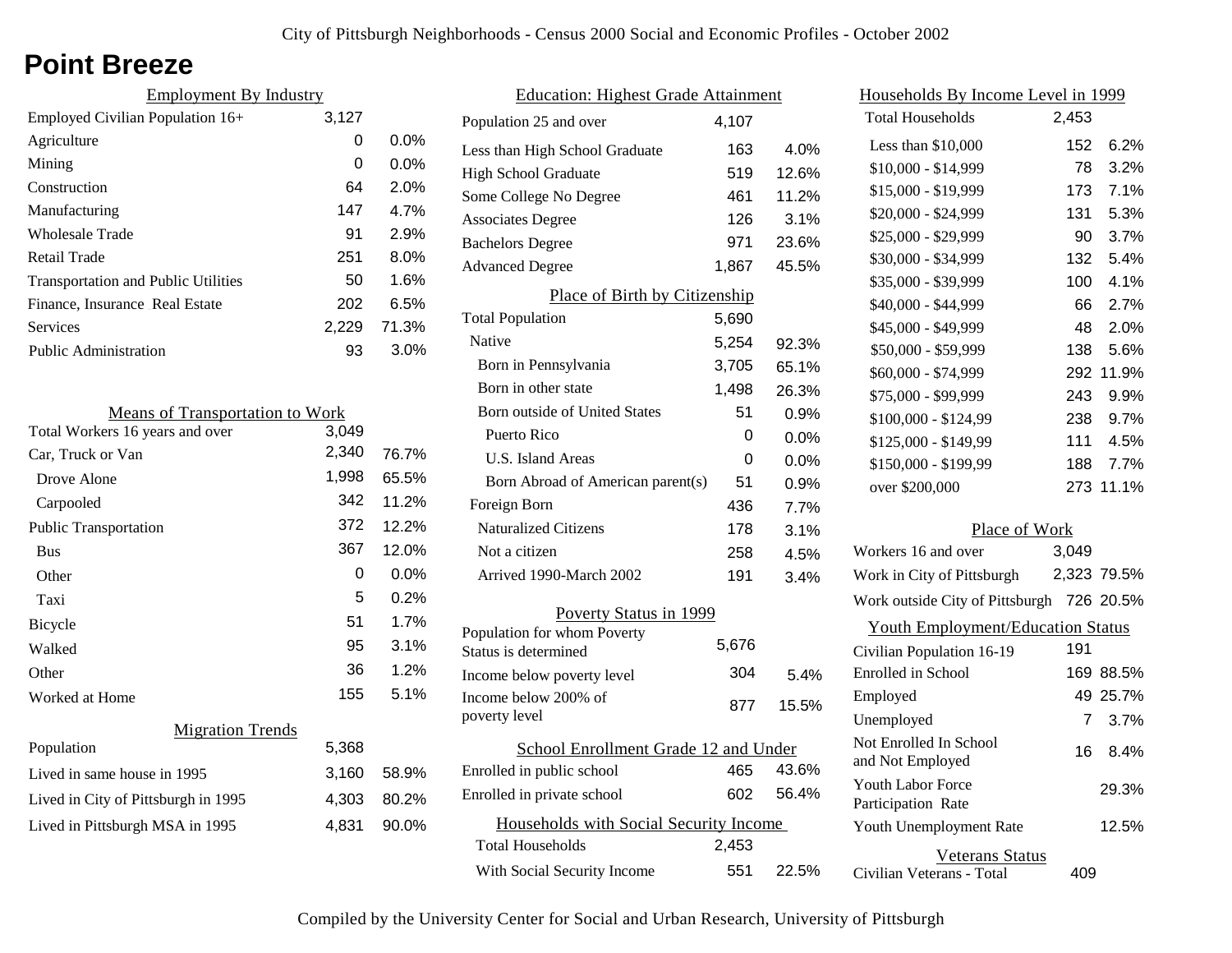# **Point Breeze N.**

| <b>Employment By Industry</b>              |       |         |
|--------------------------------------------|-------|---------|
| Employed Civilian Population $16+$         | 1,201 |         |
| Agriculture                                | 0     | $0.0\%$ |
| Mining                                     | 5     | $0.4\%$ |
| Construction                               | 25    | 2.1%    |
| Manufacturing                              | 32    | 2.7%    |
| Wholesale Trade                            | 26    | 2.2%    |
| Retail Trade                               | 125   | 10.4%   |
| <b>Transportation and Public Utilities</b> | 66    | 5.5%    |
| Finance, Insurance Real Estate             | 121   | 10.1%   |
| Services                                   | 769   | 64.0%   |
| <b>Public Administration</b>               | 32    | 2.7%    |

| <b>Means of Transportation to Work</b> |       |         |
|----------------------------------------|-------|---------|
| Total Workers 16 years and over        | 1,201 |         |
| Car, Truck or Van                      | 718   | 59.8%   |
| Drove Alone                            | 572   | 47.6%   |
| Carpooled                              | 146   | 12.2%   |
| <b>Public Transportation</b>           | 360   | 30.0%   |
| <b>Bus</b>                             | 360   | 30.0%   |
| Other                                  | 0     | $0.0\%$ |
| Taxi                                   | 0     | $0.0\%$ |
| <b>Bicycle</b>                         | 6     | 0.5%    |
| Walked                                 | 40    | 3.3%    |
| Other                                  | 24    | 2.0%    |
| Worked at Home                         | 53    | 4.4%    |
| <b>Migration Trends</b>                |       |         |
| Population                             | 2,172 |         |
| Lived in same house in 1995            | 1,312 | 60.4%   |
| Lived in City of Pittsburgh in 1995    | 1,799 | 82.8%   |
| Lived in Pittsburgh MSA in 1995        | 2.014 | 92.7%   |

| <b>Education: Highest Grade Attainment</b> |       |       |
|--------------------------------------------|-------|-------|
| Population 25 and over                     | 1,574 |       |
| Less than High School Graduate             | 192   | 12.2% |
| <b>High School Graduate</b>                | 360   | 22.9% |
| Some College No Degree                     | 377   | 24.0% |
| <b>Associates Degree</b>                   | 94    | 6.0%  |
| <b>Bachelors Degree</b>                    | 207   | 13.2% |
| <b>Advanced Degree</b>                     | 344   | 21.9% |
| Place of Birth by Citizenship              |       |       |
| <b>Total Population</b>                    | 2,279 |       |
| Native                                     | 2,155 | 94.6% |
| Born in Pennsylvania                       | 1,731 | 76.0% |
| Born in other state                        | 413   | 18.1% |
| <b>Born outside of United States</b>       | 11    | 0.5%  |
| Puerto Rico                                | 0     | 0.0%  |
| U.S. Island Areas                          | 0     | 0.0%  |
| Born Abroad of American parent(s)          | 11    | 0.5%  |
| Foreign Born                               | 124   | 5.4%  |
| <b>Naturalized Citizens</b>                | 72    | 3.2%  |
| Not a citizen                              | 52    | 2.3%  |
| Arrived 1990-March 2002                    | 73    | 3.2%  |
| Poverty Status in 1999                     |       |       |
| Population for whom Poverty                | 2,260 |       |
| Status is determined                       |       |       |
| Income below poverty level                 | 194   | 8.6%  |
| Income below 200% of                       | 693   | 30.7% |
| poverty level                              |       |       |
| School Enrollment Grade 12 and Under       |       |       |
| Enrolled in public school                  | 347   | 85.0% |
| Enrolled in private school                 | 61    | 15.0% |
| Households with Social Security Income     |       |       |
| <b>Total Households</b>                    | 1,041 |       |
| With Social Security Income                | 257   | 24.7% |

| Households By Income Level in 1999        |       |           |
|-------------------------------------------|-------|-----------|
| <b>Total Households</b>                   | 1,041 |           |
| Less than \$10,000                        | 61    | 5.9%      |
| $$10,000 - $14,999$                       | 59    | 5.7%      |
| \$15,000 - \$19,999                       | 138   | 13.3%     |
| \$20,000 - \$24,999                       | 96    | 9.2%      |
| \$25,000 - \$29,999                       | 92    | 8.8%      |
| \$30,000 - \$34,999                       | 68    | 6.5%      |
| \$35,000 - \$39,999                       | 75    | 7.2%      |
| \$40,000 - \$44,999                       | 82    | 7.9%      |
| \$45,000 - \$49,999                       | 34    | 3.3%      |
| \$50,000 - \$59,999                       | 92    | 8.8%      |
| \$60,000 - \$74,999                       |       | 105 10.1% |
| \$75,000 - \$99,999                       | 53    | 5.1%      |
| \$100,000 - \$124,99                      | 30    | 2.9%      |
| \$125,000 - \$149,99                      | 18    | 1.7%      |
| \$150,000 - \$199,99                      | 19    | 1.8%      |
| over \$200,000                            | 19    | 1.8%      |
| Place of Work                             |       |           |
| Workers 16 and over                       | 1,201 |           |
| Work in City of Pittsburgh                |       | 956 79.6% |
| Work outside City of Pittsburgh 245 20.4% |       |           |
| <b>Youth Employment/Education Status</b>  |       |           |
| Civilian Population 16-19                 | 79    |           |
| Enrolled in School                        |       | 69 87.3%  |
| Employed                                  |       | 23 29.1%  |

Civilian Veterans - Total

Youth Unemployment Rate

Youth Labor Force Participation Rate

Not Enrolled In School

Unemployed

Veterans Status

Not Enrolled in School 0 0.0%<br>and Not Employed 0 0.0%

250

0 0.0%

0.0%

29.1%

| Compiled by the University Center for Social and Urban Research, University of Pittsburgh |  |
|-------------------------------------------------------------------------------------------|--|
|-------------------------------------------------------------------------------------------|--|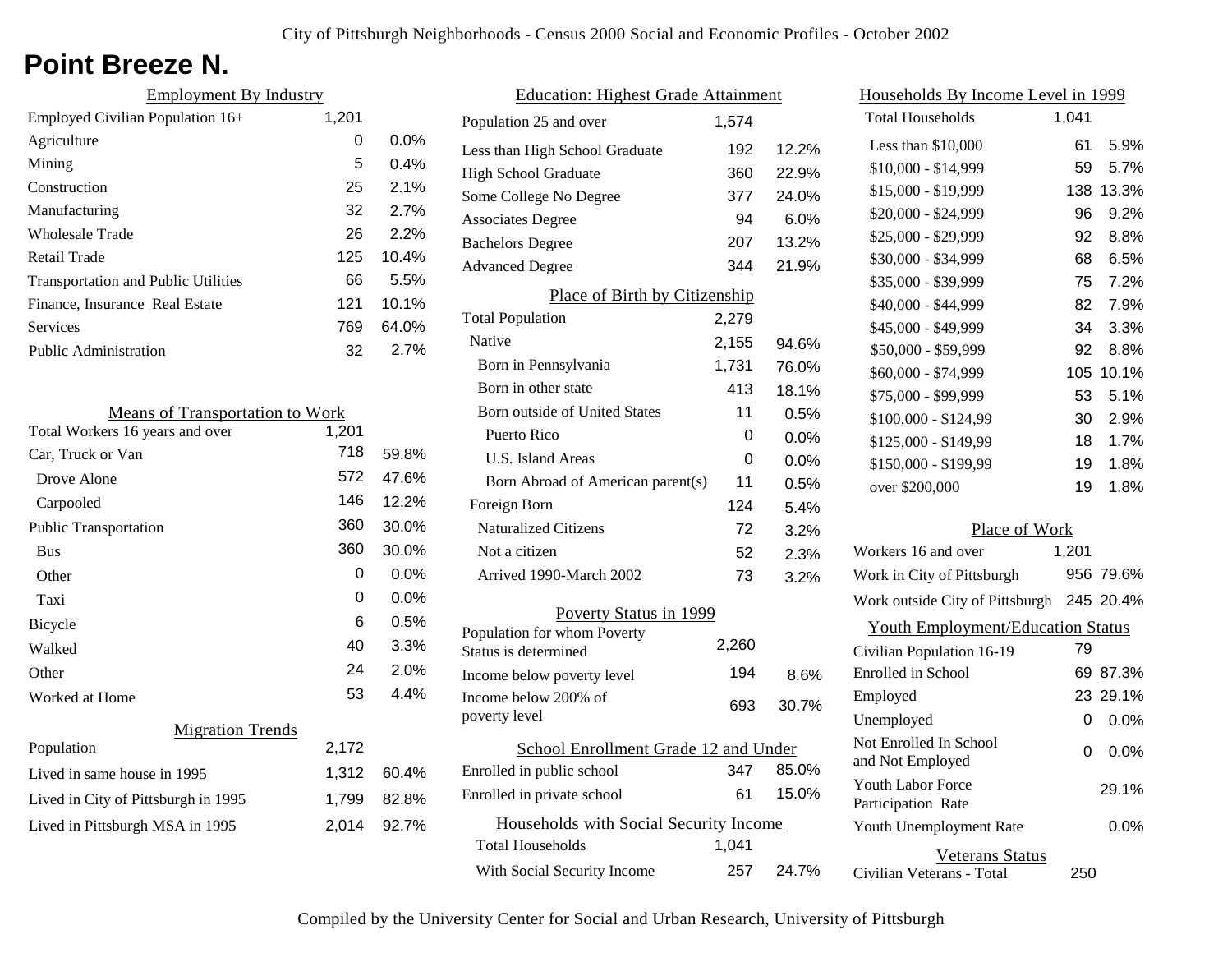# **Polish Hill**

| 579 |         |
|-----|---------|
| 0   | $0.0\%$ |
| 8   | 1.4%    |
| 19  | 3.3%    |
| 61  | 10.5%   |
| 17  | 2.9%    |
| 64  | 11.1%   |
| 55  | 9.5%    |
| 40  | 6.9%    |
| 299 | 51.6%   |
| 16  | 2.8%    |
|     |         |

| <b>Means of Transportation to Work</b> |                |         |
|----------------------------------------|----------------|---------|
| Total Workers 16 years and over        | 546            |         |
| Car, Truck or Van                      | 388            | 71.1%   |
| Drove Alone                            | 301            | 55.1%   |
| Carpooled                              | 87             | 15.9%   |
| <b>Public Transportation</b>           | 90             | 16.5%   |
| <b>Bus</b>                             | 83             | 15.2%   |
| Other                                  | 0              | 0.0%    |
| Taxi                                   | $\overline{7}$ | 1.3%    |
| Bicycle                                | 0              | 0.0%    |
| Walked                                 | 61             | 11.2%   |
| Other                                  | 7              | 1.3%    |
| Worked at Home                         | 0              | $0.0\%$ |
| <b>Migration Trends</b>                |                |         |
| Population                             | 1,404          |         |
| Lived in same house in 1995            | 1,007          | 71.7%   |
| Lived in City of Pittsburgh in 1995    | 1,280          | 91.2%   |
| Lived in Pittsburgh MSA in 1995        | 1,338          | 95.3%   |

| <b>Education: Highest Grade Attainment</b>          |       |         |
|-----------------------------------------------------|-------|---------|
| Population 25 and over                              | 1,118 |         |
| Less than High School Graduate                      | 353   | 31.6%   |
| <b>High School Graduate</b>                         | 331   | 29.6%   |
| Some College No Degree                              | 179   | 16.0%   |
| <b>Associates Degree</b>                            | 97    | 8.7%    |
| <b>Bachelors Degree</b>                             | 82    | 7.3%    |
| <b>Advanced Degree</b>                              | 76    | 6.8%    |
| Place of Birth by Citizenship                       |       |         |
| <b>Total Population</b>                             | 1,466 |         |
| Native                                              | 1,423 | 97.1%   |
| Born in Pennsylvania                                | 1,309 | 89.3%   |
| Born in other state                                 | 84    | 5.7%    |
| <b>Born outside of United States</b>                | 30    | 2.0%    |
| Puerto Rico                                         | 0     | $0.0\%$ |
| U.S. Island Areas                                   | 0     | 0.0%    |
| Born Abroad of American parent(s)                   | 30    | 2.0%    |
| Foreign Born                                        | 43    | 2.9%    |
| <b>Naturalized Citizens</b>                         | 17    | 1.2%    |
| Not a citizen                                       | 26    | 1.8%    |
| Arrived 1990-March 2002                             | 20    | 1.4%    |
| Poverty Status in 1999                              |       |         |
| Population for whom Poverty<br>Status is determined | 1,466 |         |
| Income below poverty level                          | 310   | 21.1%   |
| Income below 200% of<br>poverty level               | 857   | 58.5%   |
| School Enrollment Grade 12 and Under                |       |         |
| Enrolled in public school                           | 163   | 75.5%   |
| Enrolled in private school                          | 53    | 24.5%   |
| Households with Social Security Income              |       |         |
| <b>Total Households</b>                             | 767   |         |
| With Social Security Income                         | 302   | 39.4%   |

| Households By Income Level in 1999                  |     |           |
|-----------------------------------------------------|-----|-----------|
| <b>Total Households</b>                             | 767 |           |
| Less than $$10,000$                                 |     | 173 22.6% |
| $$10,000 - $14,999$                                 | 133 | 17.3%     |
| \$15,000 - \$19,999                                 | 85  | 11.1%     |
| \$20,000 - \$24,999                                 | 98  | 12.8%     |
| \$25,000 - \$29,999                                 | 28  | 3.7%      |
| \$30,000 - \$34,999                                 | 22  | 2.9%      |
| \$35,000 - \$39,999                                 | 33  | 4.3%      |
| \$40,000 - \$44,999                                 | 18  | 2.3%      |
| \$45,000 - \$49,999                                 | 80  | 10.4%     |
| \$50,000 - \$59,999                                 | 27  | 3.5%      |
| \$60,000 - \$74,999                                 | 44  | 5.7%      |
| \$75,000 - \$99,999                                 | 26  | 3.4%      |
| \$100,000 - \$124,99                                | 0   | 0.0%      |
| \$125,000 - \$149,99                                | 0   | $0.0\%$   |
| \$150,000 - \$199,99                                | 0   | 0.0%      |
| over \$200,000                                      | 0   | 0.0%      |
| Place of Work                                       |     |           |
| Workers 16 and over                                 | 546 |           |
| Work in City of Pittsburgh                          |     | 440 80.6% |
| Work outside City of Pittsburgh                     | 106 | 19.4%     |
| <b>Youth Employment/Education Status</b>            |     |           |
| Civilian Population 16-19                           | 67  |           |
| Enrolled in School                                  | 55  | 82.1%     |
| Employed                                            | 9   | 13.4%     |
| Unemployed                                          | 0   | 0.0%      |
| Not Enrolled In School<br>and Not Employed          | 5   | 7.5%      |
| <b>Youth Labor Force</b><br>Participation Rate      |     | 13.4%     |
| Youth Unemployment Rate                             |     | 0.0%      |
| <b>Veterans Status</b><br>Civilian Veterans - Total | 177 |           |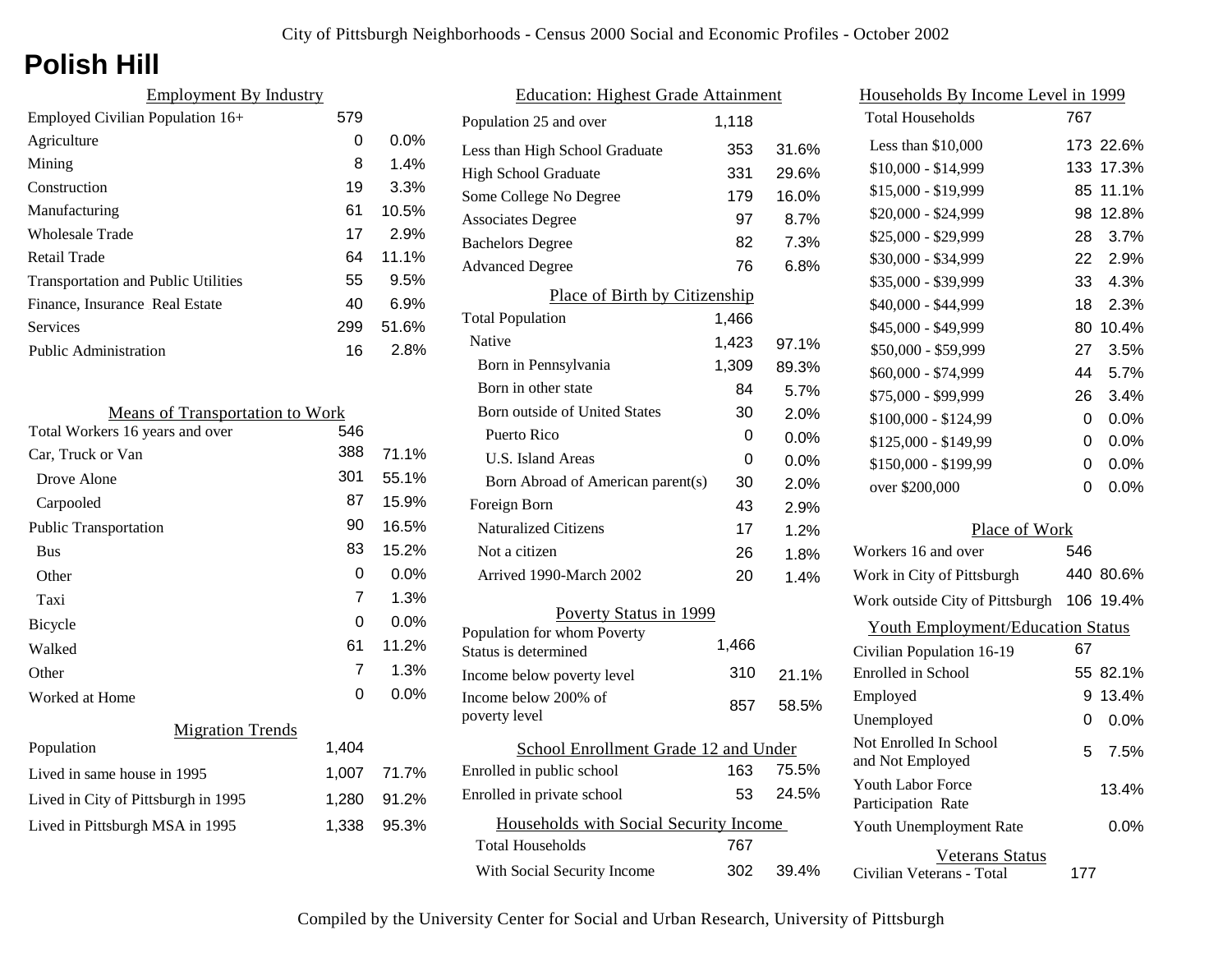# **Regent Square**

| 674 |         |
|-----|---------|
| 0   | $0.0\%$ |
| 0   | $0.0\%$ |
| 8   | 1.2%    |
| 51  | 7.6%    |
| 5   | 0.7%    |
| 28  | 4.2%    |
| 9   | 1.3%    |
| 57  | 8.5%    |
| 486 | 72.1%   |
| 30  | 4.5%    |
|     |         |

| <b>Means of Transportation to Work</b> |       |         |
|----------------------------------------|-------|---------|
| Total Workers 16 years and over        | 661   |         |
| Car, Truck or Van                      | 530   | 80.2%   |
| Drove Alone                            | 455   | 68.8%   |
| Carpooled                              | 75    | 11.3%   |
| <b>Public Transportation</b>           | 79    | 12.0%   |
| <b>Bus</b>                             | 79    | 12.0%   |
| Other                                  | 0     | $0.0\%$ |
| Taxi                                   | 0     | $0.0\%$ |
| Bicycle                                | 5     | $0.8\%$ |
| Walked                                 | 19    | 2.9%    |
| Other                                  | 7     | 1.1%    |
| Worked at Home                         | 21    | 3.2%    |
| <b>Migration Trends</b>                |       |         |
| Population                             | 1,086 |         |
| Lived in same house in 1995            | 656   | 60.4%   |
| Lived in City of Pittsburgh in 1995    | 878   | 80.8%   |
| Lived in Pittsburgh MSA in 1995        | 999   | 92.0%   |
|                                        |       |         |

| <b>Education: Highest Grade Attainment</b> |       |       |
|--------------------------------------------|-------|-------|
| Population 25 and over                     | 887   |       |
| Less than High School Graduate             | 12    | 1.4%  |
| High School Graduate                       | 154   | 17.4% |
| Some College No Degree                     | 83    | 9.4%  |
| <b>Associates Degree</b>                   | 40    | 4.5%  |
| <b>Bachelors Degree</b>                    | 239   | 26.9% |
| <b>Advanced Degree</b>                     | 359   | 40.5% |
| Place of Birth by Citizenship              |       |       |
| <b>Total Population</b>                    | 1,137 |       |
| Native                                     | 1,124 | 98.9% |
| Born in Pennsylvania                       | 876   | 77.0% |
| Born in other state                        | 241   | 21.2% |
| Born outside of United States              | 7     | 0.6%  |
| Puerto Rico                                | 0     | 0.0%  |
| U.S. Island Areas                          | 0     | 0.0%  |
| Born Abroad of American parent(s)          | 7     | 0.6%  |
| Foreign Born                               | 13    | 1.1%  |
| <b>Naturalized Citizens</b>                | 8     | 0.7%  |
| Not a citizen                              | 5     | 0.4%  |
| Arrived 1990-March 2002                    | 5     | 0.4%  |
| Poverty Status in 1999                     |       |       |
| Population for whom Poverty                | 1,137 |       |
| Status is determined                       |       |       |
| Income below poverty level                 | 72    | 6.3%  |
| Income below 200% of<br>poverty level      | 173   | 15.2% |
| School Enrollment Grade 12 and Under       |       |       |
| Enrolled in public school                  | 109   | 66.9% |
| Enrolled in private school                 | 54    | 33.1% |
| Households with Social Security Income     |       |       |
| <b>Total Households</b>                    | 565   |       |
| With Social Security Income                | 123   | 21.8% |

| Households By Income Level in 1999                  |     |           |
|-----------------------------------------------------|-----|-----------|
| <b>Total Households</b>                             | 565 |           |
| Less than \$10,000                                  | 14  | 2.5%      |
| \$10,000 - \$14,999                                 | 18  | 3.2%      |
| \$15,000 - \$19,999                                 | 46  | 8.1%      |
| \$20,000 - \$24,999                                 | 19  | 3.4%      |
| \$25,000 - \$29,999                                 | 20  | 3.5%      |
| \$30,000 - \$34,999                                 | 49  | 8.7%      |
| \$35,000 - \$39,999                                 | 18  | 3.2%      |
| \$40,000 - \$44,999                                 | 34  | 6.0%      |
| \$45,000 - \$49,999                                 | 33  | 5.8%      |
| \$50,000 - \$59,999                                 | 77  | 13.6%     |
| \$60,000 - \$74,999                                 | 51  | $9.0\%$   |
| \$75,000 - \$99,999                                 | 75  | 13.3%     |
| \$100,000 - \$124,99                                | 32  | 5.7%      |
| \$125,000 - \$149,99                                | 50  | 8.8%      |
| \$150,000 - \$199,99                                | 17  | 3.0%      |
| over \$200,000                                      | 12  | 2.1%      |
| Place of Work                                       |     |           |
| Workers 16 and over                                 | 661 |           |
| Work in City of Pittsburgh                          |     | 465 70.3% |
| Work outside City of Pittsburgh                     |     | 196 29.7% |
| <b>Youth Employment/Education Status</b>            |     |           |
| Civilian Population 16-19                           | 34  |           |
| Enrolled in School                                  |     | 34100.0%  |
| Employed                                            | 4   | 11.8%     |
| Unemployed                                          | 0   | 0.0%      |
| Not Enrolled In School<br>and Not Employed          | 0   | $0.0\%$   |
| <b>Youth Labor Force</b><br>Participation Rate      |     | 11.8%     |
| Youth Unemployment Rate                             |     | 0.0%      |
| <b>Veterans Status</b><br>Civilian Veterans - Total | 95  |           |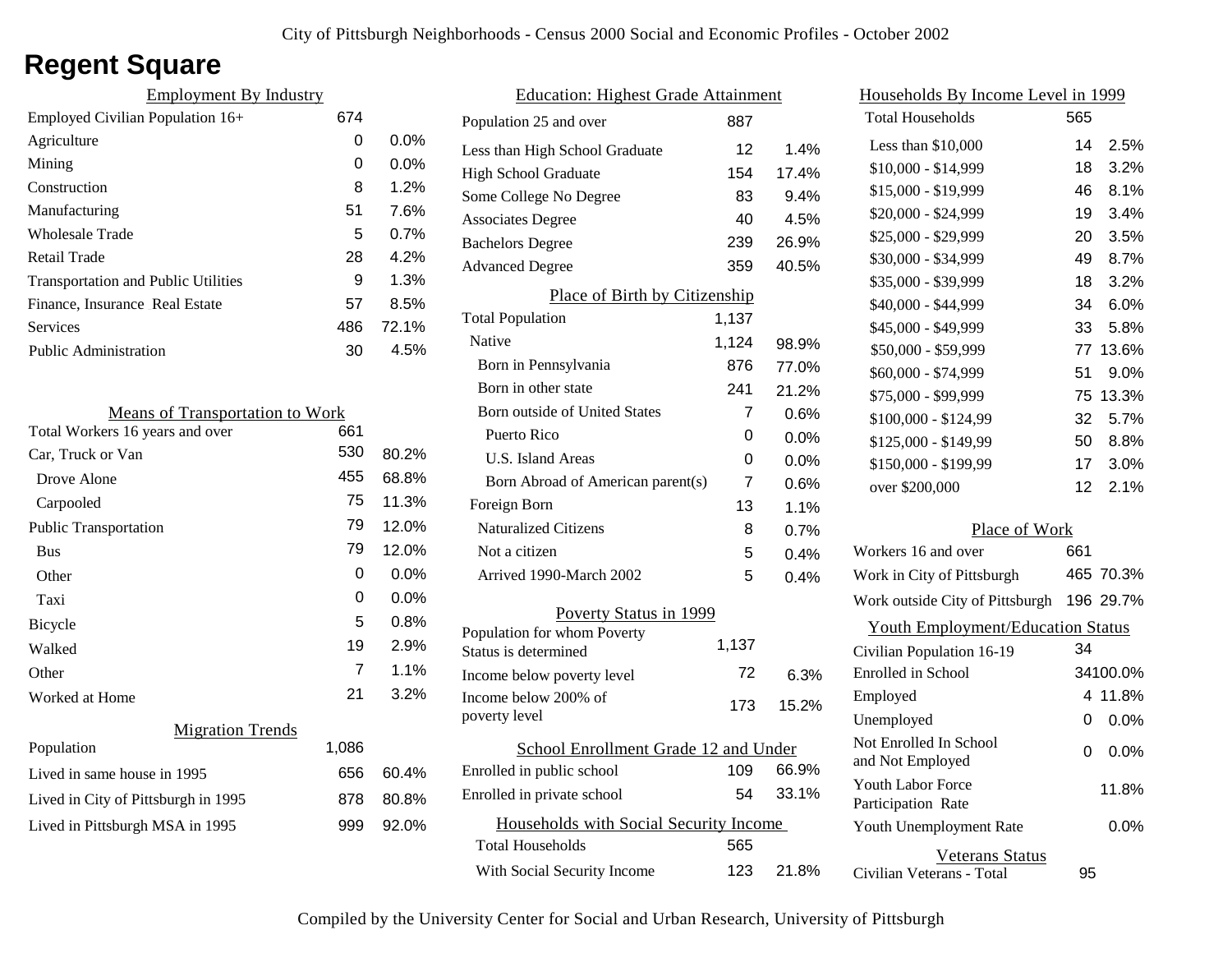# **Ridgemont**

| <b>Employment By Industry</b>              |     |         |
|--------------------------------------------|-----|---------|
| Employed Civilian Population 16+           | 260 |         |
| Agriculture                                | 0   | $0.0\%$ |
| Mining                                     | 0   | $0.0\%$ |
| Construction                               | 26  | 10.0%   |
| Manufacturing                              | 29  | 11.2%   |
| Wholesale Trade                            | 12  | 4.6%    |
| Retail Trade                               | 71  | 27.3%   |
| <b>Transportation and Public Utilities</b> | 10  | 3.8%    |
| Finance, Insurance Real Estate             | 35  | 13.5%   |
| Services                                   | 66  | 25.4%   |
| Public Administration                      | 11  | 4.2%    |

| <b>Means of Transportation to Work</b> |     |         |
|----------------------------------------|-----|---------|
| Total Workers 16 years and over        | 255 |         |
| Car, Truck or Van                      | 219 | 85.9%   |
| Drove Alone                            | 145 | 56.9%   |
| Carpooled                              | 74  | 29.0%   |
| <b>Public Transportation</b>           | 17  | 6.7%    |
| <b>Bus</b>                             | 17  | 6.7%    |
| Other                                  | 0   | 0.0%    |
| Taxi                                   | 0   | $0.0\%$ |
| Bicycle                                | 0   | $0.0\%$ |
| Walked                                 | 12  | 4.7%    |
| Other                                  | 7   | 2.7%    |
| Worked at Home                         | 0   | $0.0\%$ |
| <b>Migration Trends</b>                |     |         |
| Population                             | 486 |         |
| Lived in same house in 1995            | 373 | 76.7%   |
| Lived in City of Pittsburgh in 1995    | 441 | 90.7%   |
| Lived in Pittsburgh MSA in 1995        | 477 | 98.1%   |
|                                        |     |         |

| <b>Education: Highest Grade Attainment</b> |                                                                                                                       |  |  |
|--------------------------------------------|-----------------------------------------------------------------------------------------------------------------------|--|--|
| 396                                        |                                                                                                                       |  |  |
| 50                                         | 12.6%                                                                                                                 |  |  |
| 189                                        | 47.7%                                                                                                                 |  |  |
| 73                                         | 18.4%                                                                                                                 |  |  |
| 26                                         | 6.6%                                                                                                                  |  |  |
| 43                                         | 10.9%                                                                                                                 |  |  |
| 15                                         | 3.8%                                                                                                                  |  |  |
|                                            |                                                                                                                       |  |  |
| 504                                        |                                                                                                                       |  |  |
| 492                                        | 97.6%                                                                                                                 |  |  |
| 456                                        | 90.5%                                                                                                                 |  |  |
| 31                                         | 6.2%                                                                                                                  |  |  |
| 5                                          | 1.0%                                                                                                                  |  |  |
| 5                                          | 1.0%                                                                                                                  |  |  |
| 0                                          | 0.0%                                                                                                                  |  |  |
| 0                                          | 0.0%                                                                                                                  |  |  |
| 12                                         | 2.4%                                                                                                                  |  |  |
| 12                                         | 2.4%                                                                                                                  |  |  |
| 0                                          | $0.0\%$                                                                                                               |  |  |
| 0                                          | 0.0%                                                                                                                  |  |  |
|                                            |                                                                                                                       |  |  |
|                                            |                                                                                                                       |  |  |
|                                            | 8.9%                                                                                                                  |  |  |
|                                            |                                                                                                                       |  |  |
|                                            | 29.0%                                                                                                                 |  |  |
| School Enrollment Grade 12 and Under       |                                                                                                                       |  |  |
| 67                                         | 100.0%                                                                                                                |  |  |
| 0                                          | $0.0\%$                                                                                                               |  |  |
|                                            |                                                                                                                       |  |  |
| 231                                        |                                                                                                                       |  |  |
| 96                                         | 41.6%                                                                                                                 |  |  |
|                                            | Place of Birth by Citizenship<br>Poverty Status in 1999<br>504<br>45<br>146<br>Households with Social Security Income |  |  |

| Households By Income Level in 1999                  |     |           |
|-----------------------------------------------------|-----|-----------|
| <b>Total Households</b>                             | 231 |           |
| Less than \$10,000                                  | 30  | 13.0%     |
| \$10,000 - \$14,999                                 | 22  | 9.5%      |
| \$15,000 - \$19,999                                 | 12  | 5.2%      |
| \$20,000 - \$24,999                                 | 18  | 7.8%      |
| \$25,000 - \$29,999                                 | 28  | 12.1%     |
| \$30,000 - \$34,999                                 | 6   | 2.6%      |
| \$35,000 - \$39,999                                 | 21  | 9.1%      |
| \$40,000 - \$44,999                                 | 5   | 2.2%      |
| \$45,000 - \$49,999                                 | 6   | 2.6%      |
| \$50,000 - \$59,999                                 | 15  | 6.5%      |
| \$60,000 - \$74,999                                 | 33  | 14.3%     |
| \$75,000 - \$99,999                                 | 13  | 5.6%      |
| \$100,000 - \$124,99                                | 11  | 4.8%      |
| \$125,000 - \$149,99                                | 0   | 0.0%      |
| \$150,000 - \$199,99                                | 0   | $0.0\%$   |
| over \$200,000                                      | 11  | 4.8%      |
| Place of Work                                       |     |           |
| Workers 16 and over                                 | 255 |           |
| Work in City of Pittsburgh                          |     | 111 43.5% |
| Work outside City of Pittsburgh                     |     | 144 56.5% |
| <b>Youth Employment/Education Status</b>            |     |           |
| Civilian Population 16-19                           | 16  |           |
| Enrolled in School                                  | 11  | 68.8%     |
| Employed                                            | 11  | 68.8%     |
| Unemployed                                          | 0   | 0.0%      |
| Not Enrolled In School<br>and Not Employed          | 0   | $0.0\%$   |
| Youth Labor Force<br>Participation Rate             |     | 68.8%     |
| Youth Unemployment Rate                             |     | $0.0\%$   |
| <b>Veterans Status</b><br>Civilian Veterans - Total | 78  |           |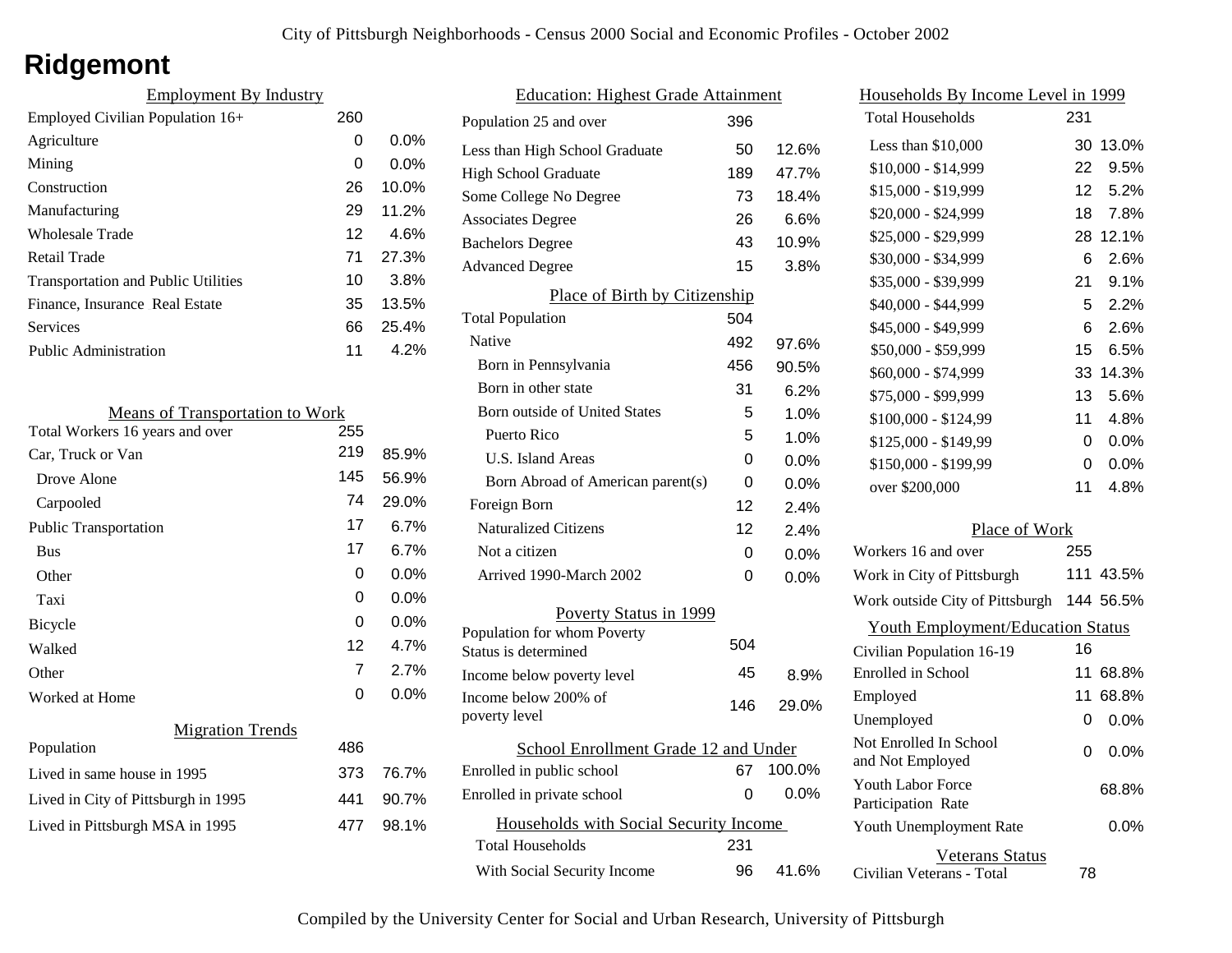# **Saint Clair**

| <b>Employment By Industry</b>              |     |         |
|--------------------------------------------|-----|---------|
| Employed Civilian Population 16+           | 395 |         |
| Agriculture                                | 0   | $0.0\%$ |
| Mining                                     | 0   | $0.0\%$ |
| Construction                               | 33  | 8.4%    |
| Manufacturing                              | 6   | 1.5%    |
| Wholesale Trade                            | 9   | 2.3%    |
| Retail Trade                               | 21  | 5.3%    |
| <b>Transportation and Public Utilities</b> | 17  | 4.3%    |
| Finance, Insurance Real Estate             | 46  | 11.6%   |
| Services                                   | 251 | 63.5%   |
| Public Administration                      | 12  | 3.0%    |
|                                            |     |         |

| <b>Means of Transportation to Work</b> |       |         |
|----------------------------------------|-------|---------|
| Total Workers 16 years and over        | 381   |         |
| Car, Truck or Van                      | 137   | 36.0%   |
| Drove Alone                            | 103   | 27.0%   |
| Carpooled                              | 34    | 8.9%    |
| <b>Public Transportation</b>           | 211   | 55.4%   |
| <b>Bus</b>                             | 201   | 52.8%   |
| Other                                  | 10    | 2.6%    |
| Taxi                                   | 0     | $0.0\%$ |
| Bicycle                                | 0     | $0.0\%$ |
| Walked                                 | 33    | 8.7%    |
| Other                                  | 0     | 0.0%    |
| Worked at Home                         | 0     | 0.0%    |
| <b>Migration Trends</b>                |       |         |
| Population                             | 1,261 |         |
| Lived in same house in 1995            | 667   | 52.9%   |
| Lived in City of Pittsburgh in 1995    | 1,169 | 92.7%   |
| Lived in Pittsburgh MSA in 1995        | 1,198 | 95.0%   |
|                                        |       |         |

| <b>Education: Highest Grade Attainment</b> |       |         |  |
|--------------------------------------------|-------|---------|--|
| Population 25 and over                     | 582   |         |  |
| Less than High School Graduate             | 198   | 34.0%   |  |
| High School Graduate                       | 232   | 39.9%   |  |
| Some College No Degree                     | 111   | 19.1%   |  |
| <b>Associates Degree</b>                   | 14    | 2.4%    |  |
| <b>Bachelors Degree</b>                    | 21    | 3.6%    |  |
| <b>Advanced Degree</b>                     | 6     | 1.0%    |  |
| Place of Birth by Citizenship              |       |         |  |
| <b>Total Population</b>                    | 1,435 |         |  |
| Native                                     | 1,411 | 98.3%   |  |
| Born in Pennsylvania                       | 1,290 | 89.9%   |  |
| Born in other state                        | 121   | 8.4%    |  |
| Born outside of United States              | 0     | 0.0%    |  |
| Puerto Rico                                | 0     | 0.0%    |  |
| U.S. Island Areas                          | 0     | 0.0%    |  |
| Born Abroad of American parent(s)          | 0     | $0.0\%$ |  |
| Foreign Born                               | 24    | 1.7%    |  |
| <b>Naturalized Citizens</b>                | 6     | 0.4%    |  |
| Not a citizen                              | 18    | 1.3%    |  |
| Arrived 1990-March 2002                    | 18    | 1.3%    |  |
| Poverty Status in 1999                     |       |         |  |
| Population for whom Poverty                | 1,424 |         |  |
| Status is determined                       |       |         |  |
| Income below poverty level                 | 783   | 55.0%   |  |
| Income below 200% of<br>poverty level      | 1,088 | 76.4%   |  |
| School Enrollment Grade 12 and Under       |       |         |  |
| Enrolled in public school                  | 487   | 93.5%   |  |
| Enrolled in private school                 | 34    | 6.5%    |  |
| Households with Social Security Income     |       |         |  |
| Total Households                           | 502   |         |  |
| With Social Security Income                | 97    | 19.3%   |  |

| Households By Income Level in 1999             |     |           |
|------------------------------------------------|-----|-----------|
| <b>Total Households</b>                        | 502 |           |
| Less than \$10,000                             |     | 203 40.4% |
| \$10,000 - \$14,999                            | 42  | 8.4%      |
| \$15,000 - \$19,999                            | 49  | 9.8%      |
| \$20,000 - \$24,999                            | 41  | 8.2%      |
| \$25,000 - \$29,999                            | 20  | 4.0%      |
| \$30,000 - \$34,999                            | 42  | 8.4%      |
| \$35,000 - \$39,999                            | 11  | 2.2%      |
| \$40,000 - \$44,999                            | 26  | 5.2%      |
| \$45,000 - \$49,999                            | 15  | 3.0%      |
| \$50,000 - \$59,999                            | 17  | 3.4%      |
| \$60,000 - \$74,999                            | 14  | 2.8%      |
| \$75,000 - \$99,999                            | 7   | 1.4%      |
| $$100,000 - $124,99$                           | 0   | 0.0%      |
| \$125,000 - \$149,99                           | 10  | 2.0%      |
| \$150,000 - \$199,99                           | 0   | 0.0%      |
| over \$200,000                                 | 5   | 1.0%      |
| Place of Work                                  |     |           |
| Workers 16 and over                            | 381 |           |
| Work in City of Pittsburgh                     |     | 327 85.8% |
| Work outside City of Pittsburgh                |     | 54 14.2%  |
| <b>Youth Employment/Education Status</b>       |     |           |
| Civilian Population 16-19                      | 43  |           |
| <b>Enrolled</b> in School                      |     | 9 20.9%   |
| Employed                                       | 0   | 0.0%      |
| Unemployed                                     | 0   | 0.0%      |
| Not Enrolled In School                         |     | 27 62.8%  |
| and Not Employed                               |     |           |
| <b>Youth Labor Force</b><br>Participation Rate |     | $0.0\%$   |
| Youth Unemployment Rate                        |     | #Num!     |
| Veterans Status<br>Civilian Veterans - Total   | 74  |           |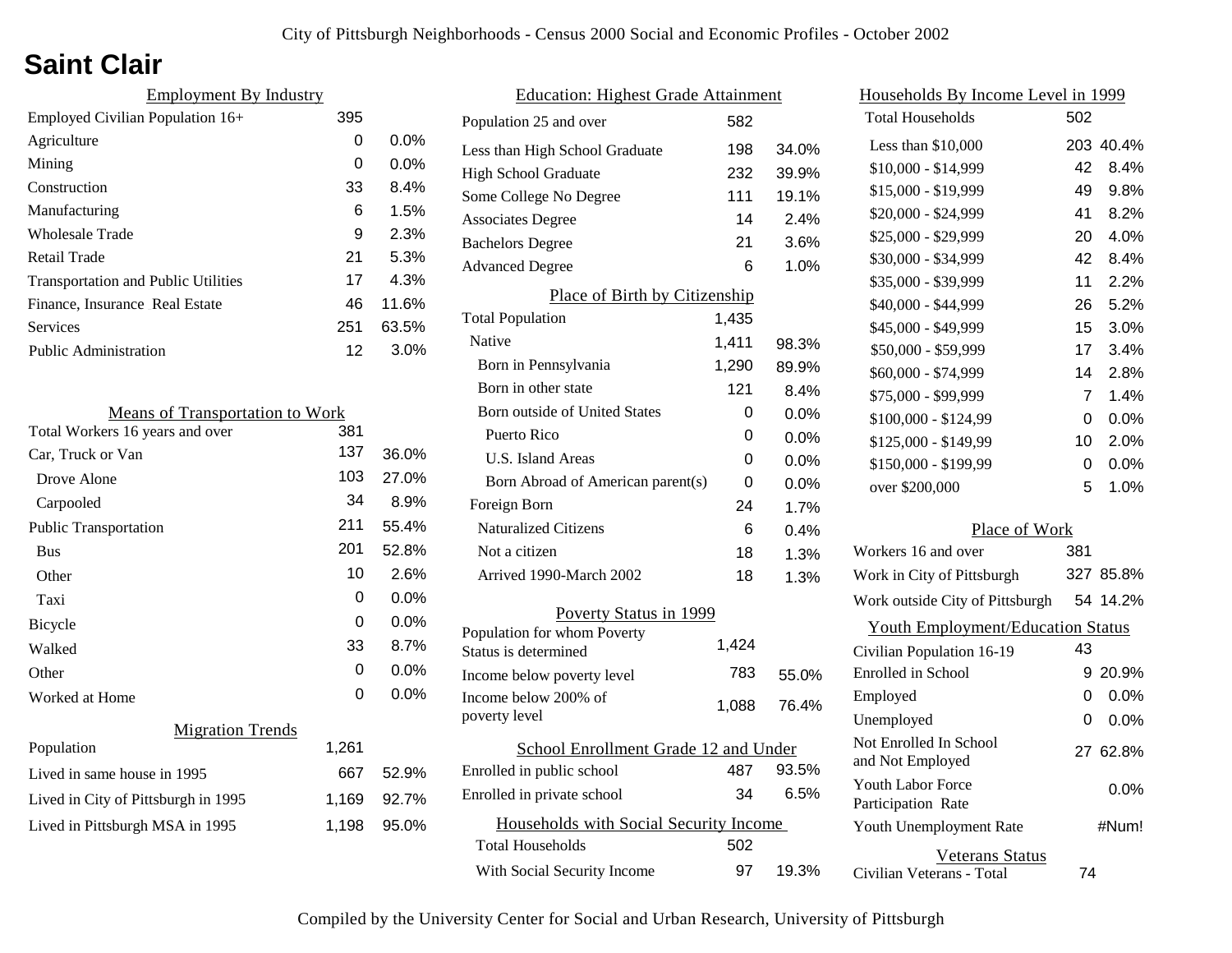# **Shadyside**

| <b>Employment By Industry</b>              |       |         |
|--------------------------------------------|-------|---------|
| Employed Civilian Population 16+           | 7,810 |         |
| Agriculture                                | 6     | $0.1\%$ |
| Mining                                     | 0     | $0.0\%$ |
| Construction                               | 113   | 1.4%    |
| Manufacturing                              | 354   | 4.5%    |
| Wholesale Trade                            | 154   | 2.0%    |
| Retail Trade                               | 601   | 7.7%    |
| <b>Transportation and Public Utilities</b> | 131   | 1.7%    |
| Finance, Insurance Real Estate             | 506   | 6.5%    |
| Services                                   | 5,768 | 73.9%   |
| Public Administration                      | 177   | 2.3%    |

| <b>Means of Transportation to Work</b> |        |       |
|----------------------------------------|--------|-------|
| Total Workers 16 years and over        | 7,658  |       |
| Car, Truck or Van                      | 4,285  | 56.0% |
| Drove Alone                            | 3,813  | 49.8% |
| Carpooled                              | 472    | 6.2%  |
| <b>Public Transportation</b>           | 1,826  | 23.8% |
| <b>Bus</b>                             | 1,778  | 23.2% |
| Other                                  | 30     | 0.4%  |
| Taxi                                   | 18     | 0.2%  |
| Bicycle                                | 59     | 0.8%  |
| Walked                                 | 1,068  | 13.9% |
| Other                                  | 45     | 0.6%  |
| Worked at Home                         | 375    | 4.9%  |
| <b>Migration Trends</b>                |        |       |
| Population                             | 13,320 |       |
| Lived in same house in 1995            | 4,171  | 31.3% |
| Lived in City of Pittsburgh in 1995    | 6,738  | 50.6% |
| Lived in Pittsburgh MSA in 1995        | 9,780  | 73.4% |

| <b>Education: Highest Grade Attainment</b> |                                                                   |        |         |
|--------------------------------------------|-------------------------------------------------------------------|--------|---------|
|                                            | Population 25 and over                                            | 9,647  |         |
|                                            | Less than High School Graduate                                    | 512    | 5.3%    |
|                                            | <b>High School Graduate</b>                                       | 1,000  | 10.4%   |
|                                            | Some College No Degree                                            | 876    | 9.1%    |
|                                            | <b>Associates Degree</b>                                          | 340    | 3.5%    |
|                                            | <b>Bachelors Degree</b>                                           | 2,874  | 29.8%   |
|                                            | <b>Advanced Degree</b>                                            | 4,045  | 41.9%   |
|                                            | Place of Birth by Citizenship                                     |        |         |
|                                            | <b>Total Population</b>                                           | 13,754 |         |
|                                            | Native                                                            | 11,101 | 80.7%   |
|                                            | Born in Pennsylvania                                              | 7,129  | 51.8%   |
|                                            | Born in other state                                               | 3,828  | 27.8%   |
|                                            | <b>Born outside of United States</b>                              | 144    | 1.0%    |
|                                            | Puerto Rico                                                       | 19     | 0.1%    |
|                                            | <b>U.S. Island Areas</b>                                          | 0      | $0.0\%$ |
|                                            | Born Abroad of American parent(s)                                 | 125    | 0.9%    |
|                                            | Foreign Born                                                      | 2,653  | 19.3%   |
|                                            | <b>Naturalized Citizens</b>                                       | 515    | 3.7%    |
|                                            | Not a citizen                                                     | 2,138  | 15.5%   |
|                                            | Arrived 1990-March 2002                                           | 1,975  | 14.4%   |
| <b>Poverty Status in 1999</b>              |                                                                   |        |         |
|                                            | Population for whom Poverty<br>Status is determined               | 13,046 |         |
|                                            | Income below poverty level                                        | 2,570  | 19.7%   |
|                                            | Income below 200% of<br>poverty level                             | 4,544  | 34.8%   |
| School Enrollment Grade 12 and Under       |                                                                   |        |         |
|                                            | Enrolled in public school                                         | 268    | 34.9%   |
|                                            | Enrolled in private school                                        | 501    | 65.1%   |
|                                            | Households with Social Security Income<br><b>Total Households</b> | 7,962  |         |
|                                            | With Social Security Income                                       | 1,194  | 15.0%   |
|                                            |                                                                   |        |         |

| Households By Income Level in 1999                  |       |             |
|-----------------------------------------------------|-------|-------------|
| <b>Total Households</b>                             | 7,962 |             |
| Less than $$10,000$                                 | 1,342 | 16.9%       |
| \$10,000 - \$14,999                                 | 524   | $6.6\%$     |
| \$15,000 - \$19,999                                 | 691   | 8.7%        |
| \$20,000 - \$24,999                                 | 558   | 7.0%        |
| \$25,000 - \$29,999                                 | 512   | 6.4%        |
| \$30,000 - \$34,999                                 | 427   | 5.4%        |
| \$35,000 - \$39,999                                 | 474   | 6.0%        |
| \$40,000 - \$44,999                                 | 420   | 5.3%        |
| \$45,000 - \$49,999                                 | 372   | 4.7%        |
| \$50,000 - \$59,999                                 | 389   | 4.9%        |
| \$60,000 - \$74,999                                 | 619   | 7.8%        |
| \$75,000 - \$99,999                                 | 486   | 6.1%        |
| \$100,000 - \$124,99                                | 338   | 4.2%        |
| \$125,000 - \$149,99                                | 200   | 2.5%        |
| \$150,000 - \$199,99                                | 259   | 3.3%        |
| over \$200,000                                      | 351   | 4.4%        |
| Place of Work                                       |       |             |
| Workers 16 and over                                 | 7,658 |             |
| Work in City of Pittsburgh                          |       | 5,986 83.8% |
| Work outside City of Pittsburgh 1,672 16.2%         |       |             |
| <b>Youth Employment/Education Status</b>            |       |             |
| Civilian Population 16-19                           | 472   |             |
| Enrolled in School                                  | 427   | 90.5%       |
| Employed                                            | 66.   | 14.0%       |
| Unemployed                                          |       | 185 39.2%   |
| Not Enrolled In School<br>and Not Employed          | 9     | 1.9%        |
| <b>Youth Labor Force</b><br>Participation Rate      |       | 53.2%       |
| Youth Unemployment Rate                             |       | 73.7%       |
| <b>Veterans Status</b><br>Civilian Veterans - Total | 846   |             |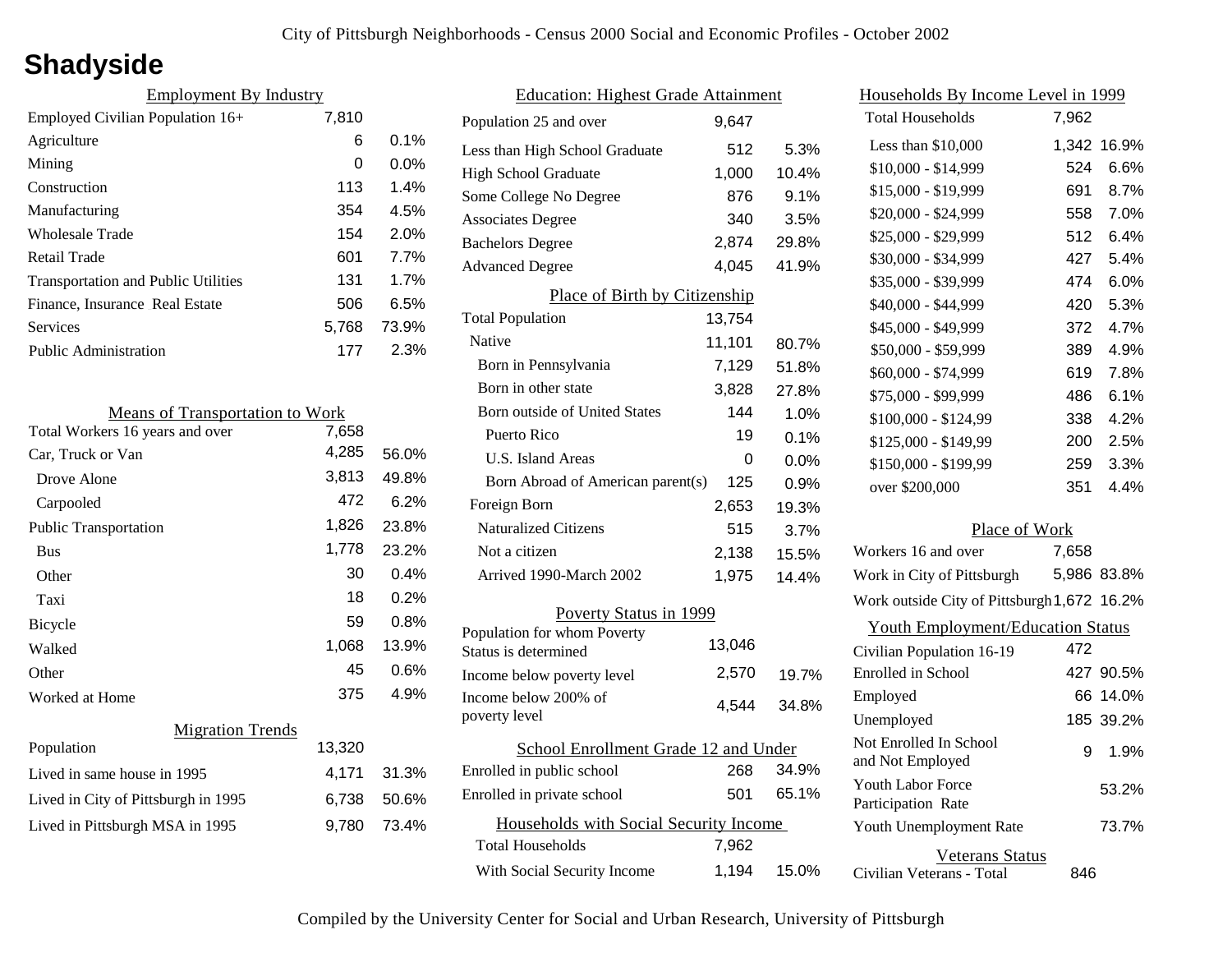### **Sheraden**

| <b>Employment By Industry</b>              |       |         |
|--------------------------------------------|-------|---------|
| Employed Civilian Population 16+           | 2,710 |         |
| Agriculture                                | 0     | $0.0\%$ |
| Mining                                     | 10    | $0.4\%$ |
| Construction                               | 170   | 6.3%    |
| Manufacturing                              | 219   | 8.1%    |
| <b>Wholesale Trade</b>                     | 80    | $3.0\%$ |
| <b>Retail Trade</b>                        | 299   | 11.0%   |
| <b>Transportation and Public Utilities</b> | 217   | $8.0\%$ |
| Finance, Insurance Real Estate             | 234   | 8.6%    |
| Services                                   | 1,338 | 49.4%   |
| Public Administration                      | 143   | 5.3%    |

| <b>Means of Transportation to Work</b> |       |         |
|----------------------------------------|-------|---------|
| Total Workers 16 years and over        | 2,647 |         |
| Car, Truck or Van                      | 2,175 | 82.2%   |
| Drove Alone                            | 1,763 | 66.6%   |
| Carpooled                              | 412   | 15.6%   |
| <b>Public Transportation</b>           | 361   | 13.6%   |
| Bus                                    | 354   | 13.4%   |
| Other                                  | 7     | 0.3%    |
| Taxi                                   | 0     | 0.0%    |
| Bicycle                                | 0     | $0.0\%$ |
| Walked                                 | 62    | 2.3%    |
| Other                                  | 37    | 1.4%    |
| Worked at Home                         | 12    | $0.5\%$ |
| <b>Migration Trends</b>                |       |         |
| Population                             | 5,680 |         |
| Lived in same house in 1995            | 3,746 | 66.0%   |
| Lived in City of Pittsburgh in 1995    | 4,838 | 85.2%   |
| Lived in Pittsburgh MSA in 1995        | 5,449 | 95.9%   |
|                                        |       |         |

| <b>Education: Highest Grade Attainment</b> |       |         |  |
|--------------------------------------------|-------|---------|--|
| Population 25 and over                     | 3,981 |         |  |
| Less than High School Graduate             | 731   | 18.4%   |  |
| <b>High School Graduate</b>                | 1,648 | 41.4%   |  |
| Some College No Degree                     | 864   | 21.7%   |  |
| <b>Associates Degree</b>                   | 258   | 6.5%    |  |
| <b>Bachelors Degree</b>                    | 354   | 8.9%    |  |
| <b>Advanced Degree</b>                     | 126   | 3.2%    |  |
| Place of Birth by Citizenship              |       |         |  |
| <b>Total Population</b>                    | 6,101 |         |  |
| Native                                     | 5,979 | 98.0%   |  |
| Born in Pennsylvania                       | 5,479 | 89.8%   |  |
| Born in other state                        | 488   | 8.0%    |  |
| Born outside of United States              | 12    | 0.2%    |  |
| Puerto Rico                                | 0     | 0.0%    |  |
| U.S. Island Areas                          | 0     | $0.0\%$ |  |
| Born Abroad of American parent(s)          | 12    | $0.2\%$ |  |
| Foreign Born                               | 122   | 2.0%    |  |
| <b>Naturalized Citizens</b>                | 78    | 1.3%    |  |
| Not a citizen                              | 44    | 0.7%    |  |
| Arrived 1990-March 2002                    | 30    | 0.5%    |  |
| Poverty Status in 1999                     |       |         |  |
| Population for whom Poverty                | 6,094 |         |  |
| Status is determined                       |       |         |  |
| Income below poverty level                 | 1,004 | 16.5%   |  |
| Income below 200% of<br>poverty level      | 2,206 | 36.2%   |  |
| School Enrollment Grade 12 and Under       |       |         |  |
| Enrolled in public school                  | 1,112 | 76.4%   |  |
| Enrolled in private school                 | 343   | 23.6%   |  |
| Households with Social Security Income     |       |         |  |
| <b>Total Households</b>                    | 2,342 |         |  |
| With Social Security Income                | 692   | 29.5%   |  |

| Households By Income Level in 1999             |       |             |
|------------------------------------------------|-------|-------------|
| <b>Total Households</b>                        | 2,342 |             |
| Less than \$10,000                             | 326   | 13.9%       |
| \$10,000 - \$14,999                            | 194   | 8.3%        |
| \$15,000 - \$19,999                            | 207   | 8.8%        |
| \$20,000 - \$24,999                            | 159   | 6.8%        |
| \$25,000 - \$29,999                            | 161   | 6.9%        |
| \$30,000 - \$34,999                            | 150   | 6.4%        |
| \$35,000 - \$39,999                            | 126   | 5.4%        |
| \$40,000 - \$44,999                            | 124   | 5.3%        |
| \$45,000 - \$49,999                            | 157   | 6.7%        |
| \$50,000 - \$59,999                            | 174   | 7.4%        |
| \$60,000 - \$74,999                            | 306   | 13.1%       |
| \$75,000 - \$99,999                            | 175   | 7.5%        |
| \$100,000 - \$124,99                           | 69    | 2.9%        |
| \$125,000 - \$149,99                           | 14    | 0.6%        |
| \$150,000 - \$199,99                           | 0     | 0.0%        |
| over \$200,000                                 | 0     | 0.0%        |
| Place of Work                                  |       |             |
| Workers 16 and over                            | 2,647 |             |
| Work in City of Pittsburgh                     |       | 1,384 49.4% |
| Work outside City of Pittsburgh 1,263 50.6%    |       |             |
| <b>Youth Employment/Education Status</b>       |       |             |
| Civilian Population 16-19                      | 301   |             |
| Enrolled in School                             |       | 232 77.1%   |
| Employed                                       | 98    | 32.6%       |
| Unemployed                                     | 6     | 2.0%        |
| Not Enrolled In School<br>and Not Employed     | 21    | $7.0\%$     |
| <b>Youth Labor Force</b><br>Participation Rate |       | 34.6%       |
| Youth Unemployment Rate                        |       | 5.8%        |
| Veterans Status                                |       |             |

Civilian Veterans - Total

774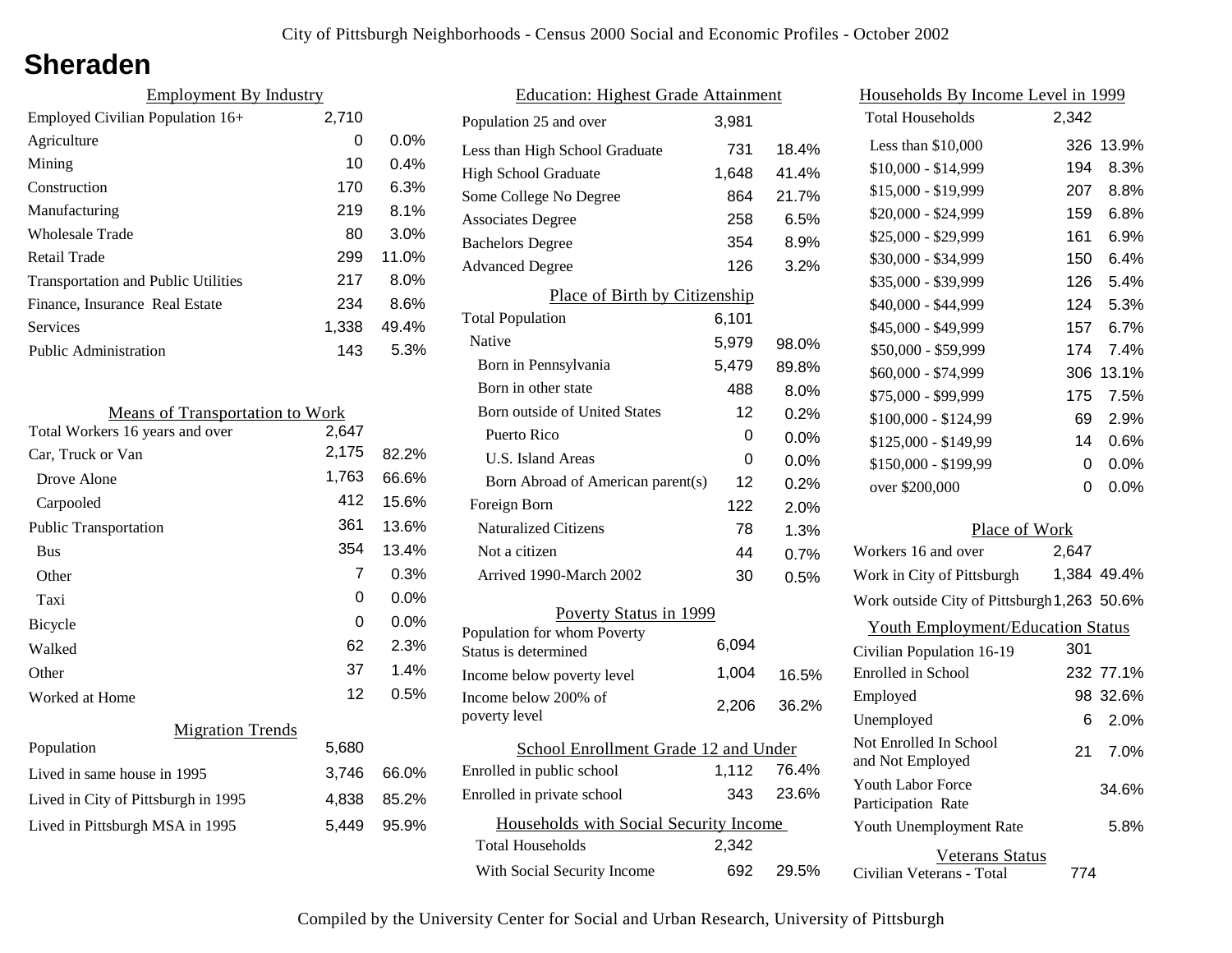## **South Oakland**

| <b>Employment By Industry</b>              |       |         |
|--------------------------------------------|-------|---------|
| Employed Civilian Population 16+           | 1,363 |         |
| Agriculture                                | 0     | $0.0\%$ |
| Mining                                     | 0     | $0.0\%$ |
| Construction                               | 46    | 3.4%    |
| Manufacturing                              | 112   | 8.2%    |
| Wholesale Trade                            | 17    | 1.2%    |
| <b>Retail Trade</b>                        | 91    | 6.7%    |
| <b>Transportation and Public Utilities</b> | 58    | 4.3%    |
| Finance, Insurance Real Estate             | 139   | 10.2%   |
| Services                                   | 848   | 62.2%   |
| Public Administration                      | 52    | 3.8%    |
|                                            |       |         |

| <b>Means of Transportation to Work</b> |       |         |
|----------------------------------------|-------|---------|
| Total Workers 16 years and over        | 1,302 |         |
| Car, Truck or Van                      | 717   | 55.1%   |
| Drove Alone                            | 590   | 45.3%   |
| Carpooled                              | 127   | $9.8\%$ |
| <b>Public Transportation</b>           | 279   | 21.4%   |
| <b>Bus</b>                             | 277   | 21.3%   |
| Other                                  | 2     | 0.2%    |
| Taxi                                   | 0     | $0.0\%$ |
| <b>Bicycle</b>                         | 15    | 1.2%    |
| Walked                                 | 288   | 22.1%   |
| Other                                  | 0     | $0.0\%$ |
| Worked at Home                         | 3     | 0.2%    |
| <b>Migration Trends</b>                |       |         |
| Population                             | 2,846 |         |
| Lived in same house in 1995            | 1,371 | 48.2%   |
| Lived in City of Pittsburgh in 1995    | 1,866 | 65.6%   |
| Lived in Pittsburgh MSA in 1995        | 2,413 | 84.8%   |
|                                        |       |         |

| <b>Education: Highest Grade Attainment</b>          |       |       |
|-----------------------------------------------------|-------|-------|
| Population 25 and over                              | 1,887 |       |
| Less than High School Graduate                      | 341   | 18.1% |
| <b>High School Graduate</b>                         | 555   | 29.4% |
| Some College No Degree                              | 311   | 16.5% |
| <b>Associates Degree</b>                            | 165   | 8.7%  |
| <b>Bachelors Degree</b>                             | 329   | 17.4% |
| <b>Advanced Degree</b>                              | 186   | 9.9%  |
| Place of Birth by Citizenship                       |       |       |
| <b>Total Population</b>                             | 3,007 |       |
| Native                                              | 2,763 | 91.9% |
| Born in Pennsylvania                                | 2,160 | 71.8% |
| Born in other state                                 | 585   | 19.5% |
| <b>Born outside of United States</b>                | 18    | 0.6%  |
| Puerto Rico                                         | 0     | 0.0%  |
| U.S. Island Areas                                   | 9     | 0.3%  |
| Born Abroad of American parent(s)                   | 9     | 0.3%  |
| Foreign Born                                        | 244   | 8.1%  |
| <b>Naturalized Citizens</b>                         | 75    | 2.5%  |
| Not a citizen                                       | 169   | 5.6%  |
| Arrived 1990-March 2002                             | 124   | 4.1%  |
| Poverty Status in 1999                              |       |       |
| Population for whom Poverty<br>Status is determined | 2,899 |       |
| Income below poverty level                          | 842   | 29.0% |
| Income below 200% of<br>poverty level               | 1,579 | 54.5% |
|                                                     |       |       |
| School Enrollment Grade 12 and Under                |       |       |
| Enrolled in public school                           | 211   | 87.2% |
| Enrolled in private school                          | 31    | 12.8% |
| Households with Social Security Income              |       |       |
| <b>Total Households</b>                             | 1,395 |       |
| With Social Security Income                         | 402   | 28.8% |

| Households By Income Level in 1999        |       |           |
|-------------------------------------------|-------|-----------|
| <b>Total Households</b>                   | 1,395 |           |
| Less than $$10,000$                       |       | 285 20.4% |
| \$10,000 - \$14,999                       |       | 169 12.1% |
| \$15,000 - \$19,999                       | 161   | 11.5%     |
| \$20,000 - \$24,999                       | 100   | 7.2%      |
| \$25,000 - \$29,999                       | 133   | 9.5%      |
| \$30,000 - \$34,999                       |       | 102 7.3%  |
| \$35,000 - \$39,999                       | 87    | 6.2%      |
| \$40,000 - \$44,999                       | 62    | 4.4%      |
| \$45,000 - \$49,999                       | 53    | 3.8%      |
| \$50,000 - \$59,999                       | 82    | 5.9%      |
| \$60,000 - \$74,999                       | 78    | 5.6%      |
| \$75,000 - \$99,999                       | 25    | 1.8%      |
| \$100,000 - \$124,99                      | 38    | 2.7%      |
| \$125,000 - \$149,99                      | 11    | 0.8%      |
| \$150,000 - \$199,99                      | 0     | 0.0%      |
| over \$200,000                            | 9     | 0.6%      |
| Place of Work                             |       |           |
| Workers 16 and over                       | 1,302 |           |
| Work in City of Pittsburgh                |       | 977 75.0% |
| Work outside City of Pittsburgh 325 25.0% |       |           |

| Work outside City of Pittsburgh 325 25.0%           |     |           |
|-----------------------------------------------------|-----|-----------|
| <b>Youth Employment/Education Status</b>            |     |           |
| Civilian Population 16-19                           | 145 |           |
| Enrolled in School                                  |     | 138 95.2% |
| Employed                                            |     | 45 31.0%  |
| Unemployed                                          | 9   | 6.2%      |
| Not Enrolled In School<br>and Not Employed          | 7   | 4.8%      |
| <b>Youth Labor Force</b><br>Participation Rate      |     | 37.2%     |
| <b>Youth Unemployment Rate</b>                      |     | 16.7%     |
| <b>Veterans Status</b><br>Civilian Veterans - Total | 250 |           |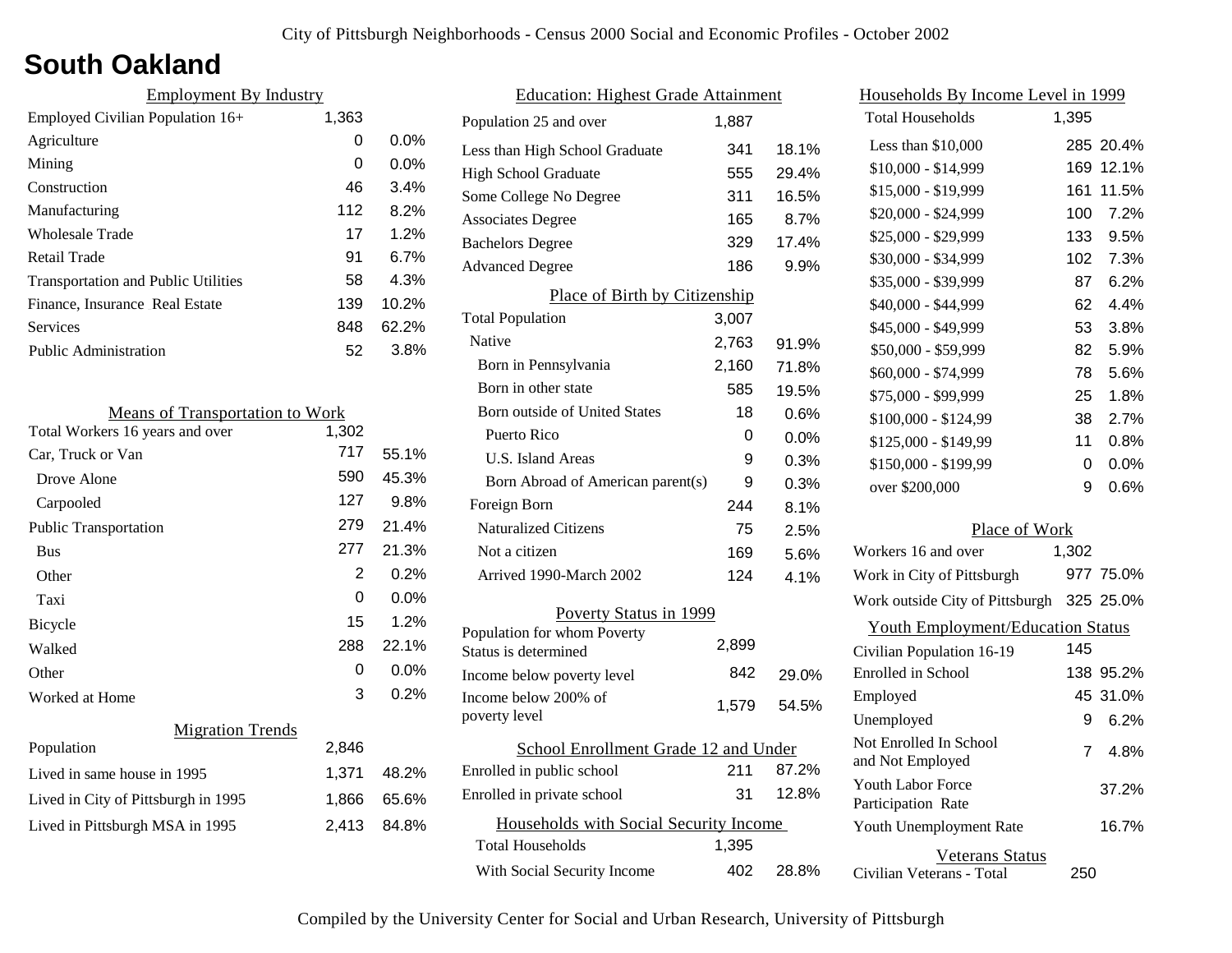# **South Shore**

| <b>Employment By Industry</b>              |    |         |
|--------------------------------------------|----|---------|
| Employed Civilian Population 16+           | 29 |         |
| Agriculture                                | 0  | $0.0\%$ |
| Mining                                     | 0  | $0.0\%$ |
| Construction                               | 0  | $0.0\%$ |
| Manufacturing                              | 12 | 41.4%   |
| Wholesale Trade                            | 0  | $0.0\%$ |
| <b>Retail Trade</b>                        | 6  | 20.7%   |
| <b>Transportation and Public Utilities</b> | 0  | 0.0%    |
| Finance, Insurance Real Estate             | 6  | 20.7%   |
| Services                                   | 5  | 17.2%   |
| Public Administration                      | 0  | $0.0\%$ |
|                                            |    |         |

| <b>Means of Transportation to Work</b> |    |         |
|----------------------------------------|----|---------|
| Total Workers 16 years and over        | 29 |         |
| Car, Truck or Van                      | 29 | 100.0%  |
| Drove Alone                            | 29 | 100.0%  |
| Carpooled                              | 0  | 0.0%    |
| <b>Public Transportation</b>           | 0  | 0.0%    |
| <b>Bus</b>                             | 0  | $0.0\%$ |
| Other                                  | 0  | $0.0\%$ |
| Taxi                                   | 0  | $0.0\%$ |
| Bicycle                                | 0  | 0.0%    |
| Walked                                 | 0  | $0.0\%$ |
| Other                                  | 0  | 0.0%    |
| Worked at Home                         | 0  | $0.0\%$ |
| <b>Migration Trends</b>                |    |         |
| Population                             | 73 |         |
| Lived in same house in 1995            | 44 | 60.3%   |
| Lived in City of Pittsburgh in 1995    | 50 | 68.5%   |
| Lived in Pittsburgh MSA in 1995        | 62 | 84.9%   |
|                                        |    |         |

| <b>Education: Highest Grade Attainment</b> |          |         |  |  |
|--------------------------------------------|----------|---------|--|--|
| Population 25 and over                     | 61       |         |  |  |
| Less than High School Graduate             | 44       | 72.1%   |  |  |
| High School Graduate                       | 0        | $0.0\%$ |  |  |
| Some College No Degree                     | 0        | 0.0%    |  |  |
| <b>Associates Degree</b>                   | $\Omega$ | 0.0%    |  |  |
| <b>Bachelors Degree</b>                    | 12       | 19.7%   |  |  |
| <b>Advanced Degree</b>                     | 5        | 8.2%    |  |  |
| Place of Birth by Citizenship              |          |         |  |  |
| <b>Total Population</b>                    | 73       |         |  |  |
| Native                                     | 68       | 93.2%   |  |  |
| Born in Pennsylvania                       | 62       | 84.9%   |  |  |
| Born in other state                        | 6        | 8.2%    |  |  |
| <b>Born outside of United States</b>       | 0        | 0.0%    |  |  |
| Puerto Rico                                | 0        | $0.0\%$ |  |  |
| <b>U.S. Island Areas</b>                   | 0        | $0.0\%$ |  |  |
| Born Abroad of American parent(s)          | 0        | $0.0\%$ |  |  |
| Foreign Born                               | 5        | $6.8\%$ |  |  |
| <b>Naturalized Citizens</b>                | 0        | 0.0%    |  |  |
| Not a citizen                              | 5        | 6.8%    |  |  |
| Arrived 1990-March 2002                    | 5        | 6.8%    |  |  |
| Poverty Status in 1999                     |          |         |  |  |
| Population for whom Poverty                | 73       |         |  |  |
| Status is determined                       |          |         |  |  |
| Income below poverty level                 | 44       | 60.3%   |  |  |
| Income below 200% of<br>poverty level      | 55       | 75.3%   |  |  |
| School Enrollment Grade 12 and Under       |          |         |  |  |
| Enrolled in public school                  | 6        | 100.0%  |  |  |
| Enrolled in private school                 | 0        | 0.0%    |  |  |
| Households with Social Security Income     |          |         |  |  |
| Total Households                           | 28       |         |  |  |
| With Social Security Income                | 0        | $0.0\%$ |  |  |
|                                            |          |         |  |  |

| Households By Income Level in 1999           |            |           |  |
|----------------------------------------------|------------|-----------|--|
| <b>Total Households</b>                      | 28         |           |  |
| Less than \$10,000                           | 0          | 0.0%      |  |
| $$10,000 - $14,999$                          | 16         | 57.1%     |  |
| \$15,000 - \$19,999                          | 0          | $0.0\%$   |  |
| \$20,000 - \$24,999                          | 0          | 0.0%      |  |
| \$25,000 - \$29,999                          | 0          | 0.0%      |  |
| \$30,000 - \$34,999                          | 0          | 0.0%      |  |
| \$35,000 - \$39,999                          | 6          | 21.4%     |  |
| \$40,000 - \$44,999                          | 0          | 0.0%      |  |
| \$45,000 - \$49,999                          | 0          | 0.0%      |  |
| \$50,000 - \$59,999                          | 0          | 0.0%      |  |
| \$60,000 - \$74,999                          | 0          | 0.0%      |  |
| \$75,000 - \$99,999                          | 6          | 21.4%     |  |
| \$100,000 - \$124,99                         | 0          | 0.0%      |  |
| \$125,000 - \$149,99                         | 0          | 0.0%      |  |
| \$150,000 - \$199,99                         | 0          | 0.0%      |  |
| over \$200,000                               | 0          | 0.0%      |  |
| Place of Work                                |            |           |  |
| Workers 16 and over                          | 29         |           |  |
| Work in City of Pittsburgh                   | 0          | $0.0\%$   |  |
| Work outside City of Pittsburgh              | 29100.0%   |           |  |
| <b>Youth Employment/Education Status</b>     |            |           |  |
| Civilian Population 16-19                    | 0          |           |  |
| Enrolled in School                           | $0 \#Num!$ |           |  |
| Employed                                     | $0$ #Num!  |           |  |
| Unemployed                                   | 0 #Num!    |           |  |
| Not Enrolled In School<br>and Not Employed   |            | $0$ #Num! |  |
| Youth Labor Force<br>Participation Rate      |            | #Num!     |  |
| Youth Unemployment Rate                      |            | #Num!     |  |
| Veterans Status<br>Civilian Veterans - Total | 0          |           |  |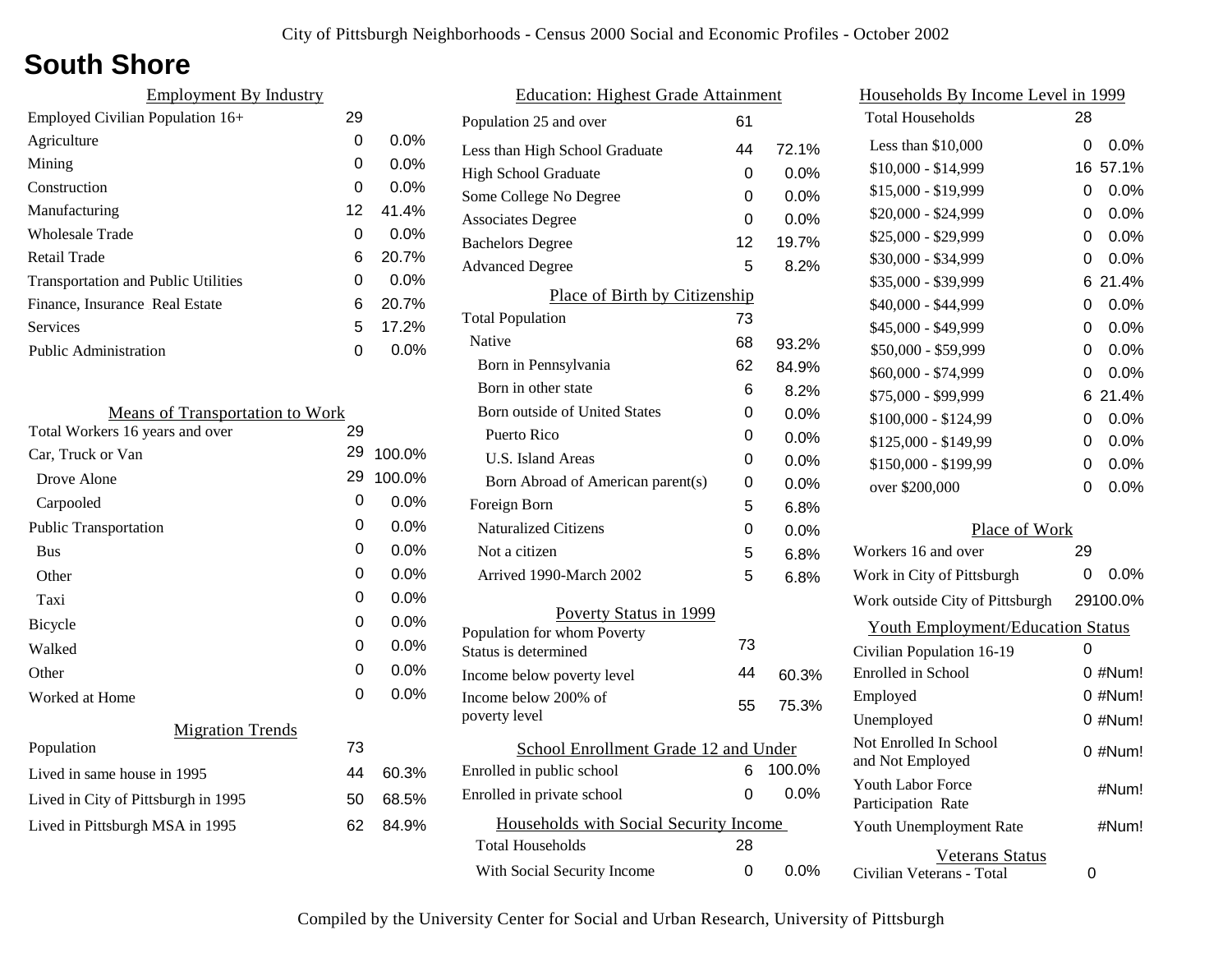### **South Side Flats**

| <b>Employment By Industry</b>              |       |         |
|--------------------------------------------|-------|---------|
| Employed Civilian Population 16+           | 2,948 |         |
| Agriculture                                | 0     | $0.0\%$ |
| Mining                                     | 0     | $0.0\%$ |
| Construction                               | 101   | 3.4%    |
| Manufacturing                              | 323   | 11.0%   |
| Wholesale Trade                            | 36    | 1.2%    |
| Retail Trade                               | 323   | 11.0%   |
| <b>Transportation and Public Utilities</b> | 66    | 2.2%    |
| Finance, Insurance Real Estate             | 265   | 9.0%    |
| <b>Services</b>                            | 1.741 | 59.1%   |
| <b>Public Administration</b>               | 93    | 3.2%    |
|                                            |       |         |

| <b>Means of Transportation to Work</b> |       |         |
|----------------------------------------|-------|---------|
| Total Workers 16 years and over        | 2,903 |         |
| Car, Truck or Van                      | 1,640 | 56.5%   |
| Drove Alone                            | 1,295 | 44.6%   |
| Carpooled                              | 345   | 11.9%   |
| <b>Public Transportation</b>           | 613   | 21.1%   |
| <b>Bus</b>                             | 613   | 21.1%   |
| Other                                  | 0     | $0.0\%$ |
| Taxi                                   | 0     | $0.0\%$ |
| <b>Bicycle</b>                         | 21    | 0.7%    |
| Walked                                 | 549   | 18.9%   |
| Other                                  | 17    | $0.6\%$ |
| Worked at Home                         | 63    | 2.2%    |
| <b>Migration Trends</b>                |       |         |
| Population                             | 5,532 |         |
| Lived in same house in 1995            | 2,764 | 50.0%   |
| Lived in City of Pittsburgh in 1995    | 4,089 | 73.9%   |
| Lived in Pittsburgh MSA in 1995        | 5,037 | 91.1%   |
|                                        |       |         |

| <b>Education: Highest Grade Attainment</b>          |       |       |
|-----------------------------------------------------|-------|-------|
| Population 25 and over                              | 4,177 |       |
| Less than High School Graduate                      | 978   | 23.4% |
| <b>High School Graduate</b>                         | 1,271 | 30.4% |
| Some College No Degree                              | 613   | 14.7% |
| <b>Associates Degree</b>                            | 262   | 6.3%  |
| <b>Bachelors Degree</b>                             | 750   | 18.0% |
| <b>Advanced Degree</b>                              | 303   | 7.3%  |
| Place of Birth by Citizenship                       |       |       |
| <b>Total Population</b>                             | 5,651 |       |
| Native                                              | 5,399 | 95.5% |
| Born in Pennsylvania                                | 4,507 | 79.8% |
| Born in other state                                 | 867   | 15.3% |
| Born outside of United States                       | 25    | 0.4%  |
| Puerto Rico                                         | 6     | 0.1%  |
| <b>U.S. Island Areas</b>                            | U     | 0.0%  |
| Born Abroad of American parent(s)                   | 19    | 0.3%  |
| Foreign Born                                        | 252   | 4.5%  |
| <b>Naturalized Citizens</b>                         | 142   | 2.5%  |
| Not a citizen                                       | 110   | 1.9%  |
| Arrived 1990-March 2002                             | 56    | 1.0%  |
| Poverty Status in 1999                              |       |       |
| Population for whom Poverty<br>Status is determined | 5,533 |       |
| Income below poverty level                          | 1,228 | 22.2% |
| Income below 200% of<br>poverty level               | 2,316 | 41.9% |
| School Enrollment Grade 12 and Under                |       |       |
| Enrolled in public school                           | 240   | 70.8% |
| Enrolled in private school                          | 99    | 29.2% |
| Households with Social Security Income              |       |       |
| <b>Total Households</b>                             | 3,125 |       |
| With Social Security Income                         | 977   | 31.3% |

| <u>Households By Income Level in 1999</u>           |       |             |
|-----------------------------------------------------|-------|-------------|
| <b>Total Households</b>                             | 3,125 |             |
| Less than \$10,000                                  |       | 629 20.1%   |
| $$10,000 - $14,999$                                 | 346   | 11.1%       |
| \$15,000 - \$19,999                                 | 247   | 7.9%        |
| \$20,000 - \$24,999                                 | 295   | 9.4%        |
| \$25,000 - \$29,999                                 | 253   | 8.1%        |
| \$30,000 - \$34,999                                 | 260   | 8.3%        |
| \$35,000 - \$39,999                                 | 155   | 5.0%        |
| \$40,000 - \$44,999                                 | 172   | 5.5%        |
| \$45,000 - \$49,999                                 | 127   | 4.1%        |
| \$50,000 - \$59,999                                 | 205   | 6.6%        |
| \$60,000 - \$74,999                                 | 170   | 5.4%        |
| \$75,000 - \$99,999                                 | 138   | 4.4%        |
| \$100,000 - \$124,99                                | 50    | 1.6%        |
| \$125,000 - \$149,99                                | 12    | 0.4%        |
| \$150,000 - \$199,99                                | 29.   | 0.9%        |
| over \$200,000                                      | 37    | 1.2%        |
| Place of Work                                       |       |             |
| Workers 16 and over                                 | 2,903 |             |
| Work in City of Pittsburgh                          |       | 2,048 74.2% |
| Work outside City of Pittsburgh 855 25.8%           |       |             |
| <b>Youth Employment/Education Status</b>            |       |             |
| Civilian Population 16-19                           | 191   |             |
| Enrolled in School                                  |       | 175 91.6%   |
| Employed                                            |       | 82 42.9%    |
| Unemployed                                          | 6     | 3.1%        |
| Not Enrolled In School<br>and Not Employed          | 5     | 2.6%        |
| <b>Youth Labor Force</b><br>Participation Rate      |       | 46.1%       |
| Youth Unemployment Rate                             |       | 6.8%        |
| <b>Veterans Status</b><br>Civilian Veterans - Total | 663   |             |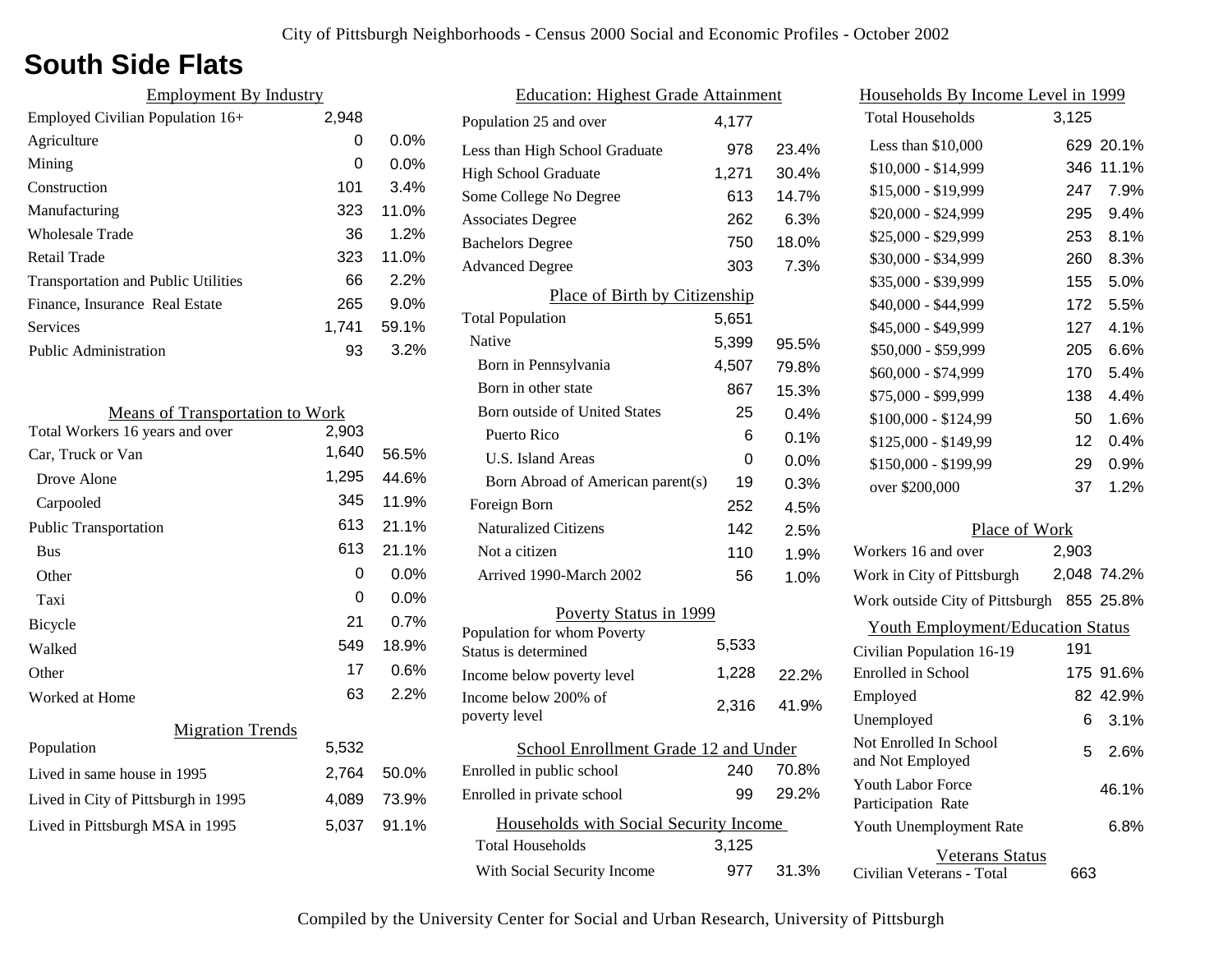### **South Side Slopes**

| <b>Employment By Industry</b>              |       |         |
|--------------------------------------------|-------|---------|
| Employed Civilian Population 16+           | 2,567 |         |
| Agriculture                                | 8     | 0.3%    |
| Mining                                     | 0     | $0.0\%$ |
| Construction                               | 211   | 8.2%    |
| Manufacturing                              | 219   | 8.5%    |
| Wholesale Trade                            | 52    | 2.0%    |
| Retail Trade                               | 241   | 9.4%    |
| <b>Transportation and Public Utilities</b> | 242   | 9.4%    |
| Finance, Insurance Real Estate             | 108   | 4.2%    |
| Services                                   | 1.365 | 53.2%   |
| <b>Public Administration</b>               | 121   | 4.7%    |
|                                            |       |         |

| <b>Means of Transportation to Work</b> |       |         |
|----------------------------------------|-------|---------|
| Total Workers 16 years and over        | 2,480 |         |
| Car, Truck or Van                      | 1,785 | 72.0%   |
| Drove Alone                            | 1,488 | 60.0%   |
| Carpooled                              | 297   | 12.0%   |
| <b>Public Transportation</b>           | 499   | 20.1%   |
| <b>Bus</b>                             | 499   | 20.1%   |
| Other                                  | 0     | $0.0\%$ |
| Taxi                                   | 0     | $0.0\%$ |
| Bicycle                                | 8     | 0.3%    |
| Walked                                 | 146   | 5.9%    |
| Other                                  | 0     | $0.0\%$ |
| Worked at Home                         | 42    | 1.7%    |
| <b>Migration Trends</b>                |       |         |
| Population                             | 4,777 |         |
| Lived in same house in 1995            | 3,225 | 67.5%   |
| Lived in City of Pittsburgh in 1995    | 4,133 | 86.5%   |
| Lived in Pittsburgh MSA in 1995        | 4.441 | 93.0%   |
|                                        |       |         |

| <b>Education: Highest Grade Attainment</b>          |       |       |
|-----------------------------------------------------|-------|-------|
| Population 25 and over                              | 3,576 |       |
| Less than High School Graduate                      | 914   | 25.6% |
| <b>High School Graduate</b>                         | 1,332 | 37.2% |
| Some College No Degree                              | 483   | 13.5% |
| <b>Associates Degree</b>                            | 282   | 7.9%  |
| <b>Bachelors Degree</b>                             | 383   | 10.7% |
| <b>Advanced Degree</b>                              | 182   | 5.1%  |
| Place of Birth by Citizenship                       |       |       |
| <b>Total Population</b>                             | 4,994 |       |
| Native                                              | 4,898 | 98.1% |
| Born in Pennsylvania                                | 4,432 | 88.7% |
| Born in other state                                 | 418   | 8.4%  |
| Born outside of United States                       | 48    | 1.0%  |
| Puerto Rico                                         | 7     | 0.1%  |
| U.S. Island Areas                                   | 0     | 0.0%  |
| Born Abroad of American parent(s)                   | 41    | 0.8%  |
| Foreign Born                                        | 96    | 1.9%  |
| <b>Naturalized Citizens</b>                         | 54    | 1.1%  |
| Not a citizen                                       | 42    | 0.8%  |
| Arrived 1990-March 2002                             | 12    | 0.2%  |
| Poverty Status in 1999                              |       |       |
| Population for whom Poverty<br>Status is determined | 4,973 |       |
| Income below poverty level                          | 747   | 15.0% |
| Income below 200% of<br>poverty level               | 1,792 | 36.0% |
| School Enrollment Grade 12 and Under                |       |       |
| Enrolled in public school                           | 516   | 81.3% |
| Enrolled in private school                          | 119   | 18.7% |
| Households with Social Security Income              |       |       |
| <b>Total Households</b>                             | 2,265 |       |
| With Social Security Income                         | 641   | 28.3% |

| <u>Households By Income Level in 1999</u>           |       |             |
|-----------------------------------------------------|-------|-------------|
| <b>Total Households</b>                             | 2,265 |             |
| Less than $$10,000$                                 | 323   | 14.3%       |
| $$10,000 - $14,999$                                 | 212   | 9.4%        |
| \$15,000 - \$19,999                                 | 126   | 5.6%        |
| \$20,000 - \$24,999                                 | 309   | 13.6%       |
| \$25,000 - \$29,999                                 | 131   | 5.8%        |
| \$30,000 - \$34,999                                 | 181   | 8.0%        |
| \$35,000 - \$39,999                                 | 202   | 8.9%        |
| \$40,000 - \$44,999                                 | 113   | 5.0%        |
| \$45,000 - \$49,999                                 | 80    | 3.5%        |
| \$50,000 - \$59,999                                 | 232   | 10.2%       |
| \$60,000 - \$74,999                                 | 147   | 6.5%        |
| \$75,000 - \$99,999                                 | 125   | 5.5%        |
| \$100,000 - \$124,99                                | 48    | 2.1%        |
| \$125,000 - \$149,99                                | 17    | 0.8%        |
| \$150,000 - \$199,99                                | 19    | 0.8%        |
| over \$200,000                                      | 0     | 0.0%        |
| Place of Work                                       |       |             |
| Workers 16 and over                                 | 2,480 |             |
| Work in City of Pittsburgh                          |       | 1,728 71.1% |
| Work outside City of Pittsburgh 752 28.9%           |       |             |
| <b>Youth Employment/Education Status</b>            |       |             |
| Civilian Population 16-19                           | 252   |             |
| Enrolled in School                                  | 161   | 63.9%       |
| Employed                                            |       | 59 23.4%    |
| Unemployed                                          | 14    | 5.6%        |
| Not Enrolled In School<br>and Not Employed          | 41    | 16.3%       |
| <b>Youth Labor Force</b><br>Participation Rate      |       | 29.0%       |
| Youth Unemployment Rate                             |       | 19.2%       |
| <b>Veterans Status</b><br>Civilian Veterans - Total | 683   |             |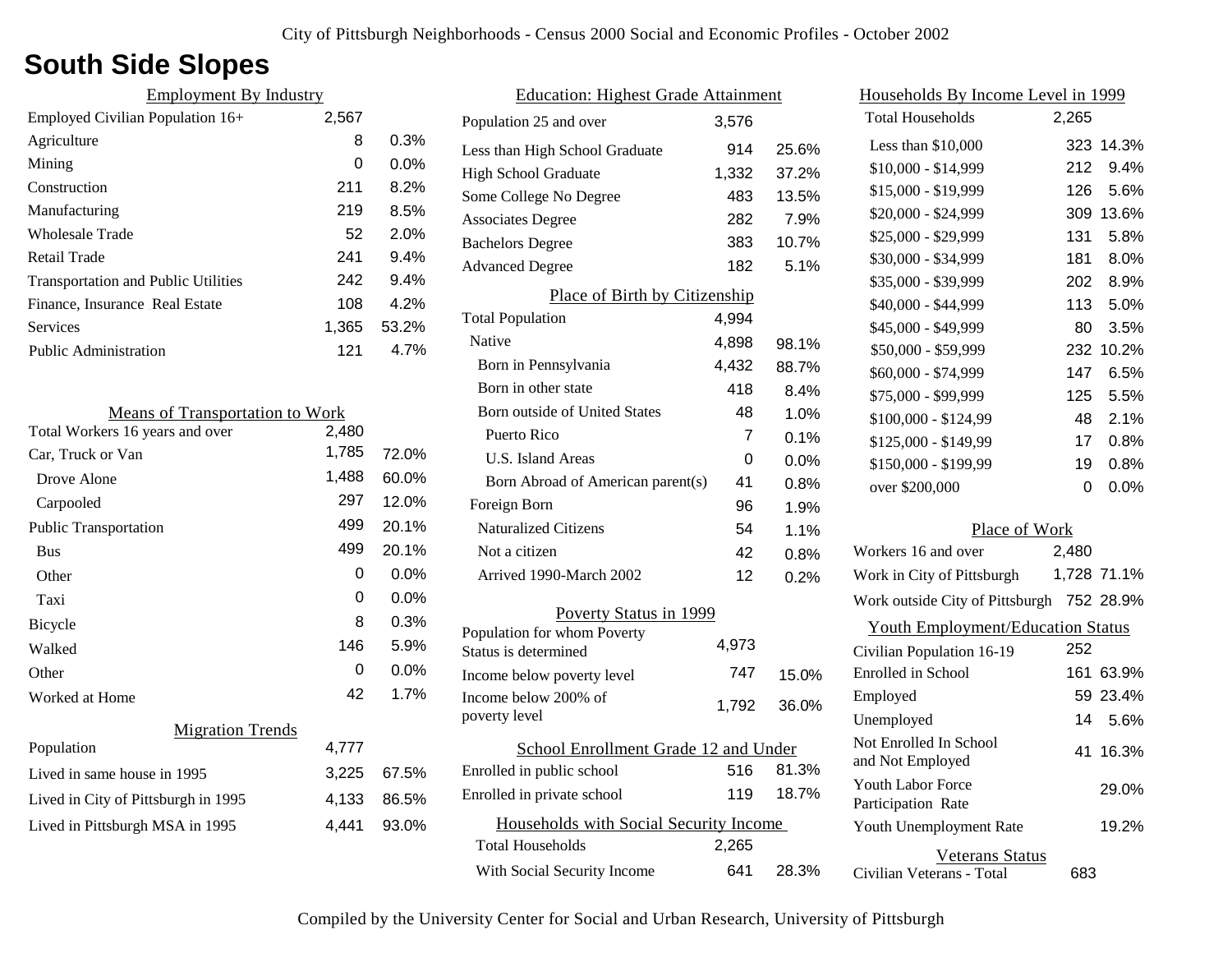## **Spring Garden**

| <b>Employment By Industry</b>              |     |         |
|--------------------------------------------|-----|---------|
| Employed Civilian Population 16+           | 513 |         |
| Agriculture                                | 0   | $0.0\%$ |
| Mining                                     | 0   | $0.0\%$ |
| Construction                               | 36  | 7.0%    |
| Manufacturing                              | 52  | 10.1%   |
| Wholesale Trade                            | 0   | $0.0\%$ |
| Retail Trade                               | 65  | 12.7%   |
| <b>Transportation and Public Utilities</b> | 26  | $5.1\%$ |
| Finance, Insurance Real Estate             | 53  | 10.3%   |
| <b>Services</b>                            | 273 | 53.2%   |
| <b>Public Administration</b>               | 8   | 1.6%    |

| <b>Means of Transportation to Work</b> |       |         |
|----------------------------------------|-------|---------|
| Total Workers 16 years and over        | 507   |         |
| Car, Truck or Van                      | 349   | 68.8%   |
| Drove Alone                            | 262   | 51.7%   |
| Carpooled                              | 87    | 17.2%   |
| <b>Public Transportation</b>           | 87    | 17.2%   |
| <b>Bus</b>                             | 87    | 17.2%   |
| Other                                  | 0     | $0.0\%$ |
| Taxi                                   | 0     | 0.0%    |
| <b>Bicycle</b>                         | 0     | 0.0%    |
| Walked                                 | 43    | 8.5%    |
| Other                                  | 20    | 3.9%    |
| Worked at Home                         | 8     | 1.6%    |
| <b>Migration Trends</b>                |       |         |
| Population                             | 1,103 |         |
| Lived in same house in 1995            | 729   | 66.1%   |
| Lived in City of Pittsburgh in 1995    | 1,040 | 94.3%   |
| Lived in Pittsburgh MSA in 1995        | 1,085 | 98.4%   |
|                                        |       |         |

| <b>Education: Highest Grade Attainment</b> |       |         |
|--------------------------------------------|-------|---------|
| Population 25 and over                     | 791   |         |
| Less than High School Graduate             | 199   | 25.2%   |
| <b>High School Graduate</b>                | 416   | 52.6%   |
| Some College No Degree                     | 126   | 15.9%   |
| <b>Associates Degree</b>                   | 20    | 2.5%    |
| <b>Bachelors Degree</b>                    | 8     | 1.0%    |
| <b>Advanced Degree</b>                     | 22    | 2.8%    |
| Place of Birth by Citizenship              |       |         |
| <b>Total Population</b>                    | 1,161 |         |
| Native                                     | 1,154 | 99.4%   |
| Born in Pennsylvania                       | 1,065 | 91.7%   |
| Born in other state                        | 89    | 7.7%    |
| <b>Born outside of United States</b>       | 0     | $0.0\%$ |
| Puerto Rico                                | 0     | $0.0\%$ |
| U.S. Island Areas                          | 0     | 0.0%    |
| Born Abroad of American parent(s)          | 0     | 0.0%    |
| Foreign Born                               | 7     | 0.6%    |
| <b>Naturalized Citizens</b>                | 7     | 0.6%    |
| Not a citizen                              | 0     | $0.0\%$ |
| Arrived 1990-March 2002                    | 0     | 0.0%    |
| Poverty Status in 1999                     |       |         |
| Population for whom Poverty                | 1,155 |         |
| Status is determined                       |       |         |
| Income below poverty level                 | 215   | 18.6%   |
| Income below 200% of<br>poverty level      | 496   | 42.9%   |
| School Enrollment Grade 12 and Under       |       |         |
| Enrolled in public school                  | 206   | 99.0%   |
| Enrolled in private school                 | 2     | 1.0%    |
| Households with Social Security Income     |       |         |
| <b>Total Households</b>                    | 495   |         |
| With Social Security Income                | 164   | 33.1%   |

| <u>Households By Income Level in 1999</u>           |     |           |
|-----------------------------------------------------|-----|-----------|
| <b>Total Households</b>                             | 495 |           |
| Less than \$10,000                                  | 54  | 10.9%     |
| $$10,000 - $14,999$                                 | 55  | 11.1%     |
| \$15,000 - \$19,999                                 | 59  | 11.9%     |
| \$20,000 - \$24,999                                 | 38  | 7.7%      |
| \$25,000 - \$29,999                                 | 41  | 8.3%      |
| \$30,000 - \$34,999                                 | 56  | 11.3%     |
| \$35,000 - \$39,999                                 | 29  | 5.9%      |
| \$40,000 - \$44,999                                 | 38  | 7.7%      |
| \$45,000 - \$49,999                                 | 18  | 3.6%      |
| \$50,000 - \$59,999                                 | 40  | 8.1%      |
| \$60,000 - \$74,999                                 | 40  | 8.1%      |
| \$75,000 - \$99,999                                 | 12  | 2.4%      |
| \$100,000 - \$124,99                                | 6   | 1.2%      |
| \$125,000 - \$149,99                                | 0   | $0.0\%$   |
| \$150,000 - \$199,99                                | 0   | 0.0%      |
| over \$200,000                                      | 9   | 1.8%      |
| Place of Work                                       |     |           |
| Workers 16 and over                                 | 507 |           |
| Work in City of Pittsburgh                          |     | 318 62.7% |
| Work outside City of Pittsburgh                     |     | 189 37.3% |
| <b>Youth Employment/Education Status</b>            |     |           |
| Civilian Population 16-19                           | 63  |           |
| Enrolled in School                                  | 35  | 55.6%     |
| Employed                                            | 8   | 12.7%     |
| Unemployed                                          | 0   | 0.0%      |
| Not Enrolled In School<br>and Not Employed          | 6   | 9.5%      |
| <b>Youth Labor Force</b><br>Participation Rate      |     | 12.7%     |
| Youth Unemployment Rate                             |     | 0.0%      |
| <b>Veterans Status</b><br>Civilian Veterans - Total | 121 |           |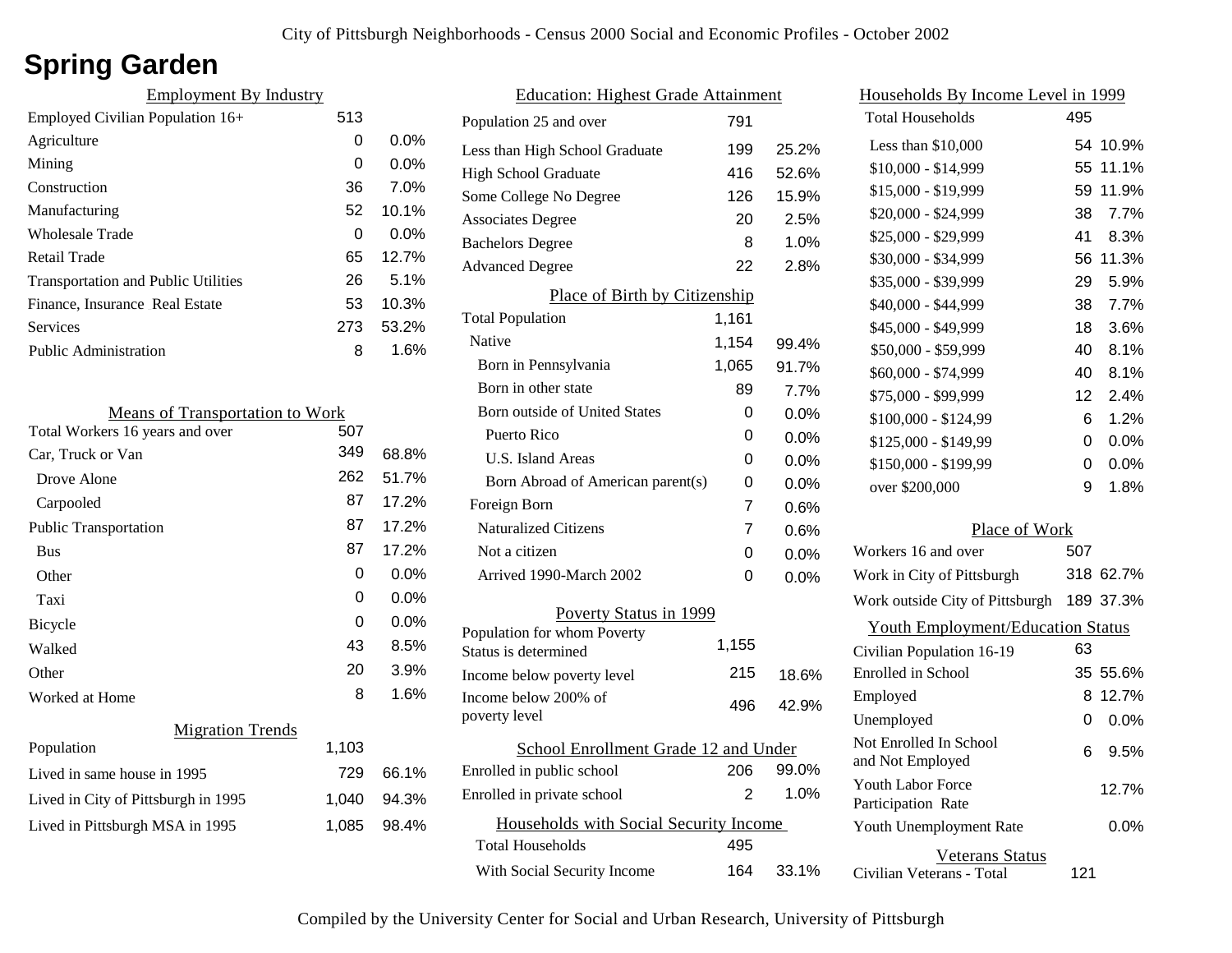# **Spring Hill-CV**

| <b>Employment By Industry</b>              |       |         |
|--------------------------------------------|-------|---------|
| Employed Civilian Population 16+           | 1,192 |         |
| Agriculture                                | 0     | $0.0\%$ |
| Mining                                     | 0     | $0.0\%$ |
| Construction                               | 63    | 5.3%    |
| Manufacturing                              | 102   | 8.6%    |
| Wholesale Trade                            | 18    | 1.5%    |
| Retail Trade                               | 149   | 12.5%   |
| <b>Transportation and Public Utilities</b> | 51    | 4.3%    |
| Finance, Insurance Real Estate             | 140   | 11.7%   |
| <b>Services</b>                            | 588   | 49.3%   |
| <b>Public Administration</b>               | 81    | 6.8%    |

| <b>Means of Transportation to Work</b> |       |         |
|----------------------------------------|-------|---------|
| Total Workers 16 years and over        | 1,158 |         |
| Car, Truck or Van                      | 875   | 75.6%   |
| Drove Alone                            | 721   | 62.3%   |
| Carpooled                              | 154   | 13.3%   |
| <b>Public Transportation</b>           | 221   | 19.1%   |
| <b>Bus</b>                             | 221   | 19.1%   |
| Other                                  | 0     | 0.0%    |
| Taxi                                   | 0     | $0.0\%$ |
| Bicycle                                | 0     | 0.0%    |
| Walked                                 | 42    | 3.6%    |
| Other                                  | 20    | 1.7%    |
| Worked at Home                         | 0     | $0.0\%$ |
| <b>Migration Trends</b>                |       |         |
| Population                             | 2,793 |         |
| Lived in same house in 1995            | 1,812 | 64.9%   |
| Lived in City of Pittsburgh in 1995    | 2,562 | 91.7%   |
| Lived in Pittsburgh MSA in 1995        | 2,721 | 97.4%   |

| <b>Education: Highest Grade Attainment</b> |       |         |
|--------------------------------------------|-------|---------|
| Population 25 and over                     | 1,983 |         |
| Less than High School Graduate             | 458   | 23.1%   |
| <b>High School Graduate</b>                | 832   | 42.0%   |
| Some College No Degree                     | 336   | 16.9%   |
| <b>Associates Degree</b>                   | 168   | 8.5%    |
| <b>Bachelors Degree</b>                    | 122   | 6.2%    |
| <b>Advanced Degree</b>                     | 67    | 3.4%    |
| Place of Birth by Citizenship              |       |         |
| <b>Total Population</b>                    | 3,040 |         |
| Native                                     | 3,008 | 98.9%   |
| Born in Pennsylvania                       | 2,818 | 92.7%   |
| Born in other state                        | 181   | 6.0%    |
| Born outside of United States              | 9     | 0.3%    |
| Puerto Rico                                | 0     | 0.0%    |
| U.S. Island Areas                          | 0     | $0.0\%$ |
| Born Abroad of American parent(s)          | 9     | 0.3%    |
| Foreign Born                               | 32    | 1.1%    |
| Naturalized Citizens                       | 27    | 0.9%    |
| Not a citizen                              | 5     | 0.2%    |
| Arrived 1990-March 2002                    | 5     | 0.2%    |
| <b>Poverty Status in 1999</b>              |       |         |
| Population for whom Poverty                | 2,932 |         |
| Status is determined                       |       |         |
| Income below poverty level                 | 679   | 23.2%   |
| Income below 200% of<br>poverty level      | 1,597 | 54.5%   |
| School Enrollment Grade 12 and Under       |       |         |
| Enrolled in public school                  | 531   | 78.3%   |
| Enrolled in private school                 | 147   | 21.7%   |
| Households with Social Security Income     |       |         |
| <b>Total Households</b>                    | 1,274 |         |
| With Social Security Income                | 449   | 35.2%   |

| Households By Income Level in 1999                  |       |           |
|-----------------------------------------------------|-------|-----------|
| <b>Total Households</b>                             | 1,274 |           |
| Less than \$10,000                                  |       | 255 20.0% |
| $$10,000 - $14,999$                                 |       | 192 15.1% |
| \$15,000 - \$19,999                                 | 150   | 11.8%     |
| \$20,000 - \$24,999                                 |       | 130 10.2% |
| \$25,000 - \$29,999                                 | 49    | 3.8%      |
| \$30,000 - \$34,999                                 | 57    | 4.5%      |
| \$35,000 - \$39,999                                 | 117   | 9.2%      |
| \$40,000 - \$44,999                                 | 54    | 4.2%      |
| \$45,000 - \$49,999                                 | 66    | 5.2%      |
| \$50,000 - \$59,999                                 | 83    | 6.5%      |
| \$60,000 - \$74,999                                 | 50    | 3.9%      |
| \$75,000 - \$99,999                                 | 45    | 3.5%      |
| \$100,000 - \$124,99                                | 26    | 2.0%      |
| \$125,000 - \$149,99                                | 0     | 0.0%      |
| \$150,000 - \$199,99                                | 0     | 0.0%      |
| over \$200,000                                      | 0     | 0.0%      |
| Place of Work                                       |       |           |
| Workers 16 and over                                 | 1,158 |           |
| Work in City of Pittsburgh                          |       | 689 59.5% |
| Work outside City of Pittsburgh                     |       | 469 40.5% |
| <b>Youth Employment/Education Status</b>            |       |           |
| Civilian Population 16-19                           | 182   |           |
| Enrolled in School                                  |       | 145 79.7% |
| Employed                                            |       | 56 30.8%  |
| Unemployed                                          |       | 38 20.9%  |
| Not Enrolled In School<br>and Not Employed          |       | 29 15.9%  |
| <b>Youth Labor Force</b><br>Participation Rate      |       | 51.6%     |
| Youth Unemployment Rate                             |       | 40.4%     |
| <b>Veterans Status</b><br>Civilian Veterans - Total | 344   |           |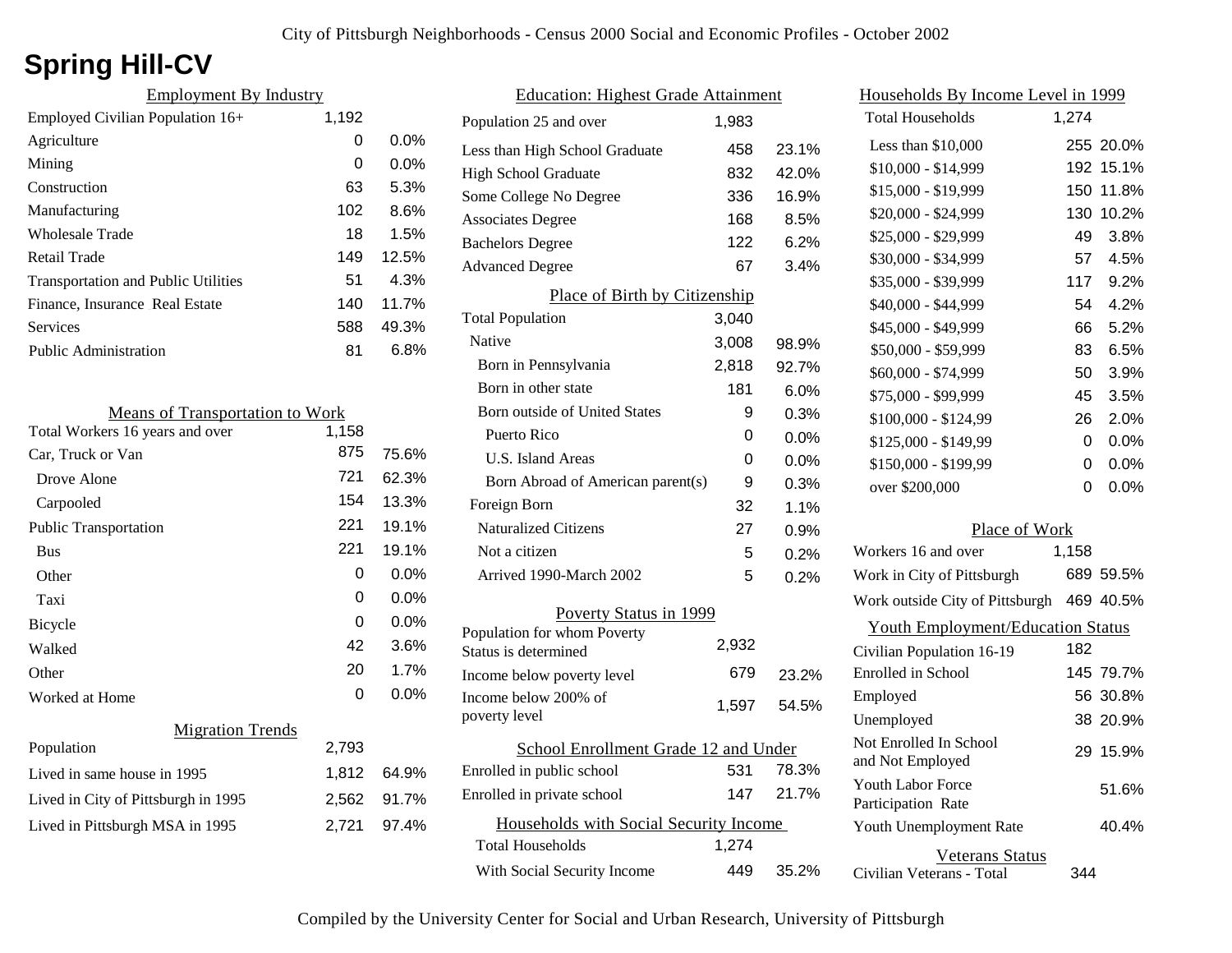# **Squirrel Hill N.**

| <b>Employment By Industry</b>              |       |         |
|--------------------------------------------|-------|---------|
| Employed Civilian Population 16+           | 5,271 |         |
| Agriculture                                | 0     | $0.0\%$ |
| Mining                                     | 0     | $0.0\%$ |
| Construction                               | 63    | 1.2%    |
| Manufacturing                              | 187   | 3.5%    |
| Wholesale Trade                            | 72    | 1.4%    |
| Retail Trade                               | 371   | 7.0%    |
| <b>Transportation and Public Utilities</b> | 64    | 1.2%    |
| Finance, Insurance Real Estate             | 284   | 5.4%    |
| <b>Services</b>                            | 4.139 | 78.5%   |
| <b>Public Administration</b>               | 91    | 1.7%    |

| <b>Means of Transportation to Work</b> |        |       |
|----------------------------------------|--------|-------|
| Total Workers 16 years and over        | 5,210  |       |
| Car, Truck or Van                      | 2,735  | 52.5% |
| Drove Alone                            | 2,265  | 43.5% |
| Carpooled                              | 470    | 9.0%  |
| <b>Public Transportation</b>           | 628    | 12.1% |
| <b>Bus</b>                             | 621    | 11.9% |
| Other                                  | 0      | 0.0%  |
| Taxi                                   | 7      | 0.1%  |
| Bicycle                                | 71     | 1.4%  |
| Walked                                 | 1,350  | 25.9% |
| Other                                  | 56     | 1.1%  |
| Worked at Home                         | 370    | 7.1%  |
| <b>Migration Trends</b>                |        |       |
| Population                             | 11,027 |       |
| Lived in same house in 1995            | 4,624  | 41.9% |
| Lived in City of Pittsburgh in 1995    | 6,161  | 55.9% |
| Lived in Pittsburgh MSA in 1995        | 7,690  | 69.7% |
|                                        |        |       |

| <b>Education: Highest Grade Attainment</b> |        |       |
|--------------------------------------------|--------|-------|
| Population 25 and over                     | 5,818  |       |
| Less than High School Graduate             | 187    | 3.2%  |
| <b>High School Graduate</b>                | 350    | 6.0%  |
| Some College No Degree                     | 615    | 10.6% |
| <b>Associates Degree</b>                   | 213    | 3.7%  |
| <b>Bachelors Degree</b>                    | 1,551  | 26.7% |
| <b>Advanced Degree</b>                     | 2,902  | 49.9% |
| Place of Birth by Citizenship              |        |       |
| <b>Total Population</b>                    | 11,395 |       |
| Native                                     | 9,919  | 87.0% |
| Born in Pennsylvania                       | 5,297  | 46.5% |
| Born in other state                        | 4,470  | 39.2% |
| <b>Born outside of United States</b>       | 152    | 1.3%  |
| Puerto Rico                                | 0      | 0.0%  |
| <b>U.S. Island Areas</b>                   | 0      | 0.0%  |
| Born Abroad of American parent(s)          | 152    | 1.3%  |
| Foreign Born                               | 1,476  | 13.0% |
| <b>Naturalized Citizens</b>                | 548    | 4.8%  |
| Not a citizen                              | 928    | 8.1%  |
| Arrived 1990-March 2002                    | 783    | 6.9%  |
| Poverty Status in 1999                     |        |       |
| Population for whom Poverty                | 8.260  |       |
| Status is determined                       |        |       |
| Income below poverty level                 | 1,120  | 13.6% |
| Income below 200% of<br>poverty level      | 1,757  | 21.3% |
| School Enrollment Grade 12 and Under       |        |       |
| Enrolled in public school                  | 437    | 34.2% |
| Enrolled in private school                 | 842    | 65.8% |
| Households with Social Security Income     |        |       |
| <b>Total Households</b>                    | 3,769  |       |
| With Social Security Income                | 934    | 24.8% |

| Households By Income Level in 1999         |       |             |
|--------------------------------------------|-------|-------------|
| <b>Total Households</b>                    | 3,769 |             |
| Less than \$10,000                         | 372   | 9.9%        |
| \$10,000 - \$14,999                        | 153   | 4.1%        |
| \$15,000 - \$19,999                        | 262   | 7.0%        |
| \$20,000 - \$24,999                        | 178   | 4.7%        |
| \$25,000 - \$29,999                        | 127   | 3.4%        |
| \$30,000 - \$34,999                        | 82    | 2.2%        |
| \$35,000 - \$39,999                        | 108   | 2.9%        |
| \$40,000 - \$44,999                        | 185   | 4.9%        |
| \$45,000 - \$49,999                        | 132   | 3.5%        |
| \$50,000 - \$59,999                        | 184   | 4.9%        |
| \$60,000 - \$74,999                        | 328   | 8.7%        |
| \$75,000 - \$99,999                        | 359   | 9.5%        |
| \$100,000 - \$124,99                       | 338   | 9.0%        |
| \$125,000 - \$149,99                       | 217   | 5.8%        |
| \$150,000 - \$199,99                       | 314   | 8.3%        |
| over \$200,000                             | 430   | 11.4%       |
| Place of Work                              |       |             |
| Workers 16 and over                        | 5,210 |             |
| Work in City of Pittsburgh                 |       | 4,449 87.4% |
| Work outside City of Pittsburgh 761 12.6%  |       |             |
| <b>Youth Employment/Education Status</b>   |       |             |
| Civilian Population 16-19                  | 1,946 |             |
| <b>Enrolled</b> in School                  |       | 1,928 99.1% |
| Employed                                   | 491   | 25.2%       |
| Unemployed                                 |       | 935 48.0%   |
| Not Enrolled In School<br>and Not Employed | 6     | 0.3%        |
| Youth Labor Force<br>Participation Rate    |       | 73.3%       |
| Youth Unemployment Rate                    |       | 65.6%       |

Civilian Veterans - Total Veterans Status 706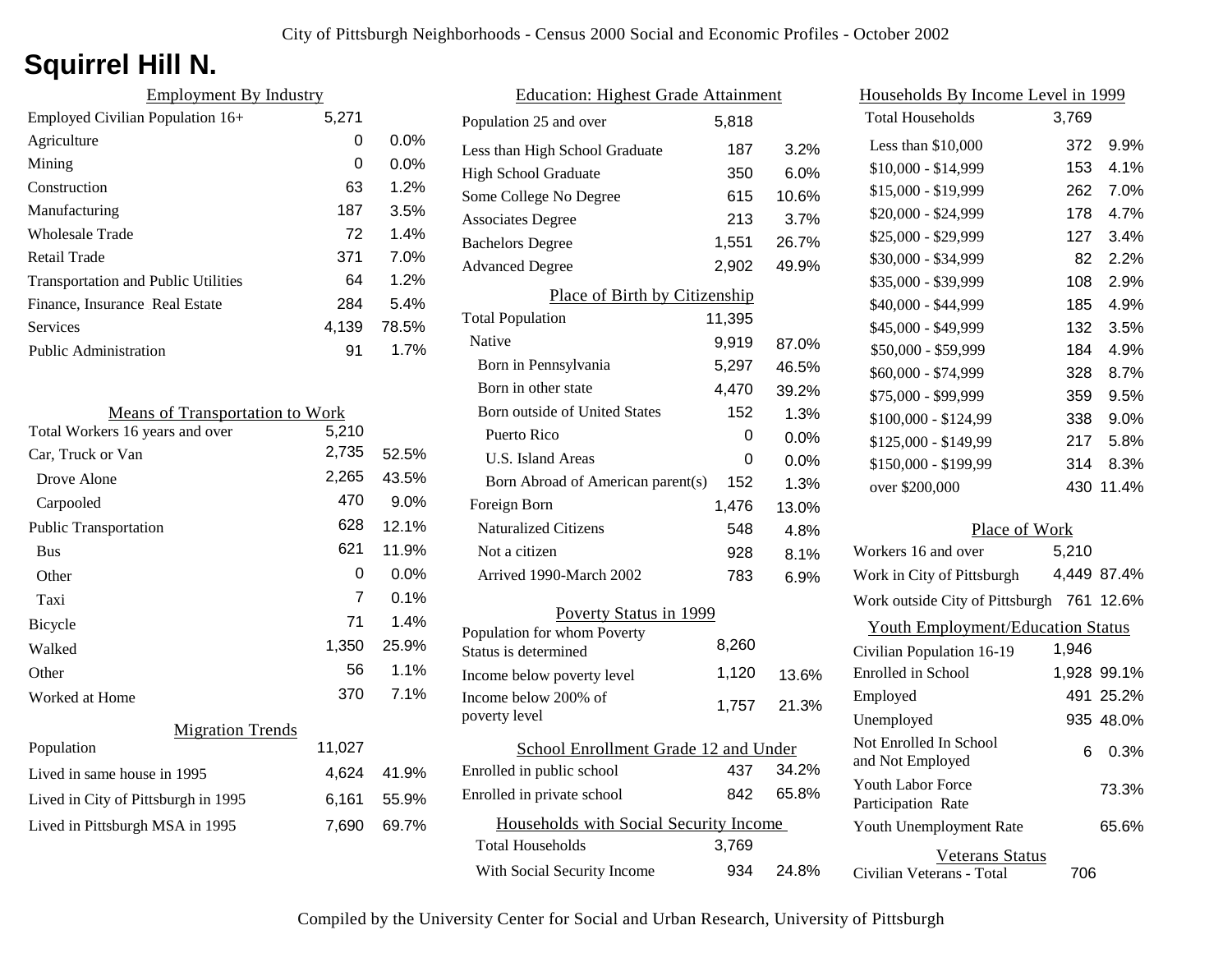# **Squirrel Hill S.**

| <b>Employment By Industry</b>              |       |         |
|--------------------------------------------|-------|---------|
| Employed Civilian Population 16+           | 7,170 |         |
| Agriculture                                | 0     | $0.0\%$ |
| Mining                                     | 0     | $0.0\%$ |
| Construction                               | 87    | 1.2%    |
| Manufacturing                              | 309   | 4.3%    |
| Wholesale Trade                            | 140   | 2.0%    |
| Retail Trade                               | 499   | $7.0\%$ |
| <b>Transportation and Public Utilities</b> | 79    | $1.1\%$ |
| Finance, Insurance Real Estate             | 500   | $7.0\%$ |
| Services                                   | 5,348 | 74.6%   |
| <b>Public Administration</b>               | 208   | 2.9%    |

| <b>Means of Transportation to Work</b> |        |       |
|----------------------------------------|--------|-------|
| Total Workers 16 years and over        | 7,094  |       |
| Car, Truck or Van                      | 4,623  | 65.2% |
| Drove Alone                            | 3,737  | 52.7% |
| Carpooled                              | 886    | 12.5% |
| <b>Public Transportation</b>           | 1,583  | 22.3% |
| <b>Bus</b>                             | 1,564  | 22.0% |
| Other                                  | 8      | 0.1%  |
| Taxi                                   | 11     | 0.2%  |
| Bicycle                                | 53     | 0.7%  |
| Walked                                 | 531    | 7.5%  |
| Other                                  | 71     | 1.0%  |
| Worked at Home                         | 233    | 3.3%  |
| <b>Migration Trends</b>                |        |       |
| Population                             | 13,838 |       |
| Lived in same house in 1995            | 6,503  | 47.0% |
| Lived in City of Pittsburgh in 1995    | 9,719  | 70.2% |
| Lived in Pittsburgh MSA in 1995        | 11,791 | 85.2% |
|                                        |        |       |

| <b>Education: Highest Grade Attainment</b>          |        |         |
|-----------------------------------------------------|--------|---------|
| Population 25 and over                              | 10,522 |         |
| Less than High School Graduate                      | 739    | 7.0%    |
| <b>High School Graduate</b>                         | 1,617  | 15.4%   |
| Some College No Degree                              | 1,079  | 10.3%   |
| <b>Associates Degree</b>                            | 457    | 4.3%    |
| <b>Bachelors Degree</b>                             | 2,817  | 26.8%   |
| <b>Advanced Degree</b>                              | 3,813  | 36.2%   |
| Place of Birth by Citizenship                       |        |         |
| <b>Total Population</b>                             | 14,507 |         |
| Native                                              | 11,721 | 80.8%   |
| Born in Pennsylvania                                | 7,853  | 54.1%   |
| Born in other state                                 | 3,672  | 25.3%   |
| Born outside of United States                       | 196    | 1.4%    |
| Puerto Rico                                         | 32     | 0.2%    |
| U.S. Island Areas                                   | 0      | $0.0\%$ |
| Born Abroad of American parent(s)                   | 164    | 1.1%    |
| Foreign Born                                        | 2,786  | 19.2%   |
| <b>Naturalized Citizens</b>                         | 1,047  | 7.2%    |
| Not a citizen                                       | 1,739  | 12.0%   |
| Arrived 1990-March 2002                             | 1,866  | 12.9%   |
| <b>Poverty Status in 1999</b>                       |        |         |
| Population for whom Poverty<br>Status is determined | 13,920 |         |
| Income below poverty level                          | 1,573  | 11.3%   |
| Income below 200% of<br>poverty level               | 3,500  | 25.1%   |
| School Enrollment Grade 12 and Under                |        |         |
| Enrolled in public school                           | 908    | 46.0%   |
| Enrolled in private school                          | 1,066  | 54.0%   |
| Households with Social Security Income              |        |         |
| <b>Total Households</b>                             | 6,783  |         |
| With Social Security Income                         | 1,806  | 26.6%   |

| <u>Households By Income Level in 1999</u>           |       |             |
|-----------------------------------------------------|-------|-------------|
| <b>Total Households</b>                             | 6,783 |             |
| Less than $$10,000$                                 | 872.  | 12.9%       |
| $$10,000 - $14,999$                                 | 505   | $7.4\%$     |
| \$15,000 - \$19,999                                 | 516   | 7.6%        |
| \$20,000 - \$24,999                                 | 383   | 5.6%        |
| \$25,000 - \$29,999                                 | 359   | 5.3%        |
| \$30,000 - \$34,999                                 | 391   | 5.8%        |
| \$35,000 - \$39,999                                 | 409   | 6.0%        |
| \$40,000 - \$44,999                                 | 236   | 3.5%        |
| \$45,000 - \$49,999                                 | 353   | 5.2%        |
| \$50,000 - \$59,999                                 | 469   | 6.9%        |
| \$60,000 - \$74,999                                 | 623   | 9.2%        |
| \$75,000 - \$99,999                                 | 515   | 7.6%        |
| \$100,000 - \$124,99                                | 439   | 6.5%        |
| \$125,000 - \$149,99                                | 231   | 3.4%        |
| \$150,000 - \$199,99                                | 187   | 2.8%        |
| over \$200,000                                      | 295   | 4.3%        |
| Place of Work                                       |       |             |
| Workers 16 and over                                 | 7,094 |             |
| Work in City of Pittsburgh                          |       | 5,760 84.7% |
| Work outside City of Pittsburgh 1,334 15.3%         |       |             |
| <b>Youth Employment/Education Status</b>            |       |             |
| Civilian Population 16-19                           | 563   |             |
| Enrolled in School                                  | 511   | 90.8%       |
| Employed                                            | 85    | 15.1%       |
| Unemployed                                          | 0     | $0.0\%$     |
| Not Enrolled In School<br>and Not Employed          | 31    | 5.5%        |
| <b>Youth Labor Force</b><br>Participation Rate      |       | 15.1%       |
| Youth Unemployment Rate                             |       | $0.0\%$     |
| <b>Veterans Status</b><br>Civilian Veterans - Total | 1186  |             |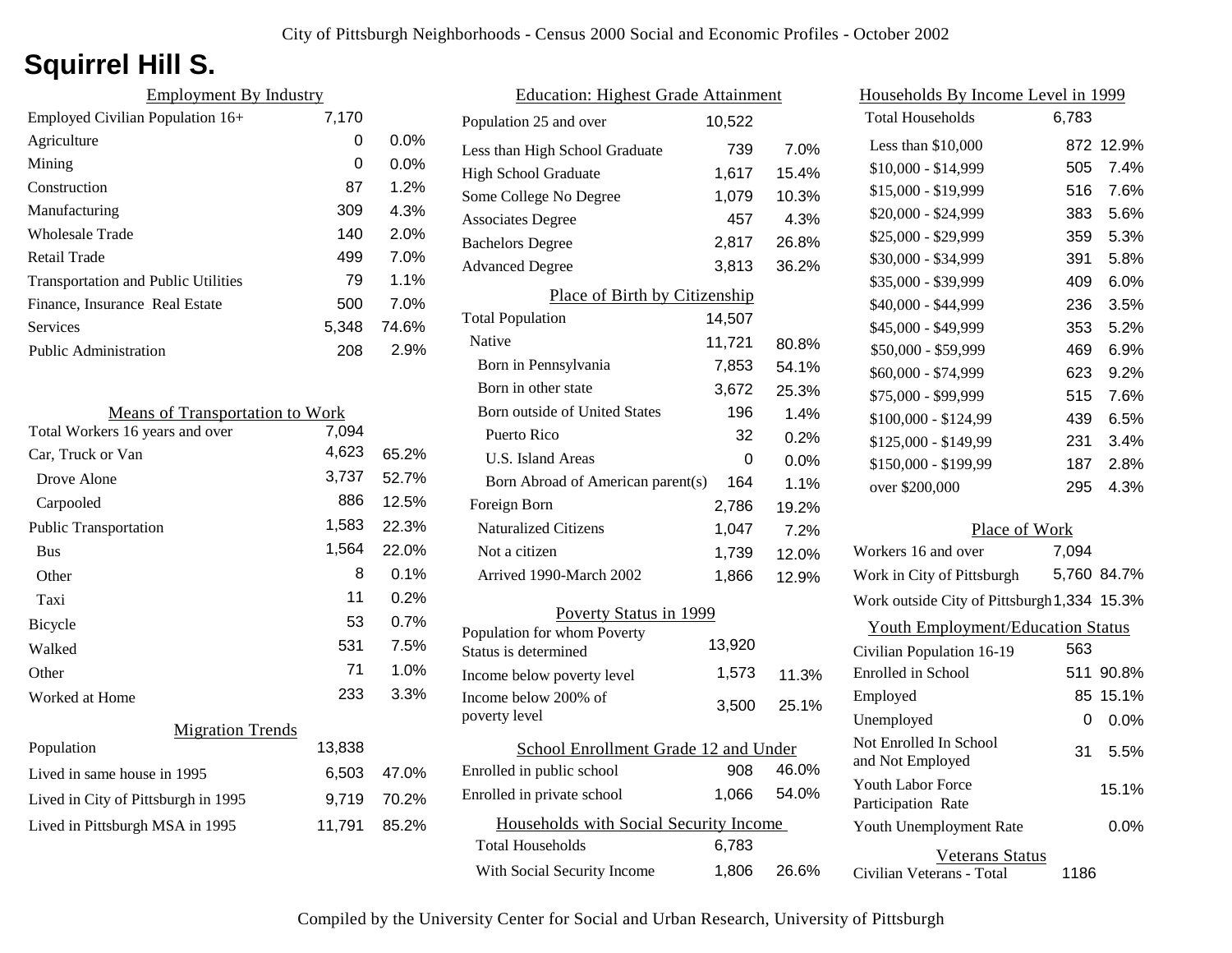## **Stanton Heights**

| <b>Employment By Industry</b>              |       |         |
|--------------------------------------------|-------|---------|
| Employed Civilian Population $16+$         | 2,490 |         |
| Agriculture                                | 0     | $0.0\%$ |
| Mining                                     | 0     | $0.0\%$ |
| Construction                               | 86    | 3.5%    |
| Manufacturing                              | 123   | 4.9%    |
| Wholesale Trade                            | 46    | 1.8%    |
| Retail Trade                               | 274   | 11.0%   |
| <b>Transportation and Public Utilities</b> | 187   | 7.5%    |
| Finance, Insurance Real Estate             | 253   | 10.2%   |
| <b>Services</b>                            | 1,354 | 54.4%   |
| <b>Public Administration</b>               | 167   | $6.7\%$ |

| <b>Means of Transportation to Work</b> |       |         |
|----------------------------------------|-------|---------|
| Total Workers 16 years and over        | 2,442 |         |
| Car, Truck or Van                      | 2,135 | 87.4%   |
| Drove Alone                            | 1,734 | 71.0%   |
| Carpooled                              | 401   | 16.4%   |
| <b>Public Transportation</b>           | 274   | 11.2%   |
| <b>Bus</b>                             | 274   | 11.2%   |
| Other                                  | 0     | $0.0\%$ |
| Taxi                                   | 0     | $0.0\%$ |
| <b>Bicycle</b>                         | 6     | 0.2%    |
| Walked                                 | 12    | 0.5%    |
| Other                                  | 5     | $0.2\%$ |
| Worked at Home                         | 10    | 0.4%    |
| <b>Migration Trends</b>                |       |         |
| Population                             | 4,720 |         |
| Lived in same house in 1995            | 3,498 | 74.1%   |
| Lived in City of Pittsburgh in 1995    | 4,435 | 94.0%   |
| Lived in Pittsburgh MSA in 1995        | 4,630 | 98.1%   |

| <b>Education: Highest Grade Attainment</b>                        |       |         |  |
|-------------------------------------------------------------------|-------|---------|--|
| Population 25 and over                                            | 3,576 |         |  |
| Less than High School Graduate                                    | 426   | 11.9%   |  |
| <b>High School Graduate</b>                                       | 1,095 | 30.6%   |  |
| Some College No Degree                                            | 623   | 17.4%   |  |
| <b>Associates Degree</b>                                          | 293   | 8.2%    |  |
| <b>Bachelors Degree</b>                                           | 768   | 21.5%   |  |
| <b>Advanced Degree</b>                                            | 371   | 10.4%   |  |
| Place of Birth by Citizenship                                     |       |         |  |
| <b>Total Population</b>                                           | 5,015 |         |  |
| Native                                                            | 4,918 | 98.1%   |  |
| Born in Pennsylvania                                              | 4,284 | 85.4%   |  |
| Born in other state                                               | 589   | 11.7%   |  |
| <b>Born outside of United States</b>                              | 45    | 0.9%    |  |
| Puerto Rico                                                       | 12    | 0.2%    |  |
| U.S. Island Areas                                                 | 0     | 0.0%    |  |
| Born Abroad of American parent(s)                                 | 33    | 0.7%    |  |
| Foreign Born                                                      | 97    | 1.9%    |  |
| <b>Naturalized Citizens</b>                                       | 59    | 1.2%    |  |
| Not a citizen                                                     | 38    | 0.8%    |  |
| Arrived 1990-March 2002                                           | 0     | $0.0\%$ |  |
| Poverty Status in 1999                                            |       |         |  |
| Population for whom Poverty                                       | 4,969 |         |  |
| Status is determined                                              | 334   |         |  |
| Income below poverty level<br>Income below 200% of                |       | 6.7%    |  |
| poverty level                                                     | 1,043 | 21.0%   |  |
| School Enrollment Grade 12 and Under                              |       |         |  |
| Enrolled in public school                                         | 704   | 72.7%   |  |
| Enrolled in private school                                        | 265   | 27.3%   |  |
|                                                                   |       |         |  |
| Households with Social Security Income<br><b>Total Households</b> | 2,058 |         |  |
|                                                                   |       |         |  |
| With Social Security Income                                       | 680   | 33.0%   |  |

| <u>Households By Income Level in 1999</u>           |       |             |
|-----------------------------------------------------|-------|-------------|
| <b>Total Households</b>                             | 2,058 |             |
| Less than \$10,000                                  | 167   | 8.1%        |
| $$10,000 - $14,999$                                 | 78    | 3.8%        |
| \$15,000 - \$19,999                                 | 89    | 4.3%        |
| \$20,000 - \$24,999                                 | 160   | 7.8%        |
| \$25,000 - \$29,999                                 | 131   | 6.4%        |
| \$30,000 - \$34,999                                 | 113   | 5.5%        |
| \$35,000 - \$39,999                                 | 164   | 8.0%        |
| \$40,000 - \$44,999                                 | 137   | 6.7%        |
| \$45,000 - \$49,999                                 | 155   | 7.5%        |
| \$50,000 - \$59,999                                 | 177   | 8.6%        |
| \$60,000 - \$74,999                                 | 254   | 12.3%       |
| \$75,000 - \$99,999                                 | 239   | 11.6%       |
| \$100,000 - \$124,99                                | 124   | 6.0%        |
| \$125,000 - \$149,99                                | 27    | 1.3%        |
| \$150,000 - \$199,99                                | 32    | 1.6%        |
| over \$200,000                                      | 11    | 0.5%        |
| Place of Work                                       |       |             |
| Workers 16 and over                                 | 2,442 |             |
| Work in City of Pittsburgh                          |       | 1,805 77.9% |
| Work outside City of Pittsburgh                     |       | 637 22.1%   |
| <b>Youth Employment/Education Status</b>            |       |             |
| Civilian Population 16-19                           | 216   |             |
| Enrolled in School                                  | 213   | 98.6%       |
| Employed                                            |       | 56 25.9%    |
| Unemployed                                          |       | 23 10.6%    |
| Not Enrolled In School<br>and Not Employed          | 3     | 1.4%        |
| <b>Youth Labor Force</b><br>Participation Rate      |       | 36.6%       |
| Youth Unemployment Rate                             |       | 29.1%       |
| <b>Veterans Status</b><br>Civilian Veterans - Total | 595   |             |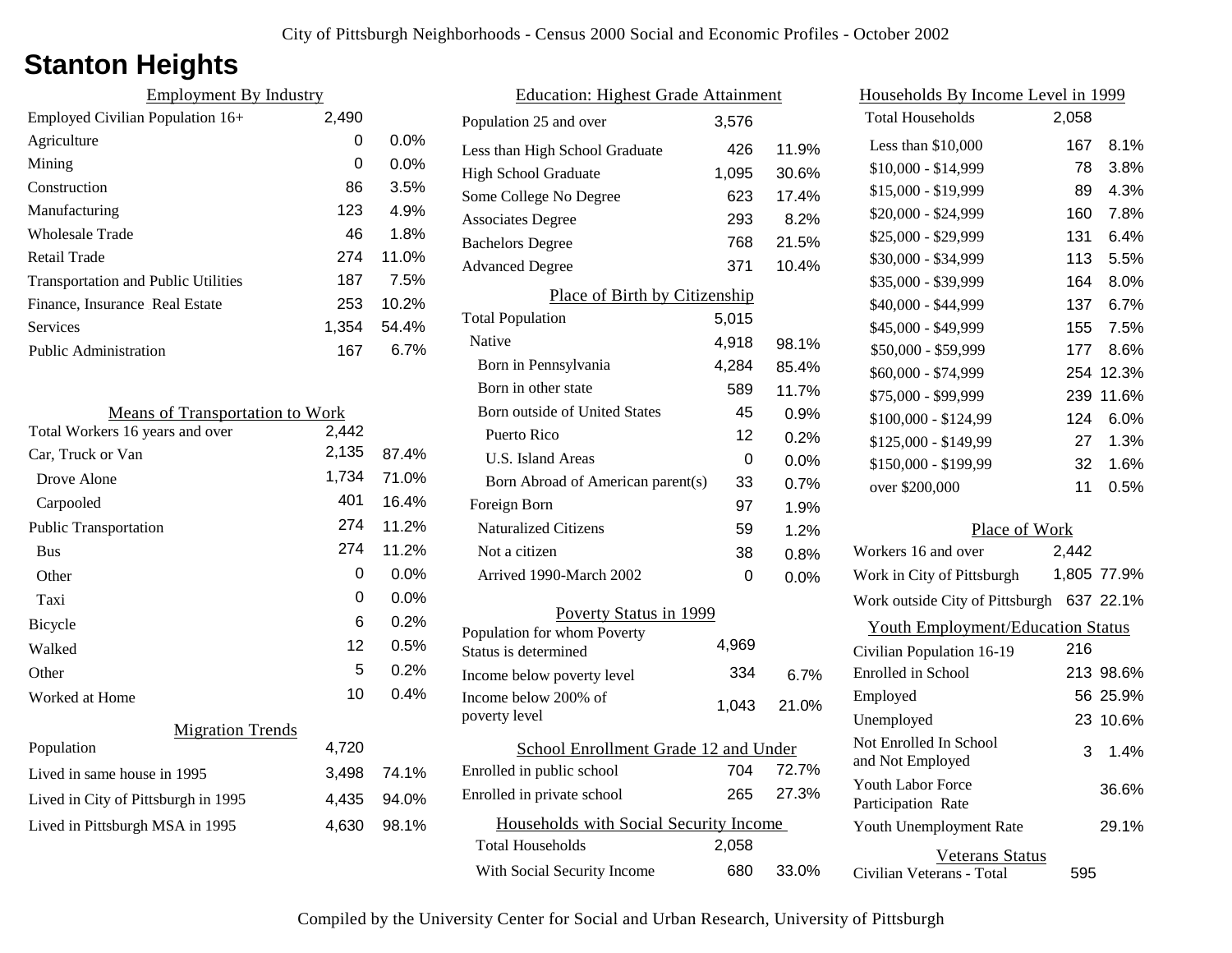# **Strip District**

| <b>Employment By Industry</b>              |     |         |
|--------------------------------------------|-----|---------|
| Employed Civilian Population 16+           | 127 |         |
| Agriculture                                | 0   | $0.0\%$ |
| Mining                                     | 0   | $0.0\%$ |
| Construction                               | 3   | 2.4%    |
| Manufacturing                              | 13  | 10.2%   |
| <b>Wholesale Trade</b>                     | 7   | 5.5%    |
| Retail Trade                               | 12  | 9.4%    |
| <b>Transportation and Public Utilities</b> | 6   | 4.7%    |
| Finance, Insurance Real Estate             | 12  | 9.4%    |
| <b>Services</b>                            | 74  | 58.3%   |
| <b>Public Administration</b>               | O   | $0.0\%$ |

| <b>Means of Transportation to Work</b> |     |         |
|----------------------------------------|-----|---------|
| Total Workers 16 years and over        | 127 |         |
| Car, Truck or Van                      | 87  | 68.5%   |
| Drove Alone                            | 81  | 63.8%   |
| Carpooled                              | 6   | 4.7%    |
| <b>Public Transportation</b>           | 28  | 22.0%   |
| <b>Bus</b>                             | 28  | 22.0%   |
| Other                                  | 0   | $0.0\%$ |
| Taxi                                   | 0   | $0.0\%$ |
| <b>Bicycle</b>                         | 0   | 0.0%    |
| Walked                                 | 6   | 4.7%    |
| Other                                  | 0   | $0.0\%$ |
| Worked at Home                         | 6   | 4.7%    |
| <b>Migration Trends</b>                |     |         |
| Population                             | 284 |         |
| Lived in same house in 1995            | 128 | 45.1%   |
| Lived in City of Pittsburgh in 1995    | 232 | 81.7%   |
| Lived in Pittsburgh MSA in 1995        | 264 | 93.0%   |
|                                        |     |         |

| <b>Education: Highest Grade Attainment</b> |     |       |
|--------------------------------------------|-----|-------|
| Population 25 and over                     | 190 |       |
| Less than High School Graduate             | 17  | 8.9%  |
| High School Graduate                       | 80  | 42.1% |
| Some College No Degree                     | 17  | 8.9%  |
| <b>Associates Degree</b>                   | 11  | 5.8%  |
| <b>Bachelors Degree</b>                    | 31  | 16.3% |
| <b>Advanced Degree</b>                     | 34  | 17.9% |
| Place of Birth by Citizenship              |     |       |
| <b>Total Population</b>                    | 315 |       |
| Native                                     | 311 | 98.7% |
| Born in Pennsylvania                       | 230 | 73.0% |
| Born in other state                        | 76  | 24.1% |
| <b>Born outside of United States</b>       | 5   | 1.6%  |
| Puerto Rico                                | 5   | 1.6%  |
| U.S. Island Areas                          | 0   | 0.0%  |
| Born Abroad of American parent(s)          | 0   | 0.0%  |
| Foreign Born                               | 4   | 1.3%  |
| <b>Naturalized Citizens</b>                | 0   | 0.0%  |
| Not a citizen                              | 4   | 1.3%  |
| Arrived 1990-March 2002                    | 0   | 0.0%  |
| Poverty Status in 1999                     |     |       |
| Population for whom Poverty                | 315 |       |
| Status is determined                       |     |       |
| Income below poverty level                 | 115 | 36.5% |
| Income below 200% of<br>poverty level      | 180 | 57.1% |
| School Enrollment Grade 12 and Under       |     |       |
| Enrolled in public school                  | 54  | 87.1% |
| Enrolled in private school                 | 8   | 12.9% |
| Households with Social Security Income     |     |       |
| Total Households                           | 137 |       |
| With Social Security Income                | 4   | 2.9%  |
|                                            |     |       |

|   | Households By Income Level in 1999                  |     |           |
|---|-----------------------------------------------------|-----|-----------|
|   | <b>Total Households</b>                             | 137 |           |
| % | Less than \$10,000                                  | 5   | 3.6%      |
| % | \$10,000 - \$14,999                                 | 28  | 20.4%     |
| % | \$15,000 - \$19,999                                 | 17  | 12.4%     |
| % | \$20,000 - \$24,999                                 | 7   | 5.1%      |
| % | \$25,000 - \$29,999                                 | 0   | 0.0%      |
| % | \$30,000 - \$34,999                                 | 0   | 0.0%      |
|   | \$35,000 - \$39,999                                 | 6   | 4.4%      |
|   | \$40,000 - \$44,999                                 | 8   | 5.8%      |
|   | \$45,000 - \$49,999                                 | 16  | 11.7%     |
| % | \$50,000 - \$59,999                                 | 28  | 20.4%     |
| % | \$60,000 - \$74,999                                 | 7   | 5.1%      |
| % | \$75,000 - \$99,999                                 | 5   | 3.6%      |
| % | \$100,000 - \$124,99                                | 10  | 7.3%      |
| % | \$125,000 - \$149,99                                | 0   | 0.0%      |
| % | \$150,000 - \$199,99                                | 0   | 0.0%      |
| % | over \$200,000                                      | 0   | 0.0%      |
| % |                                                     |     |           |
| % | Place of Work                                       |     |           |
| % | Workers 16 and over                                 | 127 |           |
| % | Work in City of Pittsburgh                          |     | 109 85.8% |
|   | Work outside City of Pittsburgh                     | 18  | 14.2%     |
|   | <b>Youth Employment/Education Status</b>            |     |           |
|   | Civilian Population 16-19                           | 18  |           |
| ℅ | Enrolled in School                                  | 5   | 27.8%     |
| ℅ | Employed                                            | 0   | 0.0%      |
|   | Unemployed                                          | 0   | 0.0%      |
| % | Not Enrolled In School<br>and Not Employed          |     | 13 72.2%  |
| % | <b>Youth Labor Force</b><br>Participation Rate      |     | $0.0\%$   |
|   | Youth Unemployment Rate                             |     | #Num!     |
| % | <b>Veterans Status</b><br>Civilian Veterans - Total | 23  |           |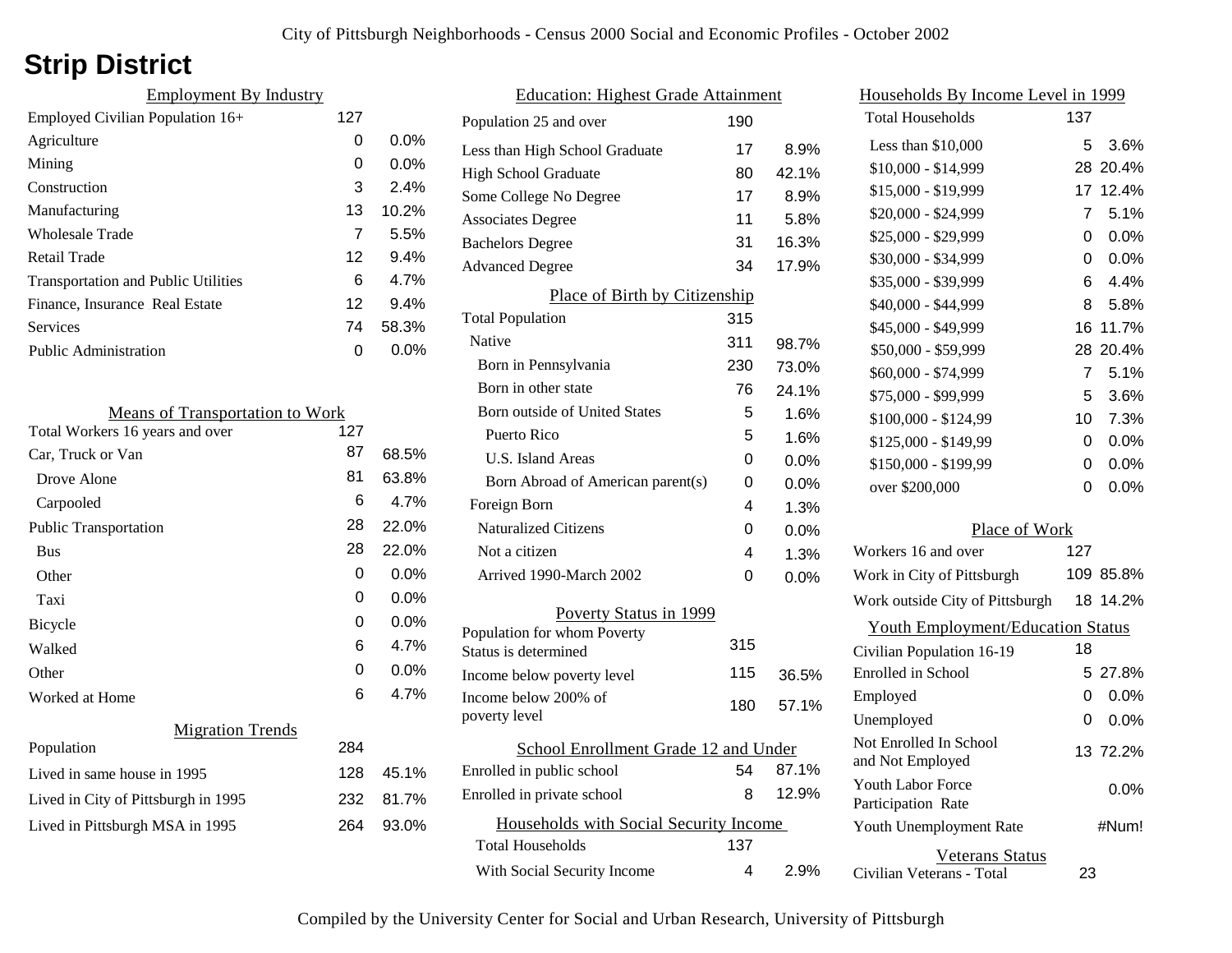### **Summer Hill**

| <b>Employment By Industry</b>              |     |         |
|--------------------------------------------|-----|---------|
| Employed Civilian Population 16+           | 561 |         |
| Agriculture                                | 6   | $1.1\%$ |
| Mining                                     | 0   | $0.0\%$ |
| Construction                               | 13  | 2.3%    |
| Manufacturing                              | 50  | 8.9%    |
| Wholesale Trade                            | 26  | 4.6%    |
| Retail Trade                               | 55  | 9.8%    |
| <b>Transportation and Public Utilities</b> | 41  | 7.3%    |
| Finance, Insurance Real Estate             | 57  | 10.2%   |
| <b>Services</b>                            | 268 | 47.8%   |
| <b>Public Administration</b>               | 45  | $8.0\%$ |

| <b>Means of Transportation to Work</b> |       |         |
|----------------------------------------|-------|---------|
| Total Workers 16 years and over        | 554   |         |
| Car, Truck or Van                      | 504   | 91.0%   |
| Drove Alone                            | 465   | 83.9%   |
| Carpooled                              | 39    | 7.0%    |
| <b>Public Transportation</b>           | 43    | 7.8%    |
| <b>Bus</b>                             | 43    | 7.8%    |
| Other                                  | 0     | 0.0%    |
| Taxi                                   | 0     | 0.0%    |
| Bicycle                                | 0     | 0.0%    |
| Walked                                 | 0     | $0.0\%$ |
| Other                                  | 0     | 0.0%    |
| Worked at Home                         | 7     | 1.3%    |
| <b>Migration Trends</b>                |       |         |
| Population                             | 1,035 |         |
| Lived in same house in 1995            | 735   | 71.0%   |
| Lived in City of Pittsburgh in 1995    | 941   | 90.9%   |
| Lived in Pittsburgh MSA in 1995        | 1,004 | 97.0%   |

| <b>Education: Highest Grade Attainment</b>          |       |         |
|-----------------------------------------------------|-------|---------|
| Population 25 and over                              | 855   |         |
| Less than High School Graduate                      | 132   | 15.4%   |
| <b>High School Graduate</b>                         | 366   | 42.8%   |
| Some College No Degree                              | 146   | 17.1%   |
| <b>Associates Degree</b>                            | 45    | 5.3%    |
| <b>Bachelors Degree</b>                             | 125   | 14.6%   |
| <b>Advanced Degree</b>                              | 41    | 4.8%    |
| Place of Birth by Citizenship                       |       |         |
| <b>Total Population</b>                             | 1,109 |         |
| Native                                              | 1,082 | 97.6%   |
| Born in Pennsylvania                                | 1,002 | 90.4%   |
| Born in other state                                 | 74    | 6.7%    |
| <b>Born outside of United States</b>                | 6     | 0.5%    |
| Puerto Rico                                         | 0     | 0.0%    |
| U.S. Island Areas                                   | 0     | 0.0%    |
| Born Abroad of American parent(s)                   | 6     | 0.5%    |
| Foreign Born                                        | 27    | 2.4%    |
| <b>Naturalized Citizens</b>                         | 27    | 2.4%    |
| Not a citizen                                       | 0     | 0.0%    |
| Arrived 1990-March 2002                             | 0     | $0.0\%$ |
| Poverty Status in 1999                              |       |         |
| Population for whom Poverty<br>Status is determined | 1,092 |         |
| Income below poverty level                          | 84    | 7.7%    |
| Income below 200% of<br>poverty level               | 251   | 23.0%   |
| School Enrollment Grade 12 and Under                |       |         |
| Enrolled in public school                           | 46    | 31.9%   |
| Enrolled in private school                          | 98    | 68.1%   |
| Households with Social Security Income              |       |         |
| Total Households                                    | 481   |         |
| With Social Security Income                         | 193   | 40.1%   |

| <u>Households By Income Level in 1999</u>           |     |           |
|-----------------------------------------------------|-----|-----------|
| <b>Total Households</b>                             | 481 |           |
| Less than \$10,000                                  | 32  | 6.7%      |
| $$10,000 - $14,999$                                 | 14  | 2.9%      |
| \$15,000 - \$19,999                                 | 48  | 10.0%     |
| \$20,000 - \$24,999                                 | 23  | 4.8%      |
| \$25,000 - \$29,999                                 | 60  | 12.5%     |
| \$30,000 - \$34,999                                 | 26  | 5.4%      |
| \$35,000 - \$39,999                                 | 43  | 8.9%      |
| \$40,000 - \$44,999                                 | 39  | 8.1%      |
| \$45,000 - \$49,999                                 | 40  | 8.3%      |
| \$50,000 - \$59,999                                 | 41  | 8.5%      |
| \$60,000 - \$74,999                                 | 39  | 8.1%      |
| \$75,000 - \$99,999                                 | 45  | 9.4%      |
| \$100,000 - \$124,99                                | 20  | 4.2%      |
| \$125,000 - \$149,99                                | 11  | 2.3%      |
| \$150,000 - \$199,99                                | 0   | 0.0%      |
| over \$200,000                                      | 0   | $0.0\%$   |
| Place of Work                                       |     |           |
| Workers 16 and over                                 | 554 |           |
| Work in City of Pittsburgh                          |     | 308 55.6% |
| Work outside City of Pittsburgh                     |     | 246 44.4% |
| <b>Youth Employment/Education Status</b>            |     |           |
| Civilian Population 16-19                           | 14  |           |
| Enrolled in School                                  |     | 14100.0%  |
| Employed                                            |     | 4 28.6%   |
| Unemployed                                          | 0   | 0.0%      |
| Not Enrolled In School<br>and Not Employed          | 0   | 0.0%      |
| <b>Youth Labor Force</b><br>Participation Rate      |     | 28.6%     |
| Youth Unemployment Rate                             |     | 0.0%      |
| <b>Veterans Status</b><br>Civilian Veterans - Total | 243 |           |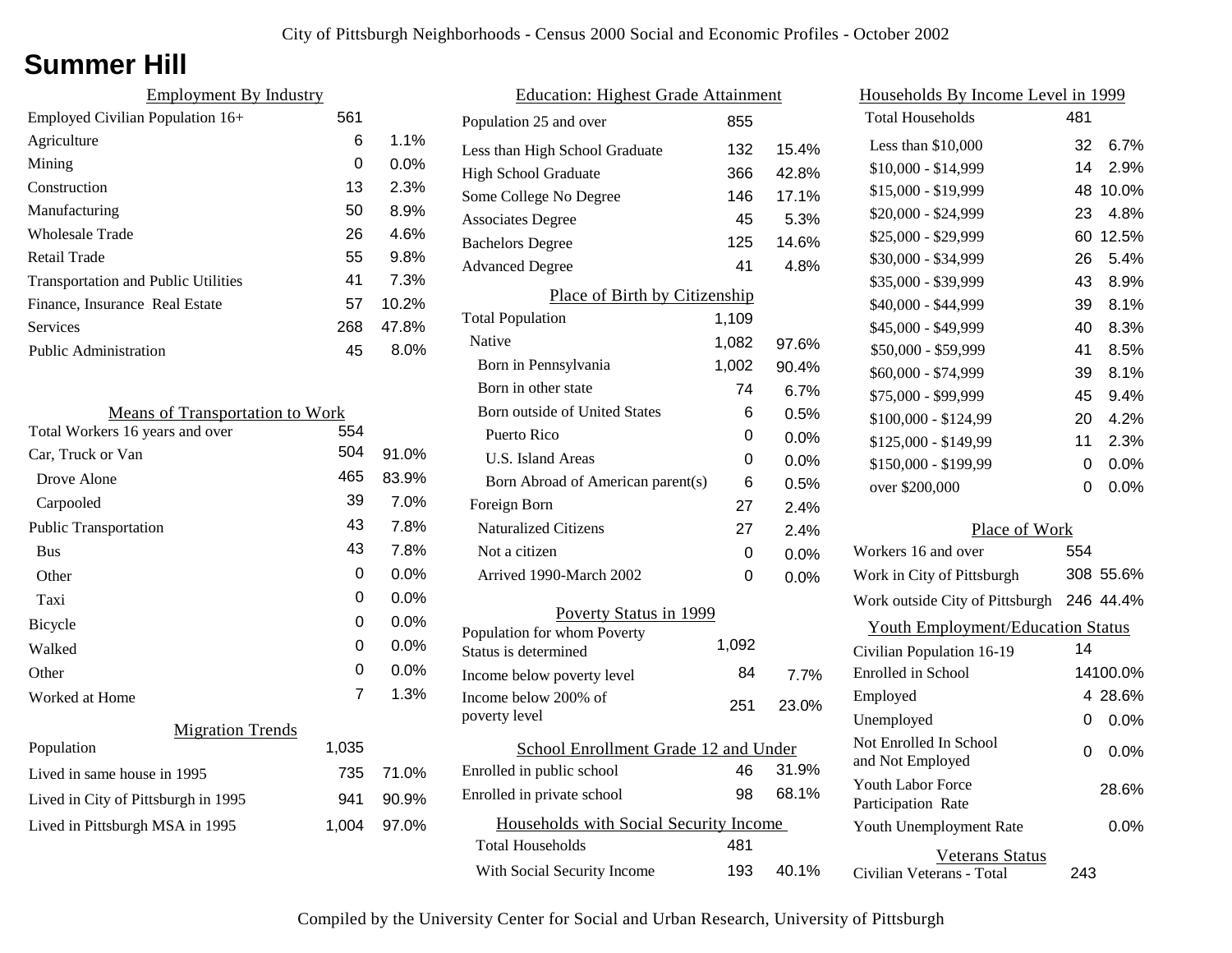## **Swisshelm Park**

| <b>Employment By Industry</b>              |     |         |
|--------------------------------------------|-----|---------|
| Employed Civilian Population 16+           | 663 |         |
| Agriculture                                | 0   | 0.0%    |
| Mining                                     | 0   | 0.0%    |
| Construction                               | 47  | 7.1%    |
| Manufacturing                              | 34  | 5.1%    |
| <b>Wholesale Trade</b>                     | 25  | 3.8%    |
| Retail Trade                               | 97  | 14.6%   |
| <b>Transportation and Public Utilities</b> | 20  | 3.0%    |
| Finance, Insurance Real Estate             | 35  | 5.3%    |
| Services                                   | 361 | 54.4%   |
| <b>Public Administration</b>               | 44  | $6.6\%$ |
|                                            |     |         |
| <b>Means of Transportation to Work</b>     |     |         |
| Total Workers 16 years and over            | 61G |         |

| Total Workers 16 years and over     | 646   |         |
|-------------------------------------|-------|---------|
| Car, Truck or Van                   | 558   | 86.4%   |
| Drove Alone                         | 521   | 80.7%   |
| Carpooled                           | 37    | 5.7%    |
| <b>Public Transportation</b>        | 54    | 8.4%    |
| <b>Bus</b>                          | 54    | 8.4%    |
| Other                               | 0     | $0.0\%$ |
| Taxi                                | 0     | $0.0\%$ |
| Bicycle                             | 5     | $0.8\%$ |
| Walked                              | 20    | 3.1%    |
| Other                               | 0     | $0.0\%$ |
| Worked at Home                      | 9     | 1.4%    |
| <b>Migration Trends</b>             |       |         |
| Population                          | 1,314 |         |
| Lived in same house in 1995         | 1,024 | 77.9%   |
| Lived in City of Pittsburgh in 1995 | 1,151 | 87.6%   |
| Lived in Pittsburgh MSA in 1995     | 1,288 | 98.0%   |
|                                     |       |         |

| <b>Education: Highest Grade Attainment</b> |       |         |
|--------------------------------------------|-------|---------|
| Population 25 and over                     | 1,028 |         |
| Less than High School Graduate             | 106   | 10.3%   |
| <b>High School Graduate</b>                | 298   | 29.0%   |
| Some College No Degree                     | 178   | 17.3%   |
| <b>Associates Degree</b>                   | 101   | 9.8%    |
| <b>Bachelors Degree</b>                    | 233   | 22.7%   |
| <b>Advanced Degree</b>                     | 112   | 10.9%   |
| Place of Birth by Citizenship              |       |         |
| <b>Total Population</b>                    | 1,372 |         |
| Native                                     | 1,313 | 95.7%   |
| Born in Pennsylvania                       | 1,201 | 87.5%   |
| Born in other state                        | 112   | 8.2%    |
| <b>Born outside of United States</b>       | 0     | $0.0\%$ |
| Puerto Rico                                | 0     | $0.0\%$ |
| U.S. Island Areas                          | 0     | 0.0%    |
| Born Abroad of American parent(s)          | 0     | 0.0%    |
| Foreign Born                               | 59    | 4.3%    |
| <b>Naturalized Citizens</b>                | 59    | 4.3%    |
| Not a citizen                              | 0     | $0.0\%$ |
| Arrived 1990-March 2002                    | 0     | 0.0%    |
| Poverty Status in 1999                     |       |         |
| Population for whom Poverty                | 1,372 |         |
| Status is determined                       |       |         |
| Income below poverty level                 | 59    | 4.3%    |
| Income below 200% of<br>poverty level      | 168   | 12.2%   |
|                                            |       |         |
| School Enrollment Grade 12 and Under       |       |         |
| Enrolled in public school                  | 177   | 77.3%   |
| Enrolled in private school                 | 52    | 22.7%   |
| Households with Social Security Income     |       |         |
| <b>Total Households</b>                    | 591   |         |
| With Social Security Income                | 228   | 38.6%   |

| Households By Income Level in 1999                  |                 |           |
|-----------------------------------------------------|-----------------|-----------|
| <b>Total Households</b>                             | 591             |           |
| Less than \$10,000                                  | 24              | 4.1%      |
| \$10,000 - \$14,999                                 | 34              | 5.8%      |
| \$15,000 - \$19,999                                 | 28              | 4.7%      |
| \$20,000 - \$24,999                                 | 46              | 7.8%      |
| \$25,000 - \$29,999                                 | 38              | 6.4%      |
| \$30,000 - \$34,999                                 | 26              | 4.4%      |
| \$35,000 - \$39,999                                 | 25 <sub>2</sub> | 4.2%      |
| \$40,000 - \$44,999                                 | 25              | 4.2%      |
| \$45,000 - \$49,999                                 | 36              | 6.1%      |
| \$50,000 - \$59,999                                 | 72              | 12.2%     |
| \$60,000 - \$74,999                                 | 110             | 18.6%     |
| \$75,000 - \$99,999                                 | 62              | 10.5%     |
| \$100,000 - \$124,99                                | 33              | 5.6%      |
| \$125,000 - \$149,99                                | 5               | $0.8\%$   |
| \$150,000 - \$199,99                                | 7               | 1.2%      |
| over \$200,000                                      | 20              | 3.4%      |
| Place of Work                                       |                 |           |
| Workers 16 and over                                 | 646             |           |
| Work in City of Pittsburgh                          |                 | 402 62.2% |
| Work outside City of Pittsburgh                     |                 | 244 37.8% |
| <b>Youth Employment/Education Status</b>            |                 |           |
| Civilian Population 16-19                           | 56              |           |
| Enrolled in School                                  |                 | 56100.0%  |
| Employed                                            |                 | 22 39.3%  |
| Unemployed                                          | 0               | 0.0%      |
| Not Enrolled In School<br>and Not Employed          | 0               | $0.0\%$   |
| <b>Youth Labor Force</b><br>Participation Rate      |                 | 39.3%     |
| Youth Unemployment Rate                             |                 | $0.0\%$   |
| <b>Veterans Status</b><br>Civilian Veterans - Total | 175             |           |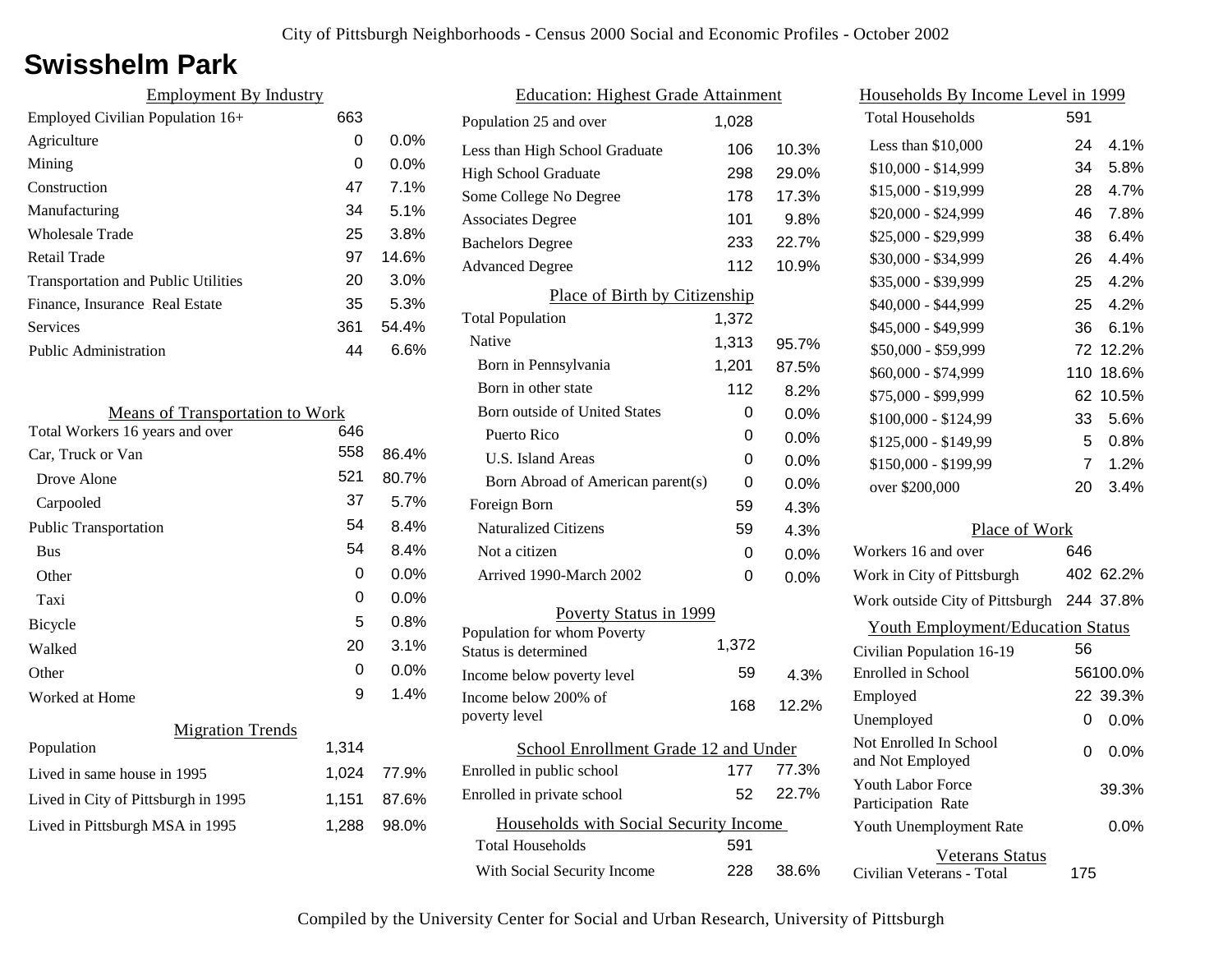## **Terrace Village**

| <b>Employment By Industry</b>              |     |         |
|--------------------------------------------|-----|---------|
| Employed Civilian Population 16+           | 437 |         |
| Agriculture                                | 0   | $0.0\%$ |
| Mining                                     | 0   | $0.0\%$ |
| Construction                               | 0   | $0.0\%$ |
| Manufacturing                              | 33  | 7.6%    |
| <b>Wholesale Trade</b>                     | 11  | 2.5%    |
| Retail Trade                               | 0   | $0.0\%$ |
| <b>Transportation and Public Utilities</b> | 8   | 1.8%    |
| Finance, Insurance Real Estate             | 51  | 11.7%   |
| <b>Services</b>                            | 334 | 76.4%   |
| <b>Public Administration</b>               | O   | $0.0\%$ |
|                                            |     |         |

| <b>Means of Transportation to Work</b> |       |         |
|----------------------------------------|-------|---------|
| Total Workers 16 years and over        | 419   |         |
| Car, Truck or Van                      | 160   | 38.2%   |
| Drove Alone                            | 99    | 23.6%   |
| Carpooled                              | 61    | 14.6%   |
| <b>Public Transportation</b>           | 155   | 37.0%   |
| <b>Bus</b>                             | 155   | 37.0%   |
| Other                                  | 0     | $0.0\%$ |
| Taxi                                   | 0     | $0.0\%$ |
| Bicycle                                | 0     | $0.0\%$ |
| Walked                                 | 104   | 24.8%   |
| Other                                  | 0     | 0.0%    |
| Worked at Home                         | 0     | $0.0\%$ |
| <b>Migration Trends</b>                |       |         |
| Population                             | 2,384 |         |
| Lived in same house in 1995            | 1,295 | 54.3%   |
| Lived in City of Pittsburgh in 1995    | 2,213 | 92.8%   |
| Lived in Pittsburgh MSA in 1995        | 2,312 | 97.0%   |
|                                        |       |         |

| <b>Education: Highest Grade Attainment</b> |                                        |       |         |
|--------------------------------------------|----------------------------------------|-------|---------|
|                                            | Population 25 and over                 | 1,455 |         |
|                                            | Less than High School Graduate         | 595   | 40.9%   |
|                                            | <b>High School Graduate</b>            | 482   | 33.1%   |
|                                            | Some College No Degree                 | 239   | 16.4%   |
|                                            | <b>Associates Degree</b>               | 54    | 3.7%    |
|                                            | <b>Bachelors Degree</b>                | 36    | 2.5%    |
|                                            | <b>Advanced Degree</b>                 | 49    | 3.4%    |
|                                            | Place of Birth by Citizenship          |       |         |
|                                            | <b>Total Population</b>                | 2,603 |         |
|                                            | Native                                 | 2,582 | 99.2%   |
|                                            | Born in Pennsylvania                   | 2,141 | 82.3%   |
|                                            | Born in other state                    | 441   | 16.9%   |
|                                            | <b>Born outside of United States</b>   | 0     | $0.0\%$ |
|                                            | Puerto Rico                            | 0     | $0.0\%$ |
|                                            | <b>U.S. Island Areas</b>               | 0     | $0.0\%$ |
|                                            | Born Abroad of American parent(s)      | 0     | 0.0%    |
|                                            | Foreign Born                           | 21    | 0.8%    |
|                                            | <b>Naturalized Citizens</b>            | 13    | 0.5%    |
|                                            | Not a citizen                          | 8     | 0.3%    |
|                                            | Arrived 1990-March 2002                | 8     | 0.3%    |
|                                            | Poverty Status in 1999                 |       |         |
|                                            | Population for whom Poverty            |       |         |
|                                            | Status is determined                   | 2,603 |         |
|                                            | Income below poverty level             | 1,604 | 61.6%   |
|                                            | Income below 200% of<br>poverty level  | 2,144 | 82.4%   |
|                                            | School Enrollment Grade 12 and Under   |       |         |
|                                            | Enrolled in public school              | 782   | 95.8%   |
|                                            | Enrolled in private school             | 34    | 4.2%    |
|                                            | Households with Social Security Income |       |         |
|                                            | <b>Total Households</b>                | 1,310 |         |
|                                            | With Social Security Income            | 351   | 26.8%   |
|                                            |                                        |       |         |

| Households By Income Level in 1999         |       |           |
|--------------------------------------------|-------|-----------|
| <b>Total Households</b>                    | 1,310 |           |
| Less than \$10,000                         | 782   | 59.7%     |
| \$10,000 - \$14,999                        | 169   | 12.9%     |
| \$15,000 - \$19,999                        | 99    | 7.6%      |
| \$20,000 - \$24,999                        | 63    | 4.8%      |
| \$25,000 - \$29,999                        | 72    | 5.5%      |
| \$30,000 - \$34,999                        | 0     | 0.0%      |
| \$35,000 - \$39,999                        | 29    | 2.2%      |
| \$40,000 - \$44,999                        | 18    | 1.4%      |
| \$45,000 - \$49,999                        | 20    | 1.5%      |
| \$50,000 - \$59,999                        | 39    | 3.0%      |
| \$60,000 - \$74,999                        | 0     | 0.0%      |
| \$75,000 - \$99,999                        | 14    | 1.1%      |
| \$100,000 - \$124,99                       | 5     | 0.4%      |
| \$125,000 - \$149,99                       | 0     | 0.0%      |
| \$150,000 - \$199,99                       | 0     | 0.0%      |
| over \$200,000                             | 0     | 0.0%      |
| Place of Work                              |       |           |
| Workers 16 and over                        | 419   |           |
| Work in City of Pittsburgh                 |       | 332 66.8% |
| Work outside City of Pittsburgh            |       | 87 33.2%  |
| <b>Youth Employment/Education Status</b>   |       |           |
| Civilian Population 16-19                  | 165   |           |
| Enrolled in School                         |       | 89 53.9%  |
| Employed                                   | 13.   | 7.9%      |
| Unemployed                                 |       | 20 12.1%  |
| Not Enrolled In School<br>and Not Employed |       | 66 40.0%  |
| Youth Labor Force<br>Participation Rate    |       | 20.0%     |
| Youth Unemployment Rate                    |       | 60.6%     |
| Veterans Status                            |       |           |

Civilian Veterans - Total

209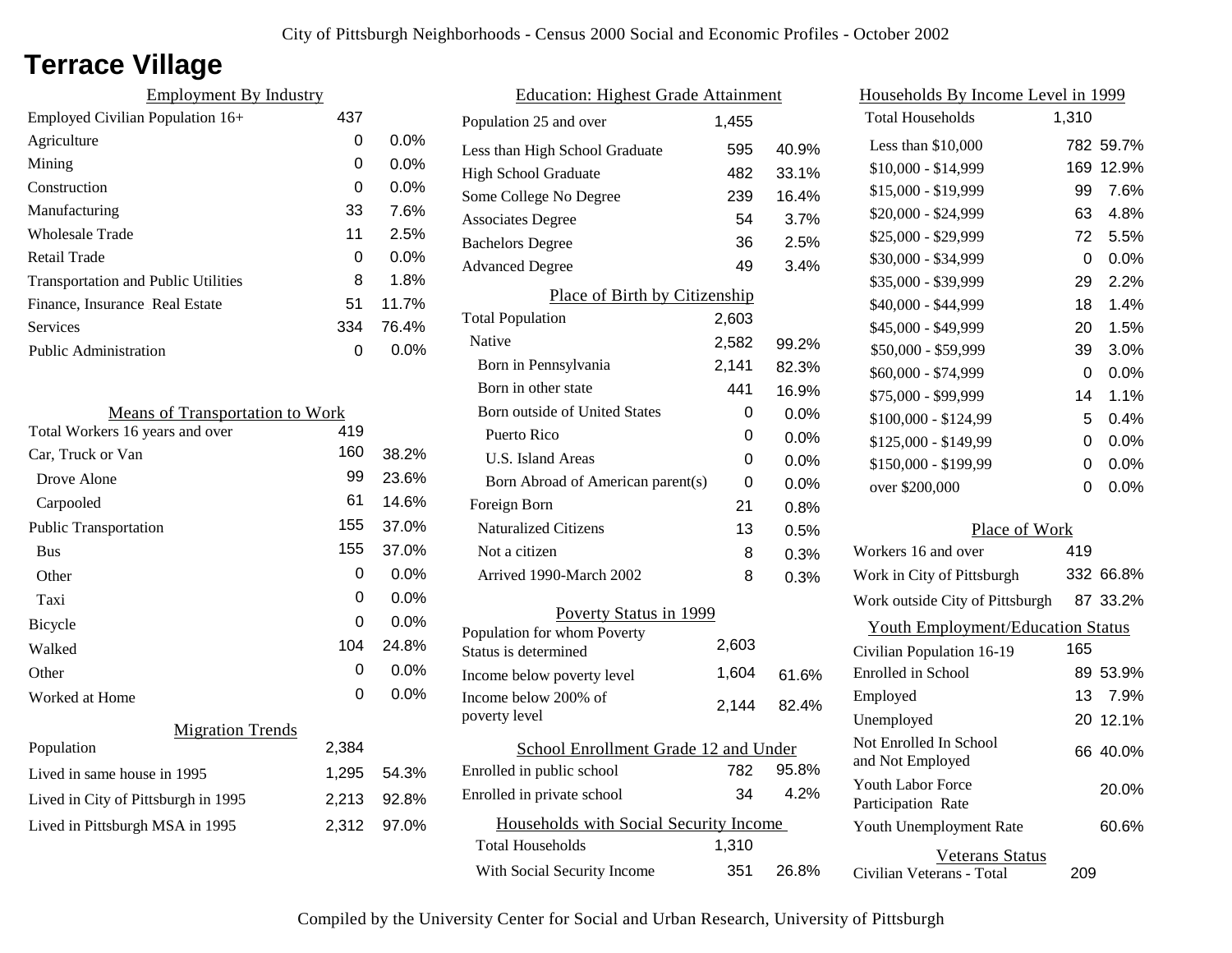# **Troy Hill**

| <b>Employment By Industry</b>              |       |         |
|--------------------------------------------|-------|---------|
| Employed Civilian Population 16+           | 1,137 |         |
| Agriculture                                | 0     | $0.0\%$ |
| Mining                                     | 8     | 0.7%    |
| Construction                               | 81    | 7.1%    |
| Manufacturing                              | 147   | 12.9%   |
| <b>Wholesale Trade</b>                     | 65    | 5.7%    |
| Retail Trade                               | 126   | 11.1%   |
| <b>Transportation and Public Utilities</b> | 84    | 7.4%    |
| Finance, Insurance Real Estate             | 81    | 7.1%    |
| Services                                   | 483   | 42.5%   |
| Public Administration                      | 62    | 5.5%    |

| <b>Means of Transportation to Work</b> |       |         |
|----------------------------------------|-------|---------|
| Total Workers 16 years and over        | 1,108 |         |
| Car, Truck or Van                      | 818   | 73.8%   |
| Drove Alone                            | 706   | 63.7%   |
| Carpooled                              | 112   | 10.1%   |
| <b>Public Transportation</b>           | 182   | 16.4%   |
| <b>Bus</b>                             | 182   | 16.4%   |
| Other                                  | 0     | $0.0\%$ |
| Taxi                                   | 0     | $0.0\%$ |
| <b>Bicycle</b>                         | 0     | $0.0\%$ |
| Walked                                 | 82    | 7.4%    |
| Other                                  | 11    | 1.0%    |
| Worked at Home                         | 15    | 1.4%    |
| <b>Migration Trends</b>                |       |         |
| Population                             | 2,493 |         |
| Lived in same house in 1995            | 1,653 | 66.3%   |
| Lived in City of Pittsburgh in 1995    | 2,198 | 88.2%   |
| Lived in Pittsburgh MSA in 1995        | 2,365 | 94.9%   |
|                                        |       |         |

| <b>Education: Highest Grade Attainment</b> |       |         |
|--------------------------------------------|-------|---------|
| Population 25 and over                     | 1,884 |         |
| Less than High School Graduate             | 530   | 28.1%   |
| <b>High School Graduate</b>                | 823   | 43.7%   |
| Some College No Degree                     | 205   | 10.9%   |
| <b>Associates Degree</b>                   | 144   | 7.6%    |
| <b>Bachelors Degree</b>                    | 131   | 7.0%    |
| <b>Advanced Degree</b>                     | 51    | 2.7%    |
| Place of Birth by Citizenship              |       |         |
| <b>Total Population</b>                    | 2,633 |         |
| Native                                     | 2,616 | 99.4%   |
| Born in Pennsylvania                       | 2,380 | 90.4%   |
| Born in other state                        | 236   | 9.0%    |
| Born outside of United States              | 0     | 0.0%    |
| Puerto Rico                                | 0     | 0.0%    |
| U.S. Island Areas                          | 0     | $0.0\%$ |
| Born Abroad of American parent(s)          | 0     | 0.0%    |
| Foreign Born                               | 17    | 0.6%    |
| <b>Naturalized Citizens</b>                | 12    | 0.5%    |
| Not a citizen                              | 5     | 0.2%    |
| Arrived 1990-March 2002                    | 0     | $0.0\%$ |
| Poverty Status in 1999                     |       |         |
| Population for whom Poverty                | 2,633 |         |
| Status is determined                       |       |         |
| Income below poverty level                 | 292   | 11.1%   |
| Income below 200% of<br>poverty level      | 981   | 37.3%   |
| School Enrollment Grade 12 and Under       |       |         |
| Enrolled in public school                  | 278   | 61.8%   |
| Enrolled in private school                 | 172   | 38.2%   |
| Households with Social Security Income     |       |         |
| <b>Total Households</b>                    | 1,230 |         |
| With Social Security Income                | 466   | 37.9%   |

| Households By Income Level in 1999             |                 |           |
|------------------------------------------------|-----------------|-----------|
| <b>Total Households</b>                        | 1,230           |           |
| Less than \$10,000                             | 212             | 17.2%     |
| \$10,000 - \$14,999                            | 110             | 8.9%      |
| \$15,000 - \$19,999                            | 104             | 8.5%      |
| \$20,000 - \$24,999                            | 127             | 10.3%     |
| \$25,000 - \$29,999                            | 100             | 8.1%      |
| \$30,000 - \$34,999                            | 82              | 6.7%      |
| \$35,000 - \$39,999                            | 70              | 5.7%      |
| \$40,000 - \$44,999                            | 97              | 7.9%      |
| \$45,000 - \$49,999                            | 43              | 3.5%      |
| \$50,000 - \$59,999                            | 124             | 10.1%     |
| \$60,000 - \$74,999                            | 72              | 5.9%      |
| \$75,000 - \$99,999                            | 54              | 4.4%      |
| \$100,000 - \$124,99                           | 8               | 0.7%      |
| \$125,000 - \$149,99                           | 15              | 1.2%      |
| \$150,000 - \$199,99                           | 12 <sub>2</sub> | 1.0%      |
| over \$200,000                                 | $\Omega$        | 0.0%      |
| Place of Work                                  |                 |           |
| Workers 16 and over                            | 1,108           |           |
| Work in City of Pittsburgh                     |                 | 651 58.8% |
| Work outside City of Pittsburgh 457 41.2%      |                 |           |
| <b>Youth Employment/Education Status</b>       |                 |           |
| Civilian Population 16-19                      | 116             |           |
| <b>Enrolled</b> in School                      |                 | 95 81.9%  |
| Employed                                       |                 | 43 37.1%  |
| Unemployed                                     | 0               | 0.0%      |
| Not Enrolled In School<br>and Not Employed     | 11              | 9.5%      |
| <b>Youth Labor Force</b><br>Participation Rate |                 | 37.1%     |
| Youth Unemployment Rate                        |                 | 0.0%      |
| <b>Veterans Status</b>                         |                 |           |

Civilian Veterans - Total

325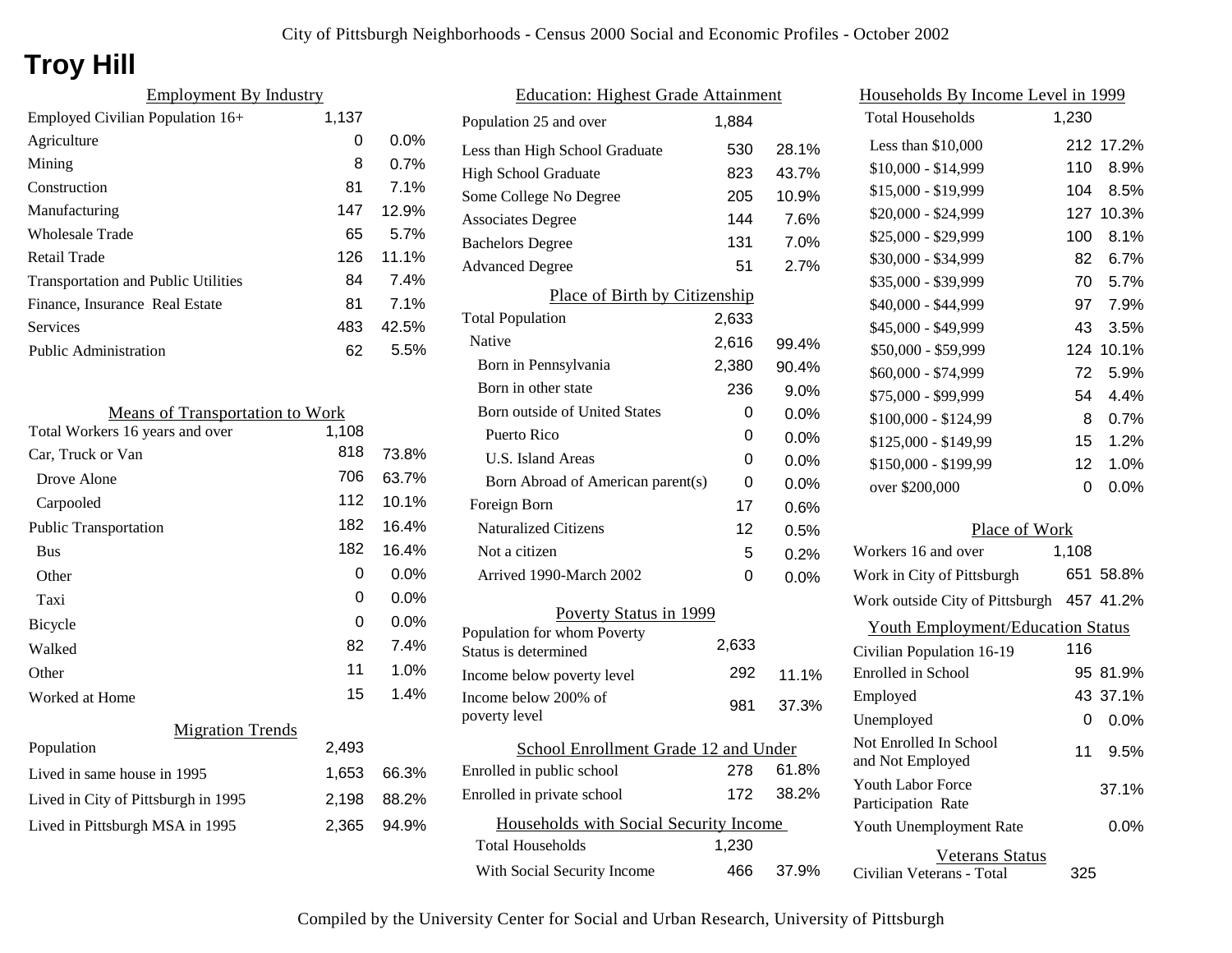# **Upper Hill**

| <b>Employment By Industry</b>              |     |         |
|--------------------------------------------|-----|---------|
| Employed Civilian Population 16+           | 933 |         |
| Agriculture                                | 0   | $0.0\%$ |
| Mining                                     | 0   | $0.0\%$ |
| Construction                               | 14  | 1.5%    |
| Manufacturing                              | 59  | 6.3%    |
| Wholesale Trade                            | 18  | 1.9%    |
| Retail Trade                               | 77  | 8.3%    |
| <b>Transportation and Public Utilities</b> | 67  | 7.2%    |
| Finance, Insurance Real Estate             | 107 | 11.5%   |
| Services                                   | 551 | 59.1%   |
| <b>Public Administration</b>               | 40  | 4.3%    |

| <b>Means of Transportation to Work</b> |       |         |
|----------------------------------------|-------|---------|
| Total Workers 16 years and over        | 918   |         |
| Car, Truck or Van                      | 570   | 62.1%   |
| Drove Alone                            | 400   | 43.6%   |
| Carpooled                              | 170   | 18.5%   |
| <b>Public Transportation</b>           | 244   | 26.6%   |
| <b>Bus</b>                             | 244   | 26.6%   |
| Other                                  | 0     | $0.0\%$ |
| Taxi                                   | 0     | $0.0\%$ |
| Bicycle                                | 0     | 0.0%    |
| Walked                                 | 47    | 5.1%    |
| Other                                  | 6     | 0.7%    |
| Worked at Home                         | 51    | 5.6%    |
| <b>Migration Trends</b>                |       |         |
| Population                             | 2,187 |         |
| Lived in same house in 1995            | 1,535 | 70.2%   |
| Lived in City of Pittsburgh in 1995    | 2,015 | 92.1%   |
| Lived in Pittsburgh MSA in 1995        | 2,123 | 97.1%   |

| <b>Education: Highest Grade Attainment</b> |       |       |
|--------------------------------------------|-------|-------|
| Population 25 and over                     | 1,619 |       |
| Less than High School Graduate             | 281   | 17.4% |
| <b>High School Graduate</b>                | 494   | 30.5% |
| Some College No Degree                     | 371   | 22.9% |
| <b>Associates Degree</b>                   | 150   | 9.3%  |
| <b>Bachelors Degree</b>                    | 132   | 8.2%  |
| <b>Advanced Degree</b>                     | 191   | 11.8% |
| Place of Birth by Citizenship              |       |       |
| <b>Total Population</b>                    | 2,267 |       |
| Native                                     | 2,242 | 98.9% |
| Born in Pennsylvania                       | 1,762 | 77.7% |
| Born in other state                        | 472   | 20.8% |
| <b>Born outside of United States</b>       | 8     | 0.4%  |
| Puerto Rico                                | 0     | 0.0%  |
| U.S. Island Areas                          | 0     | 0.0%  |
| Born Abroad of American parent(s)          | 8     | 0.4%  |
| Foreign Born                               | 25    | 1.1%  |
| <b>Naturalized Citizens</b>                | 25    | 1.1%  |
| Not a citizen                              | 0     | 0.0%  |
| Arrived 1990-March 2002                    | 10    | 0.4%  |
| Poverty Status in 1999                     |       |       |
| Population for whom Poverty                | 2,253 |       |
| Status is determined                       |       |       |
| Income below poverty level                 | 386   | 17.1% |
| Income below 200% of<br>poverty level      | 931   | 41.3% |
| School Enrollment Grade 12 and Under       |       |       |
| Enrolled in public school                  | 434   | 87.9% |
| Enrolled in private school                 | 60    | 12.1% |
| Households with Social Security Income     |       |       |
| <b>Total Households</b>                    | 1,030 |       |
| With Social Security Income                | 417   | 40.5% |

| Households By Income Level in 1999                  |       |           |
|-----------------------------------------------------|-------|-----------|
| <b>Total Households</b>                             | 1,030 |           |
| Less than \$10,000                                  | 160   | 15.5%     |
| \$10,000 - \$14,999                                 | 132   | 12.8%     |
| \$15,000 - \$19,999                                 | 43    | 4.2%      |
| \$20,000 - \$24,999                                 | 119   | 11.6%     |
| \$25,000 - \$29,999                                 | 90    | 8.7%      |
| \$30,000 - \$34,999                                 | 69    | 6.7%      |
| \$35,000 - \$39,999                                 | 51    | 5.0%      |
| \$40,000 - \$44,999                                 | 39    | 3.8%      |
| \$45,000 - \$49,999                                 | 43    | 4.2%      |
| \$50,000 - \$59,999                                 | 59    | 5.7%      |
| \$60,000 - \$74,999                                 | 74    | 7.2%      |
| \$75,000 - \$99,999                                 | 83    | 8.1%      |
| \$100,000 - \$124,99                                | 30    | 2.9%      |
| \$125,000 - \$149,99                                | 16    | 1.6%      |
| \$150,000 - \$199,99                                | 0     | 0.0%      |
| over \$200,000                                      | 22    | 2.1%      |
| Place of Work                                       |       |           |
| Workers 16 and over                                 | 918   |           |
| Work in City of Pittsburgh                          |       | 684 74.5% |
| Work outside City of Pittsburgh                     |       | 234 25.5% |
| <b>Youth Employment/Education Status</b>            |       |           |
| Civilian Population 16-19                           | 141   |           |
| <b>Enrolled</b> in School                           |       | 134 95.0% |
| Employed                                            |       | 32 22.7%  |
| Unemployed                                          | 0     | 0.0%      |
| Not Enrolled In School<br>and Not Employed          | 0     | $0.0\%$   |
| Youth Labor Force<br>Participation Rate             |       | 22.7%     |
| Youth Unemployment Rate                             |       | $0.0\%$   |
| <b>Veterans Status</b><br>Civilian Veterans - Total | 332   |           |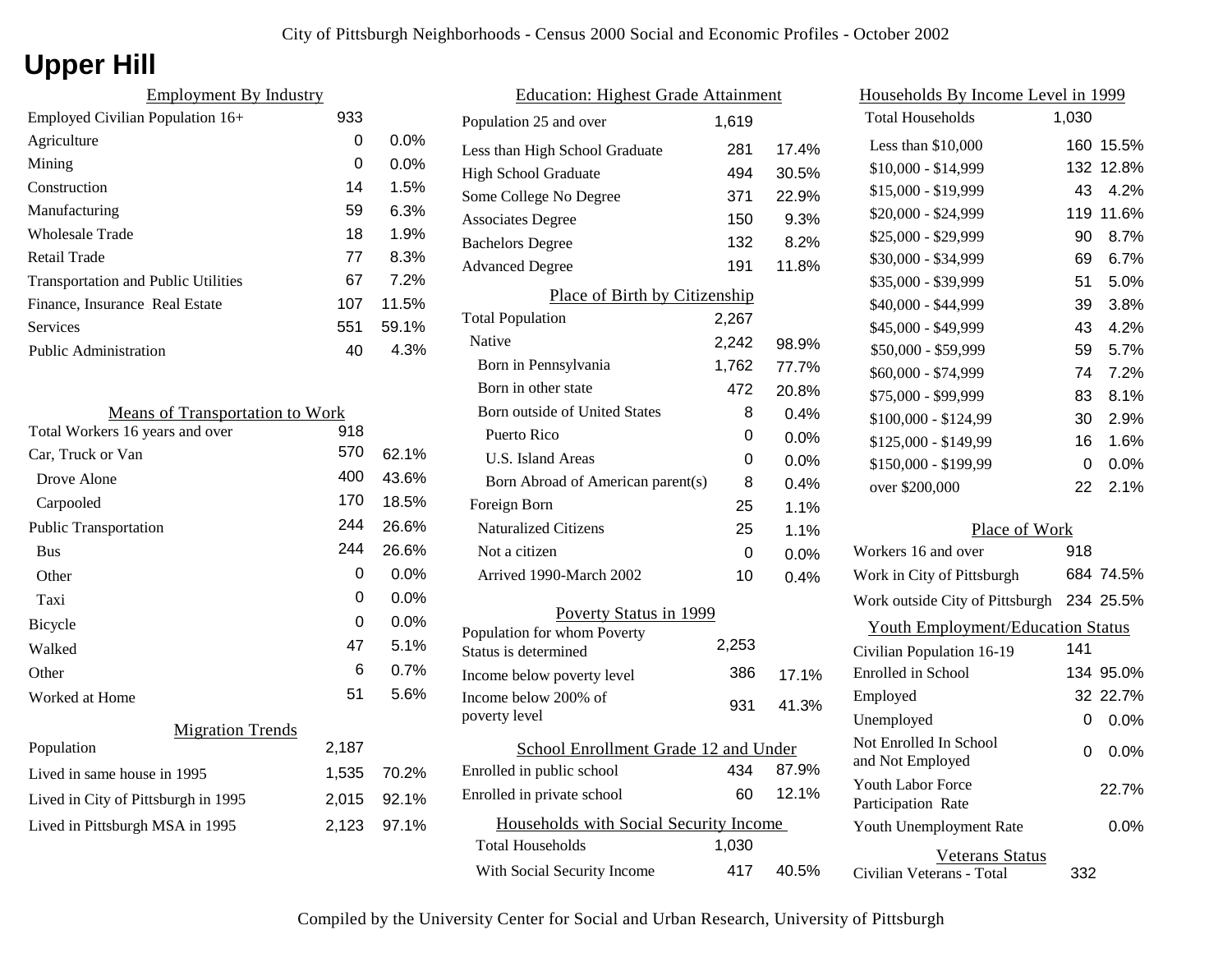## **Upper Lawrenceville**

| <b>Employment By Industry</b>              |       |         |
|--------------------------------------------|-------|---------|
| Employed Civilian Population 16+           | 1,099 |         |
| Agriculture                                | 0     | $0.0\%$ |
| Mining                                     | 0     | $0.0\%$ |
| Construction                               | 69    | 6.3%    |
| Manufacturing                              | 58    | 5.3%    |
| <b>Wholesale Trade</b>                     | 34    | 3.1%    |
| Retail Trade                               | 204   | 18.6%   |
| <b>Transportation and Public Utilities</b> | 103   | $9.4\%$ |
| Finance, Insurance Real Estate             | 56    | 5.1%    |
| Services                                   | 537   | 48.9%   |
| <b>Public Administration</b>               | 38    | 3.5%    |

| <b>Means of Transportation to Work</b> |       |         |
|----------------------------------------|-------|---------|
| Total Workers 16 years and over        | 1,082 |         |
| Car, Truck or Van                      | 756   | 69.9%   |
| Drove Alone                            | 565   | 52.2%   |
| Carpooled                              | 191   | 17.7%   |
| <b>Public Transportation</b>           | 198   | 18.3%   |
| <b>Bus</b>                             | 198   | 18.3%   |
| Other                                  | 0     | 0.0%    |
| Taxi                                   | 0     | $0.0\%$ |
| Bicycle                                | 0     | 0.0%    |
| Walked                                 | 84    | 7.8%    |
| Other                                  | 44    | 4.1%    |
| Worked at Home                         | 0     | $0.0\%$ |
| <b>Migration Trends</b>                |       |         |
| Population                             | 2,580 |         |
| Lived in same house in 1995            | 1,718 | 66.6%   |
| Lived in City of Pittsburgh in 1995    | 2,307 | 89.4%   |
| Lived in Pittsburgh MSA in 1995        | 2,532 | 98.1%   |

| <b>Education: Highest Grade Attainment</b> |       |         |
|--------------------------------------------|-------|---------|
| Population 25 and over                     | 1,912 |         |
| Less than High School Graduate             | 581   | 30.4%   |
| <b>High School Graduate</b>                | 839   | 43.9%   |
| Some College No Degree                     | 250   | 13.1%   |
| <b>Associates Degree</b>                   | 66    | 3.5%    |
| <b>Bachelors Degree</b>                    | 131   | 6.9%    |
| <b>Advanced Degree</b>                     | 45    | 2.4%    |
| Place of Birth by Citizenship              |       |         |
| <b>Total Population</b>                    | 2,726 |         |
| Native                                     | 2,651 | 97.2%   |
| Born in Pennsylvania                       | 2,542 | 93.3%   |
| Born in other state                        | 109   | 4.0%    |
| <b>Born outside of United States</b>       | 0     | $0.0\%$ |
| Puerto Rico                                | 0     | 0.0%    |
| U.S. Island Areas                          | 0     | 0.0%    |
| Born Abroad of American parent(s)          | 0     | 0.0%    |
| Foreign Born                               | 75    | 2.8%    |
| <b>Naturalized Citizens</b>                | 43    | 1.6%    |
| Not a citizen                              | 32    | 1.2%    |
| Arrived 1990-March 2002                    | 45    | 1.7%    |
| Poverty Status in 1999                     |       |         |
| Population for whom Poverty                | 2,726 |         |
| Status is determined                       |       |         |
| Income below poverty level                 | 619   | 22.7%   |
| Income below 200% of<br>poverty level      | 1,060 | 38.9%   |
|                                            |       |         |
| School Enrollment Grade 12 and Under       | 398   | 86.5%   |
| Enrolled in public school                  |       | 13.5%   |
| Enrolled in private school                 | 62    |         |
| Households with Social Security Income     |       |         |
| <b>Total Households</b>                    | 1,211 |         |
| With Social Security Income                | 477   | 39.4%   |

| Households By Income Level in 1999                  |       |           |
|-----------------------------------------------------|-------|-----------|
| <b>Total Households</b>                             | 1,211 |           |
| Less than $$10,000$                                 | 219.  | 18.1%     |
| $$10,000 - $14,999$                                 | 152   | 12.6%     |
| \$15,000 - \$19,999                                 | 104   | 8.6%      |
| \$20,000 - \$24,999                                 | 134   | 11.1%     |
| \$25,000 - \$29,999                                 | 152   | 12.6%     |
| \$30,000 - \$34,999                                 | 53    | 4.4%      |
| \$35,000 - \$39,999                                 | 49    | 4.0%      |
| \$40,000 - \$44,999                                 | 70    | 5.8%      |
| \$45,000 - \$49,999                                 | 50    | 4.1%      |
| \$50,000 - \$59,999                                 | 108   | 8.9%      |
| \$60,000 - \$74,999                                 | 60    | 5.0%      |
| \$75,000 - \$99,999                                 | 34    | 2.8%      |
| \$100,000 - \$124,99                                | 8     | 0.7%      |
| \$125,000 - \$149,99                                | 0     | $0.0\%$   |
| \$150,000 - \$199,99                                | 0     | 0.0%      |
| over \$200,000                                      | 18    | 1.5%      |
| Place of Work                                       |       |           |
| Workers 16 and over                                 | 1,082 |           |
| Work in City of Pittsburgh                          | 621   | 57.4%     |
| Work outside City of Pittsburgh                     |       | 461 42.6% |
| <b>Youth Employment/Education Status</b>            |       |           |
| Civilian Population 16-19                           | 151   |           |
| Enrolled in School                                  | 103   | 68.2%     |
| Employed                                            | 26    | 17.2%     |
| Unemployed                                          | 6     | 4.0%      |
| Not Enrolled In School<br>and Not Employed          | 19    | 12.6%     |
| <b>Youth Labor Force</b><br>Participation Rate      |       | 21.2%     |
| Youth Unemployment Rate                             |       | 18.8%     |
| <b>Veterans Status</b><br>Civilian Veterans - Total | 389   |           |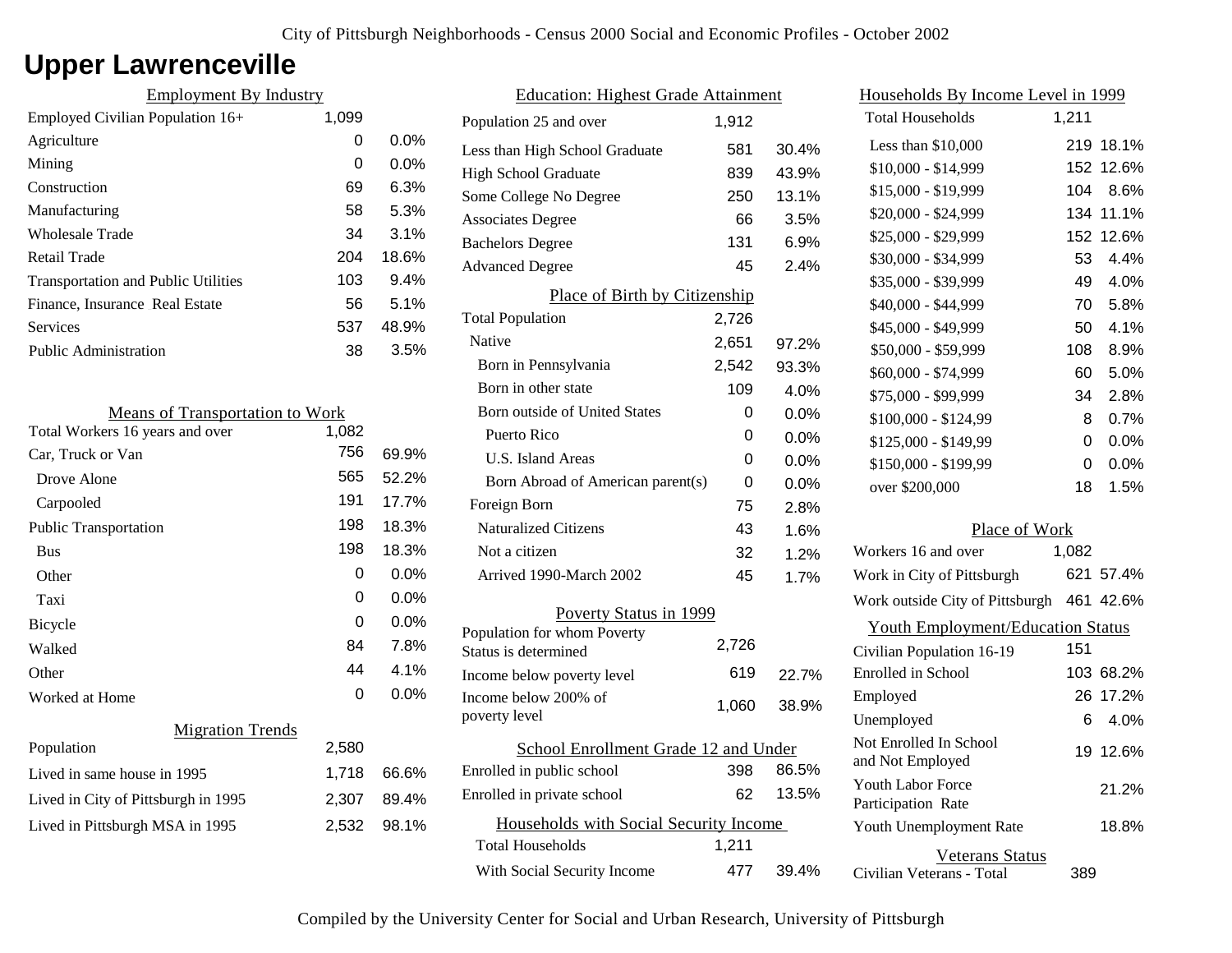### **West End**

| <b>Employment By Industry</b>              |     |         |
|--------------------------------------------|-----|---------|
| Employed Civilian Population 16+           | 169 |         |
| Agriculture                                | 0   | $0.0\%$ |
| Mining                                     | 0   | $0.0\%$ |
| Construction                               | 29  | 17.2%   |
| Manufacturing                              | 33  | 19.5%   |
| Wholesale Trade                            | 0   | $0.0\%$ |
| <b>Retail Trade</b>                        | 15  | 8.9%    |
| <b>Transportation and Public Utilities</b> | 16  | 9.5%    |
| Finance, Insurance Real Estate             | 7   | 4.1%    |
| Services                                   | 69  | 40.8%   |
| Public Administration                      | ი   | $0.0\%$ |
|                                            |     |         |

| <b>Means of Transportation to Work</b> |     |       |
|----------------------------------------|-----|-------|
| Total Workers 16 years and over        | 169 |       |
| Car, Truck or Van                      | 112 | 66.3% |
| Drove Alone                            | 73  | 43.2% |
| Carpooled                              | 39  | 23.1% |
| <b>Public Transportation</b>           | 42  | 24.9% |
| <b>Bus</b>                             | 42  | 24.9% |
| Other                                  | 0   | 0.0%  |
| Taxi                                   | 0   | 0.0%  |
| Bicycle                                | 0   | 0.0%  |
| Walked                                 | 15  | 8.9%  |
| Other                                  | 0   | 0.0%  |
| Worked at Home                         | 0   | 0.0%  |
| <b>Migration Trends</b>                |     |       |
| Population                             | 425 |       |
| Lived in same house in 1995            | 202 | 47.5% |
| Lived in City of Pittsburgh in 1995    | 352 | 82.8% |
| Lived in Pittsburgh MSA in 1995        | 399 | 93.9% |
|                                        |     |       |

| <b>Education: Highest Grade Attainment</b>                        |     |         |
|-------------------------------------------------------------------|-----|---------|
| Population 25 and over                                            | 356 |         |
| Less than High School Graduate                                    | 104 | 29.2%   |
| <b>High School Graduate</b>                                       | 162 | 45.5%   |
| Some College No Degree                                            | 37  | 10.4%   |
| <b>Associates Degree</b>                                          | 39  | 11.0%   |
| <b>Bachelors Degree</b>                                           | 8   | 2.2%    |
| <b>Advanced Degree</b>                                            | 6   | 1.7%    |
| <b>Place of Birth by Citizenship</b>                              |     |         |
| <b>Total Population</b>                                           | 433 |         |
| Native                                                            | 419 | 96.8%   |
| Born in Pennsylvania                                              | 343 | 79.2%   |
| Born in other state                                               | 76  | 17.6%   |
| <b>Born outside of United States</b>                              | 0   | $0.0\%$ |
| Puerto Rico                                                       | 0   | 0.0%    |
| U.S. Island Areas                                                 | 0   | 0.0%    |
| Born Abroad of American parent(s)                                 | 0   | 0.0%    |
| Foreign Born                                                      | 14  | 3.2%    |
| <b>Naturalized Citizens</b>                                       | 14  | 3.2%    |
| Not a citizen                                                     | 0   | $0.0\%$ |
| Arrived 1990-March 2002                                           | 0   | 0.0%    |
| Poverty Status in 1999                                            |     |         |
| Population for whom Poverty                                       | 306 |         |
| Status is determined                                              |     |         |
| Income below poverty level                                        | 35  | 11.4%   |
| Income below 200% of<br>poverty level                             | 139 | 45.4%   |
|                                                                   |     |         |
| School Enrollment Grade 12 and Under<br>Enrolled in public school | 40  | 83.3%   |
| Enrolled in private school                                        | 8   | 16.7%   |
|                                                                   |     |         |
| Households with Social Security Income                            |     |         |
| <b>Total Households</b>                                           | 147 |         |
| With Social Security Income                                       | 33  | 22.4%   |

| Households By Income Level in 1999                  |     |          |
|-----------------------------------------------------|-----|----------|
| <b>Total Households</b>                             | 147 |          |
| Less than \$10,000                                  | 24  | 16.3%    |
| \$10,000 - \$14,999                                 | 17  | 11.6%    |
| \$15,000 - \$19,999                                 | 22. | 15.0%    |
| \$20,000 - \$24,999                                 | 19  | 12.9%    |
| \$25,000 - \$29,999                                 | 12  | 8.2%     |
| \$30,000 - \$34,999                                 | 0   | 0.0%     |
| \$35,000 - \$39,999                                 | 0   | 0.0%     |
| \$40,000 - \$44,999                                 | 26  | 17.7%    |
| \$45,000 - \$49,999                                 | 0   | 0.0%     |
| \$50,000 - \$59,999                                 | 6   | 4.1%     |
| \$60,000 - \$74,999                                 | 15  | 10.2%    |
| \$75,000 - \$99,999                                 | 6   | 4.1%     |
| \$100,000 - \$124,99                                | 0   | 0.0%     |
| \$125,000 - \$149,99                                | 0   | 0.0%     |
| \$150,000 - \$199,99                                | 0   | 0.0%     |
| over \$200,000                                      | 0   | 0.0%     |
| Place of Work                                       |     |          |
| Workers 16 and over                                 | 169 |          |
| Work in City of Pittsburgh                          |     | 87 51.5% |
| Work outside City of Pittsburgh                     |     | 82 48.5% |
| <b>Youth Employment/Education Status</b>            |     |          |
| Civilian Population 16-19                           | 32  |          |
| Enrolled in School                                  |     | 20 62.5% |
| Employed                                            | 15  | 46.9%    |
| Unemployed                                          | 0   | 0.0%     |
| Not Enrolled In School<br>and Not Employed          |     | 12 37.5% |
| <b>Youth Labor Force</b><br>Participation Rate      |     | 46.9%    |
| Youth Unemployment Rate                             |     | 0.0%     |
| <b>Veterans Status</b><br>Civilian Veterans - Total | 49  |          |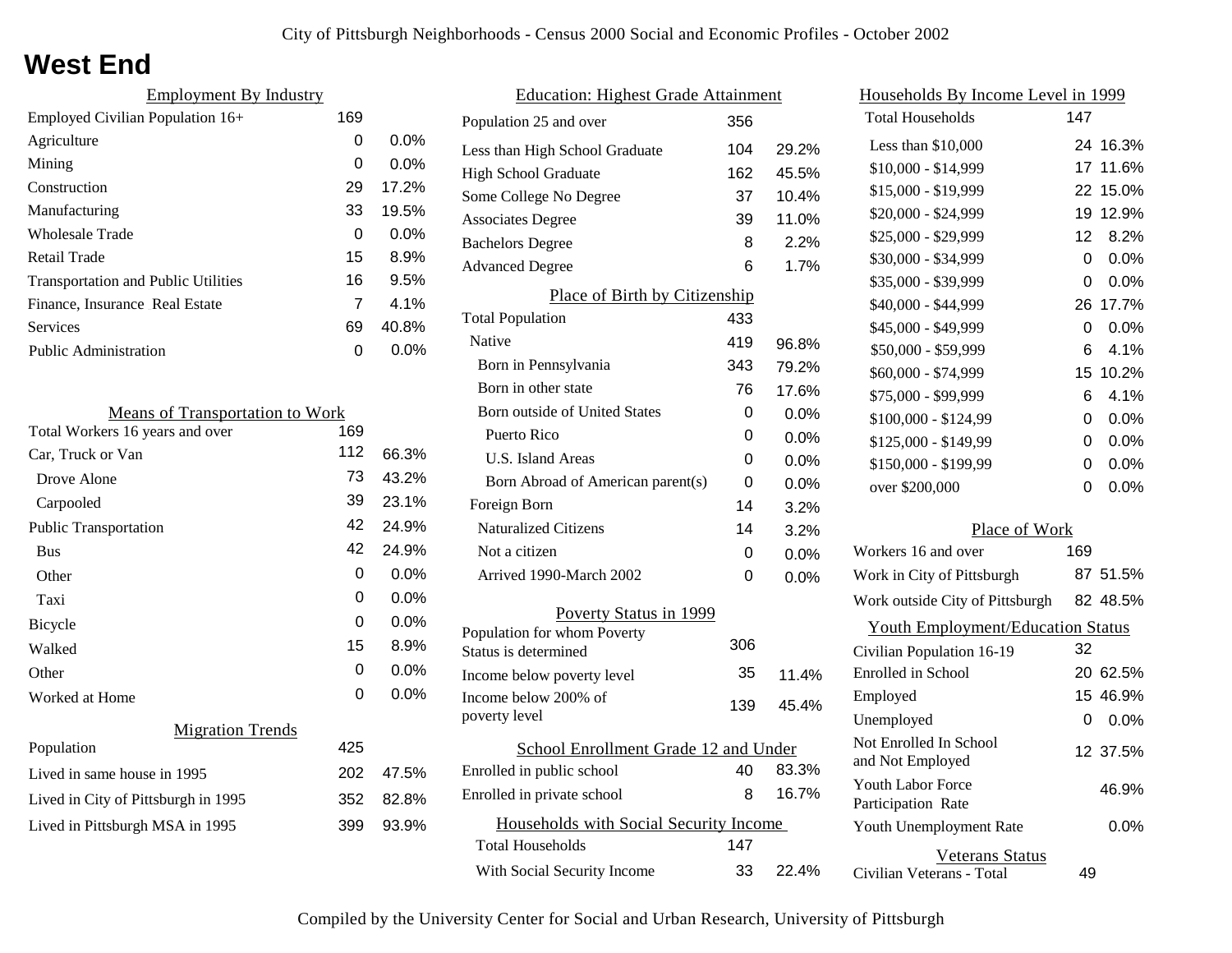### **West Oakland**

| <b>Employment By Industry</b>              |     |         |
|--------------------------------------------|-----|---------|
| Employed Civilian Population 16+           | 833 |         |
| Agriculture                                | 12  | 1.4%    |
| Mining                                     | 0   | $0.0\%$ |
| Construction                               | 0   | $0.0\%$ |
| Manufacturing                              | 18  | 2.2%    |
| Wholesale Trade                            | 22  | 2.6%    |
| Retail Trade                               | 121 | 14.5%   |
| <b>Transportation and Public Utilities</b> | 48  | 5.8%    |
| Finance, Insurance Real Estate             | 33  | 4.0%    |
| Services                                   | 567 | 68.1%   |
| Public Administration                      | 12  | 1.4%    |

| <b>Means of Transportation to Work</b> |       |         |
|----------------------------------------|-------|---------|
| Total Workers 16 years and over        | 799   |         |
| Car, Truck or Van                      | 226   | 28.3%   |
| Drove Alone                            | 180   | 22.5%   |
| Carpooled                              | 46    | 5.8%    |
| <b>Public Transportation</b>           | 265   | 33.2%   |
| <b>Bus</b>                             | 265   | 33.2%   |
| Other                                  | 0     | $0.0\%$ |
| Taxi                                   | 0     | $0.0\%$ |
| Bicycle                                | 0     | $0.0\%$ |
| Walked                                 | 308   | 38.5%   |
| Other                                  | 0     | $0.0\%$ |
| Worked at Home                         | 0     | $0.0\%$ |
| <b>Migration Trends</b>                |       |         |
| Population                             | 2,159 |         |
| Lived in same house in 1995            | 1,144 | 53.0%   |
| Lived in City of Pittsburgh in 1995    | 1,532 | 71.0%   |
| Lived in Pittsburgh MSA in 1995        | 1,930 | 89.4%   |
|                                        |       |         |

| <b>Education: Highest Grade Attainment</b>          |       |         |
|-----------------------------------------------------|-------|---------|
| Population 25 and over                              | 974   |         |
| Less than High School Graduate                      | 231   | 23.7%   |
| High School Graduate                                | 231   | 23.7%   |
| Some College No Degree                              | 223   | 22.9%   |
| <b>Associates Degree</b>                            | 64    | 6.6%    |
| <b>Bachelors Degree</b>                             | 55    | 5.6%    |
| <b>Advanced Degree</b>                              | 170   | 17.5%   |
| Place of Birth by Citizenship                       |       |         |
| <b>Total Population</b>                             | 2,242 |         |
| Native                                              | 2,169 | 96.7%   |
| Born in Pennsylvania                                | 1,630 | 72.7%   |
| Born in other state                                 | 523   | 23.3%   |
| <b>Born outside of United States</b>                | 16    | 0.7%    |
| Puerto Rico                                         | 7     | 0.3%    |
| U.S. Island Areas                                   | 0     | $0.0\%$ |
| Born Abroad of American parent(s)                   | 9     | 0.4%    |
| Foreign Born                                        | 73    | 3.3%    |
| <b>Naturalized Citizens</b>                         | 30    | 1.3%    |
| Not a citizen                                       | 43    | 1.9%    |
| Arrived 1990-March 2002                             | 43    | 1.9%    |
| Poverty Status in 1999                              |       |         |
| Population for whom Poverty<br>Status is determined | 1,302 |         |
| Income below poverty level                          | 386   | 29.6%   |
| Income below 200% of<br>poverty level               | 679   | 52.2%   |
| School Enrollment Grade 12 and Under                |       |         |
| Enrolled in public school                           | 271   | 92.5%   |
| Enrolled in private school                          | 22    | 7.5%    |
| Households with Social Security Income              |       |         |
| <b>Total Households</b>                             | 519   |         |
| With Social Security Income                         | 134   | 25.8%   |

| <u>Households By Income Level in 1999</u>           |                 |           |
|-----------------------------------------------------|-----------------|-----------|
| <b>Total Households</b>                             | 519             |           |
| Less than $$10,000$                                 |                 | 127 24.5% |
| $$10,000 - $14,999$                                 | 48              | 9.2%      |
| \$15,000 - \$19,999                                 | 38              | 7.3%      |
| \$20,000 - \$24,999                                 | 72              | 13.9%     |
| \$25,000 - \$29,999                                 | 45              | 8.7%      |
| \$30,000 - \$34,999                                 | 28              | 5.4%      |
| \$35,000 - \$39,999                                 | 42              | 8.1%      |
| \$40,000 - \$44,999                                 | 7               | 1.3%      |
| \$45,000 - \$49,999                                 | 30              | 5.8%      |
| \$50,000 - \$59,999                                 | 43              | 8.3%      |
| \$60,000 - \$74,999                                 | 14              | 2.7%      |
| \$75,000 - \$99,999                                 | 12              | 2.3%      |
| \$100,000 - \$124,99                                | 7               | 1.3%      |
| \$125,000 - \$149,99                                | 6               | 1.2%      |
| \$150,000 - \$199,99                                | 0               | 0.0%      |
| over \$200,000                                      | 0               | 0.0%      |
| Place of Work                                       |                 |           |
| Workers 16 and over                                 | 799             |           |
| Work in City of Pittsburgh                          |                 | 567 71.0% |
| Work outside City of Pittsburgh                     |                 | 232 29.0% |
| <b>Youth Employment/Education Status</b>            |                 |           |
| Civilian Population 16-19                           | 479             |           |
| Enrolled in School                                  | 461             | 96.2%     |
| Employed                                            | 153             | 31.9%     |
| Unemployed                                          | 30              | 6.3%      |
| Not Enrolled In School<br>and Not Employed          | 12 <sup>1</sup> | 2.5%      |
| <b>Youth Labor Force</b><br>Participation Rate      |                 | 38.2%     |
| Youth Unemployment Rate                             |                 | 16.4%     |
| <b>Veterans Status</b><br>Civilian Veterans - Total | 97              |           |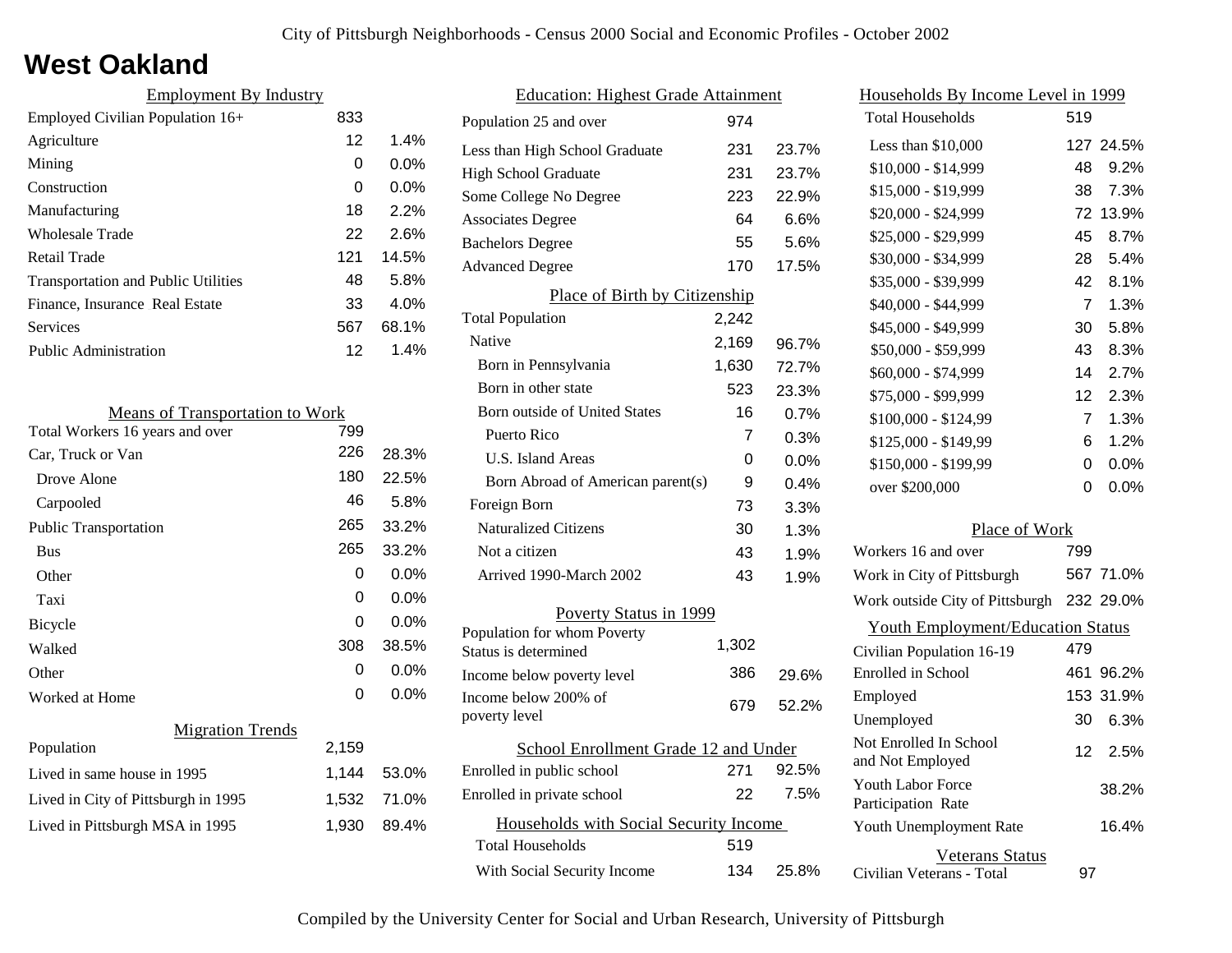#### **Westwood**

| 1,560 |                               |
|-------|-------------------------------|
| 0     | $0.0\%$                       |
| 0     | $0.0\%$                       |
| 100   | 6.4%                          |
| 171   | 11.0%                         |
| 60    | 3.8%                          |
| 169   | 10.8%                         |
| 107   | 6.9%                          |
| 187   | 12.0%                         |
| 675   | 43.3%                         |
| 91    | 5.8%                          |
|       | <b>Employment By Industry</b> |

| <b>Means of Transportation to Work</b> |       |         |
|----------------------------------------|-------|---------|
| Total Workers 16 years and over        | 1,530 |         |
| Car, Truck or Van                      | 1,288 | 84.2%   |
| Drove Alone                            | 1,082 | 70.7%   |
| Carpooled                              | 206   | 13.5%   |
| <b>Public Transportation</b>           | 142   | 9.3%    |
| <b>Bus</b>                             | 142   | 9.3%    |
| Other                                  | 0     | $0.0\%$ |
| Taxi                                   | 0     | $0.0\%$ |
| <b>Bicycle</b>                         | 0     | $0.0\%$ |
| Walked                                 | 54    | 3.5%    |
| Other                                  | 16    | 1.0%    |
| Worked at Home                         | 30    | 2.0%    |
| <b>Migration Trends</b>                |       |         |
| Population                             | 2,872 |         |
| Lived in same house in 1995            | 1,820 | 63.4%   |
| Lived in City of Pittsburgh in 1995    | 2,232 | 77.7%   |
| Lived in Pittsburgh MSA in 1995        | 2,740 | 95.4%   |

| <b>Education: Highest Grade Attainment</b>          |       |         |
|-----------------------------------------------------|-------|---------|
| Population 25 and over                              | 2,330 |         |
| Less than High School Graduate                      | 335   | 14.4%   |
| <b>High School Graduate</b>                         | 907   | 38.9%   |
| Some College No Degree                              | 436   | 18.7%   |
| <b>Associates Degree</b>                            | 141   | 6.1%    |
| <b>Bachelors Degree</b>                             | 344   | 14.8%   |
| <b>Advanced Degree</b>                              | 167   | 7.2%    |
| Place of Birth by Citizenship                       |       |         |
| <b>Total Population</b>                             | 3,051 |         |
| Native                                              | 2,770 | 90.8%   |
| Born in Pennsylvania                                | 2,486 | 81.5%   |
| Born in other state                                 | 276   | 9.0%    |
| Born outside of United States                       | 8     | 0.3%    |
| Puerto Rico                                         | 0     | $0.0\%$ |
| U.S. Island Areas                                   | 0     | $0.0\%$ |
| Born Abroad of American parent(s)                   | 8     | 0.3%    |
| Foreign Born                                        | 281   | 9.2%    |
| <b>Naturalized Citizens</b>                         | 51    | 1.7%    |
| Not a citizen                                       | 230   | 7.5%    |
| Arrived 1990-March 2002                             | 218   | 7.1%    |
| Poverty Status in 1999                              |       |         |
| Population for whom Poverty<br>Status is determined | 3,051 |         |
| Income below poverty level                          | 220   | 7.2%    |
| Income below 200% of                                |       |         |
| poverty level                                       | 773   | 25.3%   |
| School Enrollment Grade 12 and Under                |       |         |
| Enrolled in public school                           | 235   | 67.5%   |
| Enrolled in private school                          | 113   | 32.5%   |
| Households with Social Security Income              |       |         |
| <b>Total Households</b>                             | 1,443 |         |
| With Social Security Income                         | 487   | 33.7%   |

| <u>Households By Income Level in 1999</u>           |       |           |
|-----------------------------------------------------|-------|-----------|
| <b>Total Households</b>                             | 1,443 |           |
| Less than $$10,000$                                 | 156   | 10.8%     |
| $$10,000 - $14,999$                                 | 89    | 6.2%      |
| \$15,000 - \$19,999                                 | 82    | 5.7%      |
| \$20,000 - \$24,999                                 | 161   | 11.2%     |
| \$25,000 - \$29,999                                 | 87    | 6.0%      |
| \$30,000 - \$34,999                                 | 105   | 7.3%      |
| \$35,000 - \$39,999                                 | 107   | 7.4%      |
| \$40,000 - \$44,999                                 | 101   | 7.0%      |
| \$45,000 - \$49,999                                 | 56    | 3.9%      |
| \$50,000 - \$59,999                                 | 130   | 9.0%      |
| \$60,000 - \$74,999                                 | 169   | 11.7%     |
| \$75,000 - \$99,999                                 | 117   | 8.1%      |
| \$100,000 - \$124,99                                | 59    | 4.1%      |
| \$125,000 - \$149,99                                | 6     | 0.4%      |
| \$150,000 - \$199,99                                | 12    | $0.8\%$   |
| over \$200,000                                      | 6     | 0.4%      |
| Place of Work                                       |       |           |
| Workers 16 and over                                 | 1,530 |           |
| Work in City of Pittsburgh                          |       | 873 57.1% |
| Work outside City of Pittsburgh                     |       | 657 42.9% |
| <b>Youth Employment/Education Status</b>            |       |           |
| Civilian Population 16-19                           | 101   |           |
| Enrolled in School                                  | 96    | 95.0%     |
| Employed                                            |       | 72 71.3%  |
| Unemployed                                          | 8     | 7.9%      |
| Not Enrolled In School<br>and Not Employed          | 5     | 5.0%      |
| <b>Youth Labor Force</b><br>Participation Rate      |       | 79.2%     |
| Youth Unemployment Rate                             |       | 10.0%     |
| <b>Veterans Status</b><br>Civilian Veterans - Total | 434   |           |